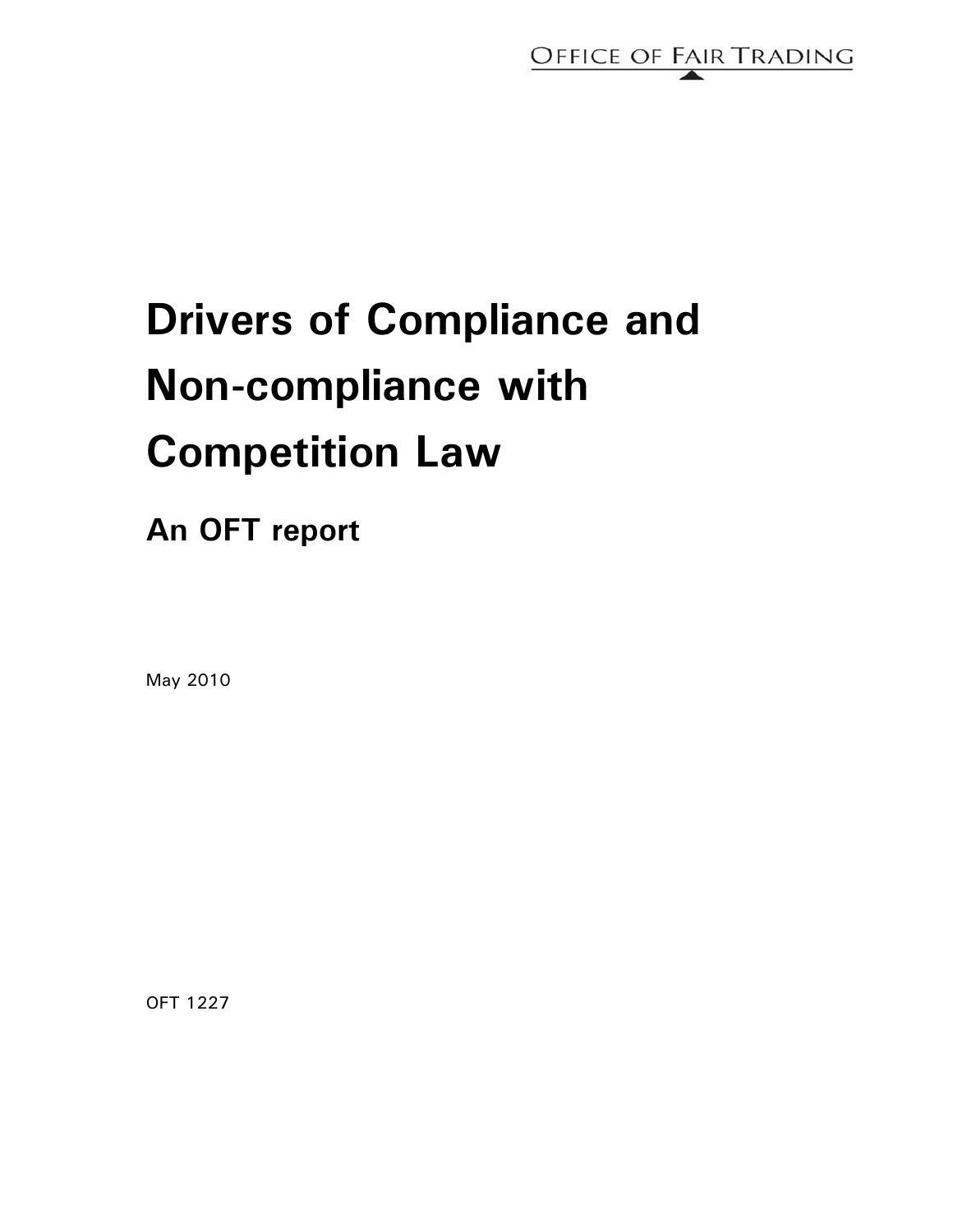# **© Crown copyright 2010**

This publication (excluding the OFT logo) may be reproduced free of charge in any format or medium provided that it is reproduced accurately and not used in a misleading context. The material must be acknowledged as crown copyright and the title of the publication specified.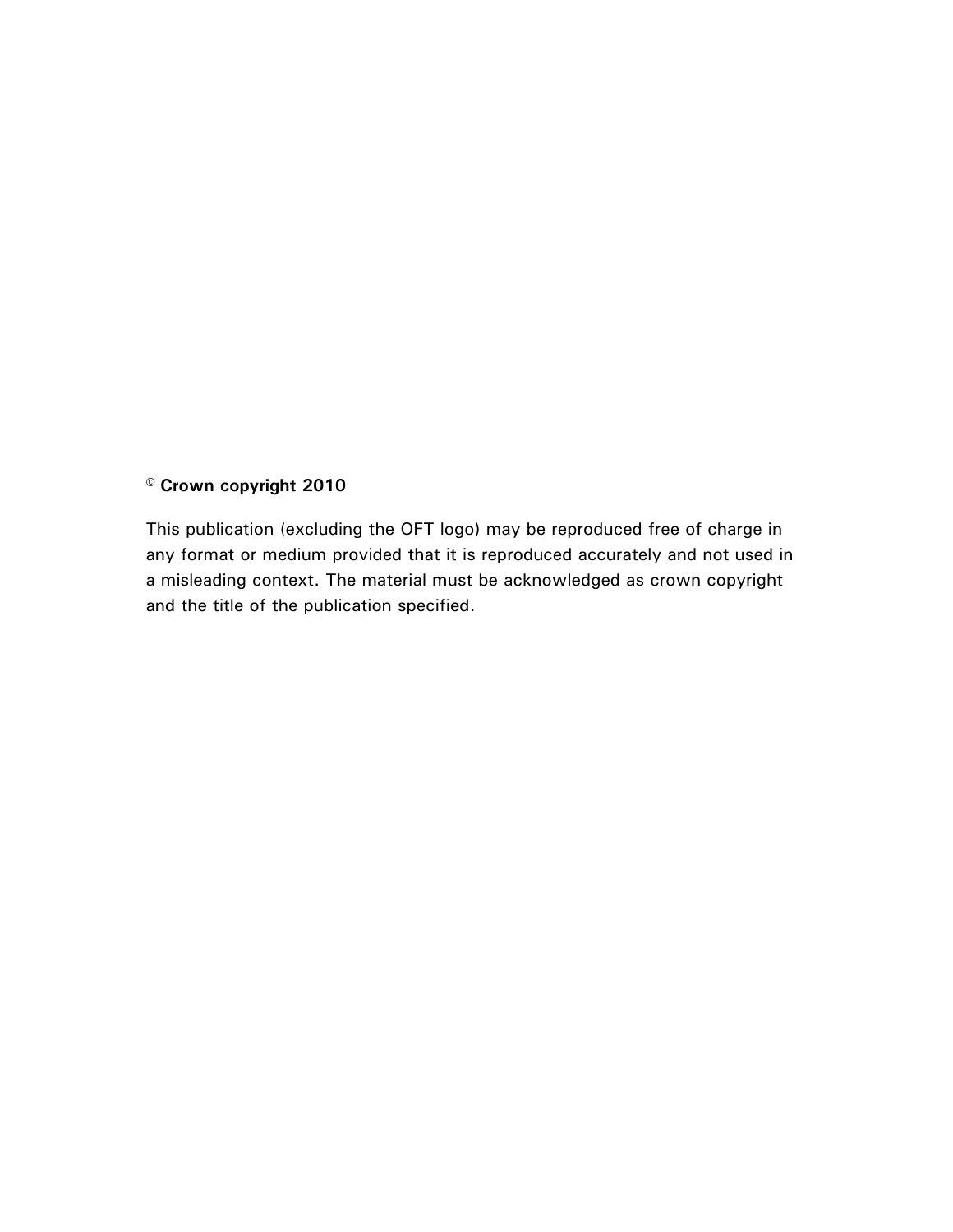# **CONTENTS**

| Chapter/Annexe |                                                                                             | Page |
|----------------|---------------------------------------------------------------------------------------------|------|
| $\mathbf{1}$   | <b>EXECUTIVE SUMMARY</b>                                                                    | 4    |
| $\mathcal{P}$  | INTRODUCTION AND BACKGROUND                                                                 | 13   |
| 3              | <b>METHODOLOGY</b>                                                                          | 25   |
| 4              | <b>FINDINGS</b>                                                                             | 29   |
| 5.             | RESPONDENT SUGGESTIONS ON WHAT MORE<br>THE OFT COULD DO TO DRIVE COMPLIANCE                 | 63   |
| 6.             | OFT RESPONSE TO RESPONDENT SUGGESTIONS<br>ON WHAT MORE THE OFT COULD DO TO DRIVE COMPLIANCE | 77   |
| 7 <sup>7</sup> | <b>CONCLUSION</b>                                                                           | 92   |
| Annexe 1       |                                                                                             | 96   |
| Annexe 2       |                                                                                             | 99   |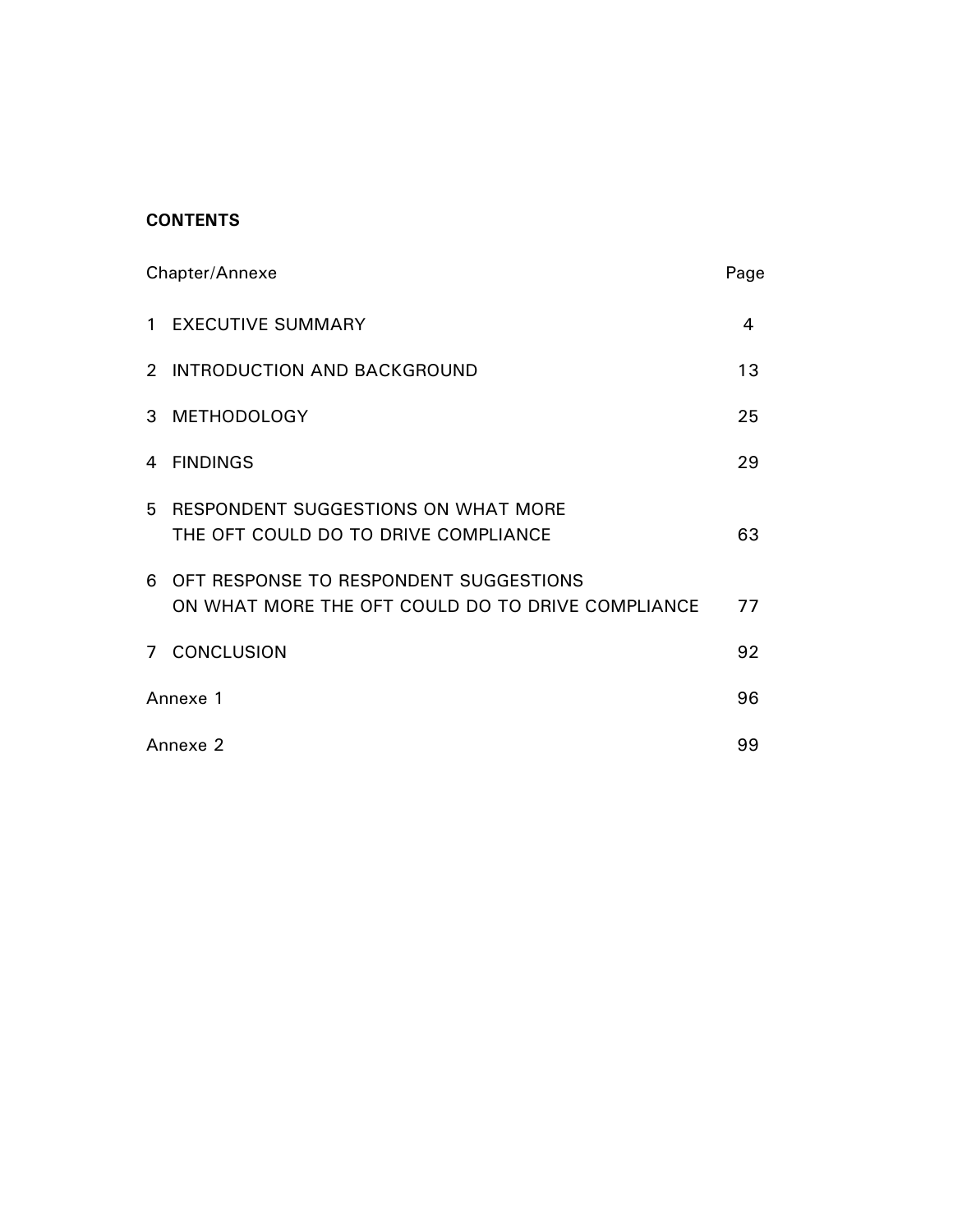# **1 EXECUTIVE SUMMARY**

# **Introduction**

- 1.1 Competition within the economy is good for business and good for consumers. Strong competition regimes encourage open, dynamic markets, and drive productivity, innovation and value for consumers. Competitive and open markets at home increase the global competitiveness of UK firms, raising economic growth and standards of living in the UK, and benefiting consumers by ensuring lower prices and a greater variety of goods and services.
- 1.2 We recognise that the majority of businesses want to comply with competition law. Whilst we will take enforcement action where necessary, we also wish to support businesses seeking to achieve a competition law compliance culture, so that breaches of competition law are avoided in the first place.
- 1.3 We undertook research into the drivers of compliance and noncompliance with competition law in order to gain a better understanding of the practical challenges faced by businesses seeking to achieve a competition law compliance culture.<sup>1</sup> Our aim was to learn what motivated businesses to comply with competition law and what businesses had found worked well in practice to achieve this. We also explored with them competition law compliance challenges that might arise in their businesses despite their compliance<sup>2</sup> efforts.

<sup>&</sup>lt;sup>1</sup> In parallel with this research, the OFT has undertaken research into drivers of compliance and non-compliance with consumer law, as well as research into levels of awareness of competition law, see paragraph 2.2. These workstreams aim to assist the OFT in assessing the most effective ways we can use our limited resources to drive compliance with both competition and consumer law.

<sup>&</sup>lt;sup>2</sup>In this report, references to compliance refer to competition law compliance unless otherwise stated.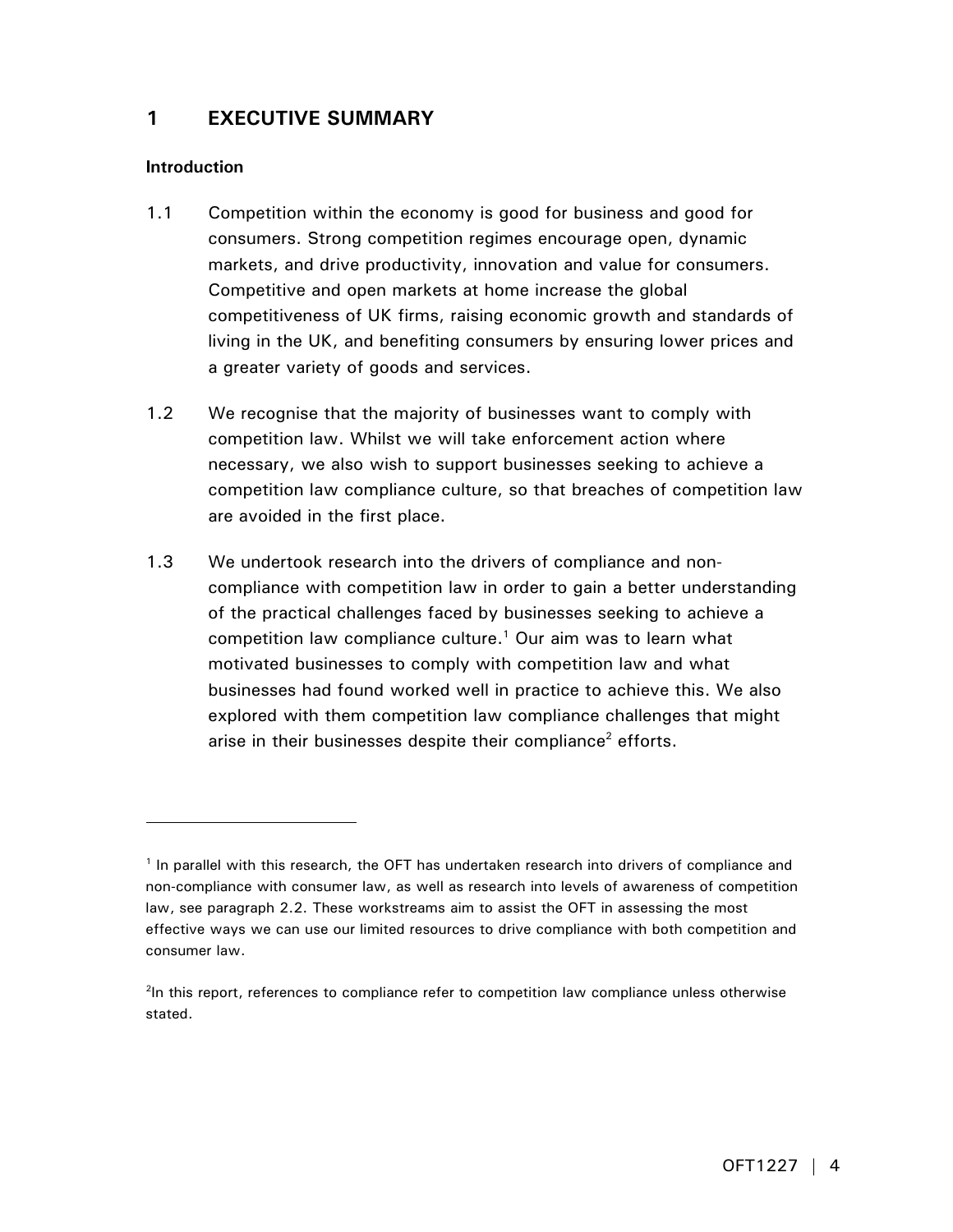1.4 Given the objectives of this research, we chose to undertake qualitative research with larger businesses having existing competition law compliance activities to learn from their experiences, and to build a picture of current best practice. We conducted 22 detailed interviews with businesses. We also benefited from a number of group discussions with in-house counsel and private practice lawyers.

# **General Approach to Compliance**

- 1.5 Most of the businesses we interviewed adopted a risk-based approach to competition law compliance, focusing their activities on the areas of greatest risk in their businesses. We support a risk-based approach to competition law compliance to focus activities in the areas they are most needed. We also support a principles-based approach to compliance, rather than a rules-based approach that might result in businesses applying a 'box-ticking' approach and impose unnecessary burdens on business.
- 1.6 We recognise that one size will not fit all in competition law compliance and that the appropriate actions to achieve a compliance culture will vary by size of business and also by the nature of the risks identified. Our research has focused on larger businesses with experience of competition law compliance activities. We will be considering how the findings of this research might be relevant to smaller businesses.

# **Best Practice**

- 1.7 We have included in the report examples of the compliance activities undertaken by these businesses, in order to provide ideas to businesses designing or refreshing their competition law compliance strategy and share best practice. We do not suggest or imply that all or any of these activities are necessary in order to have an effective competition law compliance culture.
- 1.8 We report on practical ways in which some respondents have ensured senior management commitment to competition law compliance and encouraged business units to take ownership of competition law compliance risks. We provide examples of how respondents have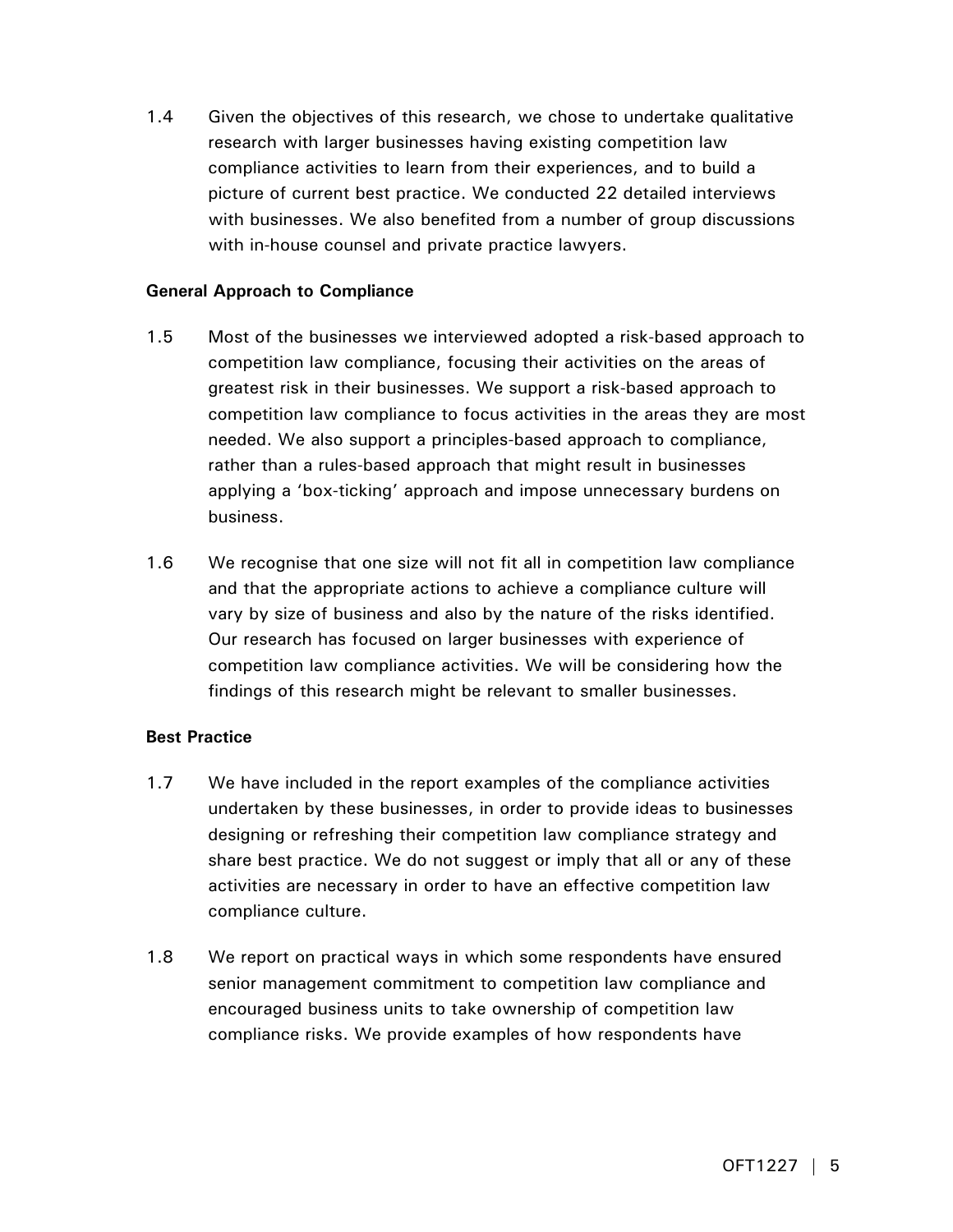decided upon appropriate compliance activities to address the key competition law risks for their businesses, including legal advice, training activities, policies and procedures. We include practical suggestions from respondents on how to focus these activities and to ensure that there are sufficient internal incentives for employees to comply with competition law.

#### **Drivers of Compliance and Non-compliance**

- 1.9 A number of the businesses we interviewed emphasised that, whilst important for their organisation, competition law compliance was part of a **broader compliance agenda**. Competition law compliance often stands alongside other compliance requirements in areas such as health and safety, environmental protection or anti-bribery and corruption. Some businesses sought to emphasise their commitment to competition law compliance through including it in their business's overall corporate responsibility or ethical trading statement.
- 1.10 The key drivers for competition law compliance mentioned by respondents were the fear of **reputational damage** and **financial penalties**. A number of respondents mentioned the importance of **individual sanctions**, such as the risk of criminal proceedings, director disqualification, personal reputational damage or internal disciplinary sanctions, in encouraging individuals to focus on competition law compliance. A **commitment** to competition law compliance from the top of the organisation down was a key driver of compliance in the organisation as a whole. Certain respondents specifically mentioned that they viewed competition law compliance as helping them to win business through being able to position themselves as **ethical** businesses. One respondent thought that competition law compliance activities resulted in **confident employees** who knew the rules of the game and who could compete for business without fear of breaching competition law.
- 1.11 We explored with respondents the competition law challenges that might arise despite their compliance efforts. Any apparent **ambiguity or lack of management commitment** to competition law compliance was mentioned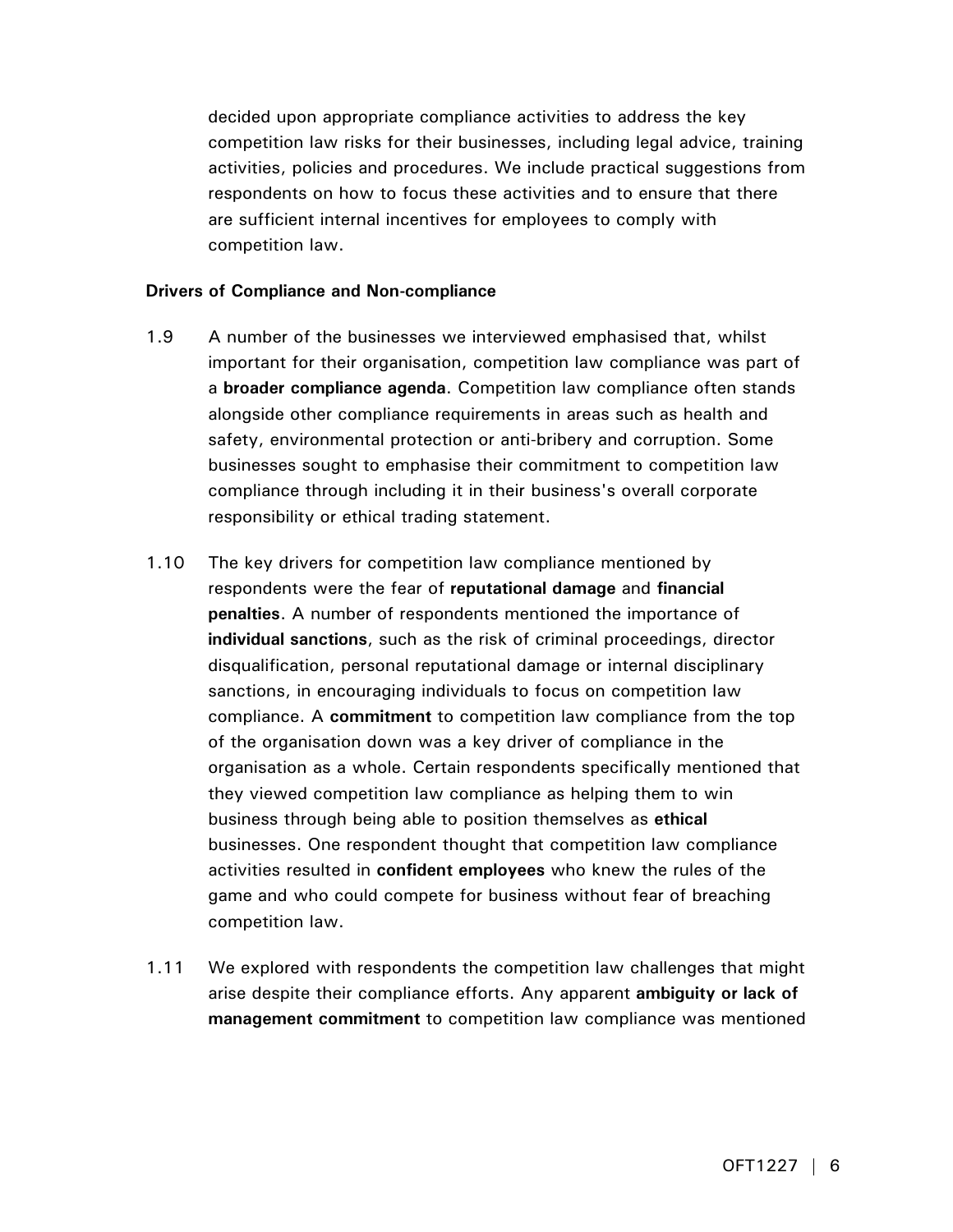by the majority of respondents as creating the risk of non-compliance. Other possible reasons for non-compliance mentioned include **rogue employees**, confusion or **uncertainty** about the law, **employee error** or naivety, **loss of trust** in legal advice, a '**box-ticking**' approach to compliance and competition law compliance having to compete for attention with other compliance activities.

#### **How the OFT could drive compliance**

1.12 We are keen to understand how we can best use our limited resources to support businesses wishing to comply with competition law – both in conducting a competition law risk assessment and in identifying appropriate activities and actions to mitigate those risks. A number of suggestions were made in the interviews and group discussions, which we have considered.

#### **Financial Penalties**

- 1.13 A number of respondents suggested that the OFT should change its policy in relation to the setting of financial penalties for breaches of the competition law so as to allow increased discounts from the penalty where the infringing party had undertaken appropriate competition law compliance activities prior to the infringement. These respondents considered this would help to drive compliance since the potential benefit of competition law compliance activities would become more clearly visible, and measurable, to businesses. Concerns were also expressed about whether the OFT would regard a pre-existing compliance programme that had failed to prevent a breach occurring as an aggravating factor, justifying an increase in the financial penalty. Respondents expressing this view were concerned that such an approach would discourage businesses from investing in competition law compliance activities.
- 1.14 After thorough consideration, we have decided not to change our penalties policy in relation to compliance activities. We will continue with our current **neutral starting position** with regard to competition law compliance activities when setting financial penalties. The key reward of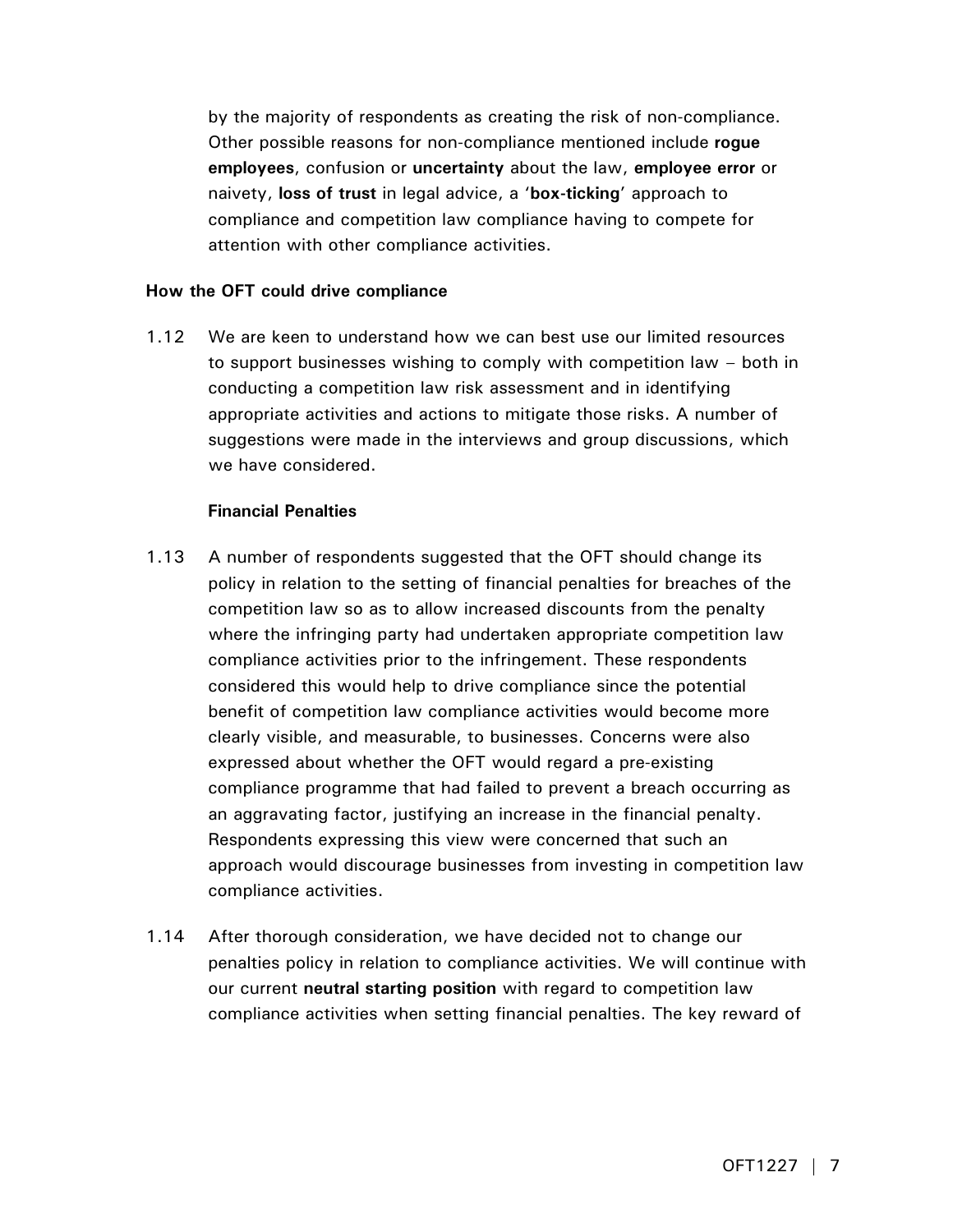an effective competition law compliance programme is the avoidance of an infringement decision in the first place. Where, in an individual case, we consider that the existence or adoption of a compliance programme should be regarded as a **mitigating factor**, we will generally reduce the financial penalty by up to 10 per cent. Save for exceptional cases, we will not treat the existence of a compliance programme as an aggravating factor justifying an increase in the financial penalty, since we recognise that such an approach might create disincentives for engaging in competition law compliance activities.

# **Other Suggestions**

- 1.15 We already have plans to implement a number of other suggestions made by respondents. In particular, we intend:
	- to update our current guidance on competition law compliance to reflect current best practice
	- to issue guidance for directors on what they need to do to comply with competition law, following on from our proposed changes to our policy on director disqualification orders
	- to provide more quidance to businesses on novel or unresolved questions of competition law through our new short-form opinion tool, and
	- to consider how the findings of this research might be relevant to smaller businesses.

# **Proposed Four Step Approach to Compliance**

-

1.16 Our proposed updated guidance on an effective competition law compliance culture is summarised in Figure 1.1 and the paragraphs below.<sup>3</sup> We suggest a four step approach to an effective competition law

<sup>3</sup> We intend to publish for consultation a revised draft version of our quick guide OFT 424, *How Your Business Can Achieve Compliance* later this year, based upon the approach below.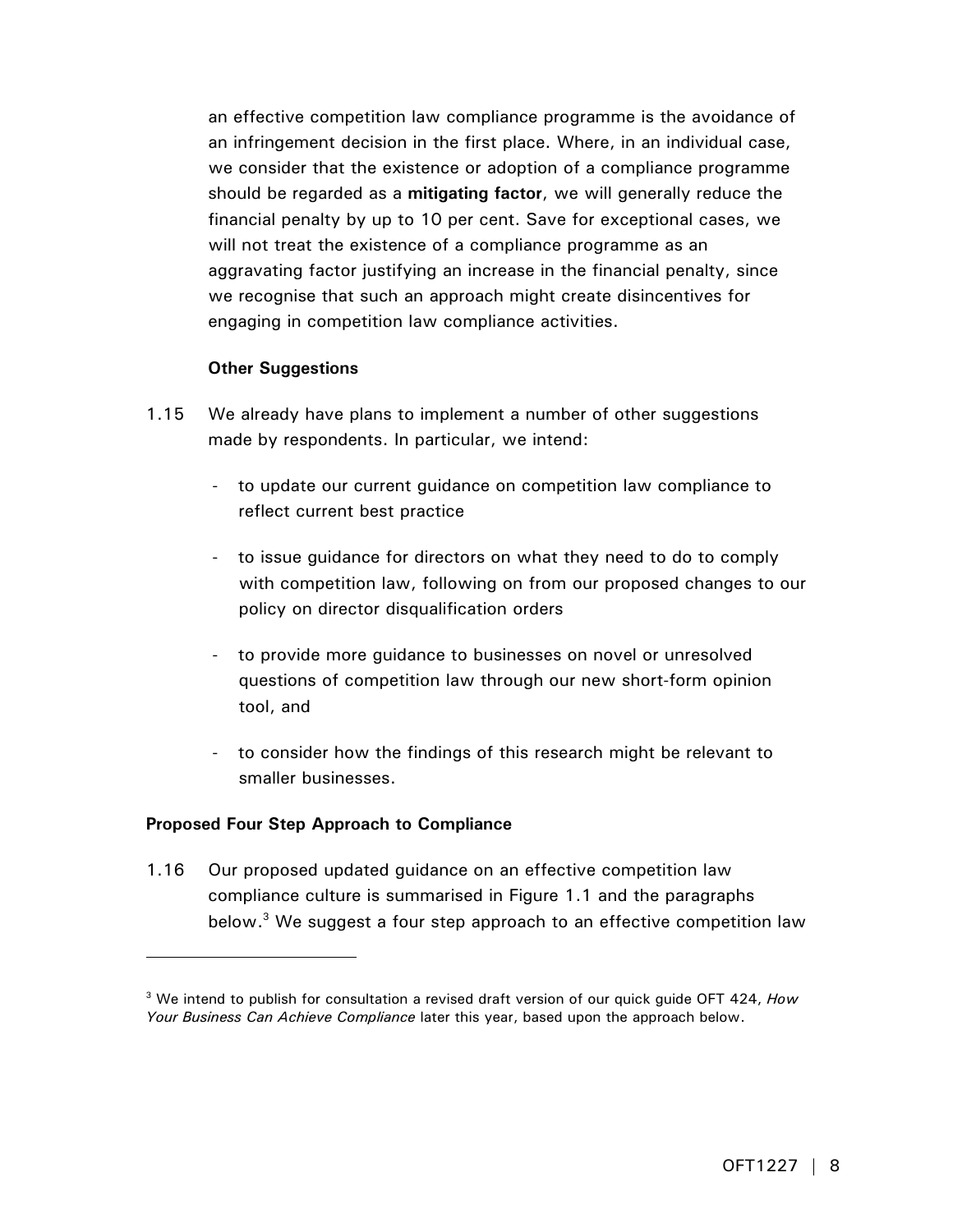compliance culture and intend to publish a draft guidance document for consultation, with more detail on each of the steps, later this year.





**Core: Commitment to Compliance** 

1.17 The core of an effective compliance culture is to have an unambiguous commitment to competition law compliance from the top down. Our current guidance already recognises the need for senior management commitment as an essential ingredient for an effective compliance culture. However, the findings from this report have emphasised that this commitment needs to be unambiguous and that the commitment needs to be at all levels of the management chain. We have therefore included this at the centre of the virtuous circle of an effective competition law compliance culture. Without unambiguous commitment, the remaining steps are unlikely to be effective.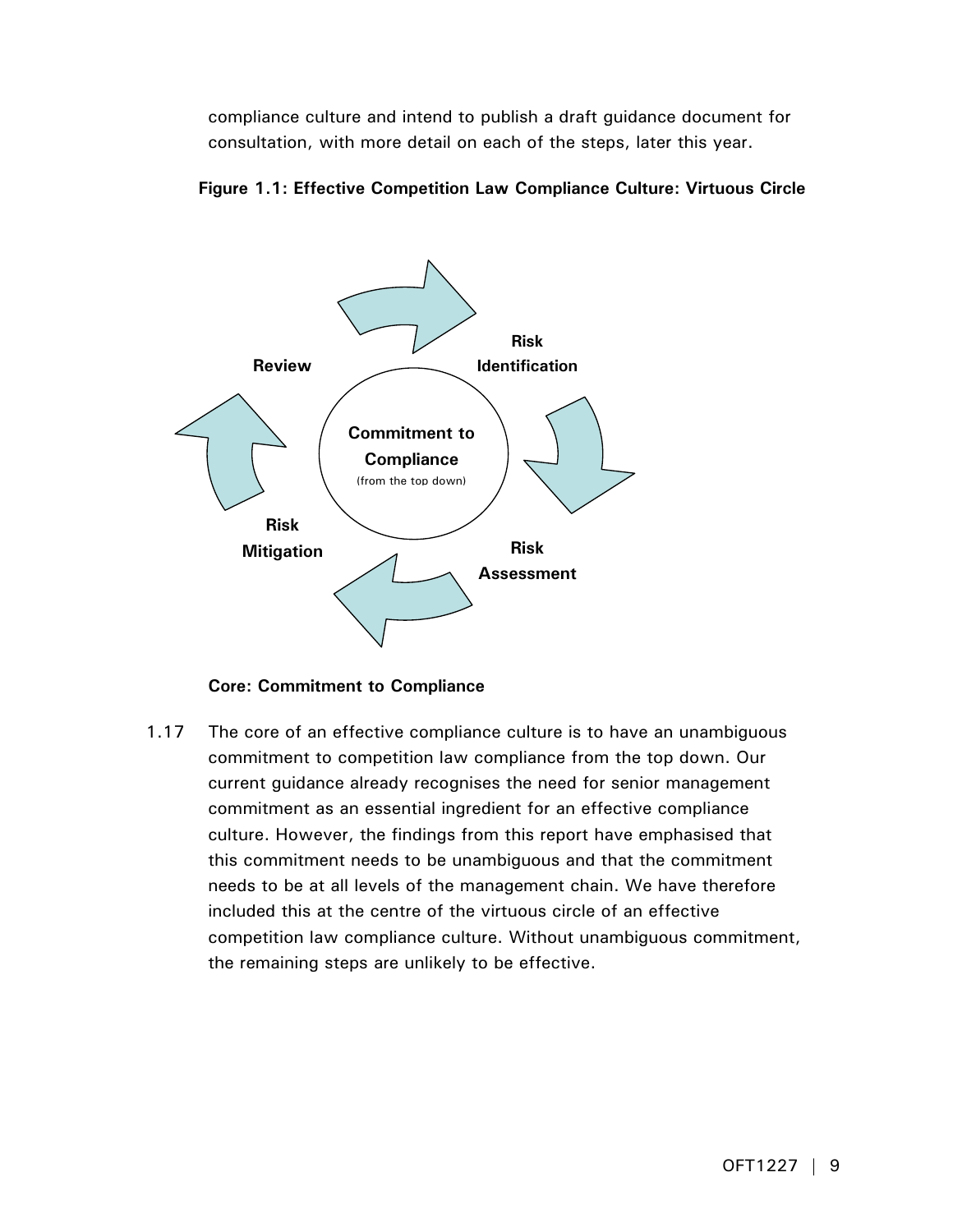# **Step 1: Risk Identification**

1.18 The first step is for the business to identify the key competition law compliance risks it faces. The findings in this report highlight some examples of the way in which businesses approach this exercise. For some businesses the key risks relate to the risk of cartel activities, for some abuse of dominance might be more of a concern, others face a broader range of risks. Some businesses might have known risk areas based on previous enforcement action. Businesses might seek to identify the key areas of the business in which risks might arise, for example the sales and marketing departments, staff who attend trade association meetings or otherwise have contact with competitors, and new staff joining the business. Businesses might also identify specific risks when engaging in mergers and acquisitions activity or entering a new product or geographic market.

# **Step 2: Risk Assessment**

1.19 The second step is for the risks identified to be assessed as high, medium or low risks for the business based on the likelihood of the risks occurring. The findings in this research provide some examples of how businesses might assess the risks facing them. For example, the risks arising from the arrival of new staff might be assessed as high if the new member of staff is joining from a competitor, is joining the sales and marketing department or will be undertaking a role requiring contact with competitors. Conversely the risk might be assessed as low if the new member of staff will have a back-room function with no contact with competitors or customers.

# **Step 3: Risk Mitigation**

1.20 The third step is for appropriate risk-mitigation activities. These would generally include appropriate policies and procedures, and appropriate training activities. The business should also consider how best to achieve behaviour change within the organisation to achieve an effective competition law compliance culture.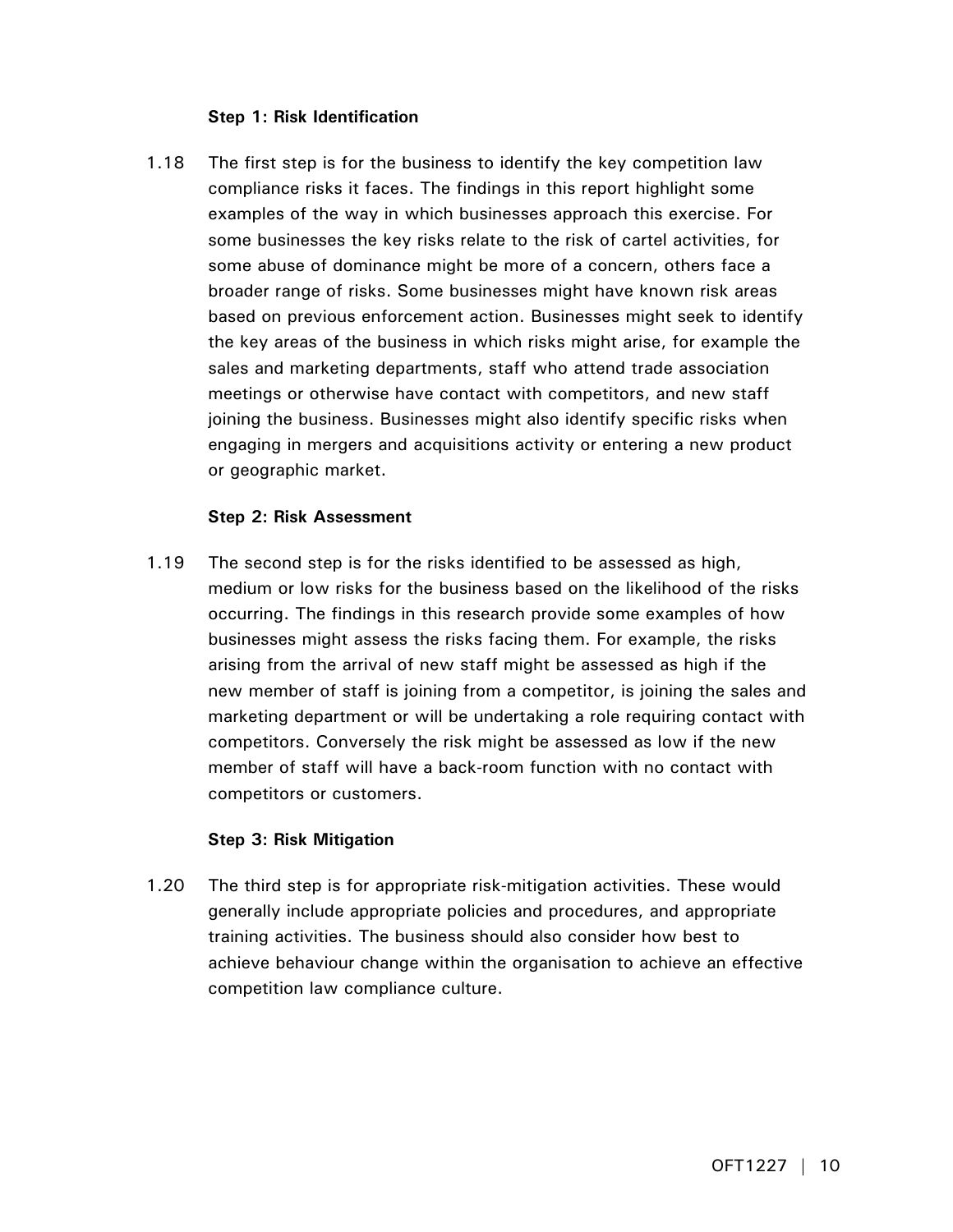- 1.21 The identification of appropriate policies and procedures and appropriate training activities will depend on the risks identified and the assessment of those risks. This reports sets out some examples of risk-mitigation activities that have been undertaken by businesses. For example, if the business has identified a risk arising from new staff joining the sales and marketing department and assessed the likelihood of the risk occurring as high, the business might establish procedures to ensure that such new staff are given competition law compliance training as part of their induction programme. Businesses might also establish procedures for obtaining advice on possible competition law issues and internal disciplinary procedures for staff involved in breaches of competition law.
- 1.22 Appropriate training in competition law compliance should be targeted at the risk areas identified. This might include online training, face-to-face training or a combination of the two. It might be supported by other activity such as testing of employees' knowledge and understanding and/or written materials summarising competition law. Businesses should consider how best to focus their training activities to mitigate the risks identified. For businesses with large numbers of staff in low risk areas, it might be appropriate to concentrate training activities on staff in high risk areas.

# **Step 4: Review**

1.23 The fourth step is the review stage. It is important that businesses regularly review all stages of the process to ensure that there is unambiguous commitment to compliance from the top down, that the risks identified or the assessment of them have not changed and that the risk mitigation activities are appropriate and effective. The key competition law compliance risks faced by a business might change over time. For example, a business's market share might grow over time so that the risk of breaching the abuse of dominance rules becomes high risk. Some businesses find that audits can be a helpful way to review the effectiveness of their internal policies and procedures and/or training. Some test their employees at regular intervals to review the success of their training activities.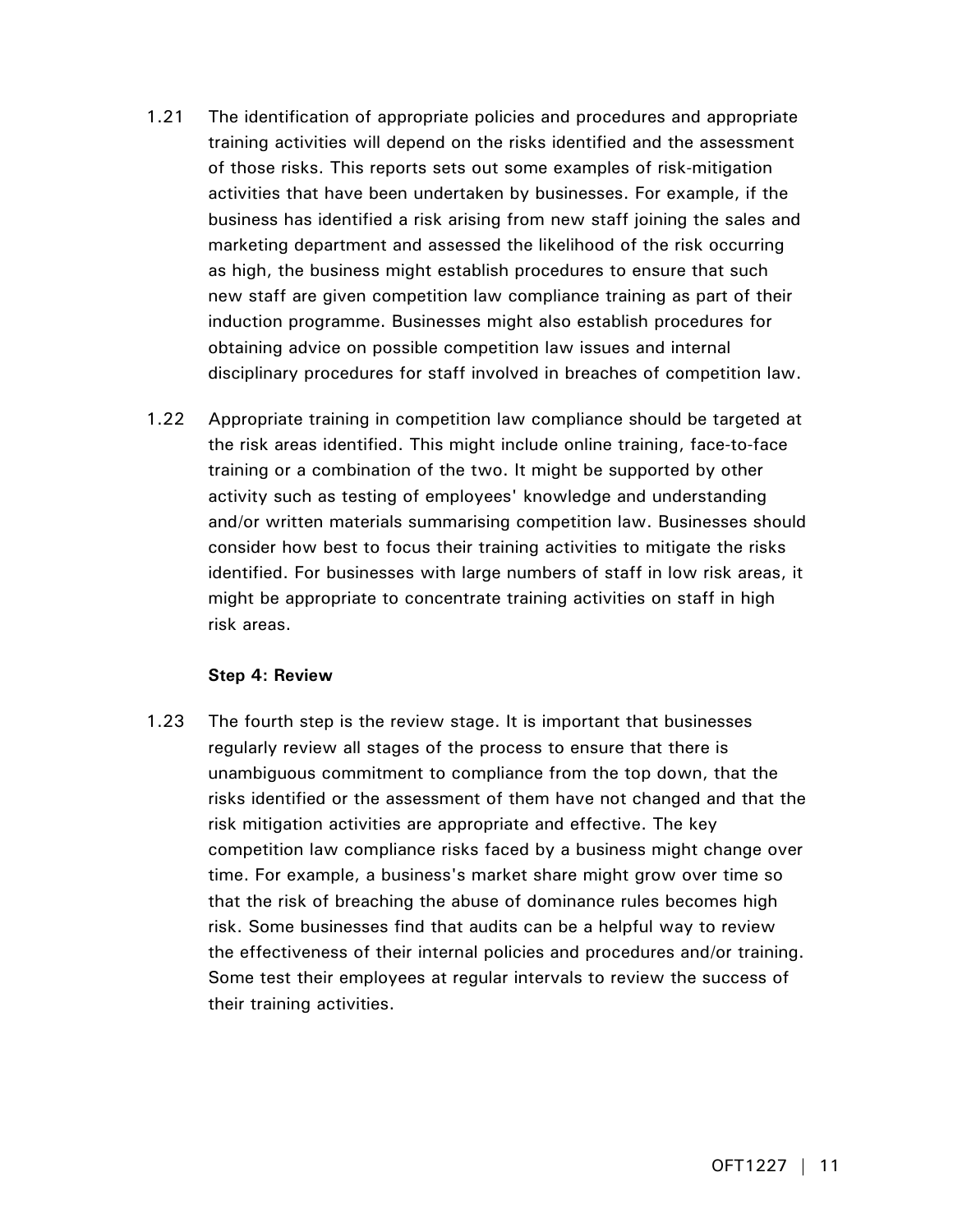# **Structure of this Report**

- 1.24 This report is structured as follows:
	- Chapter 1 Executive Summary
	- Chapter 2 Introduction and Background
	- Chapter 3 Methodology
	- Chapter 4 Findings
	- Chapter 5 Respondent Suggestions on what more the OFT could do to drive compliance
	- Chapter 6 OFT Response to Respondent Suggestions on what more the OFT could do to drive compliance
	- Chapter 7 Conclusion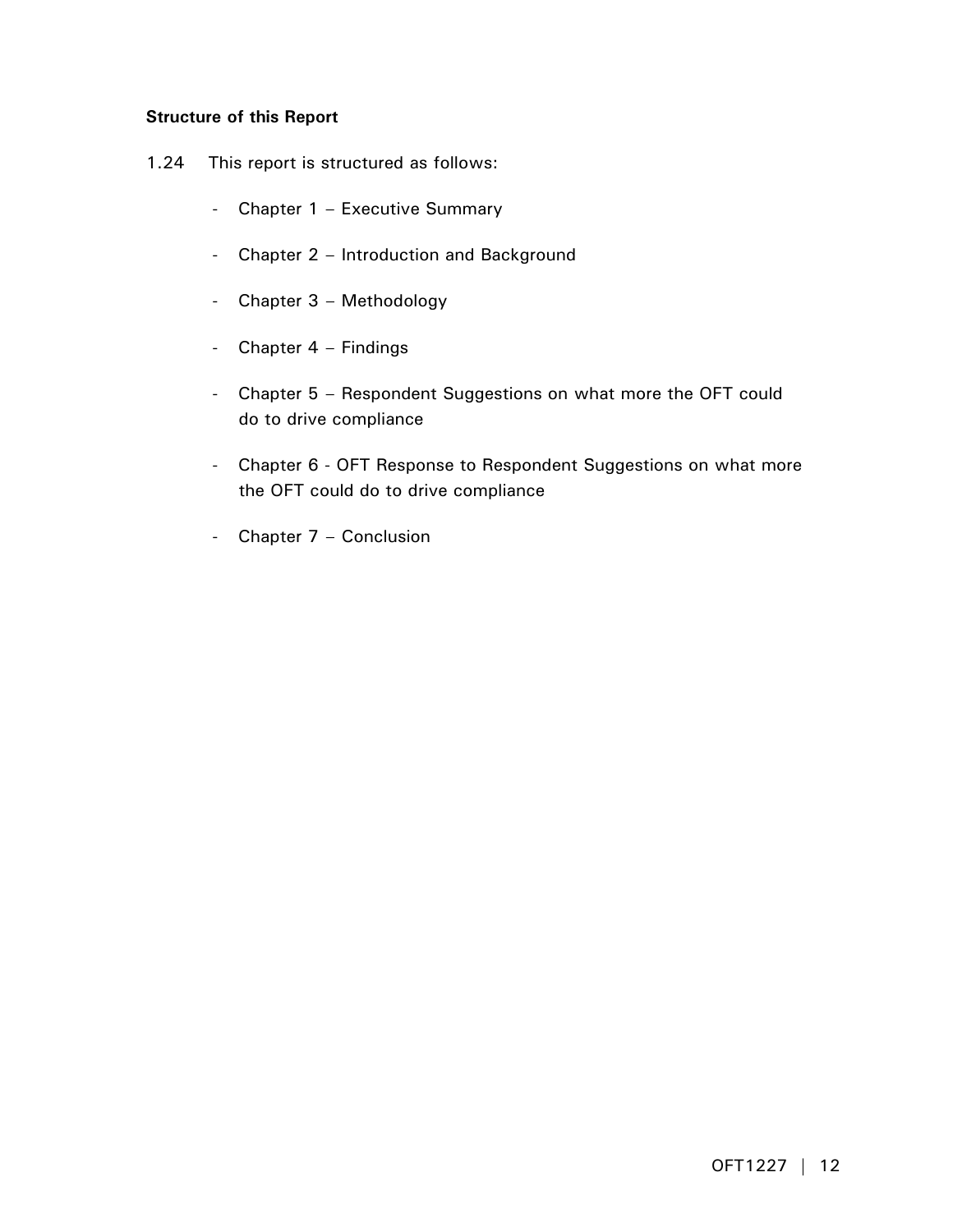# **2 INTRODUCTION AND BACKGROUND**

2.1 This report presents the findings of an Office of Fair Trading (OFT) research project exploring the drivers of compliance and non-compliance with competition law.<sup>4</sup> We conducted this research in order to gain a better understanding of the practical challenges faced by businesses seeking to achieve a competition law compliance culture. The OFT was keen to learn what businesses have found works well in practice, to explore with them the key reasons for competition law compliance issues arising in their businesses and, in turn, to share through this report these examples of best practices with other businesses. The OFT's overall aim in this research has been to find out how we might support UK businesses in achieving an internal competition law compliance culture, so that breaches of competition law are avoided in the first place.

# **Other OFT compliance workstreams**

-

2.2 In parallel with this research into the drivers of compliance and noncompliance with competition law, the OFT has undertaken research into the drivers of compliance and non-compliance with consumer law,<sup>5</sup> as well as research into levels of awareness of competition law among businesses.<sup>6</sup> The OFT is committed to helping businesses comply with the laws we enforce in order to avoid breaches of law occurring in the

5 See OFT 1225 *Drivers of Compliance and Non-Compliance With Consumer Law* (to be published) and OFT 1228 *Factors Affecting Compliance with Consumer Law and the Deterrent Effect of Consumer Enforcement* (to be published).

6 See *OFT Competition Law Awareness Business Survey* (to be published).

<sup>4</sup> The OFT carried out this research pursuant to section 5 of the Enterprise Act 2002 (EA02). Under section 5(1) of EA02 the OFT has the function of obtaining, compiling and keeping under review information about matters relating to the carrying out of its functions. In carrying out that function the OFT may carry out, commission or support (financially or otherwise) research (section 5(3) EA02). Information relating to the business of an undertaking that has been collected in this research is therefore specified information to which section 237 of EA02 applies and has been disclosed in accordance with the provisions of Part 9 of EA02.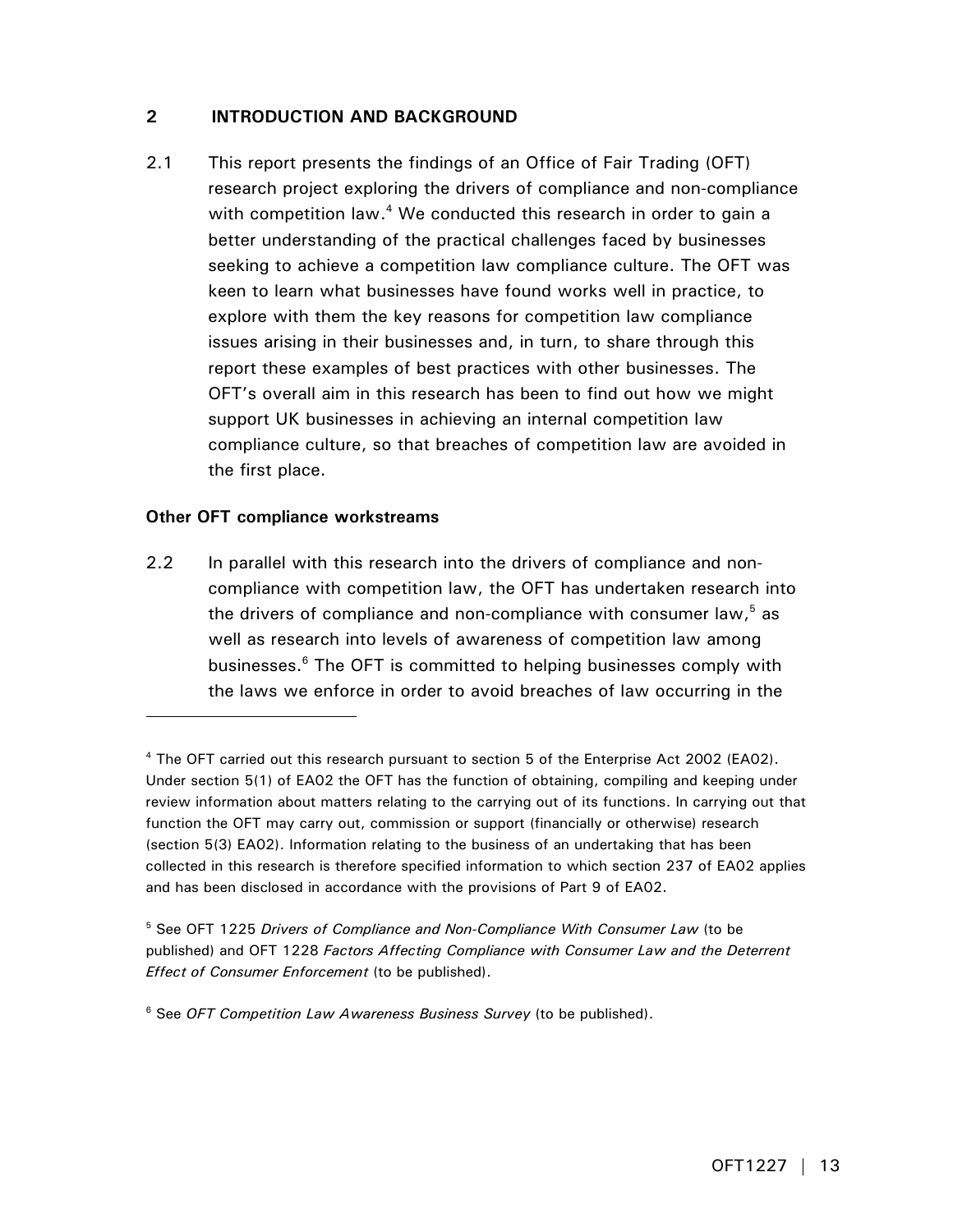first place. These workstreams have been designed to assist the OFT in assessing the most effective ways we can use our limited resources to drive compliance with both competition and consumer law.

# **Background on the OFT**

- 2.3 The OFT is the UK's consumer and competition authority. Our mission is to make markets work well for consumers. Our vision is for competitive, efficient, innovative markets where standards of consumer care are high, consumers have choice and are empowered and confident about making choices, and where businesses comply with consumer and competition laws but are not disproportionately burdened by Government regulations. Competition within the economy is good for business and good for consumers. Strong competition regimes encourage open, dynamic markets, and drive productivity, innovation and value for consumers. Competitive and open markets at home increase the global competitiveness of UK firms, raising economic growth and standards of living in the UK, and benefiting consumers by ensuring lower prices and a greater variety of goods and services.
- 2.4 The UK's competition regime is built on the prohibitions set out in the Competition Act 1998 (CA98), which prohibits anti-competitive agreements and abuses of dominance, and provisions in the Enterprise Act 2002 (EA02), which made it a criminal offence for individuals to engage in cartel activity in the UK and empower the OFT to apply to the court for a Competition Disqualification Order (CDO) against directors whose businesses have infringed competition law in certain circumstances. In addition, Council Regulation 1/2003 empowers the OFT to enforce the prohibitions under Articles 101 and 102 of the Treaty on the Functioning of the European Union (TFEU) of anticompetitive agreements and abuses of dominance, where the agreement or conduct in question has the potential to affect trade between EU Member States. The EA02 also gives the OFT powers and duties in relation to mergers and market investigations.
- 2.5 Accordingly, the UK competition regime comprises both sanctions against businesses and sanctions against individuals. The competition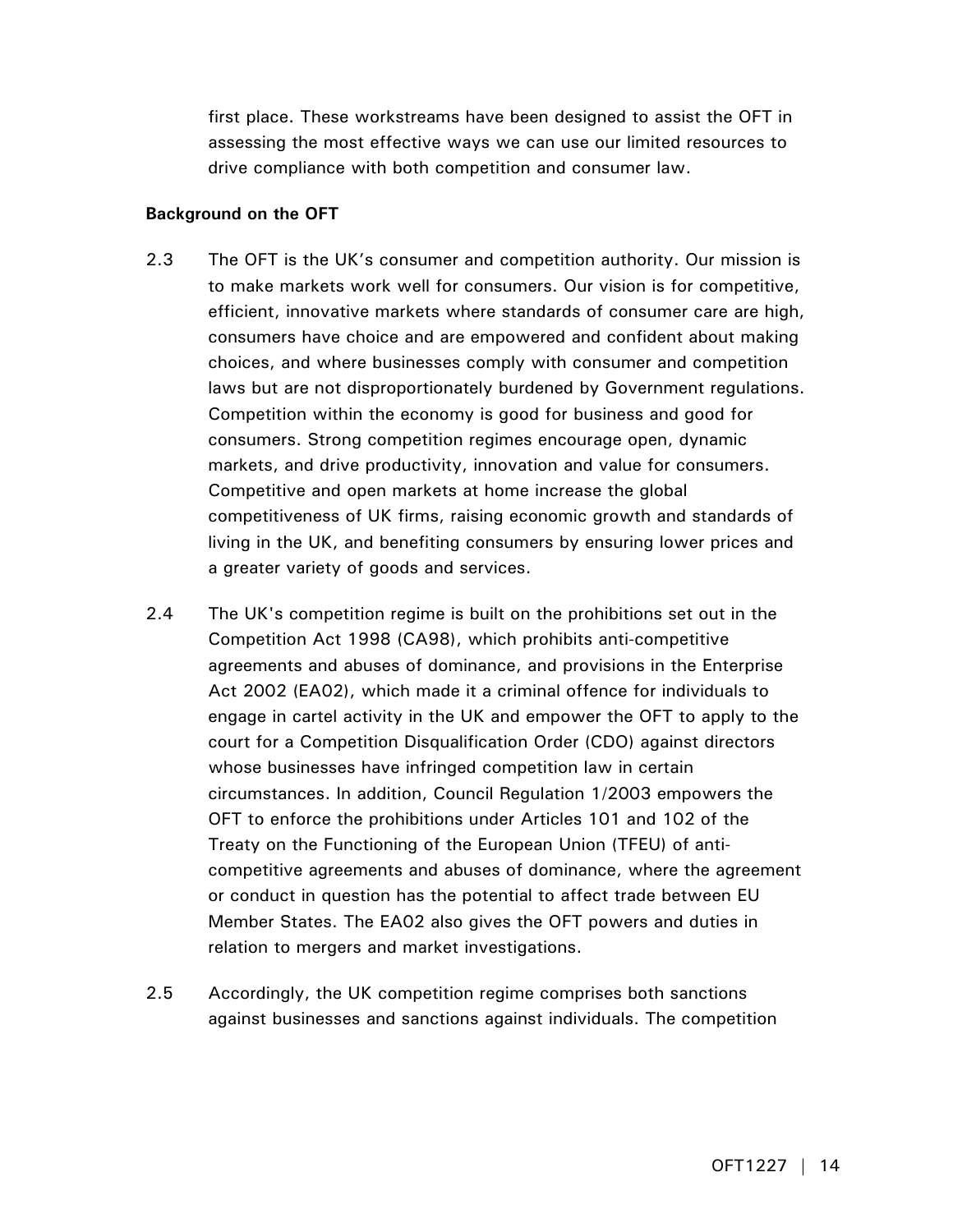law prohibitions under the CA98 and Articles 101 and 102 of the TFEU are civil, or administrative, in their nature and exclusively relate to the conduct of undertakings. The criminal cartel offence and CDO powers introduced by the EA02 are sanctions against individuals.

# **Existing OFT research**

-

# **Deloitte research**

2.6 The OFT in 2007 published a research report prepared for it by Deloitte<sup>7</sup> (the Deloitte Report) which addressed a number of questions about the deterrent effect of its enforcement activities in the areas of merger control and competition law, from the viewpoint of businesses and their legal advisors. The businesses surveyed highlighted the importance of individual sanctions in driving compliance with competition law, in addition to concerns about adverse publicity, financial penalties and private damages actions.

<sup>7</sup> OFT 962, *The Deterrent Effect of Competition Enforcement by the OFT*, November 2007, available at www.oft.gov.uk.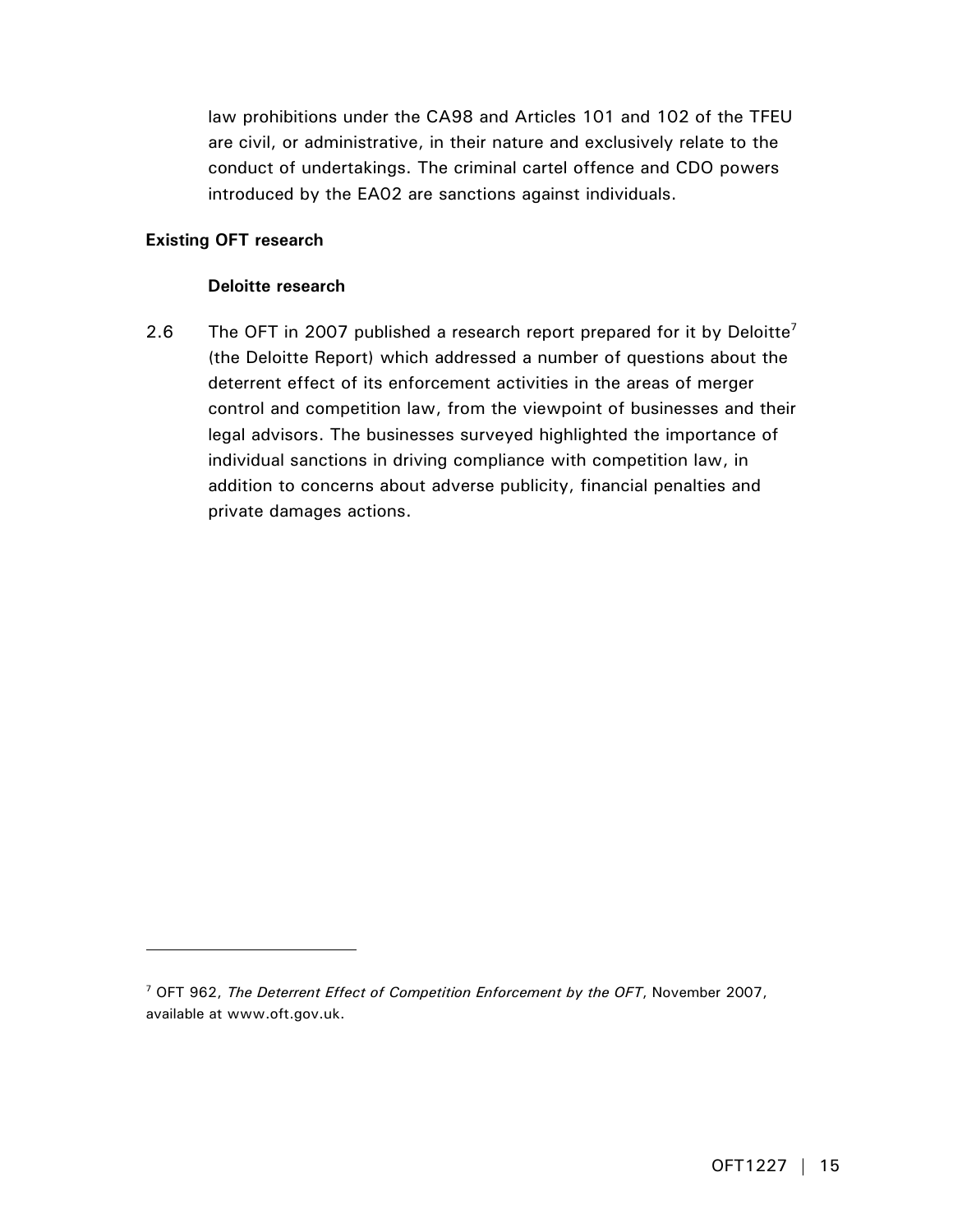# **Perceived Importance of Sanctions in Deterring Infringements of Competition Law8**

| <b>Ranking by Businesses</b>     | <b>Ranking by Lawyers</b>        |
|----------------------------------|----------------------------------|
| 1. Criminal Penalties            | 1. Criminal Penalties            |
| 2. Disqualification of Directors | 2. Fines                         |
| 3. Adverse publicity             | 3. Disqualification of Directors |
| 4. Fines                         | 4. Adverse publicity             |
| 5. Private damages actions       | 5. Private damages actions       |

- 2.7 According to the Deloitte Report, the most common compliance measure was taking external legal advice (40 per cent of businesses). Other relatively common compliance measures were:
	- having a policy code (34 per cent)
	- providing seminars on competition law (26 per cent)
	- employing a dedicated competition compliance officer (20 per cent)
	- taking economic advice (16 per cent), and
	- requiring employees to take an online training programme (nine per cent).
- 2.8 Whether a business undertakes compliance activities was found to be strongly related to the size of the business.<sup>9</sup>

<sup>&</sup>lt;sup>8</sup> OFT 962, at footnote 7 above, at paragraphs 5.55 to 5.59.

<sup>&</sup>lt;sup>9</sup> Ibid. at paragraphs 5.98 to 5.99.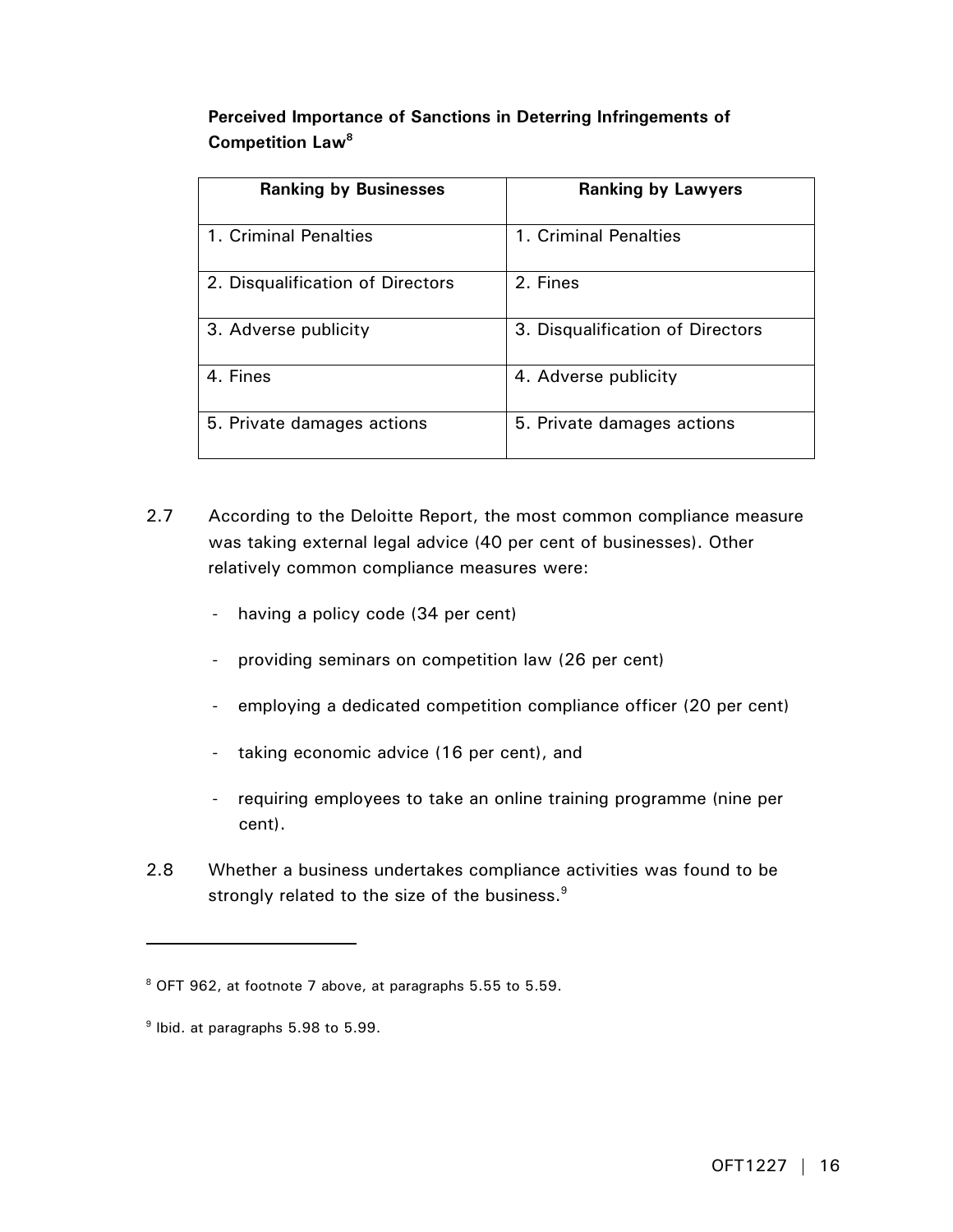# **London Economics research**

- 2.9 In 2009 the OFT published research<sup>10</sup> by London Economics (the London Economics Report) assessing the penalty regime, and how the UK penalty regime compared to an 'optimal' regime. This involved a comparison of the UK regime with international peers in relation to the tools used and the level of financial penalty imposed.
- 2.10 The London Economics Report suggested that, if anything, OFT financial penalties were relatively low by international standards. OFT financial penalties were found to be around 65 to 75 per cent lower than financial penalties imposed by the other competition authorities considered in the report.
- 2.11 The London Economics Report emphasised that financial penalties were not the sole way of achieving deterrence. Other policies, such as leniency, individual sanctions and settlements, are important ingredients in an optimal enforcement regime. The London Economics Report concluded that the overall UK enforcement regime was good, with recourse to financial penalties and individual sanctions backed by a strong leniency policy.

# **Existing OFT publication on compliance**

-

2.12 The quick guide OFT 424, *How Your Business Can Achieve Compliance*  was published by the OFT in 2005. This offers general advice to businesses on what they can do to encourage competition law compliance. The guide recognises that the steps that need to be taken in order to ensure compliance will vary from business to business and will depend on a range of factors, including the size and nature of the business. It suggests that as a starting point it is helpful to assess the extent to which competition law impacts upon the business and the risk of the business committing an infringement. The guide advocates a risk-

<sup>10</sup> OFT 1132, *An Assessment of Discretionary Penalties Regimes*, October 2009, available at www.oft.gov.uk.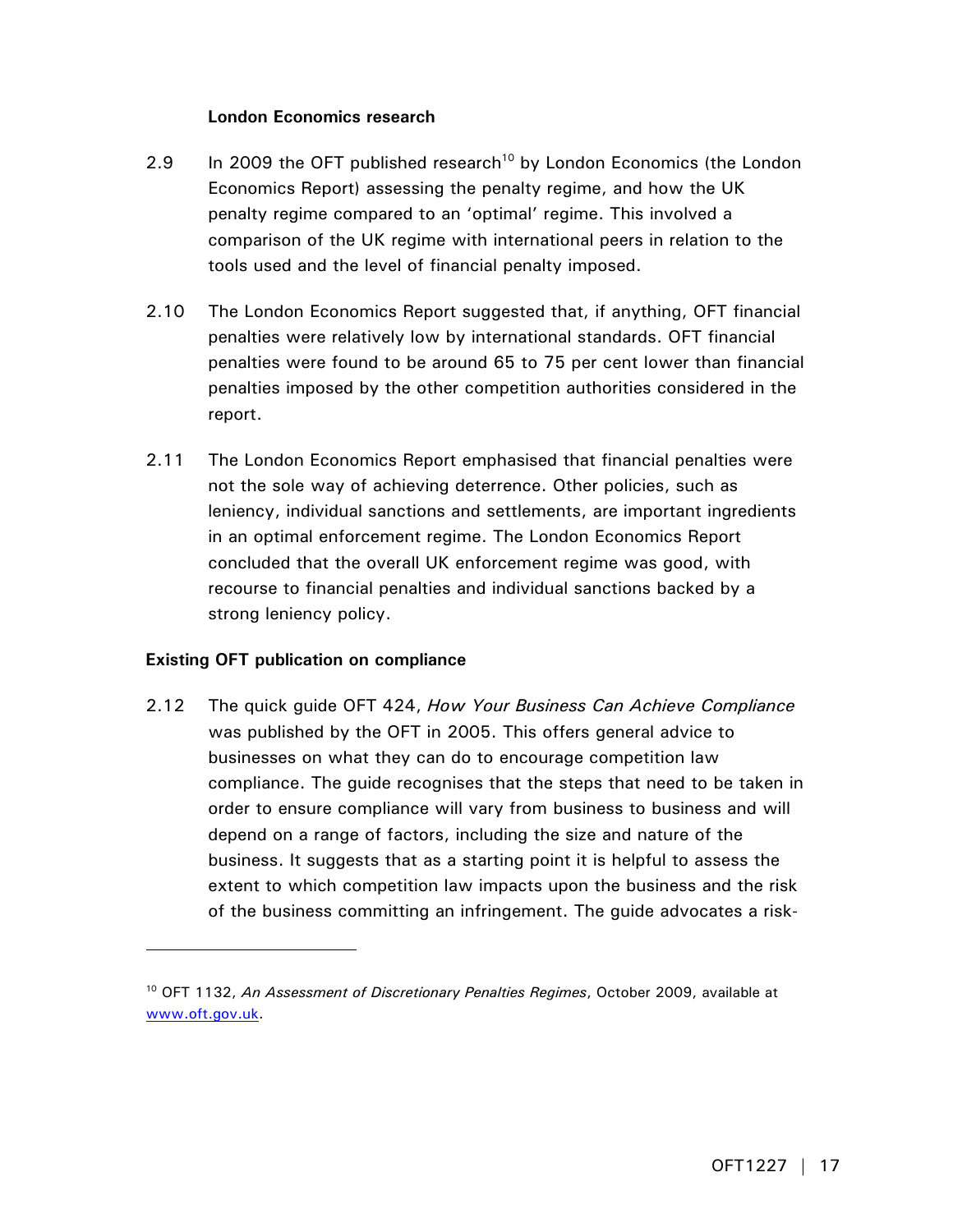based approach to compliance, noting that the higher the risk of infringement, the more comprehensive measures that are likely to be required in order to ensure compliance.

- 2.13 In order to assist this risk assessment, the quick guide sets out a short series of questions in order to help the reader assess their business's position in the market as well the degree to which directors and employees of the business might have contact with competitors. The guide also sets out the need for businesses to raise competition law awareness among employees.
- 2.14 The quick guide aims to encourage businesses to consider whether they ought to implement a competition law compliance programme. It notes that in some cases, where the risk of infringing competition law might be high and/or where the business is so large and diverse it is simply too difficult to monitor the activities of individual employees, there is a strong likelihood that a formal mechanism – a compliance programme – will be needed to ensure that all employees, including management, conduct their business dealings in compliance with competition law. While acknowledging that the content of a compliance programme must be tailored to the business's particular requirements and that there is no standard compliance programme that can apply in all cases, the guide nevertheless sets out certain general features that must be included as a minimum in any compliance programme if it is to work effectively. These are:
	- support of senior management
	- appropriate policy and procedures
	- training, and
	- regular evaluation.
- 2.15 In addition, the guide states that the existence of a compliance programme in an infringing business might be taken into account as a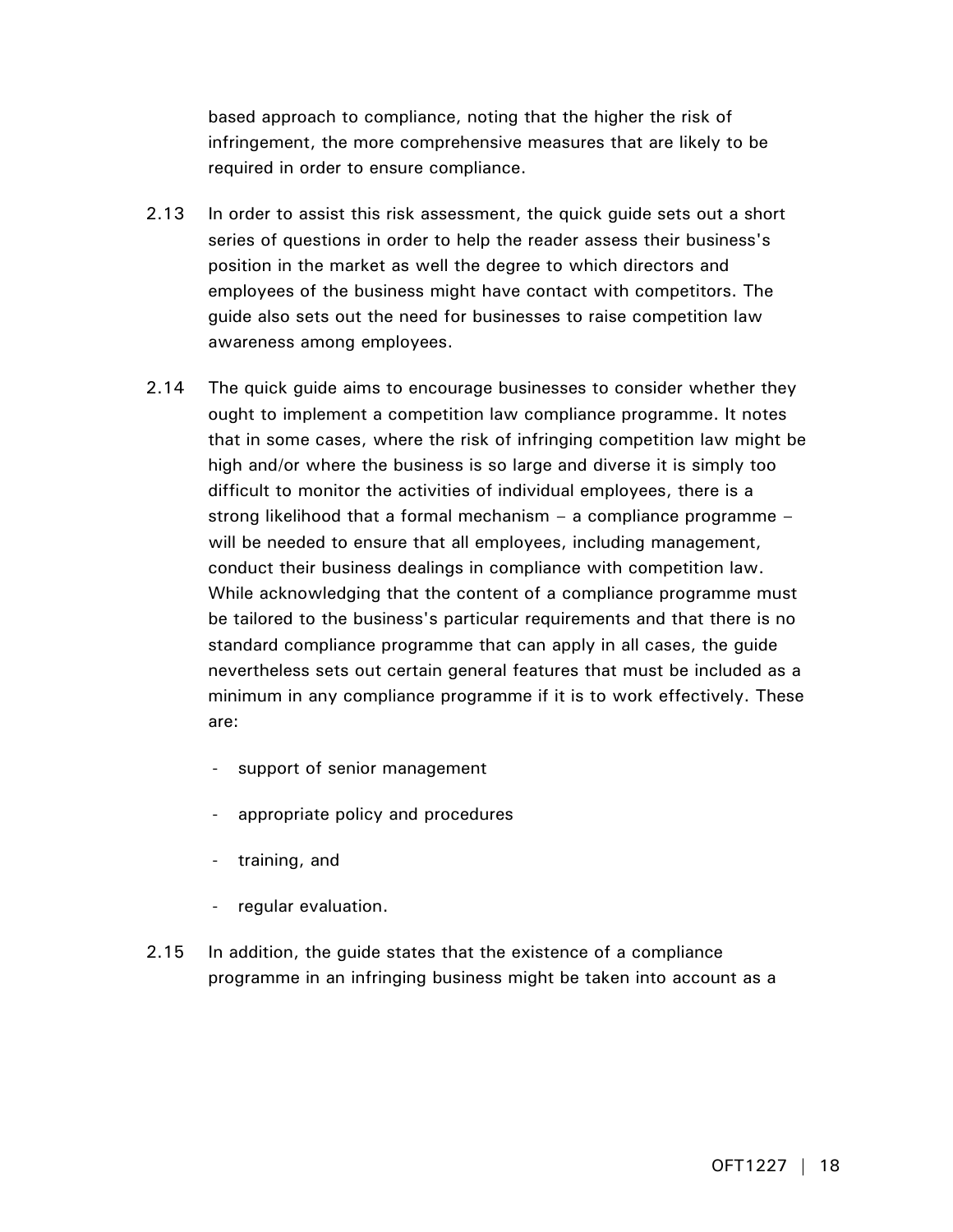mitigating factor when the OFT calculates the level of a financial penalty.11 It states that the OFT will give careful consideration to the precise circumstances of the infringement and the efforts made by management to ensure that the programme has been properly implemented. It notes that the OFT will take into account the seniority of the persons involved in the infringement and that the OFT will view very seriously the involvement of directors or senior management in any infringement.

2.16 In practice the OFT has, in some cases, taken the adoption of a compliance programme into account as a mitigating factor to reduce the amount of the financial penalty imposed for infringements of the Chapter I prohibition, by up to 10 per cent.<sup>12</sup>

# **Policies/publications of other competition authorities on compliance**

2.17 We have reviewed the practice of other competition authorities in relation to competition law compliance and, where applicable, their published guidance. We have summarised these below.

# **European Commission**

-

2.18 The European Commission (the Commission) has not published any guidance on competition law compliance programmes. Whilst in some decisions the Commission has noted the adoption of a competition law compliance programme by an infringing undertaking, the Commission has not tended to treat such a programme as a factor to reduce the amount of the fine.<sup>13</sup> The legality of this approach by the Commission has been upheld by the General Court, which has held that the Commission is not

<sup>11</sup> As noted in OFT 423, *OFT's Guidance as to the Appropriate Amount of a Penalty* at paragraph 2.16.

<sup>12</sup> See, for example, the OFT decision of 21 September 2009 *Bid-Rigging in the Construction Industry in England* (Case CE/4327-04) at paragraphs VI.316 to 319.

<sup>13</sup> See, for example, *Graphite Electrodes* (2002/271/EC) OJ 2002 L100/1 at 193.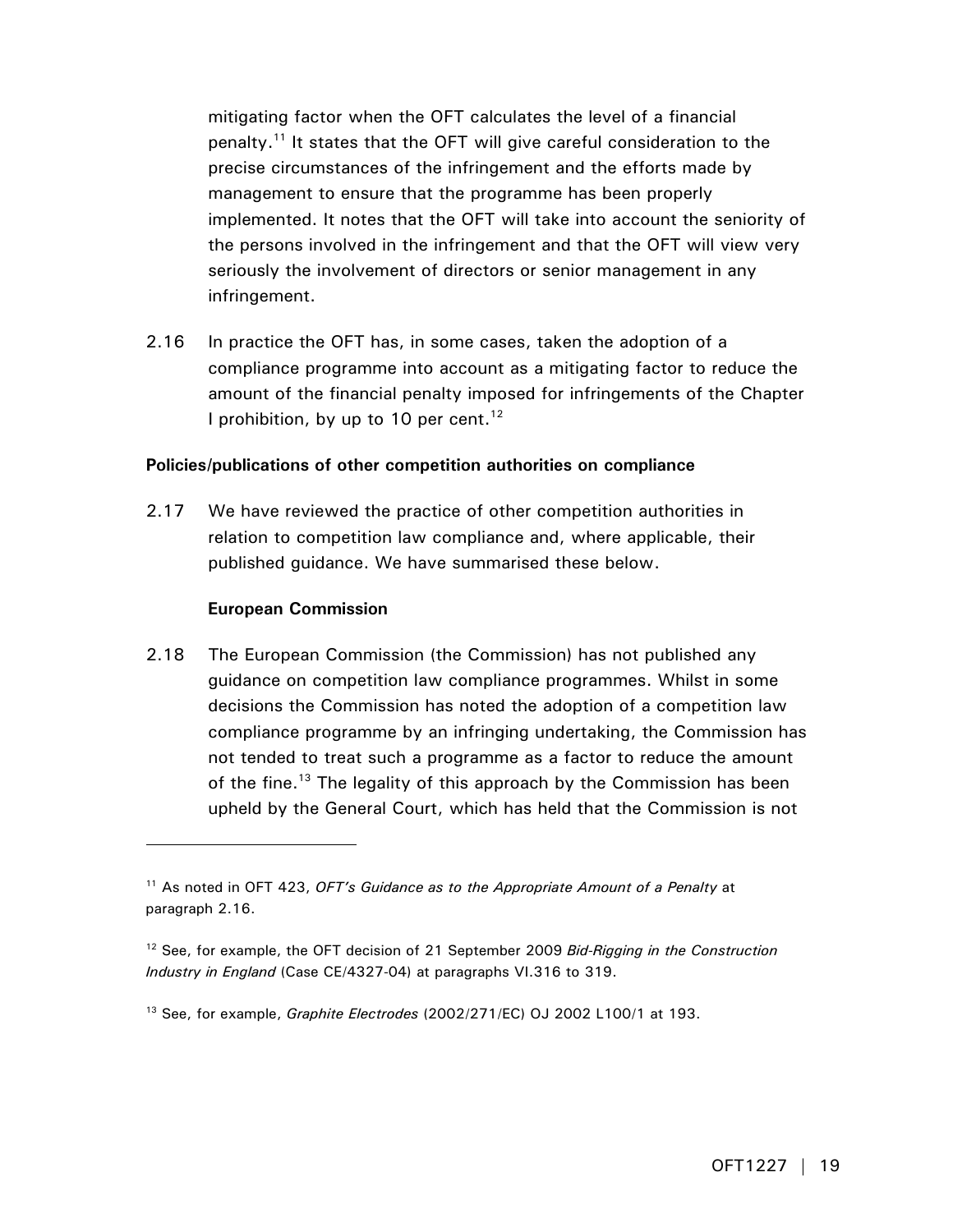required to take the adoption of a competition law compliance programme into account as an mitigating circumstance when setting the amount of the fine, especially when the infringement in question amounts to a manifest infringement of Article 101 TFEU.<sup>14</sup>

# **US Federal Sentencing Guidelines**

- 2.19 The US Federal Sentencing Guidelines (the Sentencing Guidelines) are generally used by the US Federal Courts when imposing sentences, including for criminal violations of section 1 of the Sherman Act, the main US antitrust statute. The Sentencing Guidelines indicate that an 'effective compliance and ethics programme' might reduce the fine that will be imposed.
- 2.20 According to the Sentencing Guidelines, in order to be considered as having an 'effective compliance and ethics programme', an organisation must:
	- exercise due diligence to prevent and detect criminal conduct and
	- otherwise promote an organisational culture that encourages ethical conduct and a commitment to compliance with the law.
- 2.21 The Sentencing Guidelines make it clear that the compliance and ethics programme must be reasonably designed, implemented and enforced so that the programme is generally effective in preventing and detecting criminal conduct. They also provide that any failure to prevent or detect the offence before the court 'does not necessarily mean that the programme is not generally effective in detecting and preventing criminal conduct.'15 A summary of the approach in the Sentencing Guidelines is set out in Annexe 1.

<sup>14</sup> See *Archer Daniels Midland Co v Commission* (Case T-329/01) [2006] ECR II-3255 at paragraph 299.

<sup>&</sup>lt;sup>15</sup> The Sentencing Guidelines, §8B2.1.(a)(2).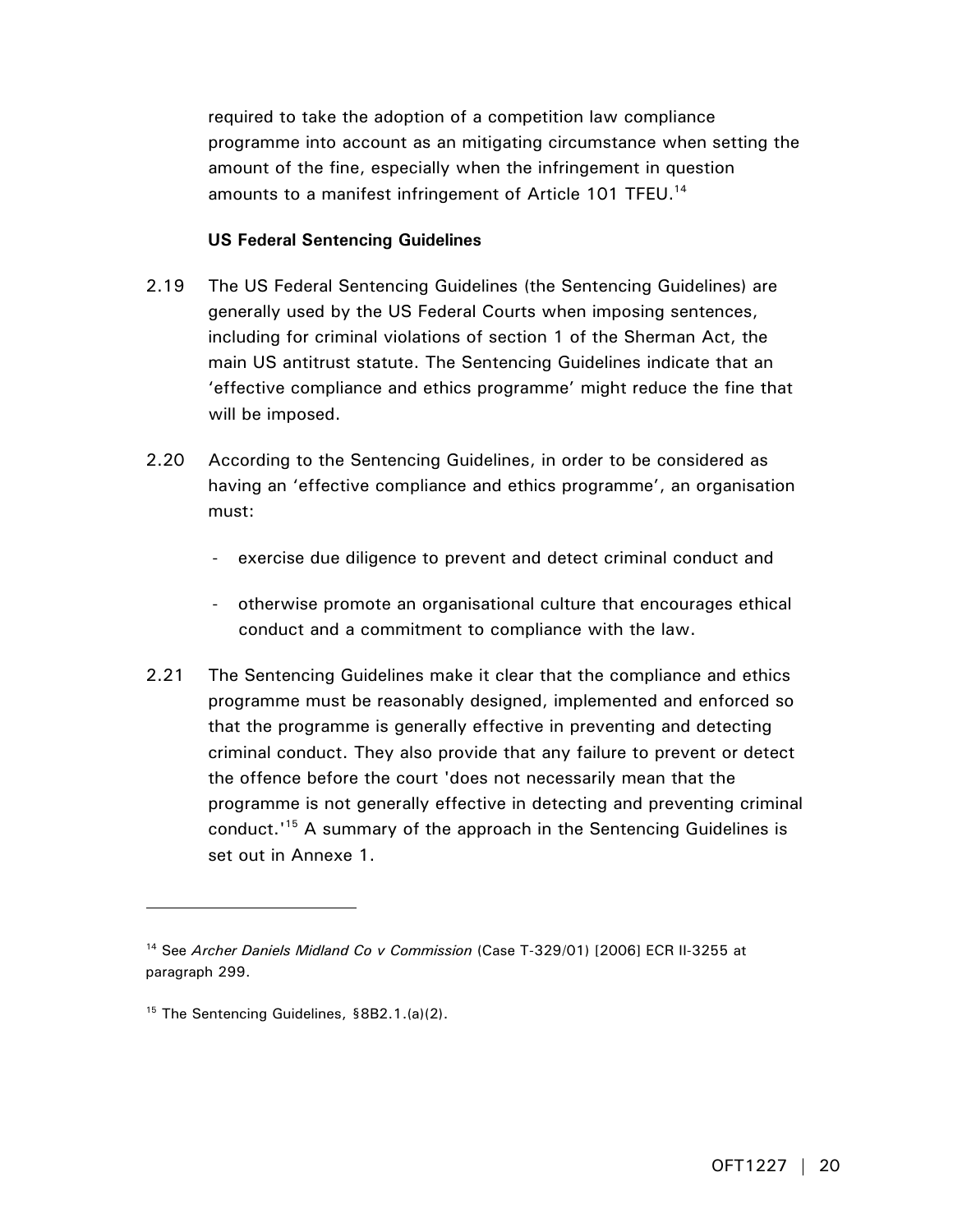# **Australian Competition & Consumer Commission (ACCC) guidance and 'three-phases of compliance'**

- 2.22 The ACCC published 'Corporate Trade Practices Compliance Programs' (the ACCC Guidance) in 2005. This guidance acknowledges that there cannot be a generic compliance programme, as each organisation's circumstances are different, but that whatever the type and style of the compliance programme, it should be well managed, adequately resourced, properly documented and actively supported by the board and senior management. The guidance states that a successful compliance programme is likely to include:
	- **Strategic vision** compliance activities must be linked to the business's strategic goals. Therefore, the method employed by the business to achieve those goals must be communicated, along with the benchmarks for implementation.
	- **Risk assessment** the business must actively identify its compliance risks and reassess them at regular intervals. A business must also do this when it enters into new business activities. The programme must ensure that specific compliance risks that might arise within each business unit or area of operations are considered.
	- **Control points** each of the identified risks are managed at specified control points, which are themselves reinforced by establishing behavioural and procedural controls. Procedural controls address and mitigate high risk areas in a business's operating environment, while the behavioural mechanisms emphasise the business's policies for those risks.
	- Adequate documentation the business's compliance efforts are adequately documented to ensure that they can be substantiated in the event of a breach.
	- **Identified people** (in appropriate positions of responsibility) that are accountable – these people manage each specific element of the compliance system.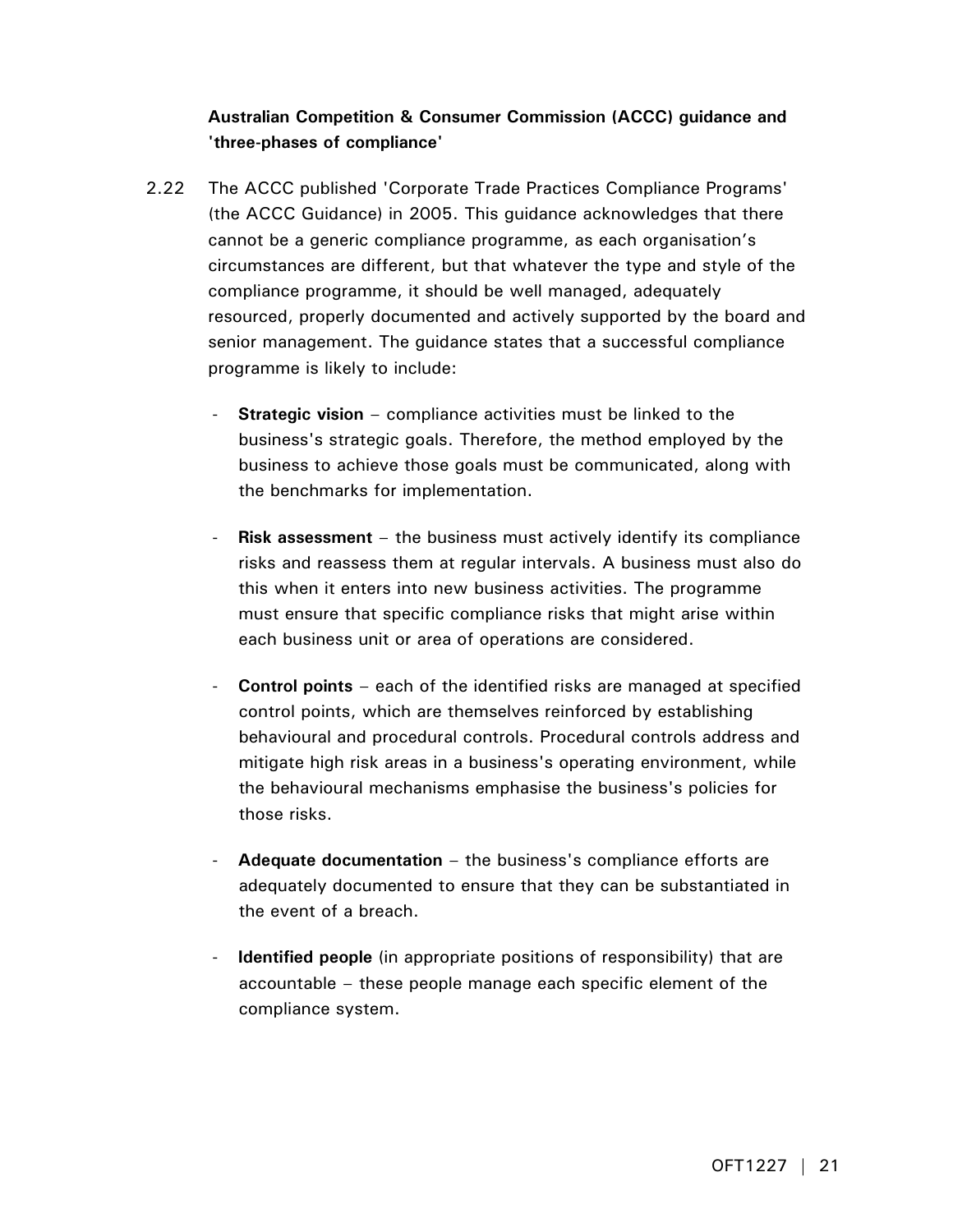- **Continuous improvement** the business will evaluate its performance and its approach, to ensure that they are appropriate to its operations.
- 2.23 The ACCC Guidance also suggests that, based upon its experience, organisations go through three phases when institutionalising a compliance culture:
	- **Commitment to comply:** during this phase, the business management develops a willingness or commitment to address compliance issues and allocate the resources to achieve compliance.
	- **Compliance know-how:** at this stage, specialist personnel such as a compliance officer or compliance advisor are appointed and are made accountable for compliance programme development. Internal and external expertise will be sought and assimilated. The business's corporate strategy will take into account compliance. Policies and procedures will be developed in order to address compliance issues.
	- **Compliance as a business practice:** in this final phase, compliance becomes the way that business is done and is no longer external to it. Compliance policies are now considered integral to the business's objectives. Operational procedures take account of compliance and the performance of work duties in accordance with the law is the norm. Compliant practices are expected and rewarded. Noncompliance is prevented and discouraged.
- 2.24 According to the ACCC, once the final phase is reached, businesses very rarely revert to the non-compliant state.
- 2.25 The ACCC Guidance also includes four compliance programme template undertakings<sup>16</sup> to provide an indication of what the ACCC considers advisable in compliance programmes implemented voluntarily by

 $16$  The four template trade practice compliance programme undertakings differ in two respectsthe number of elements present and the obligations within each of the templates.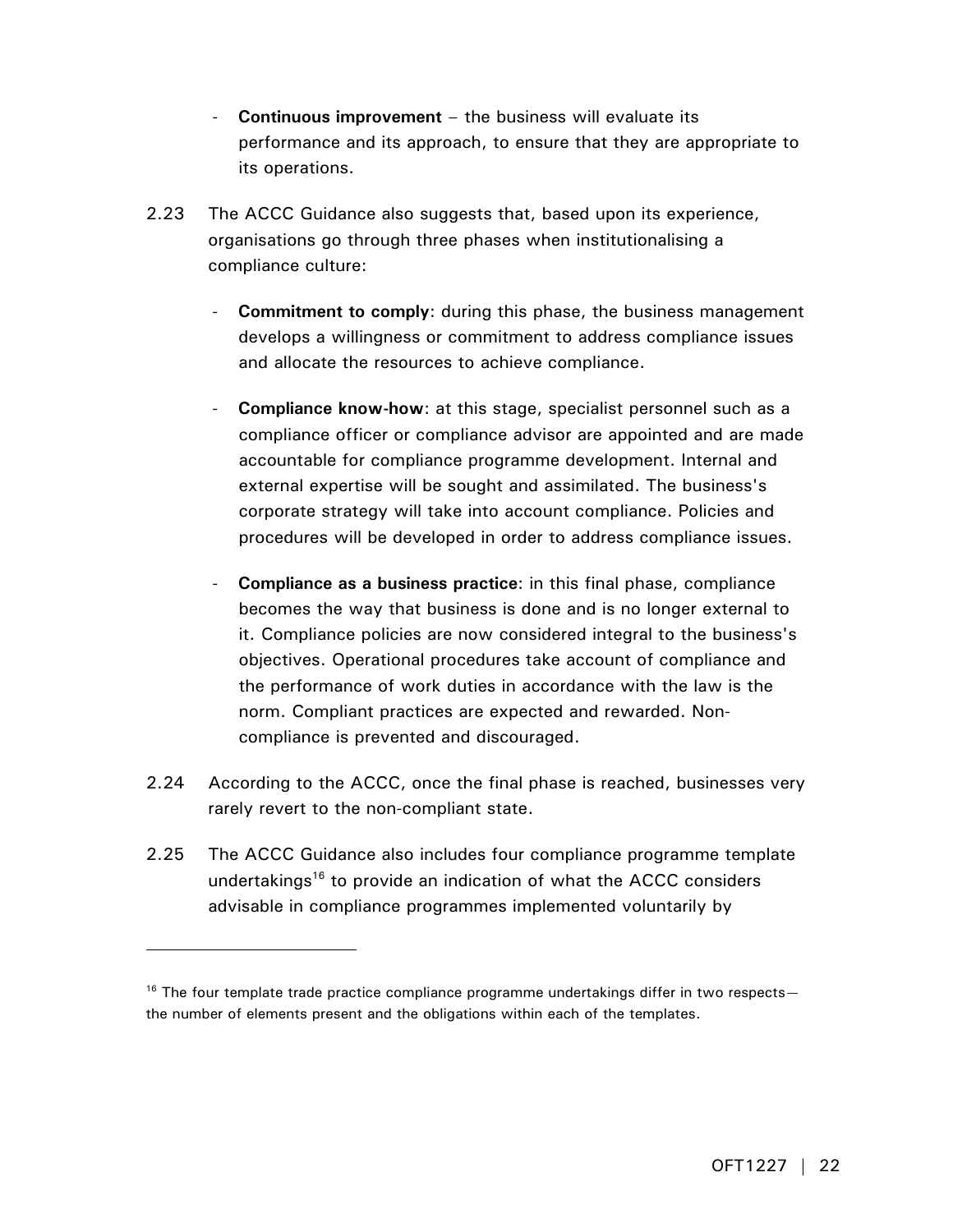businesses, as well as providing an example of what the ACCC is likely to accept by way of formal administrative undertaking.<sup>17</sup>

# **Canadian Competition Bureau – Corporate Compliance Programs Information Bulletin**

- 2.26 In 2008 the Canadian Competition Bureau published the revised Information Bulletin, 'Corporate Compliance Programs' (the Bulletin). This describes the measures that businesses should consider in order to prevent or minimise their risk of contravening the Canadian Competition Act and other legislation that the Competition Bureau enforces. The Bulletin also provides tools that help businesses to develop their own compliance programmes and includes a framework which sets out, in the Competition Bureau's opinion, the essential components of a 'credible and effective' compliance programme.
- 2.27 The Bulletin states that there are five elements fundamental to a credible and effective compliance programme, regardless of the particular model adopted, its level of complexity or the size of the business. These are
	- Senior Management Involvement and Support
	- Corporate Compliance Policies and Procedures
	- Training and Education

- Monitoring, Auditing and Reporting Mechanisms, and
- Consistent Disciplinary Procedures and Incentives.
- 2.28 According to the Bulletin, while the existence of a compliance programme does not immunise businesses or individuals from enforcement action, when determining the most appropriate means to

<sup>&</sup>lt;sup>17</sup> Section 87B of the Australian Trade Practices Act 1974 empowers the ACCC to accept formal administrative undertakings, which may include compliance programme obligations.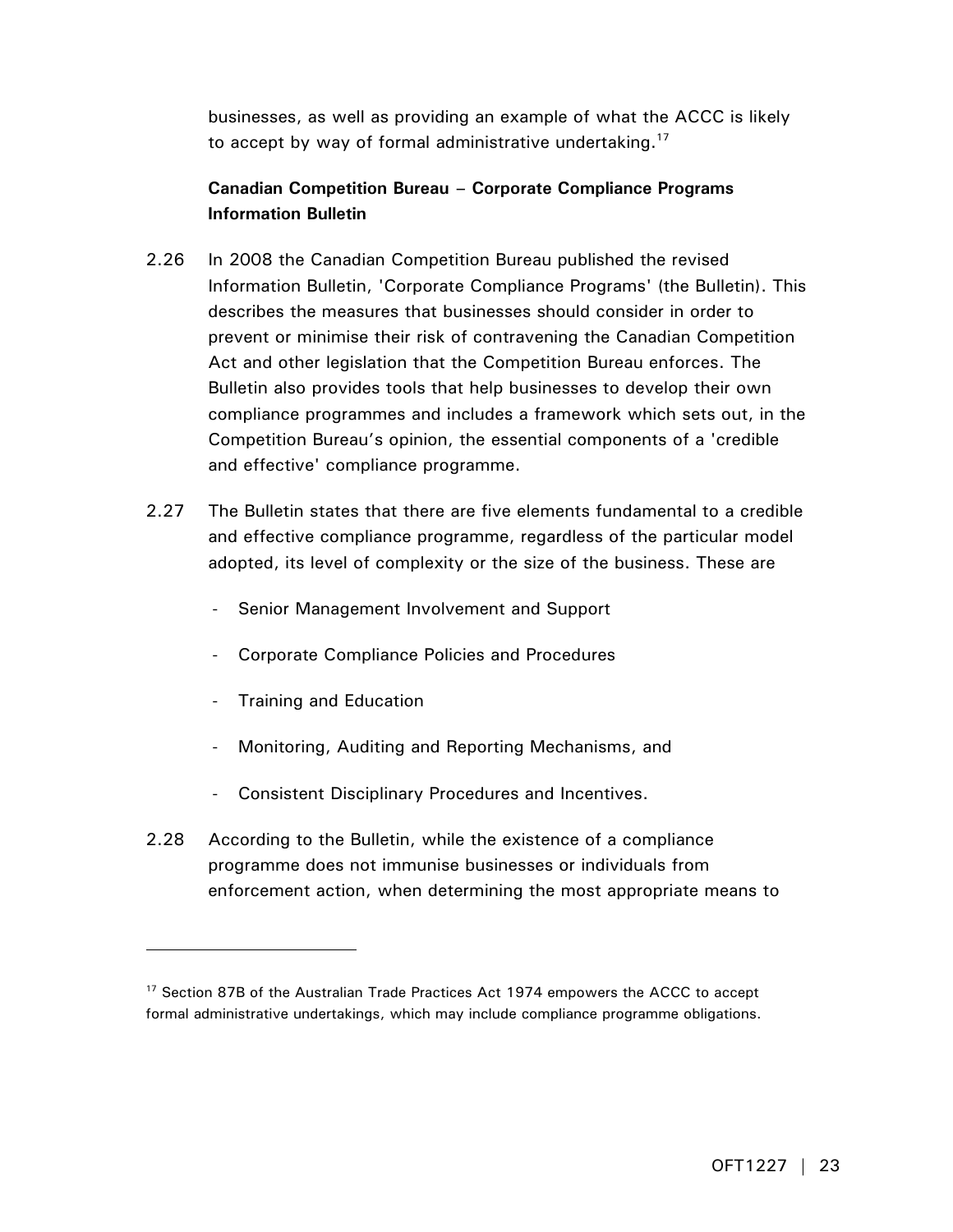resolve cases where due diligence is a factor,<sup>18</sup> the Competition Bureau (and the Director of Public Prosecutions) may give weight to the existence of a credible and effective compliance programme. The Bulletin adds that where a business has a compliance programme in place and a contravention of the Canadian Competition Act or other legislation enforced by the Competition Bureau occurs, then the programme might still be considered credible and effective where it can be demonstrated that it was reasonably designed, implemented and enforced in the circumstances of the case.

 $18$  Under certain provisions of the legislation enforced by the Canadian Competition Bureau, it is a defence for a person to establish that they exercised due diligence to prevent the commission of the offence (see, for example, section 52.1(6) of the Competition Act R.S.C. 1985 in respect of deceptive telemarketing). Although an in-house programme is not, in and of itself, a defence, a credible and effective programme may enable a business to demonstrate that it took reasonable steps to avoid contravening the law. In this regard, such a programme may support a claim of due diligence. Documented evidence of corporate compliance will assist a business in advancing a defence of due diligence, where available.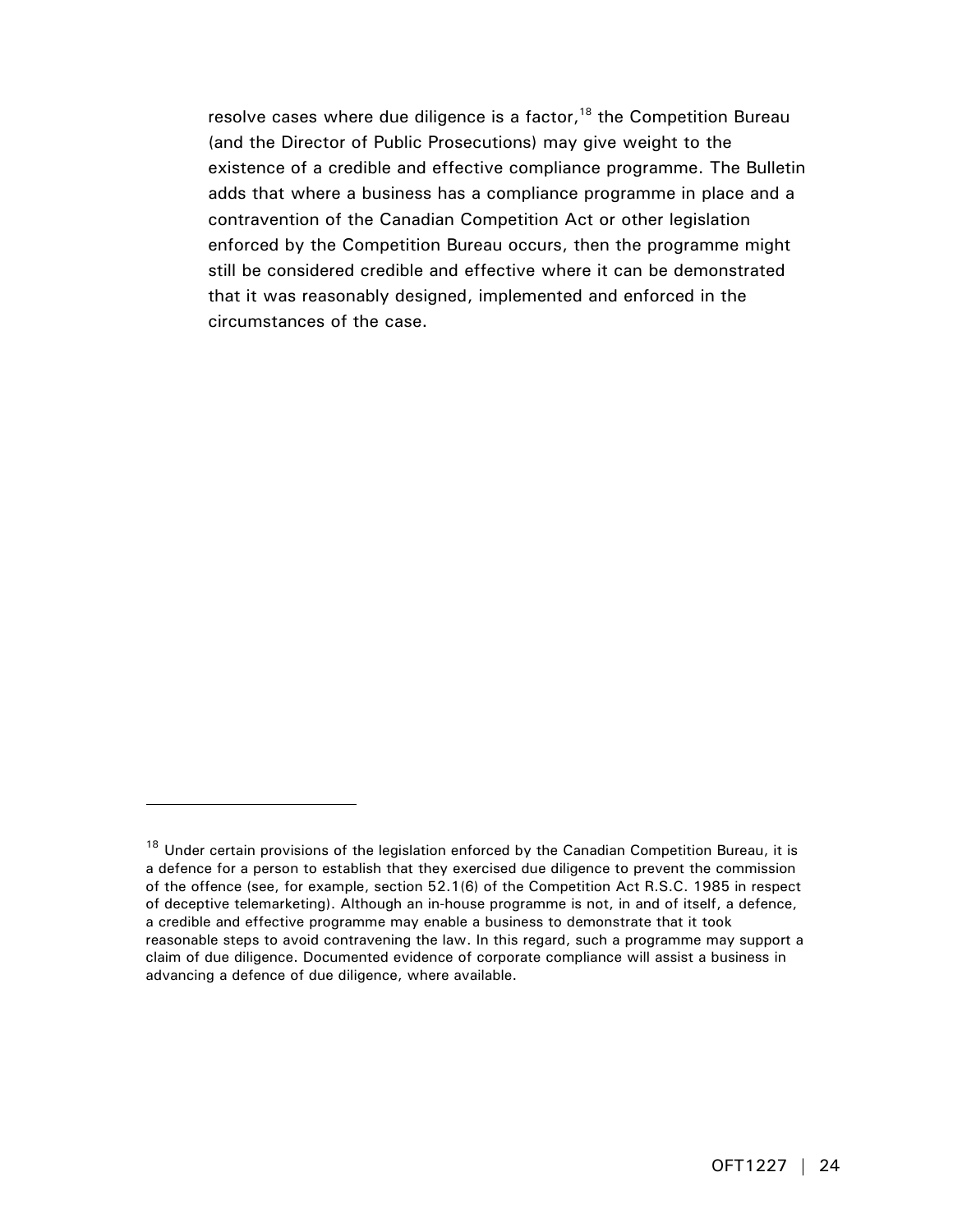# **3 METHODOLOGY**

# **Approach**

- 3.1 We undertook research into the drivers of compliance and noncompliance with competition law in order to gain a better understanding of the practical challenges faced by businesses seeking to achieve a competition law compliance culture. We wished to learn what motivated businesses to comply with competition law and what businesses had found works well in practice to achieve this. We also wished to explore with them the competition law compliance challenges that might arise in their businesses despite their compliance efforts.
- 3.2 Given the objectives of this research and pre-existing OFT research into deterrence which was largely quantitative in nature, $19$  we decided to undertake qualitative research with larger businesses having existing competition law compliance activities, to learn from their experiences and build a picture of current best practice in competition law compliance.
- 3.3 We considered that we would gain the most valuable insights into the practical challenges of competition law compliance through holding confidential in-depth interviews with in-house staff (typically in-house legal advisers or compliance officers) having direct experience of driving competition law compliance. We saw such interviews as being the best way to gain practical examples of best practice in competition law compliance.
- 3.4 We did not include small and medium-sized enterprises (SMEs) within the sample since this research was targeted at the challenges of driving compliance with competition law within larger businesses. Care should therefore be taken before assuming that the insights provided in this report apply to SMEs. We recognise that some of the challenges in

 $19$  For example, the Deloitte Report and the London Economics Report - see footnotes 7 and 10 above.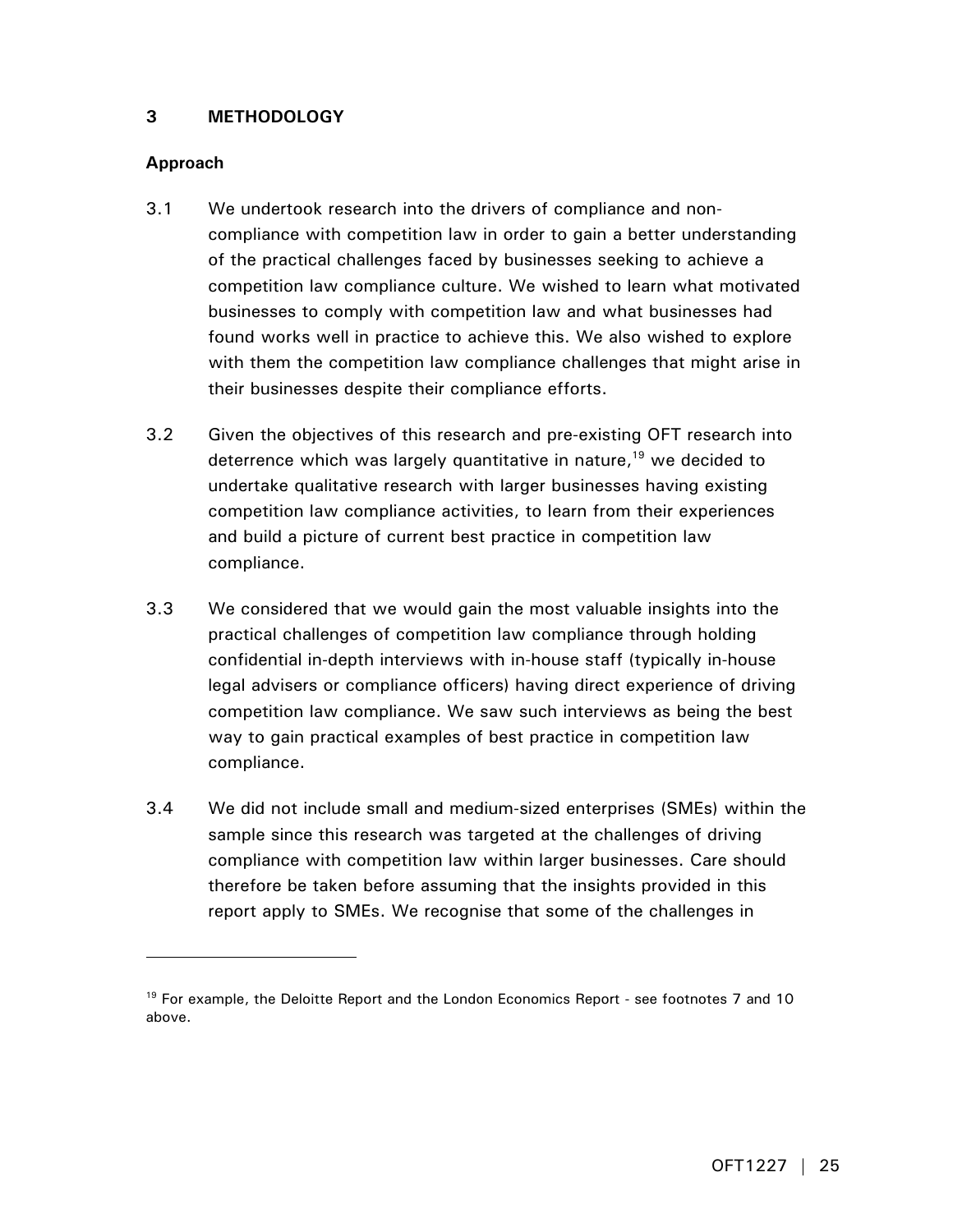driving competition law compliance in SMEs might well be different to those in larger businesses. We will be considering how the findings of this research might be relevant to smaller businesses. With this in mind, we have conducted separate research into the levels of awareness of competition law among businesses.<sup>20</sup>

3.5 Before embarking on the research, we undertook a literature review into the drivers of compliance and non-compliance in order to inform us of the areas in which we should aim to gain insights. This phase involved the review of the OFT's current guidance on compliance, the Deloitte Report, the London Economics Report and the practice of other competition authorities in relation to competition law compliance including, where applicable, their published quidance<sup>21</sup> and research.<sup>22</sup> In addition, we reviewed literature on the drivers of compliance and noncompliance with various areas of law, including food standards, health and safety and environmental requirements.

# **Sampling and Recruitment**

-

3.6 While not a fully representative sample, we sampled a mix of businesses facing the range of competition law compliance issues, in order to maximise the insights likely to be generated. We therefore contacted some businesses which had been involved in competition law investigations and some which had not, some who might have

 $20$  See OFT Competition Law Awareness Business Survey, at footnote 6, above.

 $21$  This review is summarised at paragraphs 2.6 and following, above.

<sup>&</sup>lt;sup>22</sup> See, for example, the ACCC's Enforcement and Compliance Project at www.cartel.law.unimelb.edu.au/go/related-projects/the-australian-competition-and-consumercommission-enforcement-and-compliance-project. The ACCC's Enforcement and Compliance Project's purpose is to test on an empirical basis the major theories of how businesses respond to regulatory enforcement and why they do or do not comply with the law. The project tests these theories using data collected in the ACCC Enforcement Compliance Survey involving 1000 larger businesses in Australia, as well as in quantitative interviews with ACCC staff, trade practices lawyers and business people. The project has produced a wealth of reports and working papers, accessible at the link above. The project issued a preliminary research report in 2003 and is scheduled to continue until 2011.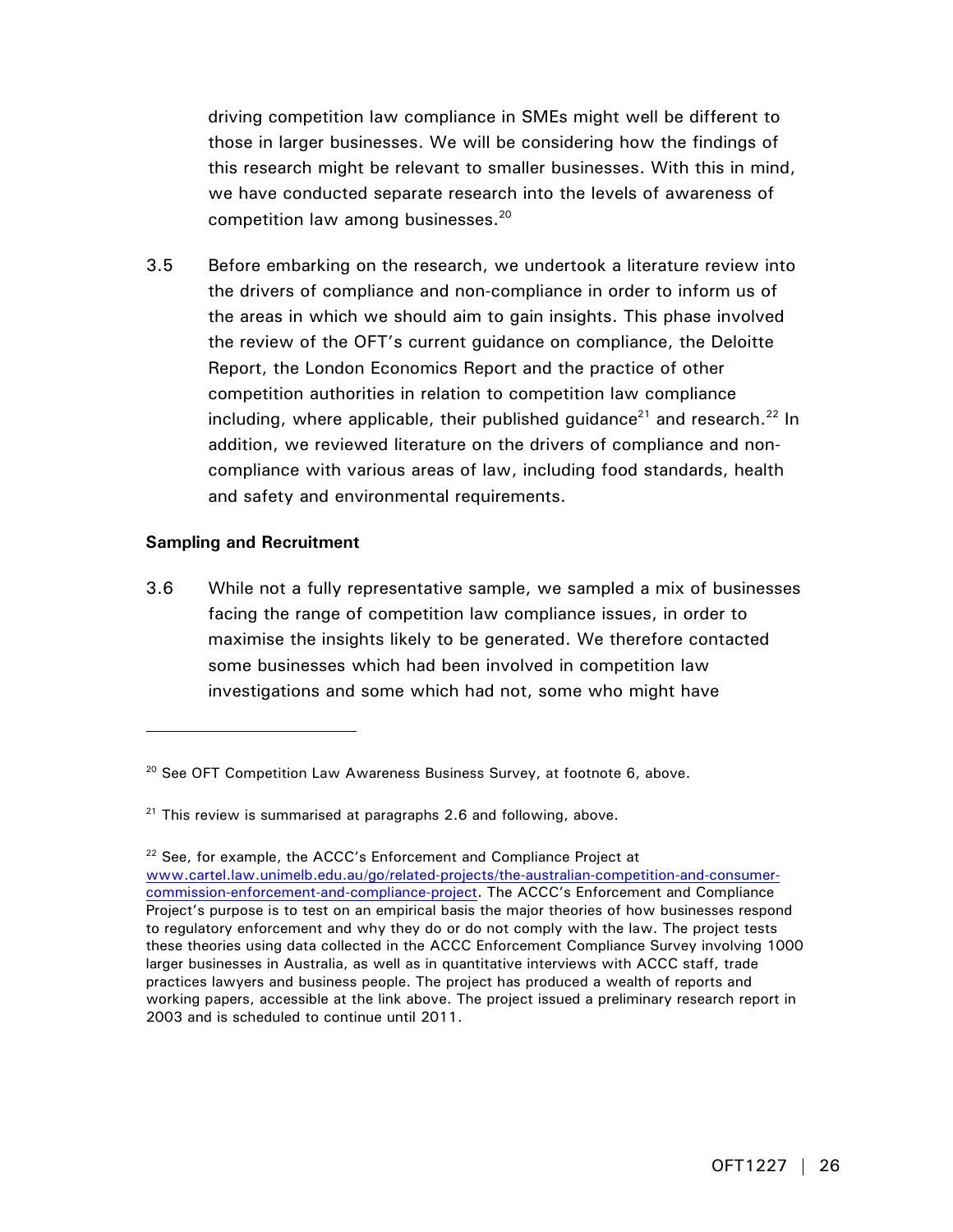considered dominance issues as major part of their compliance strategy and some who were unlikely to face these issues, and a small number that were operating in industries where regulatory compliance would be required in addition to competition law compliance. As mentioned at paragraph 3.4 above, we did not include any SMEs in the sample.

- 3.7 As such, and given the qualitative nature of the research, care should be taken in making assumptions about the population of business as a whole from the findings in this report. This report summarises the views of those who have taken part in the research. That said, the report provides valuable insights into the practical challenges faced by larger businesses in driving compliance within their organisations.
- 3.8 We contacted 23 businesses by email or telephone in October and November 2009. Of these, 19 expressed a willingness and ability to take part in the research. We were also proactively contacted by three further businesses wishing to take part in the research.
- 3.9 Accordingly, between November 2009 and February 2010, we conducted 22 interviews with in-house counsel and other in-house competition law compliance specialists from a cross-section of businesses that are either based in, or trade in, the UK.
- 3.10 We carried out the majority of these interviews face to face, though we used telephone calls in some cases where face to face interviews were not possible. We held these interviews on a confidential basis, agreeing with respondents that we would keep their identities confidential and that all comments made would be reported anonymously in this report. We considered this to be essential in order to encourage respondents to take part in the research project and to speak freely in the interviews, so that we could gain the most value from the insights provided in the research. All comments in this report remain anonymous.
- 3.11 We also benefited from three group discussions with in-house counsel and private practice lawyers between November 2009 and February 2010. At these we explored the areas covered by the questionnaire in a group format and gained further insights.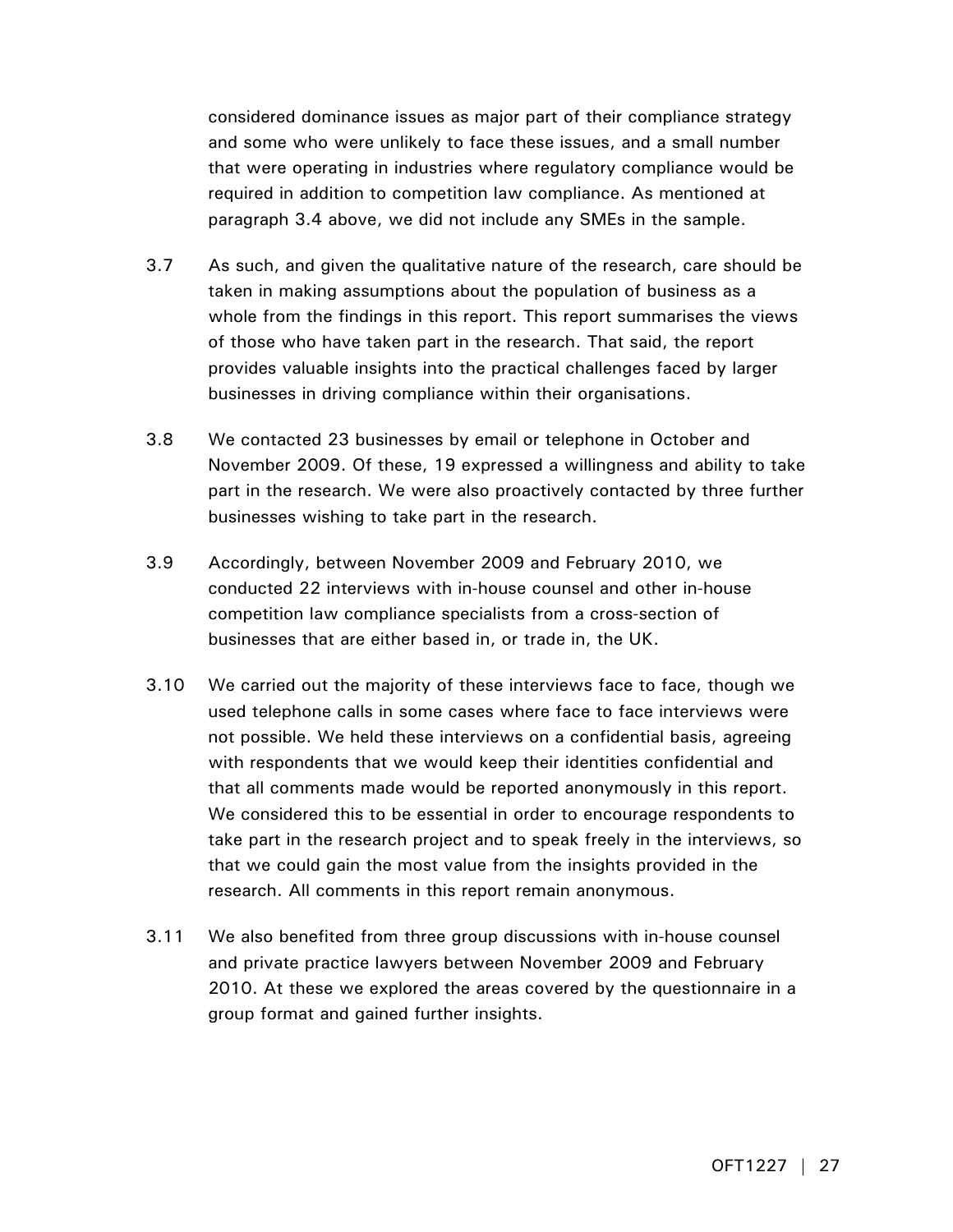# **Interview Structure**

3.12 We used a structured discussion format, using a questionnaire to structure the in-depth interviews. The questionnaire is at Annexe 2 to this report. The questionnaire was used as a guide to the areas for discussion rather than being a rigid framework for the interview.

# **Quotation Convention**

3.13 All the quotes included in this report have been sourced from the transcripts of the interviews carried out as part of this research. Quotations are shown within speech marks and, where we have removed some dialogue, we have indicated this with dots ('…').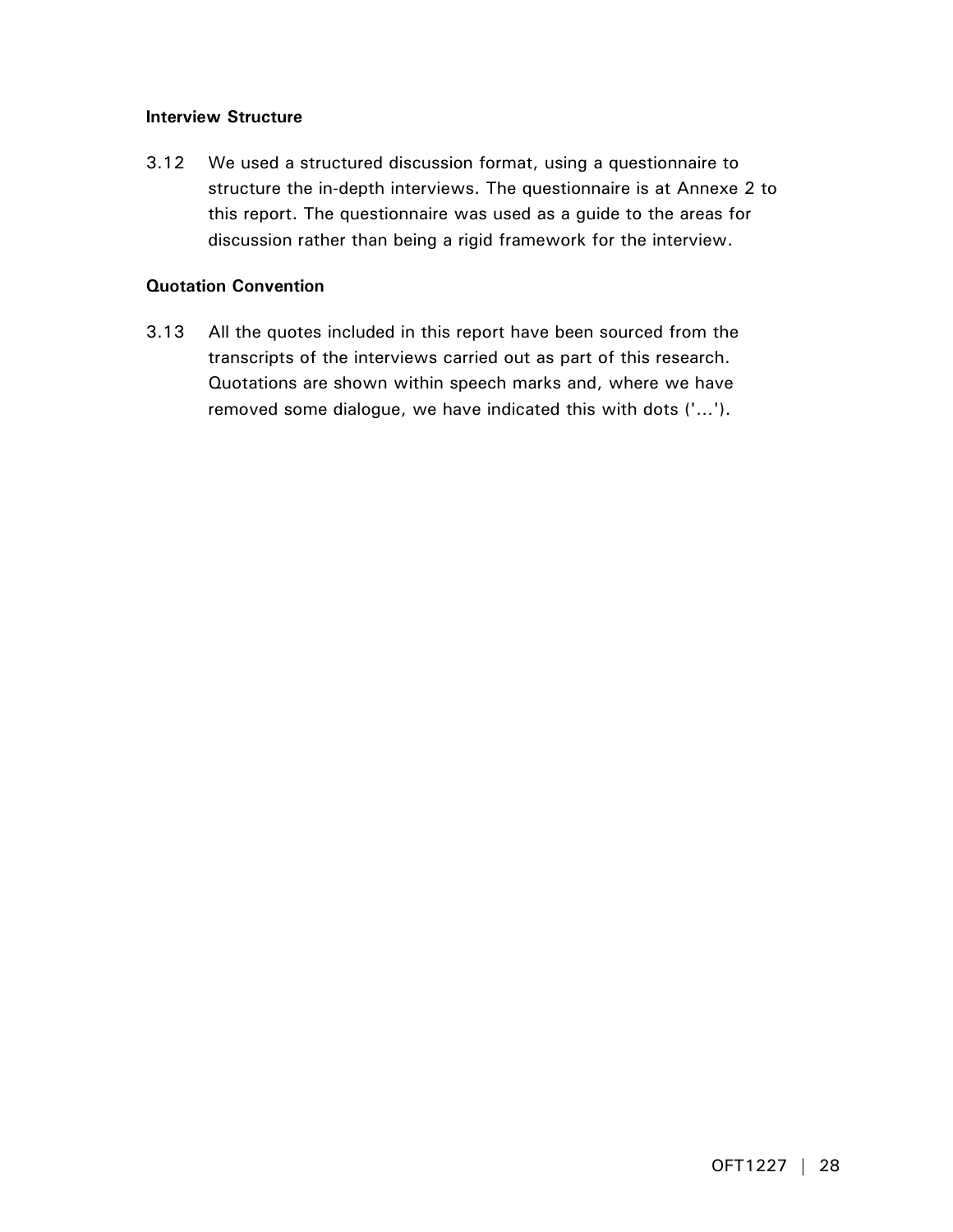# **4. FINDINGS**

-

# **4.1 Drivers of Compliance**

4.1.1 We explored with respondents the key drivers of competition law compliance within their businesses. Our aim was to gain some insights into the motivation for competition law compliance activities within their businesses.23

# **Deterrent effect of competition law sanctions**

- 4.1.2 We asked respondents about the deterrent effect of competition law sanctions and the publicity associated with them. We wished to gain insights into the relative importance of the different sanctions and publicity in driving compliance within their businesses.
- 4.1.3 All respondents said that the adverse reputational impact of a competition law infringement decision was the overriding driver of compliance within their businesses. One respondent said this was because such decisions could call into question the ethics and business model of the firm against whom the decision was made, that it sent '…the message that the business has a dodgy business model…'
- 4.1.4 Some respondents said that there was a negative reputational impact from the fact of having a competition law investigation against their business, even if the business was subsequently cleared; because what would be remembered was the investigation, not the clearance at the end. One respondent expressed concern that stakeholders had perception that competition authorities would not pursue an investigation against a firm unless the issue was serious and there was substance behind the allegation.
- 4.1.5 One respondent observed that their business was most worried about reputational damage, suggesting that even if upon examination the issue

 $23$  The questionnaire used to guide the interviews is included at Annexe 2.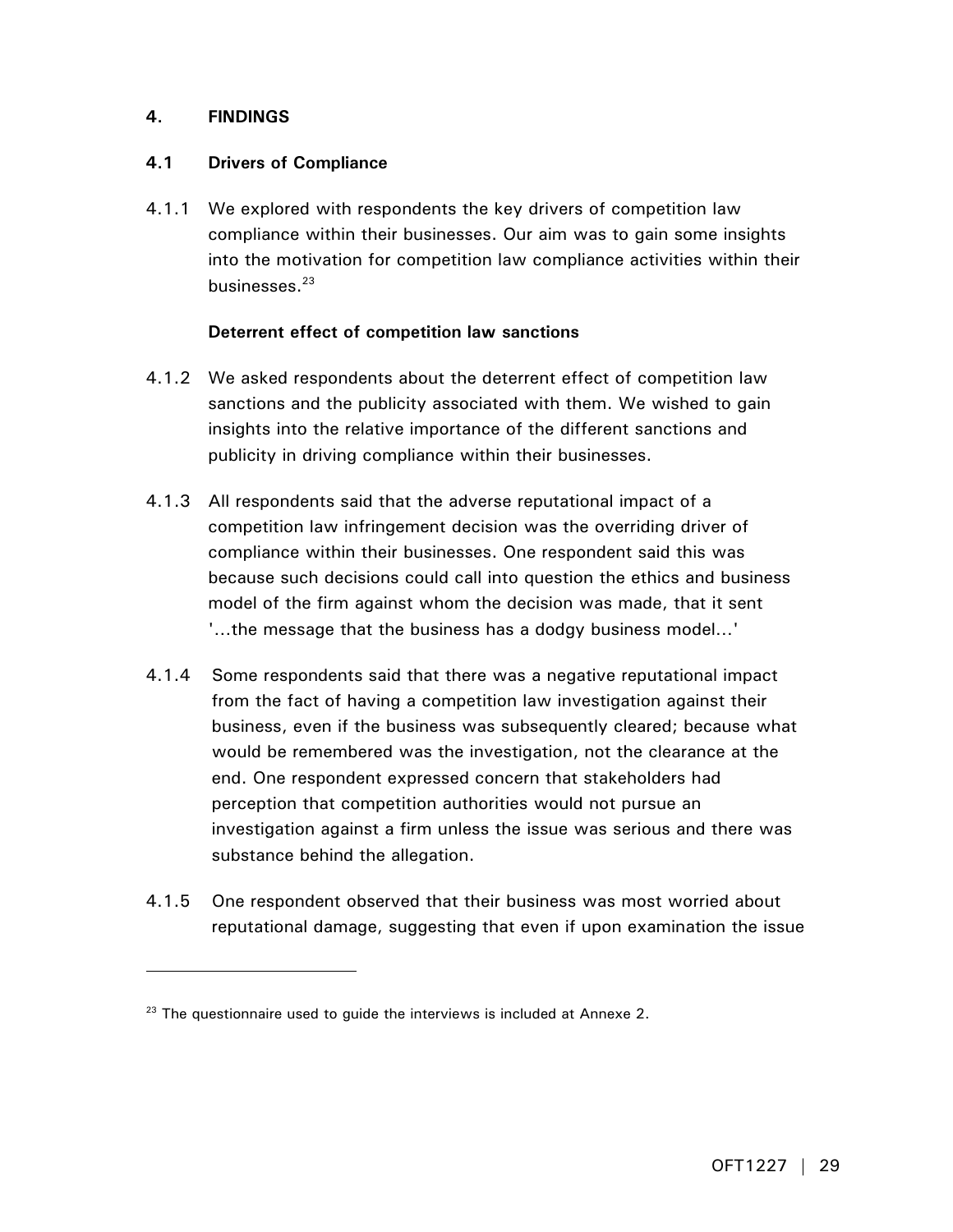was relatively minor, '…by that time a huge amount of damage has been done'.

- 4.1.6 All respondents stated that the risk of financial penalties of up to 10 per cent of global turnover were a key driver of compliance. However, the majority of respondents were of the opinion that the potential for reputational damage was an even greater driver of compliance within their businesses. One respondent observed that if an infringement decision could 'wipe millions off of our profit line, then people will tend to listen'. The same respondent added that the business would need to earn several times more in sales than the amount of the fine in order to cover the overall costs associated with the infringement decision. Another respondent commented that 'heavy fines are an important penalty; they are an important message to the world at large and to the individuals'.
- 4.1.7 Most respondents also said that they and individuals within their organisations were concerned about the implications of personal sanctions such as criminal penalties and CDOs. Most respondents said that discussion of personal sanctions was a helpful way to get the attention of individuals in the business when discussing competition law compliance. One respondent said that personal sanctions 'focus…the mind for an executive… at the end of the day, if they are going to think about what's in it for them…' Another respondent suggested that a focus on CDOs would help to drive compliance, saying that '…when somebody's personal reputation is at stake, that makes them think twice, without doubt'. Another considered that CDOs were a very useful tool where there was perhaps not enough evidence for a criminal conviction but it appeared that '…the Directors were not exercising sufficient governance'.
- 4.1.8 Some respondents felt that the threat of CDOs would not achieve a significant impact in compliance terms since they considered that the increased threat of CDOs would result in directors installing further process and procedures to protect and insulate their personal position from the threat of a CDO.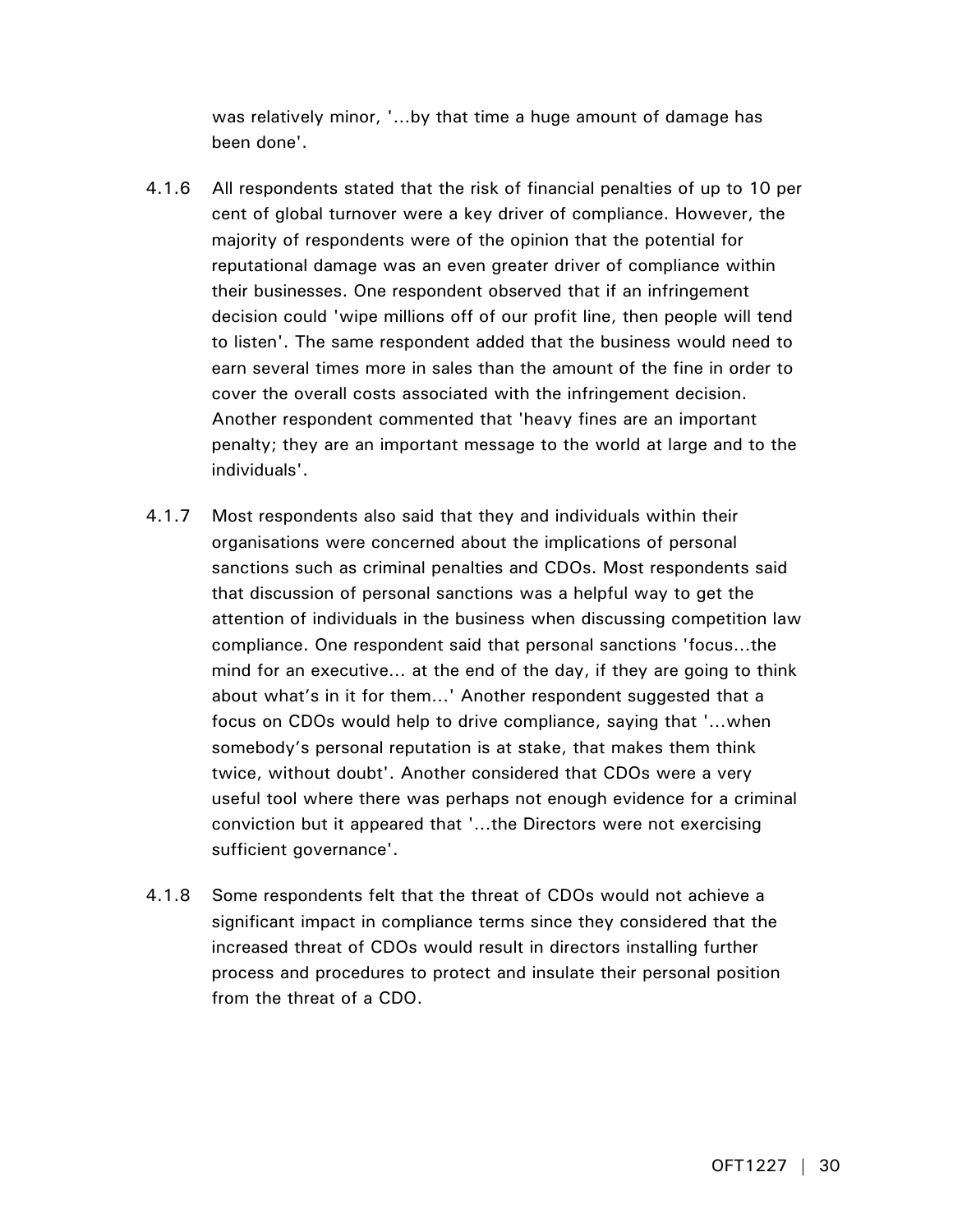# **Management Commitment to Compliance**

- 4.1.9 All respondents said that the key driver of competition law compliance within their organisations was ongoing, clear, unambiguous, global messaging by senior management -- up to and including the board level - - that competition law compliance was a core part of the corporate culture and that senior management expected employees to comply with competition law. Without the active, visible and unambiguous commitment of senior management, respondents said there can be no prospect of successfully driving a culture of competition law compliance within a business. In many cases, compliance (with all applicable laws, not just competition law) is a fundamental part of the corporate identity of the business, part of the corporate vision that is actively embraced by the business's senior management.
- 4.1.10 Respondents noted that this senior-management commitment would be there for a number of reasons, chief of which was concern for the business's reputation, as well as the risk of financial and personal sanctions. The support of senior management will also be there where the business values a corporate image of being ethical and compliant. Some respondents emphasised this as driving compliance within their organisations: they said that the public (which includes both consumers and business customers) associated their brand with a reputation for compliance, since this is one way they distinguish their business offering from that of their competitors. One respondent commented that the chief executive impressed on employees at the beginning of compliance training that they were all 'custodians of the brand'.
- 4.1.11 One respondent said that, at its Executive Committee level, there is a non-financial risk management process which looked at the top one to 20 risks faced by the business and that competition law was routinely included in these. Likening a business to an 'ocean liner', it was only possible 'at the bridge' (in other words at the top) to get the proper perspective.
- 4.1.12 But most respondents also said that senior management commitment to competition law compliance, while critical to driving compliance, on its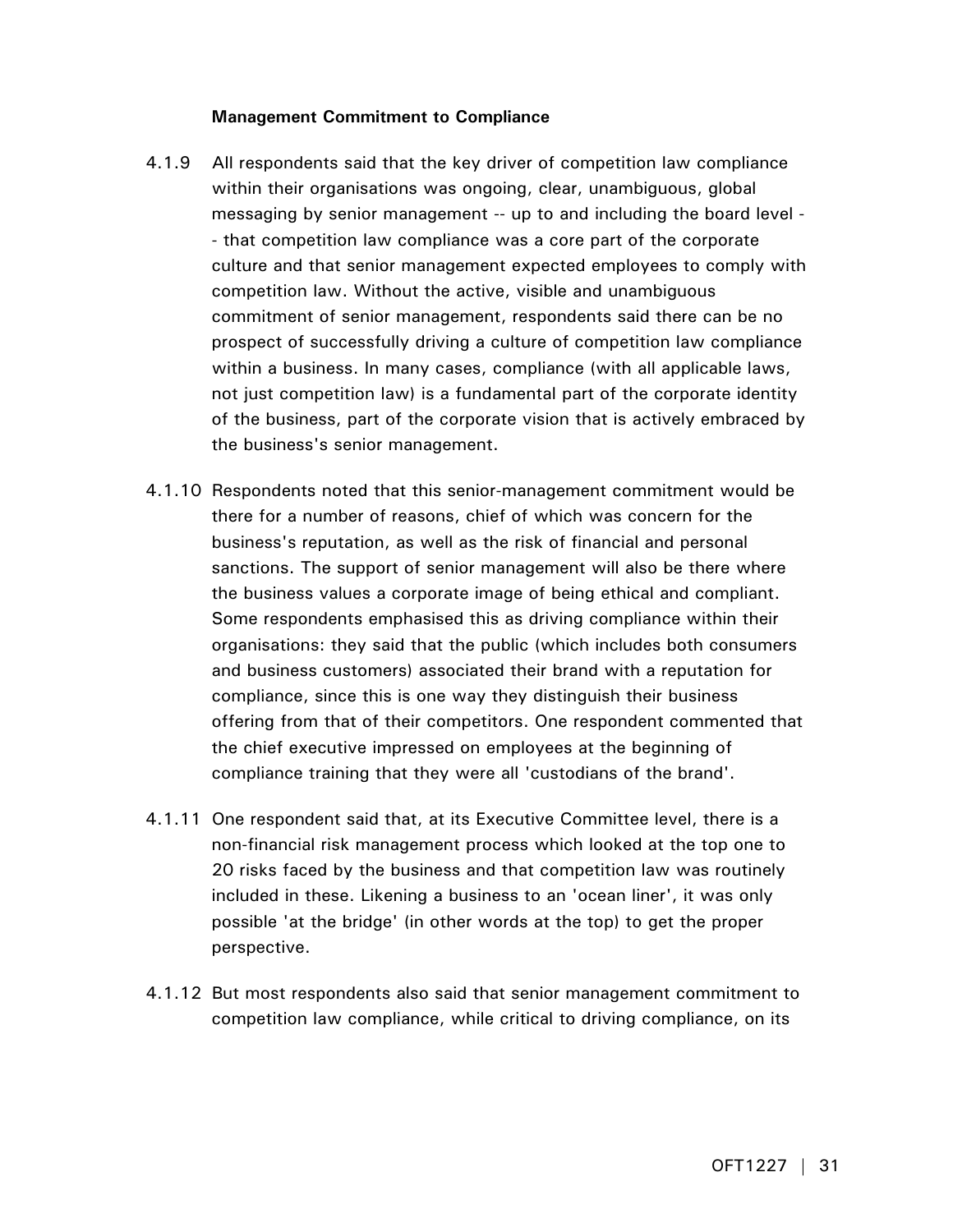own was not enough. They said that middle management had to be engaged with, and take ownership of, competition law compliance and that middle management and employee incentives had to be linked to competition law compliance. Most respondents mentioned that competition law compliance was an express part of their corporate code of conduct, applicable to all employees. All respondents said that it was made clear to employees that involvement in breaches of competition law might be considered to be gross misconduct and individuals engaging in such activity might be subject to internal disciplinary sanctions, including dismissals.

- 4.1.13 One respondent said their business's code of conduct required that all employees had to comply with all laws in the countries in which they operated. The code made a specific reference to competition law. Doing so served to 'get awareness across at every level' and emphasised the 'buy-in of senior management'.
- 4.1.14 such respondents also said that it was important that middle management had an appreciation of how competition law benefits both the business community and society more widely – people were more inclined to have a commitment to compliance when they understood the rationale for the law and sanctions. One said that it was important to show how 'competition law…benefits society, business and you'.

# **Responsibility for Compliance**

4.1.15 Some respondents said that it was also important for individual businesses units within the corporate group to take ownership for compliance, and not to delegate responsibility to the legal team. This can be achieved by attributing competition law compliance costs (and, if appropriate, any infringement fines) to the relevant individual business unit, and ensuring the managers of the business are aware of their responsibilities.

# **Internal Incentives to Comply**

4.1.16 In some respondent businesses, staff appraisals were linked to compliance programmes: if a person who was supposed to be trained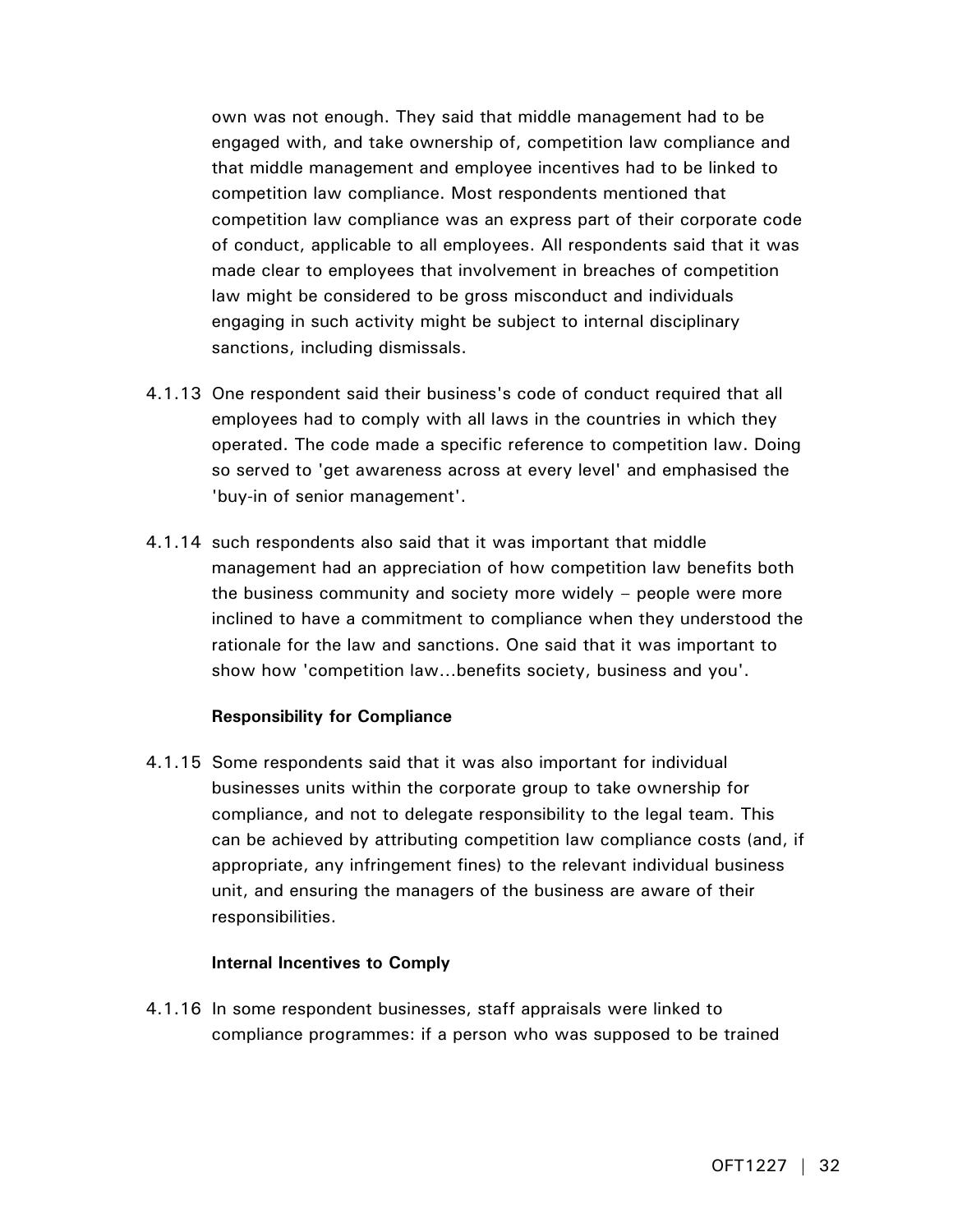under a compliance programme had not received their training, this would come up during their performance appraisals. This was also the case with respect to managers whose employees were required to obtain competition law compliance training and who had failed to do so. Certain respondents mentioned that, for a person to be considered for promotion to certain positions or even for some lateral transfers, they had to be able to demonstrate that they had received competition law compliance training.

4.1.17 Some respondents said their businesses also linked individual and even business unit bonuses to corporate compliance efforts in order to provide enhanced individual incentives to comply. Thus an individual's bonus might in some cases be dependent, amongst other things, upon completion of the competition law compliance training required for that person. In some respondent businesses, a senior manager's bonus might not be paid if the business unit for which that person was responsible was found to have been involved in a competition law infringement – in some organisations, this applied to bonuses for all employees across the business unit.

#### **Competition Law Compliance Advice**

- 4.1.18 Many respondents considered that if they wished to drive compliance, then in-house competition law compliance staff had to have the respect of both senior management and the everyday businesspeople within the organisation.
- 4.1.19 Another key driver of compliance noted by respondents was the need to ensure that competition law compliance advice and training was messaged in a non-legalistic, understandable and business-friendly way. One respondent said that they helped to drive compliance within their organisation by saying that engaging in potentially infringing activity 'is not the way that we do business' rather than 'our lawyers tells us we can't do that'. A few respondents emphasised that an approach to competition law within the business that showed an appreciation for business reality and the commercial objectives would tend to drive compliance, because employees would come forward with questions.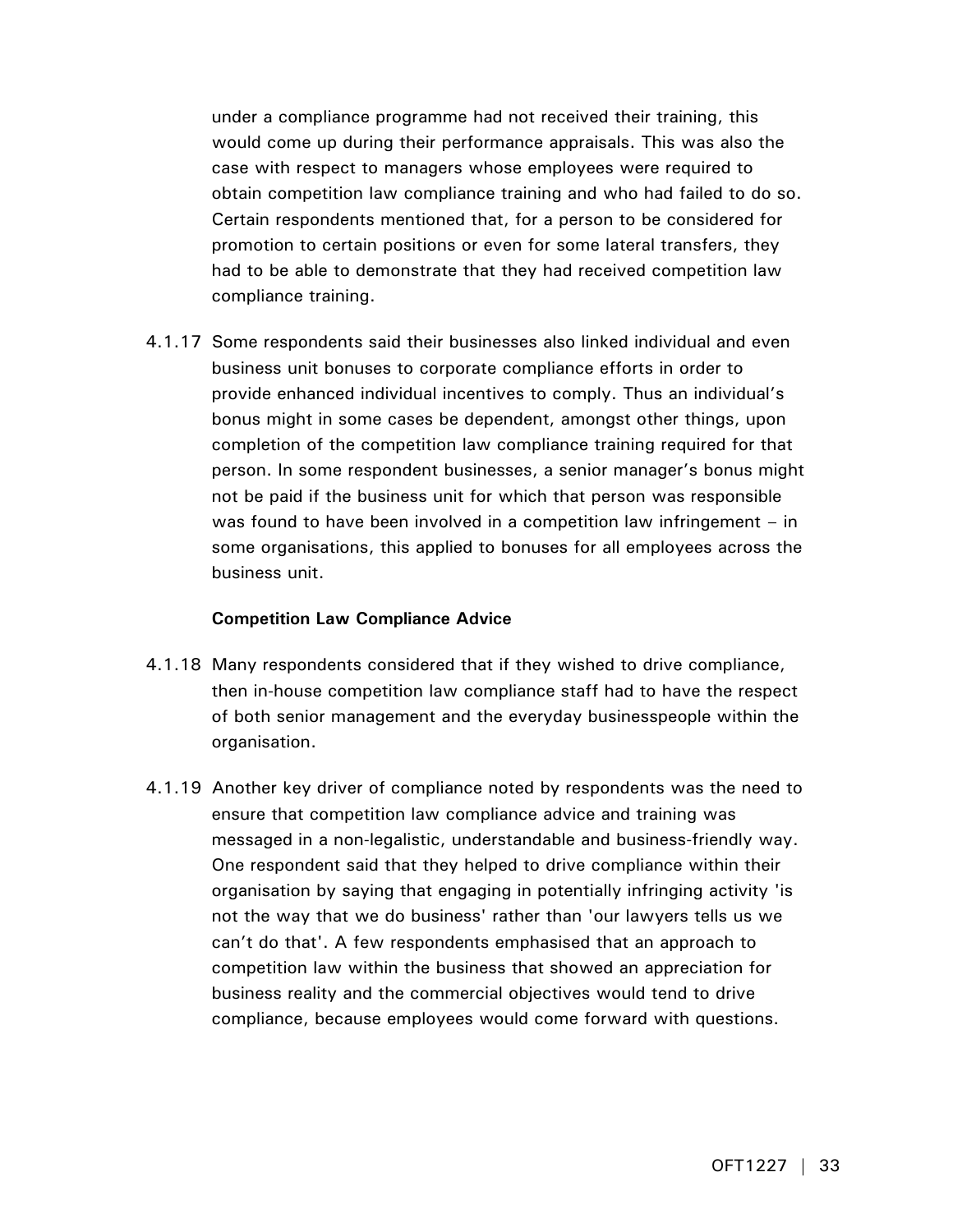One respondent observed that 'it can't just be a lawyer using the stick approach and saying 'this is what you must do'.

4.1.20 Some respondents also said what could capture the interest of senior management in competition law compliance and help them to drive a culture of compliance was by showing that competition law compliance education can be commercially liberating within a business. This is because in some cases there can be misunderstandings as to what is and is not allowed under competition law and business people might sometimes not engage in beneficial transactions owing to the unfounded fear that the activity might infringe competition law. These respondents say to senior management that instilling a culture of competition law compliance and awareness can present business people with the tools to recognise and deal effectively with situations which might or might not create competition law risk and to embrace new business opportunities effectively. In effect, they know the rules of the game and are able to compete vigorously within them. One respondent commented that '[y]ou need to operate compliance in such a way that it is a competitive advantage'.

# **Impact of competition investigations on compliance**

- 4.1.21 We asked respondents whether their businesses had been parties to a competition law investigation and, if so, whether the investigation had an impact on the business's competition law compliance culture.
- 4.1.22 Some of the respondents' businesses had been parties to competition law investigations by the OFT or other competition authorities, some had not. Some respondents mentioned that their business had become involved in a competition law investigation after having acquired another business that had been involved in an infringement.
- 4.1.23 A number of respondents whose businesses had been subject to competition law investigations said that the investigations did not in themselves have a noticeable impact on the corporate compliance culture. This was because the businesses already had a commitment to competition law compliance before the investigation started and the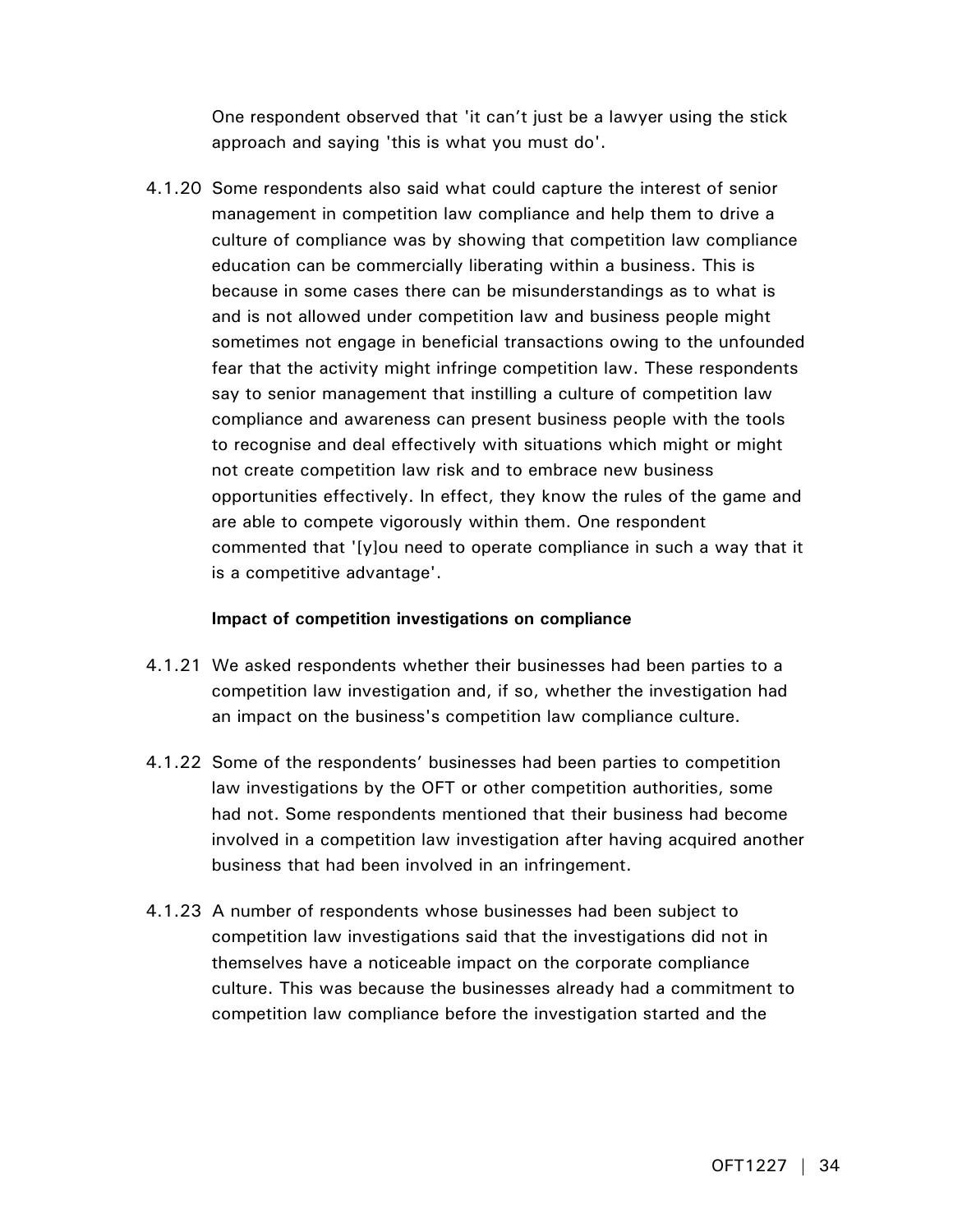investigations did not lead to infringement decisions. One respondent observed that 'we are very aware of the risk that competition law poses'.

- 4.1.24 In response to the same point, another respondent said that the criminalisation of cartels in different jurisdictions ensured even more than any specific competition law investigation that 'senior management...judge anti-trust as a real business risk'.
- 4.1.25 A few respondents said that competition law investigations tended to reinforce the need for a sound competition law compliance culture, even when the business had a pre-existing compliance programme. One respondent noted that a competition law investigation 'definitely heightened and sharpened people's awareness in compliance'. That respondent considered that to be 'fine' unless compliance concerns became 'so overwhelming that actually people don't pursue…legitimate contact because they're so worried'.
- 4.1.26 Among respondents whose businesses had been subject to competition law investigations, some said that this investigation did have a major impact on compliance, insofar as it captured the attention of senior management and caused them to review the compliance arrangements and culture within the firm. A respondent said that the investigation meant that competition law compliance could 'get onto the agenda of…the meetings of the board of directors…a couple of times a year, if not regularly every quarter'.
- 4.1.27 Two respondents noted that what had caused a major change in competition law compliance culture within their firms was not a competition law investigation, but a major non-competition law investigation, which led to an overhaul in the general compliance culture within their businesses, of which an increased commitment to competition law compliance was part. One noted that the noncompetition law investigation led to 'a real cultural shift' within their business, leading among other things, to an antitrust 'risk assessment…across the [whole business]'.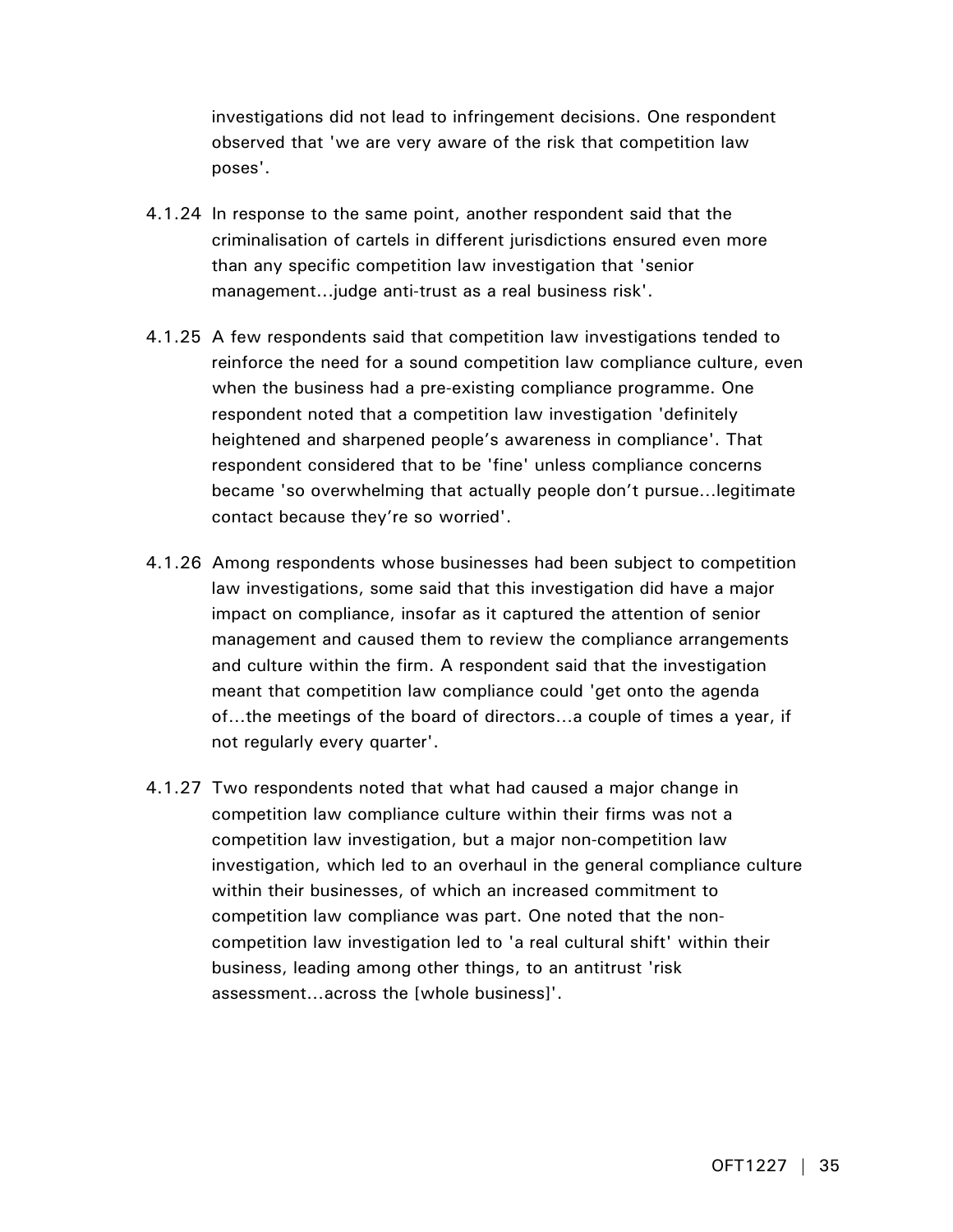- 4.1.28 One respondent observed that their business had been involved in a competition investigation for some time. According to the respondent, the investigation at first did indeed enhance the awareness of competition law within the organisation. However, as the investigation progressed, this impact was lost and employees within the organisation tended to view the investigation sceptically, for example, 'just another information request'.
- 4.1.29 Another respondent said that their organisation's compliance culture had developed from within and not as a result of a single investigation. Their organisation had, of its own accord, undertaken a strategic review of its businesses and taken the view that some of the activities could not continue. As a result, the organisation sought to regularise all of its supply relations, taking a pro-active approach to managing competition law risk. Competition law compliance now drove the direction of business and resulted in a cultural shift which has been maintained within the organisation.
- 4.1.30 A number of respondents mentioned the cost of dealing with competition law investigations and infringement decisions in terms of management time and business resources. For example, one respondent said that it would be a real concern 'to have to divert management resource to sorting all this out'.

# **4.2 Drivers of non-compliance**

4.2.1 This section considers respondents' views on what can potentially drive non-compliance with competition law. We explored with respondents the competition law compliance challenges that might arise in their businesses despite their compliance efforts.

# **Lack of senior management commitment**

4.2.2 All respondents commented that a solid commitment to competition law compliance by senior management was the crucial factor in driving compliance. Conversely, all respondents say that if senior management does not care about competition law compliance or sees competition law as something to be evaded, then that will drive non-compliance.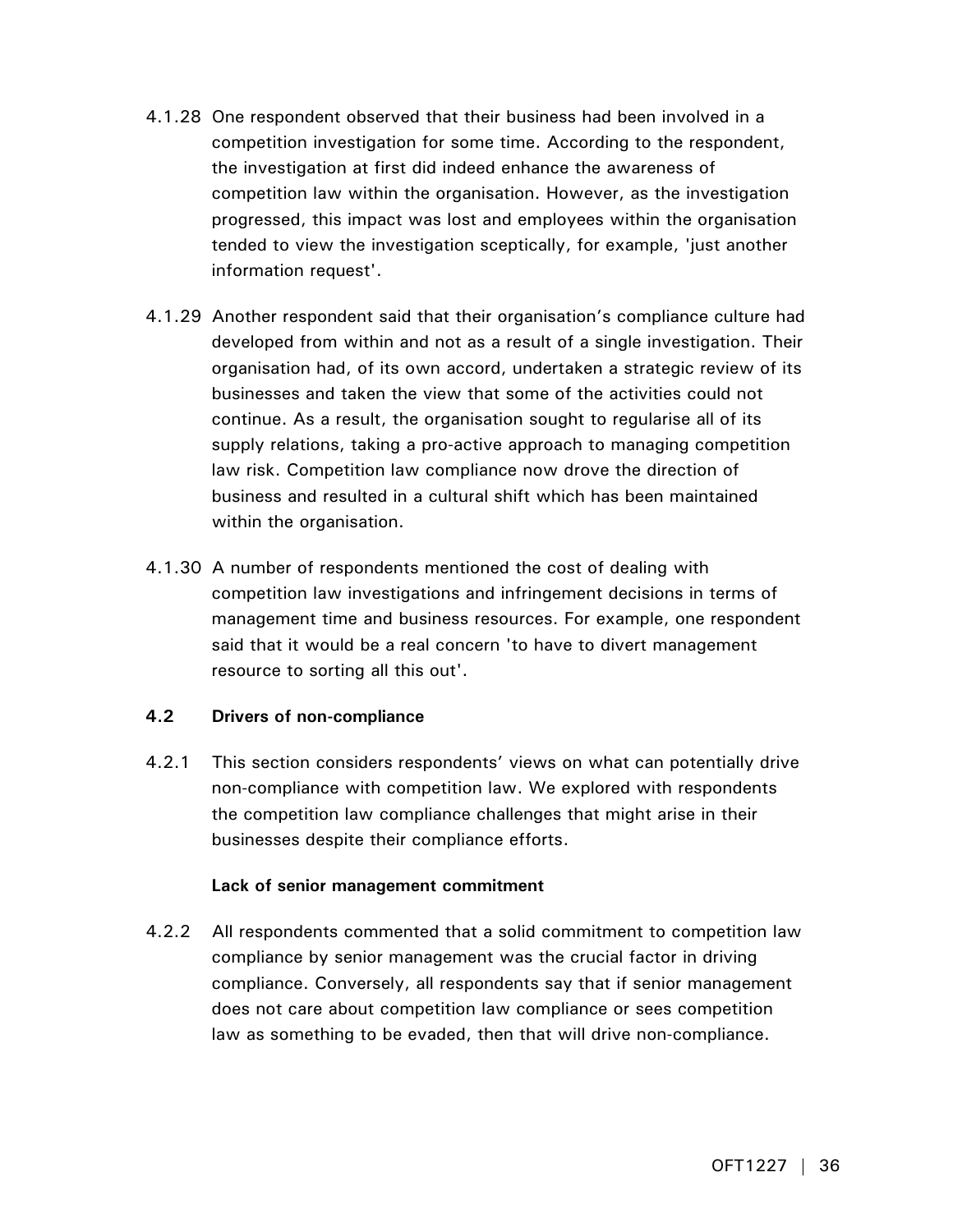Even if internal lawyers or other compliance staff promote a compliance agenda within the organisation, they will be 'voices crying in the wilderness' if senior management does not see compliance as important – compliance efforts will always be 'trumped' by senior management's view that it is a waste of time and money. If there was not, according to one respondent, appropriate 'tone-setting…at the top' then 'other layers of management and…sales teams' would not 'be really committed' to compliance.

- 4.2.3 Some respondents pointed to businesses that had repeatedly been fined by competition authorities as being ones which had up until recently displayed senior management aversion to compliance. This set a corporate culture in which competition law was seen as something to be evaded or where the tacit message to employees was 'just don't get caught'.
- 4.2.4 Many respondents added that any perceived ambiguity in senior management's commitment to compliance could drive non-compliance. This might particularly be the case where staff are under commercial pressure to meet challenging targets. If they think that there is a chance that senior managers might take an 'ends justifies the means' perspective or that the senior management will turn a blind eye to the activity 'just this once', then that seriously risks driving non-compliance within the organisation. Many of our respondents said that in this kind of situation, some employees might even misinterpret such ambiguity as a subtle expectation by senior management that competition law compliance should be viewed as a 'nice to have', rather than 'must have'. One respondent suggested that employees might even feel 'pressured into cheating in some small or large way in order to hit their business targets'.
- 4.2.5 Another employee cautioned against senior management being seen to send mixed messages, saying 'on the one hand… here's the compliance programme' while on the other hand saying '…but hey, you'd better hit your targets' irrespective of how those targets might be met.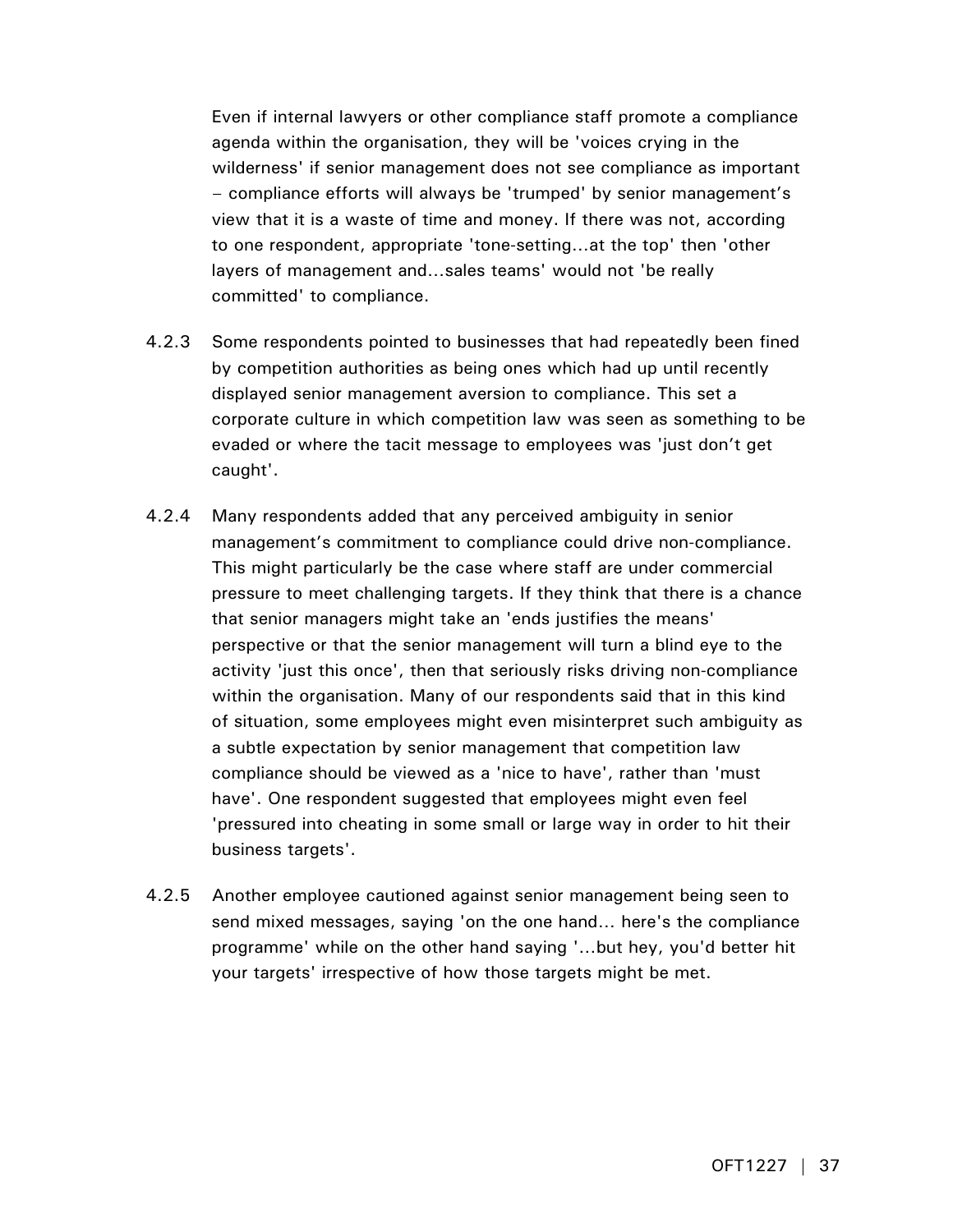## **Lack of competition law commitment among middle management**

4.2.6 Some respondents said that they considered lack of middle management commitment to be a driver of non-compliance. For all that senior management might be committed to competition law compliance, if there is not an equal level of commitment among middle management, then staff at the working level might see competition law compliance as something that is remote and a 'board-level thing', rather than something that they need to be concerned about. This is particularly the case if their immediate line managers do not communicate an expectation of compliance. Accordingly, the expectation of, and commitment to, competition law compliance must be cascaded through management at all levels of the business. These respondents said that employees who work in roles that might create competition law risk must see that their immediate manager expects that they will comply and that there are internal governance structures which monitor this compliance. One respondent opined that the compliance message from the very top of the business might have had 'challenges getting down the very tips of the organisation's toes'.

## **The 'rogue' employee**

- 4.2.7 We explored with respondents the extent to which competition law compliance issues were caused by a 'rogue' employee in an otherwise compliant organisation. We also discussed what respondents considered to be the key characteristics of such a 'rogue' employee, where they considered that such an employee could exist.
- 4.2.8 Most respondents said that 'rogue' employees were the ones most likely to drive non-compliance within an organisation that had a very strong commitment to compliance. The 'rogue' employee was said to be a person who knew very well the sorts of activity that would be likely to infringe, but who went ahead and engaged in the infringing conduct anyway. Many respondents said that the rogue employee was a kind of 'wildcard' within the otherwise compliant organisation, as they were difficult to identify and it was difficult to predict when they might engage in activity creating competition law risk. They would seek to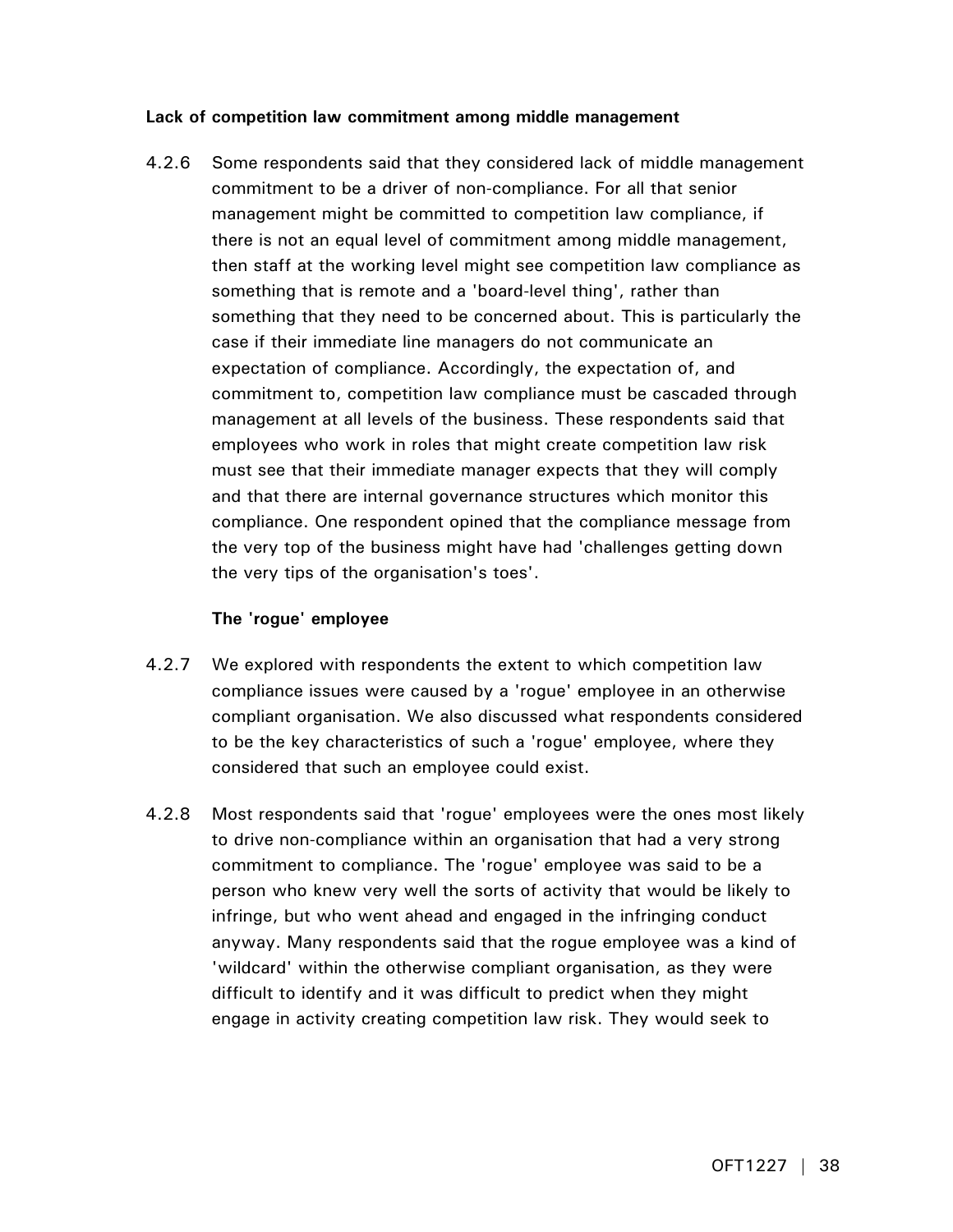conceal their activities and even use deceit and/or dishonesty to make it look as if they were actively following the business's compliance policy (for example, by falsifying records of meetings or even asking for competition law advice in advance of a cartel discussion and then proceeding to disregard that advice).

- 4.2.9 That said, not all respondents thought that 'rogue' employees actually were a driver of non-compliance. Some respondents said that they thought that it would be very difficult for a competition law infringement to be perpetrated by a single 'rogue' employee. They considered that, at the very least, others within the business would have turned a blind eye to the infringing activity. Such other employees might have been motivated to turn a blind eye out of personal loyalty, fear (such as where the so-called 'rogue' was a line manager or more senior person within the business), simple indifference or the belief that the activity was profitable. The same respondents also suggested that the fact that the 'rogue's' infringing activities had not been addressed was indicative of a lack of a compliance culture within the business. This might be due to the organisation's failure to have the necessary internal procedures and systems in place to identify non-compliant behaviour and 'out' the 'rogue' employee. Such respondents thought that it would be more likely that more than one person in the business would have to have been actively complicit in the infringement.
- 4.2.10 Respondents expressed a number of views on what might drive a 'rogue' employee. Many felt that the 'rogue' employee was a person who in any situation would feel that their way was the best way and that the compliance policies were foolish and got in the way of good business. Such employees might be driven by ego and arrogance, convinced that 'they knew better'. One respondent described the 'rogue' as someone who thought they were smarter than everyone else and that one day the business would be 'jolly grateful for them'. The same respondent opined that the 'rogue' would have an ego 'the size of a bus' and that they 'just don't take guidance or training seriously'.
- 4.2.11 In some cases, the 'rogue' might be under pressure to achieve targets or bonuses and they would consider that engaging in anti-competitive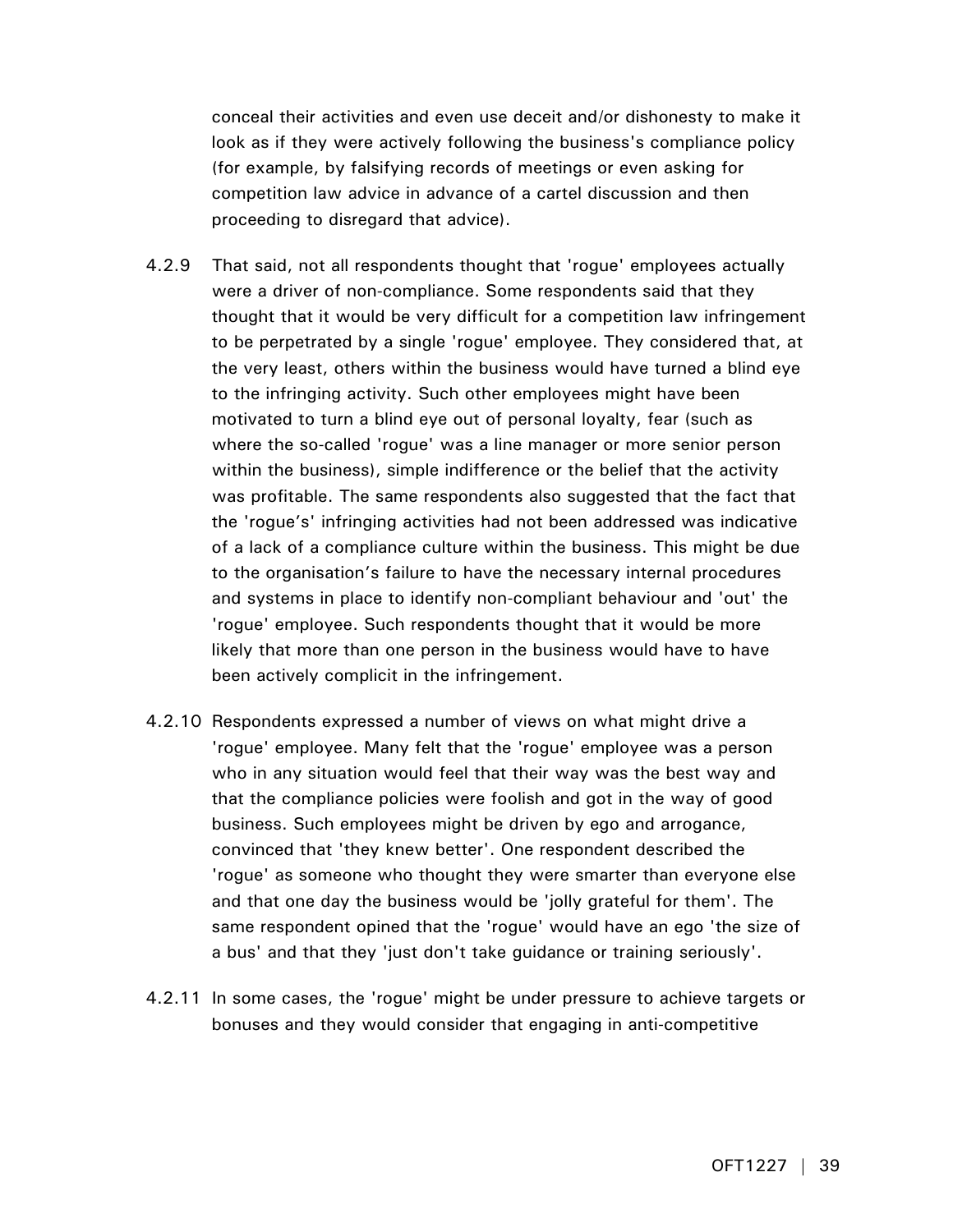activity was the best way to ensure success, even though they knew that what they were doing was actually or potentially unlawful. They would not see it fit to achieve those targets using only legitimate business means, in contrast to their colleagues.

- 4.2.12 Some respondents also suggested that a 'rogue' employee might be driven by frustration or resentment with the business: engaging in the infringing activity could be a means for them to meet their business objectives while at the same time 'getting back' at the business. They also suggested that in some cases it could simply be similar factors that motivate internal fraud: financial incentive (for example, fixing prices or sharing markets might help to achieve a personal bonus), opportunity (the person knows his or her counterparts in competitors and they are similarly motivated) and rationalisation (for example, 'competition law isn't that serious' or 'I'll never get caught').
- 4.2.13 Some respondents recognised that there was a risk that a business might use the concept of the 'rogue' employee to identify a scapegoat when an infringement occurred. In this way, the 'rogue' employee becomes an excuse as the business seeks to discharge its responsibility for non-compliance and possibly to hide more systemic issues indicating a non-compliant culture or a lack of appropriate compliance measures. In commenting on how a competition authority might determine the distinction between a genuine situation of one non-compliant 'rogue' employee and a non-compliant culture, one respondent acknowledged that it would be very difficult for the OFT to 'test the veracity of whether it was one or two rogue employees or whether there was wider awareness that this was going on' or even just 'limited efforts, by senior level management' to monitor the situation'.<sup>24</sup>

## **Confusion or uncertainty about how competition law applies**

4.2.14 Nearly all respondents said that within their organisations, most or even all businesspeople were aware that hard-core cartel activity, such as

-

<sup>&</sup>lt;sup>24</sup> See also paragraph 6.16.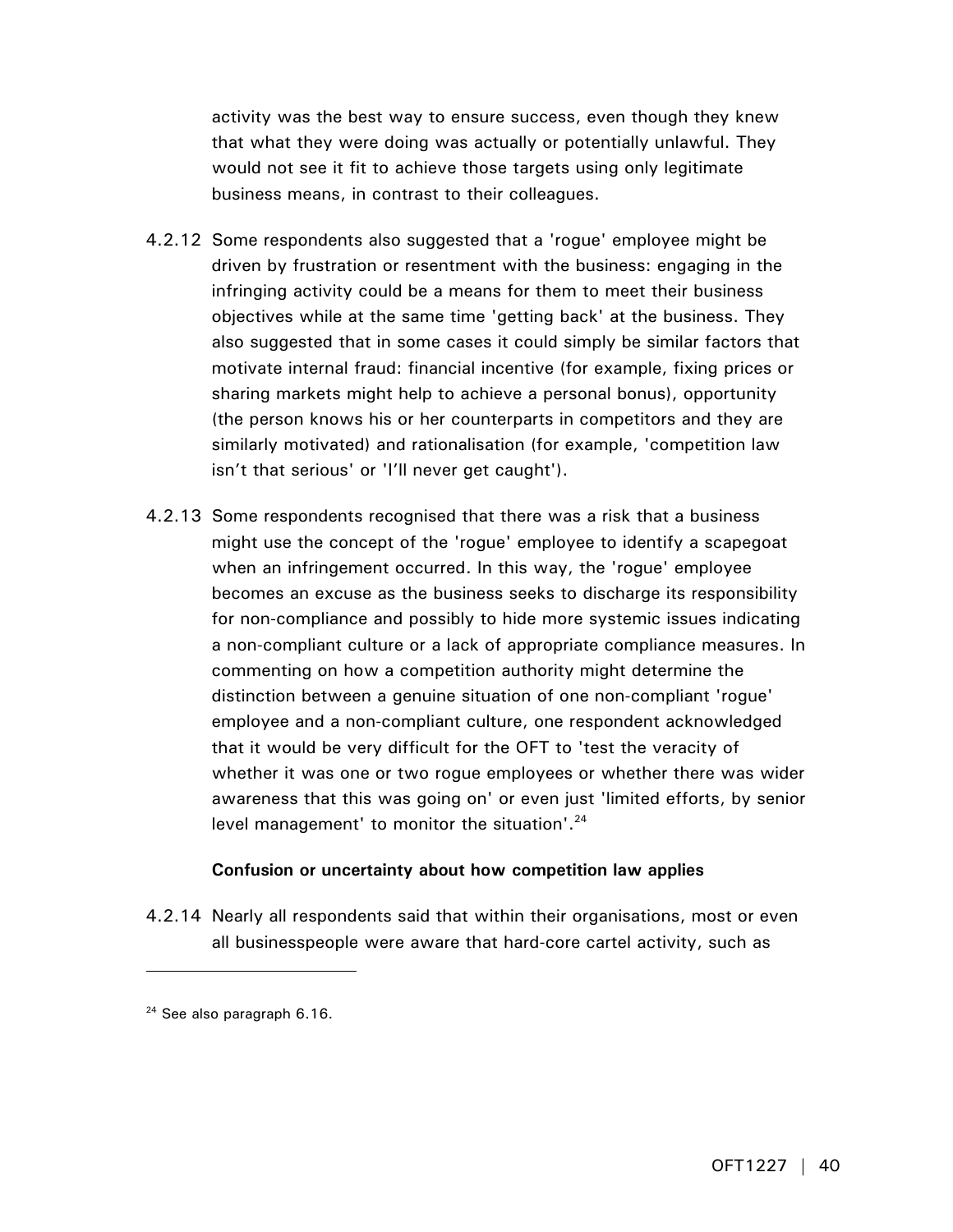agreeing prices or sharing markets with competitors, was wrong and potentially criminal. Those respondents often did not find it difficult to gain a compliance commitment from employees with respect to hardcore cartels. What was more of a challenge was to drive compliance with regard to non-hard-core infringements that were less obviously 'wrong' and/or in areas where they perceived competition law to be unclear (for example, one respondent commented 'some of the stuff like 'hub and spoke' is terribly counter-intuitive to a lot of business people'). In businesses that had potential dominance issues, this challenge could be particularly acute. The special responsibility on a dominant undertaking might seem counter-intuitive to businesspeople, especially those striving to meet ambitious targets – they often would not understand why their business could not do things that they saw their smaller competitors doing.

4.2.15 Although they felt that within their own businesses there was a sufficient compliance infrastructure in place effectively to deal with such situations, respondents could easily see how uncertainty about the law in particular could drive non-compliance in businesses that did not have the resources to have advisers that could explain more complex or uncertain areas of competition law in a business-friendly way to employees. Such respondents suggested that one way to overcome this driver of non-compliance was for there to be clear and practical OFT guidelines as to what could or could not be done with respect to complex potential infringements and also to explain in non-technical terms the rationale for more complex areas of competition law and the harms intended to be avoided. This would give businesspeople the ability to spot issues and seek guidance from the legal team.

#### **Employee errors/naivety**

4.2.16 In some cases respondents said that human errors or simple naivety could drive non-compliance. It was not possible to rule out situations in which employees had been trained and were well aware of a business's commitment to competition law compliance, but they simply could not make the connection between what they had been told and potentially anti-competitive activity in which they were engaging. This could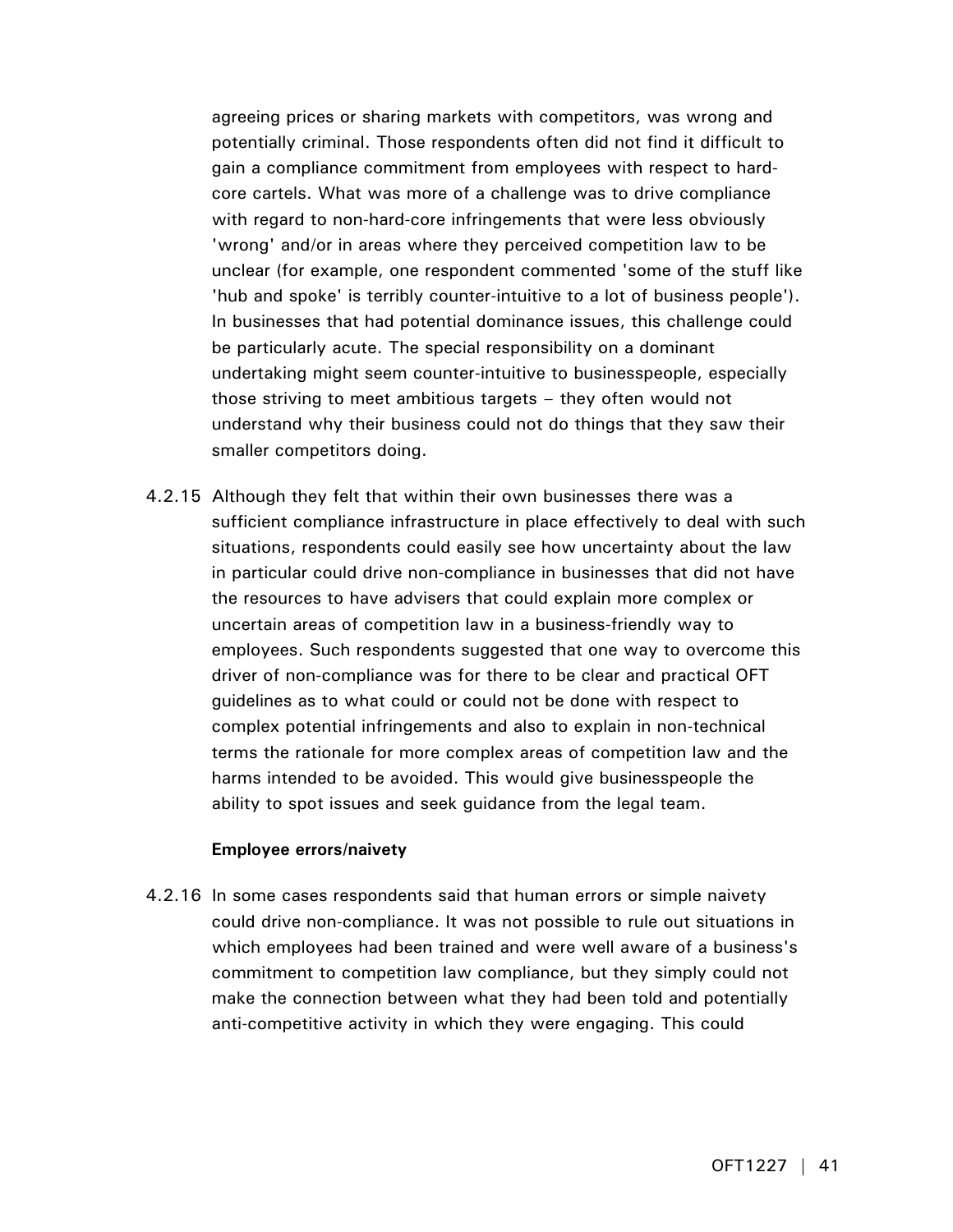especially be the case where very enthusiastic or aggressive sales people simply got carried away with a plan, forgetting to consider what the competition law compliance implications were, even if they had been trained to recognise high-risk situations. According to many respondents, this error factor could not be discounted, though it was something that could be addressed by businesses internally through more effective monitoring of business activity and improving employees' understanding of competition law on an ongoing basis.

## **Excessively legalistic or risk-averse approach to competition law compliance**

- 4.2.17 Some respondents said that, in their view and experience, there is a real risk that legal advisers themselves might drive non-compliance when they give competition law advice that has any or all of the following characteristics:
	- overly legalistic
	- excessively risk averse, or
	- impractical.
- 4.2.18 Such legal advice will not be seen as credible by businesspeople and might gain a reputation for obstructing, rather than facilitating effective business deals. In such situations, businesspeople might not come forward to ask for advice if they feel that they are constantly being told that they 'cannot do that'. This risk of non-consultation might be especially acute if they consider that the transaction or activity has a legitimate commercial justification and that the lawyers 'just don't get it', or indeed, if other businesses appear to be undertaking similar transactions or activities. This might be a particular issue if the commercial objective actually could be achieved compliantly, through slight modification to the proposed course of action on the basis of constructive legal advice. The risk is particularly acute with regard to transactions that do not involve classic, hard-core cartel activity, but instead involve activity that might be less obviously anti-competitive, particularly for business people.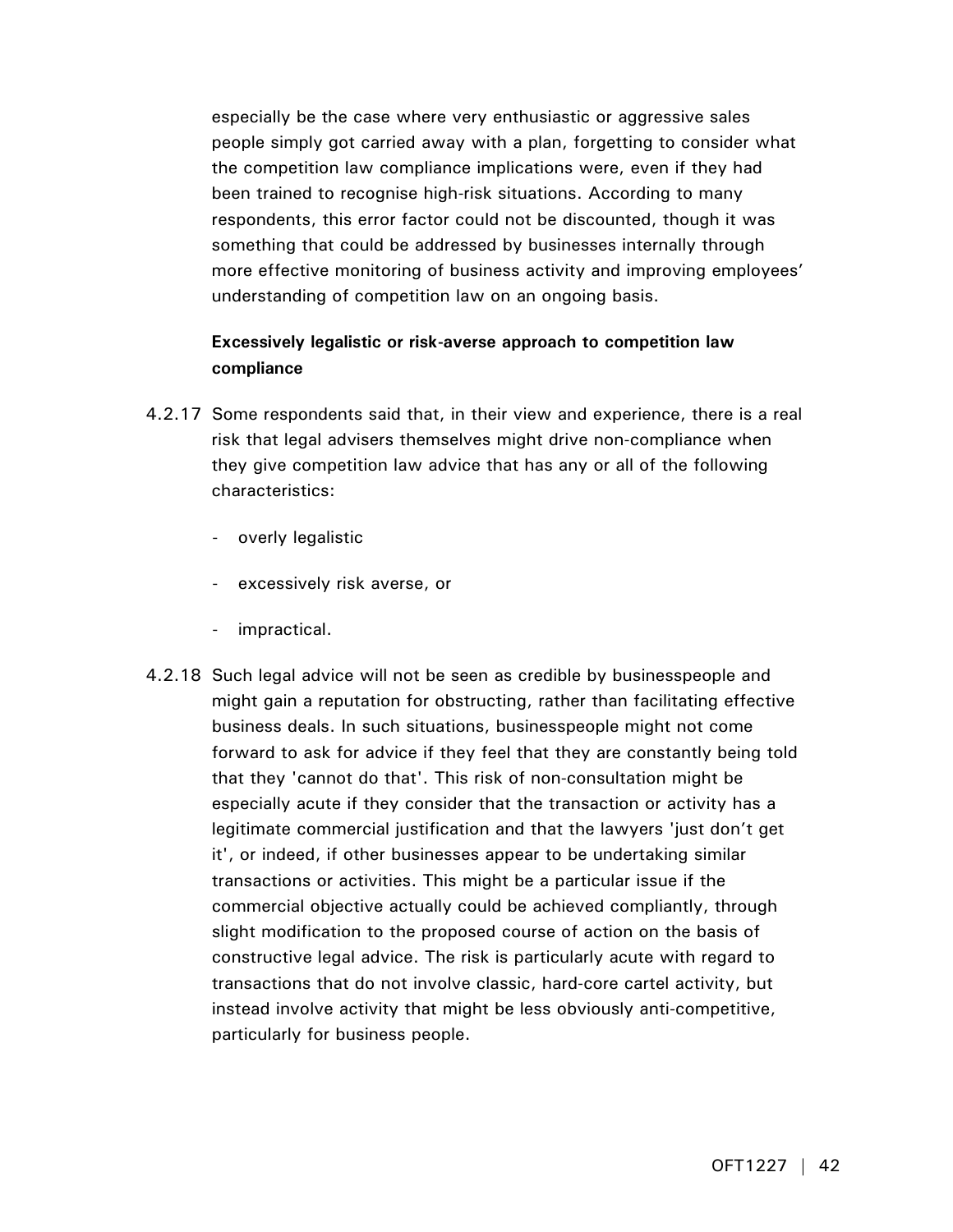- 4.2.19 Where the internal competition law compliance culture is seen as obstructionist, then people will not tend to come forward with more general questions or concerns that they might have about competition law. One respondent described their role when advising businesspeople on competition law as 'giving the general awareness, so that people then ask the questions'.
- 4.2.20 A similar theme was raised by some respondents in relation to engaging external advisors. These respondents recognised the value of external advisors for certain functions but had experience of external advisors focusing too heavily on the law, and on sanctions in particular, whilst also providing compliance messages that were general and did not take account of the business's specific competition law risk profile. One respondent said that 'I don't think external lawyers necessarily engender the right culture.'
- 4.2.21 Another factor identified by some respondents as potentially driving non-compliance was a non-risk-based approach to competition law compliance, that is one which is not tailored to the actual competition law risks faced by the business. Respondents from businesses that were very unlikely on any market definition to be dominant said that they often did not provide training about the abuse of a dominant position. This was to avoid creating confusion and instead to make a practical focus on the actual risk areas of the business. One respondent said that the overall structure of the their compliance programme was 'intended to be the same across the globe, regardless of vocational business or market' though the implementation was 'tailored to the needs of the specific risk base of [the] particular business'.
- 4.2.22 One respondent felt that adopting a rules-based approach, which does not take account of the specific risks of the business, engendered a culture in the business which focused on self-protection and 'boxticking' rather than driving compliance with the law. It risked creating a culture in which 'lawyers… become overly protective'. This in turn could risk creating 'a compliance programme that is more draconian and less effective'.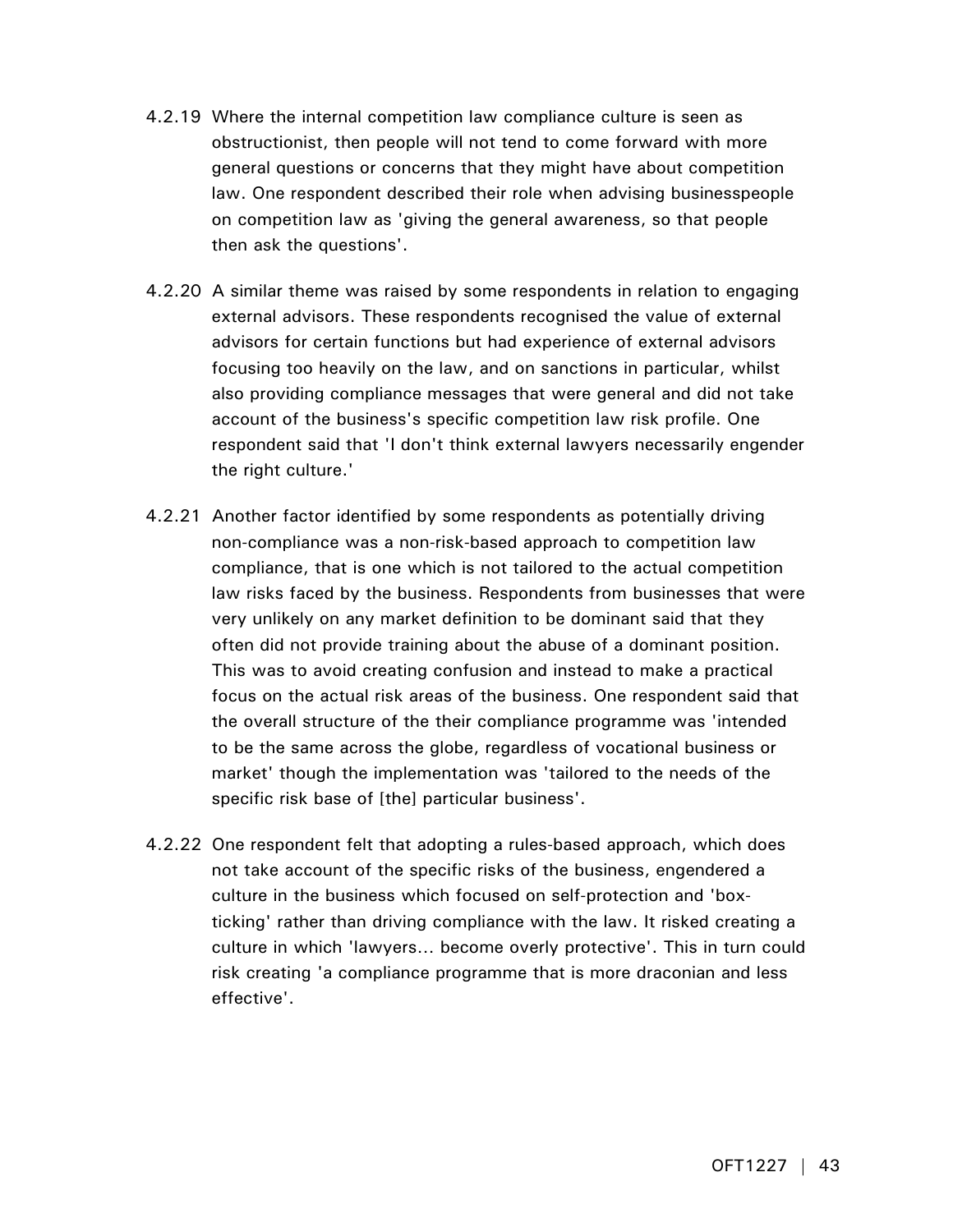4.2.23 On the subject of the self-protection and 'box-ticking' approach, according to one respondent, this can caused be an excessively rulesbased approach to enforcement by competition authorities.

## **Competition law having to compete with other compliance priorities**

4.2.24 A few respondents said that what could drive non-compliance with competition law was an internal environment in which there were limited compliance resources and where some distinct compliance areas were seen as higher priority than others. In such an environment, competition law compliance efforts have to 'compete for airtime' with other areas. This risks creating a situation in which competition law compliance only wins 'airtime' in the event of things going wrong or where there is an investigation. After such an episode has passed, competition law compliance might lose its priority within the organisation again and other compliance areas might come to the fore. This in turn risks driving noncompliance. One respondent said that there were many compliance issues competing for management time and that when discussing competition law compliance 'you really need to make sure that you're speaking to the business risks.'

## **Financial Penalties**

4.2.25 Respondents made a range of comments in relation to the approach of the OFT in setting financial penalties and these are set out in more detail in Chapter 6 of this Report. In relation to financial penalties driving noncompliance, one respondent cautioned against using high financial penalties as a means of promoting the compliance message amongst senior management and at the board level. Whilst they recognised that high financial penalties were useful in capturing the attention of senior management, they thought that the OFT must maintain proportionality. Excessively high financial penalties would be corrosive to the trust and relationship that needs to exist between business and the OFT in order for a compliance culture to be promoted, and, most importantly, would result in the board doubting the credibility of the OFT and the competition law compliance message.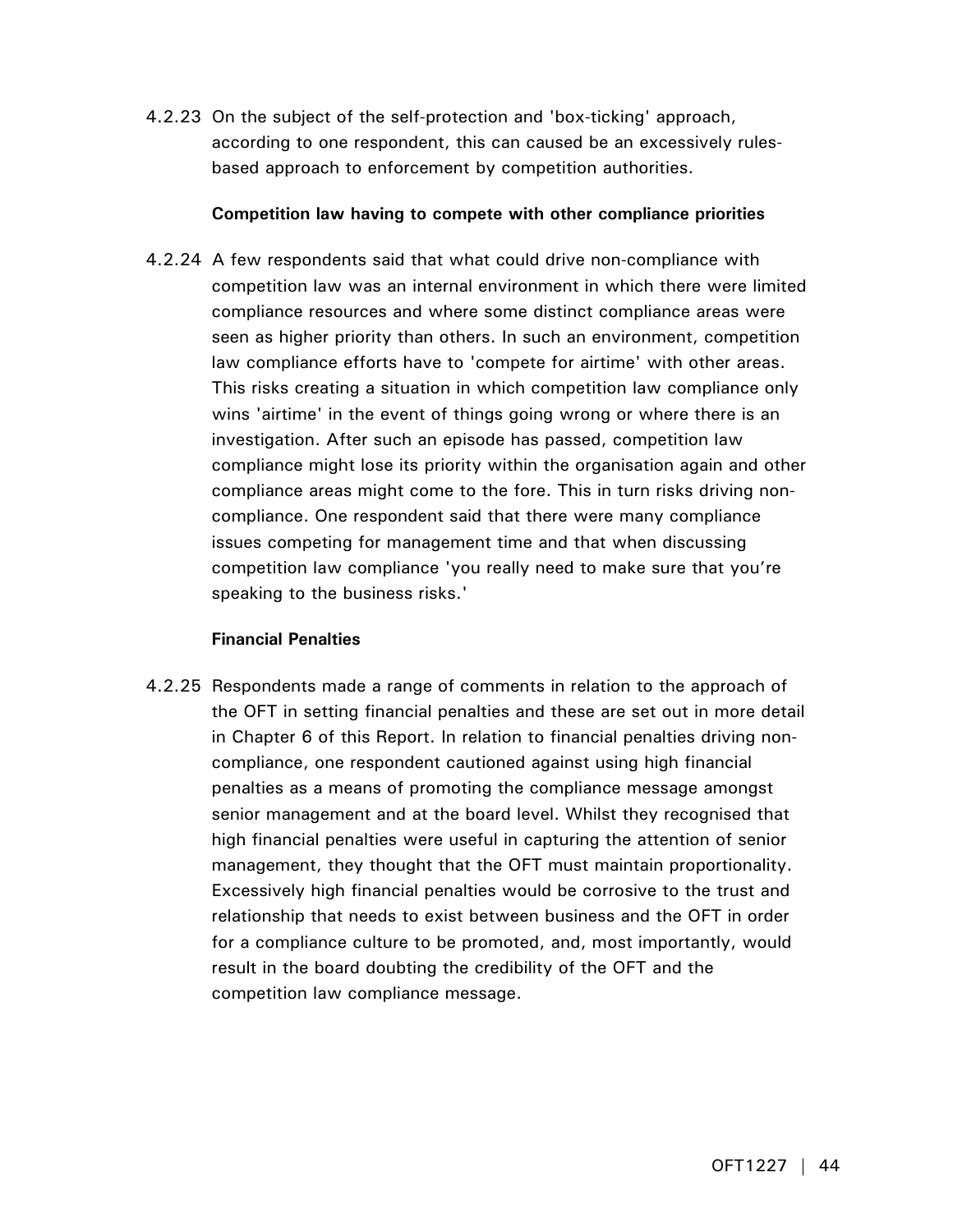## **4.3 Best practice in competition law compliance**

## **Introduction**

- 4.3.1 One of the aims of this research was to gain practical insights, from inhouse competition law compliance experts, of current best practice in the ways that they approach competition law compliance within their business. We therefore explored with respondents the competition law compliance activities that they undertook. We were interested to gain insights from respondents about the practical challenges faced by them in driving competition law compliance within their organisations. We also wished to gain insights from their practical experiences of carrying out a competition law risk identification and assessment exercise and developing appropriate risk mitigation activities for their organisations.
- 4.3.2 We have included in the report examples of the competition law compliance activities undertaken by these businesses, in order to provide ideas to businesses designing or refreshing their competition law compliance strategy and share best practice. Due to the qualitative nature of the research and its focus on larger businesses, we do not suggest or imply that all or any of these activities are necessary in order to have an effective competition law compliance culture. Instead each business should conduct its own risk identification and assessment and identify the risk mitigation activities.

# **Obtaining the commitment of senior management to competition law compliance**

- 4.3.3 We asked respondents how they went about obtaining the commitment of senior management to competition law compliance.
- 4.3.4 Most respondents said that senior management within their organisations took competition law compliance very seriously and that there was little need to persuade them to do this. Some respondents said that in the past, there might have been a perception that competition law was a 'storm in a tea-cup' among some corporate boards, but that was no longer the case. The publicity and high-financial penalties associated with competition law infringements had changed all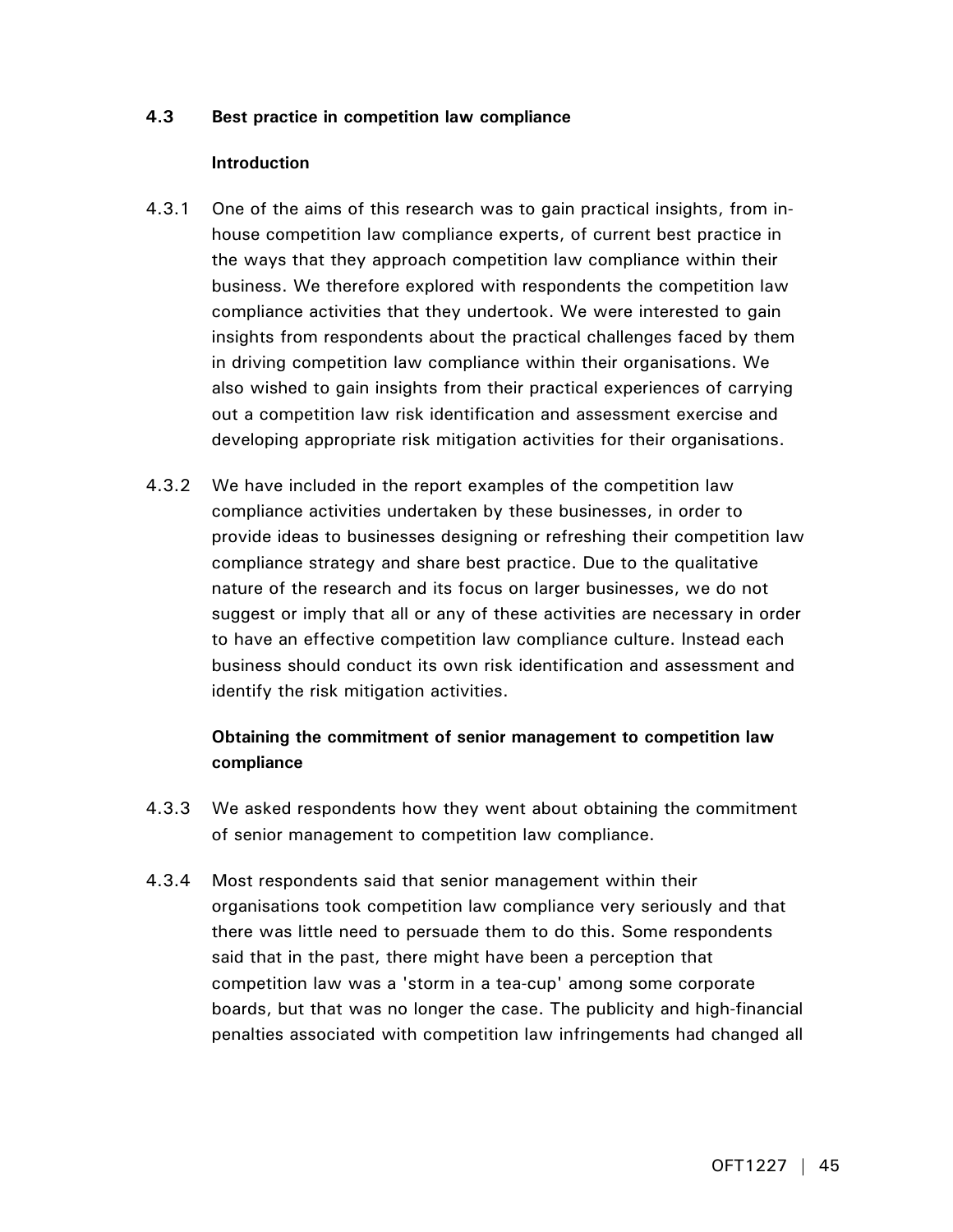that. Moreover, effective competition laws were in force in all major economies, as well as in many growing economies, and senior management in international businesses were aware of this.

- 4.3.5 One respondent said that senior management were far more conscious now of their accountability to boards and to shareholders than they might have been in the past. According to the respondent, contemporary shareholders were 'far more concerned…about the litigation profile… and the reputation of the business'. The respondent said that when engaging with senior management, they emphasised how competition law worked 'not as a blocker, but as enabling you actually to do a lot of things in a very effective way.'
- 4.3.6 A number of respondents said that senior management were concerned about their personal reputation within the marketplace, which would be adversely affected if they were to be associated with a business that had been the subject of an alleged competition law breach. This in turn focuses the attention of senior management on driving competition law compliance efforts within the organisation. One respondent said that 'no senior manager wants to stand and explain, either before the authorities or in the press, why there was any form of anti-competitive conduct'. The same respondent observed that in their opinion, modern 'shareholders and boards are quite unforgiving.'
- 4.3.7 Many respondents nevertheless said that if they were to work in organisations where the senior management commitment to competition law compliance was not already there, then they would tend to emphasise the risk of personal sanctions, in particular CDOs, the reputational impact on the business of a competition law infringement decision and the risk of high financial penalties in order to get their attention and commitment.
- 4.3.8 Some respondents referred in passing to businesses with a prior record of recidivism in competition law infringement and suggested that what had finally changed the minds of senior management in those organisations were the high financial penalties to which they had been exposed.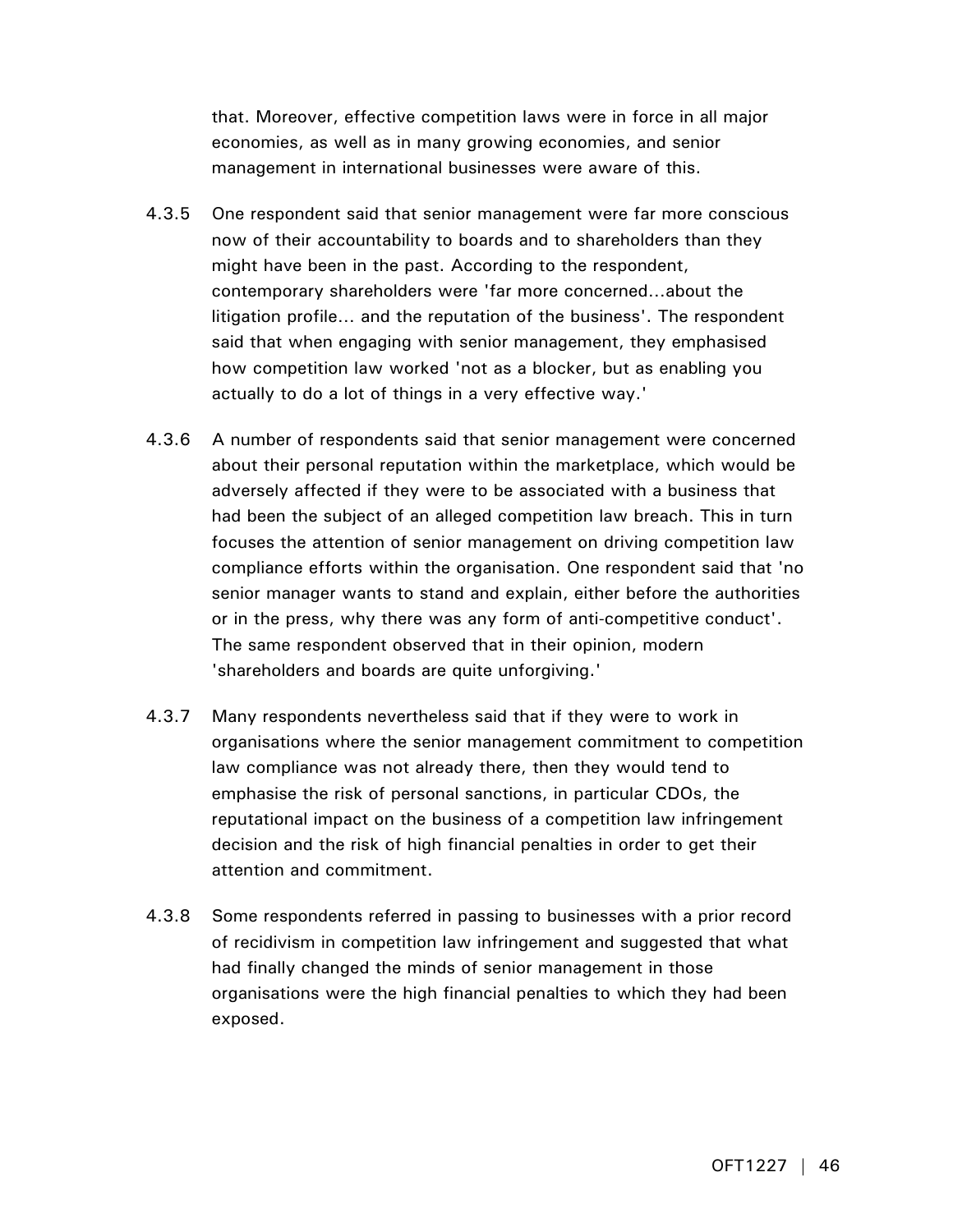## **Demonstration of Senior Management Support**

- 4.3.9 As noted above, all respondents viewed senior management support as being essential for successful competition compliance. Developing upon this point, some respondents suggested that senior management should be made ultimately accountable for competition law breaches, so that they pushed the compliance agenda within the organisation as a whole. One respondent noted the competition law compliance is 'first and foremost a management issue'.
- 4.3.10 Furthermore, all respondents emphasised that senior managers should send a clear message that competition law compliance is important for employees and for the organisation as a whole, and that they are committed to it.
- 4.3.11 At a practical level, respondents mentioned a variety of ways in which senior management could demonstrate their commitment to competition law compliance, including the following:
	- Managing Directors or other very senior staff can send regular emails or other communications emphasising the importance of competition law compliance and that they expect staff to comply with competition law.
	- Senior management can ensure that competition law compliance is made part of an organisation's employee code of conduct.
	- The Organisation's competition law compliance manuals or other training materials can include a statement by senior management as to their commitment to competition law compliance.
	- Senior management are seen to attend competition law training, in addition to more junior employees.
	- Senior management within a particular area of the business can introduce the competition law training session for that area and give their view of the importance of competition law compliance.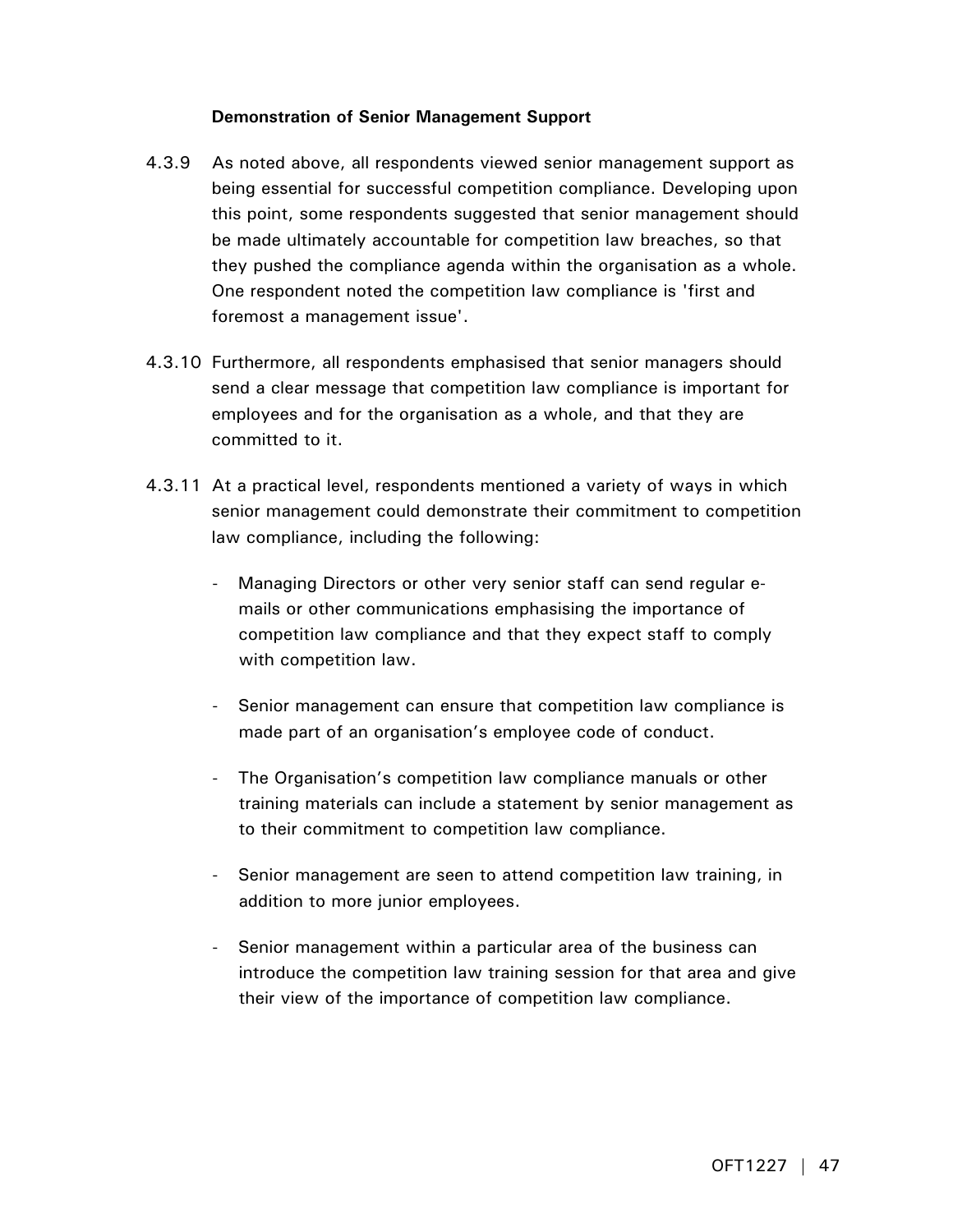The Chief Executive saying to all employees that if anyone feared any form of retribution, or victimisation for raising compliance concerns, that they could actually come directly to him to actually provide information.

## **Competition law compliance commitment and general corporate governance**

- 4.3.12 We asked respondents where competition law compliance sat within their business's overall corporate governance agenda. We wished to gain some insights as to whether competition law compliance tended to be addressed on its own or in combination with other compliance requirements.
- 4.3.13 Very few respondents said that competition law compliance occupied a unique place within their business's approach to corporate governance. Instead, virtually all respondents said that competition law compliance was part of their business's general approach to corporate governance and corporate responsibility, occupying a place alongside other compliance requirements in areas such as business law, anti-bribery and corruption, financial reporting, data protection and health and safety. One respondent suggested that compliance, including competition law compliance, was a form of 'corporate hygiene'. This tendency was particularly strong among respondent businesses in regulated sectors, where sectoral regulation compliance was 'a way of life' and was often linked to the organisation's licence to operate. Competition law compliance tended to be viewed by such businesses as simply another compliance area. Some respondents from businesses active globally noted particular affinities between anti-bribery and corruption compliance and competition law compliance.
- 4.3.14 Many respondents also said that competition law compliance was an express part of their statement of corporate responsibility and some published their competition law compliance policies on their websites. Employees were expected to help the business comply with its corporate responsibilities. Some respondents noted that it would be difficult to separate competition law compliance activities from other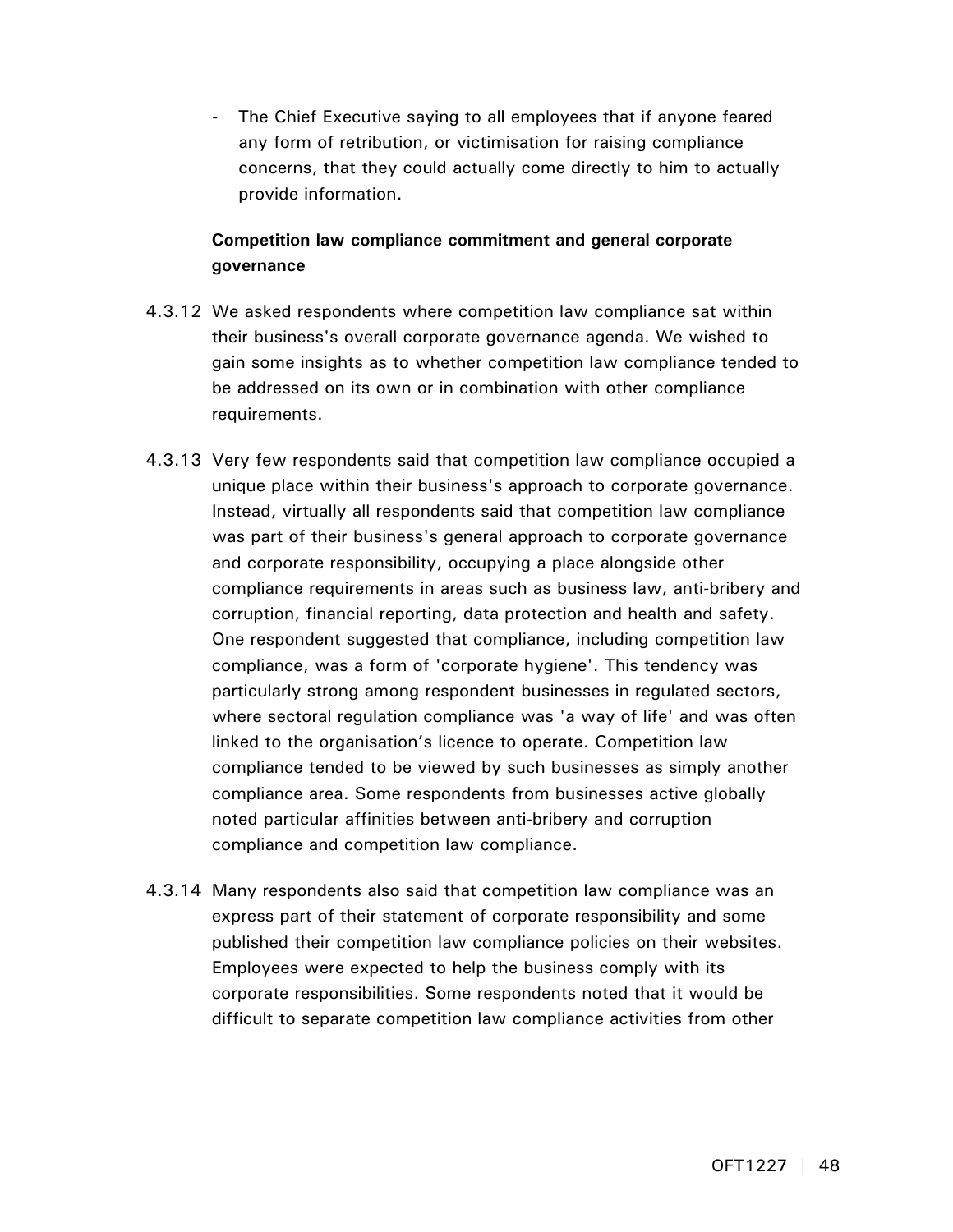legal/corporate governance compliance activities, as competition law would then need to 'fight for its own airtime' within the organisation since management has limited time to consider legal and compliance issues. One respondent said that it could be 'about grabbing attention… when there is so much else going on'.

4.3.15 A small number of respondents said that competition law compliance occupied a special place over and above other areas within the broader corporate governance agenda. One respondent explained that this was the case within their business owing to the nature of the business (which involved frequent contacts with competitors) and owing to a legacy of previous infringement cases involving the business. This meant that there was a tendency within their business to view competition law compliance as having even greater priority than other compliance areas.

#### **Risk-based approach to compliance**

4.3.16 We explored with respondents the way in which they designed and targeted their competition law compliance activities in order to address the key competition law compliance risks that their business faced. We were particularly interested to hear practical insights into how they went about this exercise and how they targeted their activities, for example at particular areas of the business, particular compliance risks or particular categories of employees. Paragraphs 4.3.24 to 4.3.28 provide insights into the way in which some respondents target their compliance activities to the key competition law risks identified.

## **Identifying the competition law compliance risks**

4.3.17 We first asked respondents to describe the key competition law compliance concerns for their businesses. We were interested to hear how respondents approached the identification of the key competition law risks facing their business. We also wished to gain some insights into whether businesses viewed all competition law risks equally or prioritised some risks over others.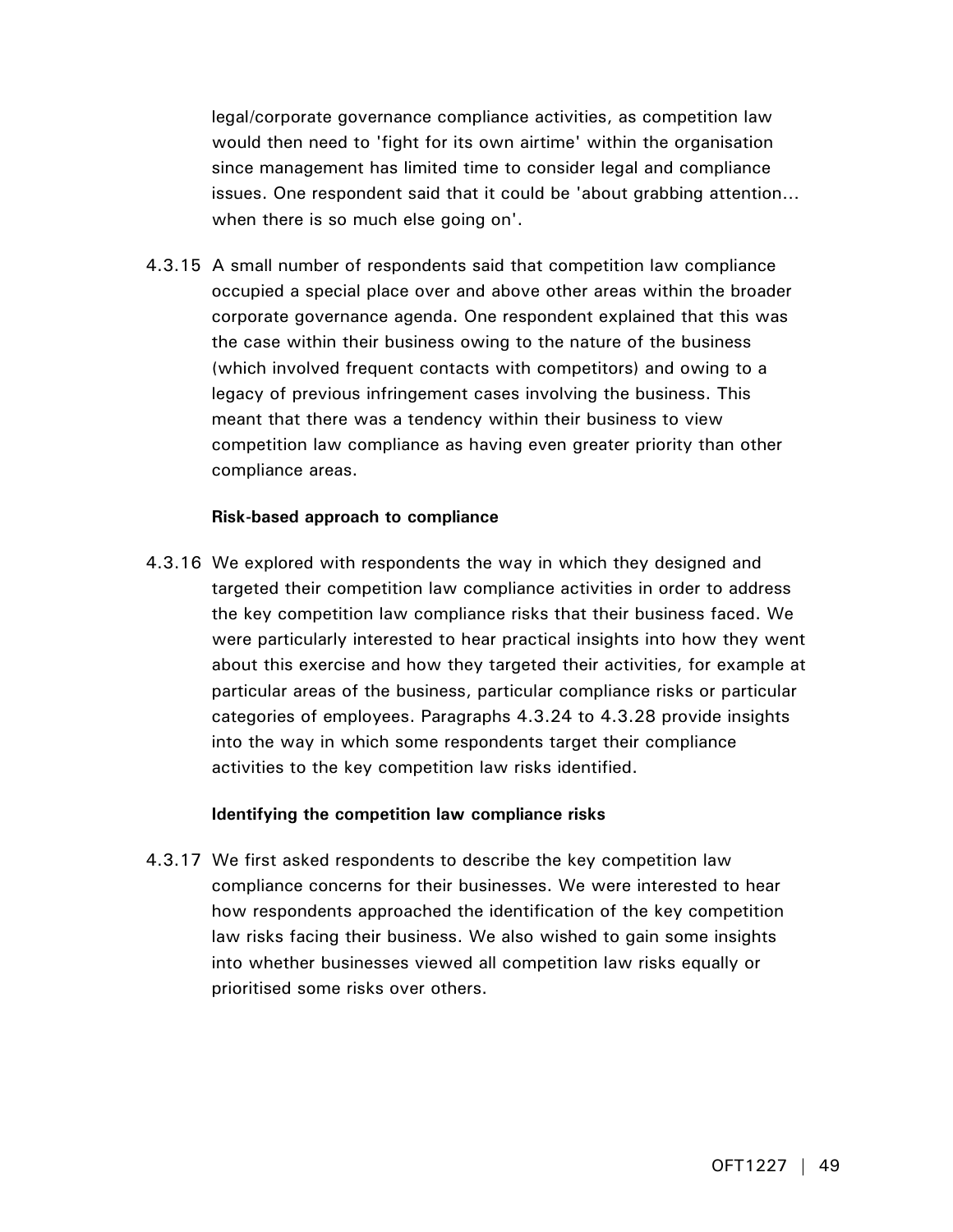- 4.3.18 Virtually all respondents said that ensuring that their business did not enter into cartels was their key compliance concern. This concern was particularly acute for businesses in industries where there was frequent contact with competitors, for example through joint ventures with competitors, where competitors were also suppliers or customers or where there were active trade associations. One respondent suggested that every responsible business was 'worried about [not entering into] cartels because [cartels were] the clearest [infringement and] there's criminal sanctions involved'.
- 4.3.19 Some respondents whose businesses involved the retail sector indicated that a further key compliance concern was 'hub-and-spoke' indirect information sharing arrangements.
- 4.3.20 Respondents' responses in relation to abuse of dominance concerns were mixed. A small number of respondents said that their businesses had no real compliance concerns about abuse of dominance whatsoever. This was because their firms had relatively small market shares and operated in global markets. Most said that abuse of dominance was not a key compliance issue for them as the current time.
- 4.3.21 A minority of respondents said that abuse of a dominant position was a key compliance concern for their business, even more so than cartels. One respondent commented that within their organisation they strenuously wanted to avoid making '…the competition law mistakes of other dominant businesses'.
- 4.3.22 Some respondents said that the overall compliance concern for their businesses was not abuse of dominance, though they did not rule out that there might be parts of the overall corporate group that had dominance concerns.
- 4.3.23 A few respondents said that their businesses did not draw any distinction between compliance issues relating to anti-competitive agreements or abuse of dominance, instead saying that both areas were addressed in equal measure in their businesses. Further, a number of respondents said that they did not use legal labels (such as cartels or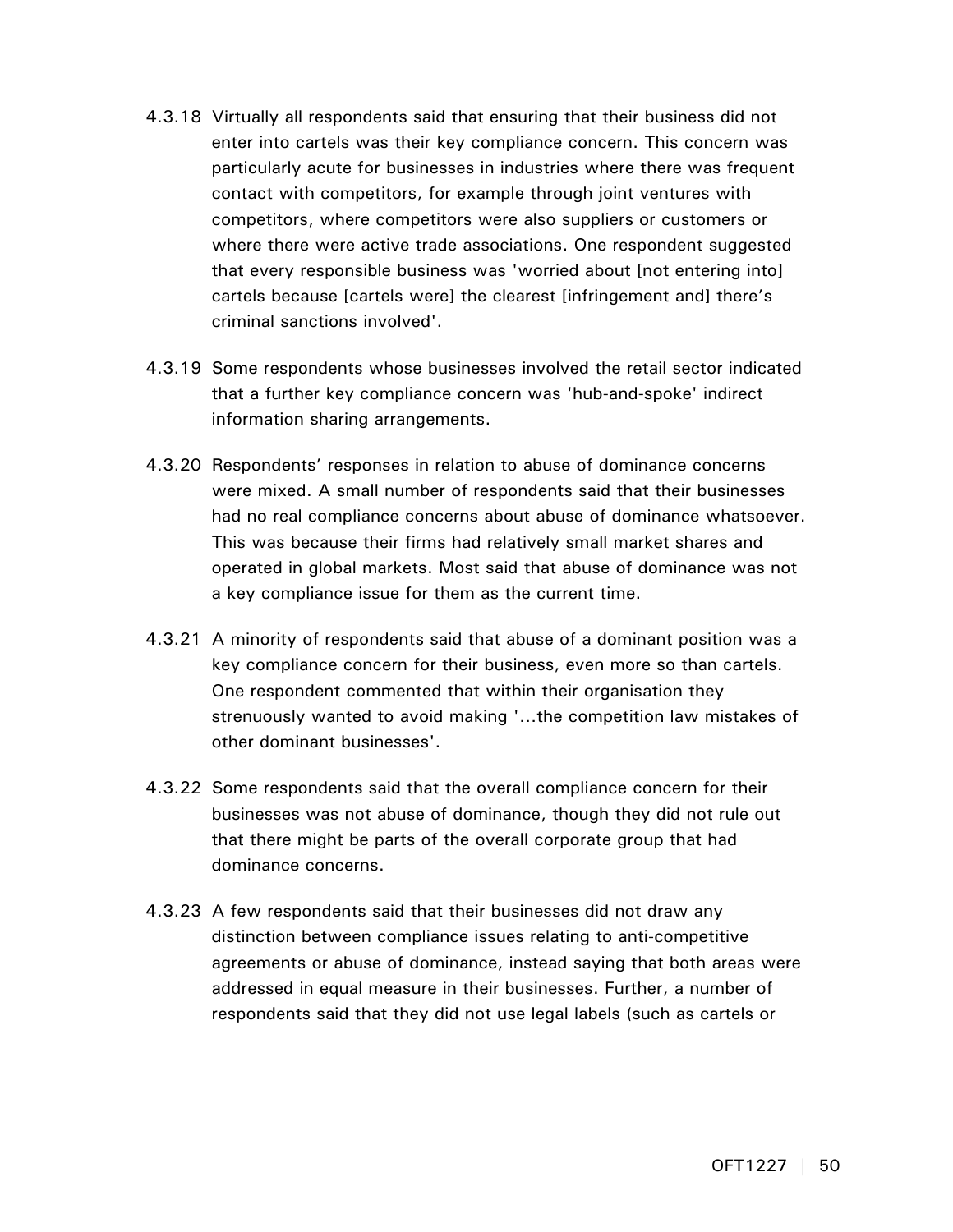abuse of dominance) to describe concepts in their compliance programmes at all and preferred to use business language (for example, 'risky business') to engage with the people in the business. One respondent said that they did not 'see life in terms of cartels, abuse of dominance or restrictive agreements …life is more like are there any issues, what are they and how can you deal with them.'

## **Identifying appropriate competition law compliance activities to mitigate risks**

- 4.3.24 All respondents said that 'one-size fits all' or 'off the shelf' competition law compliance programmes would not drive compliance within their organisations. While there were certain standard ingredients for an effective compliance culture (such as senior management support: see for example paragraph 4.3.9, above), most respondents said that only compliance activities that were geared to the specific business needs of the audience would drive compliance within their businesses.
- 4.3.25 While most respondents tended to the view that all or the majority of employees should receive competition law training, some respondents thought that it was impracticable to train all employees and that there were some whose roles within the business meant that they did not require training.
- 4.3.26 A number of respondents said that they assessed employee training needs using a risk-based approach, based on the risk that individuals' roles might involve them in situations that were capable of giving rise to competition law issues. Within that identified group, some respondents considered that all employees should receive basic competition law compliance training but those who were at greater risk, or whose role was of a certain level of seniority, should in addition receive more indepth training.
- 4.3.27 One respondent described a three-tiered risk classification system, where the steps taken to familiarise employees with competition law issues are proportionate to the level of competition law risk identified. The respondent stated that they rated employees as being ''not at risk',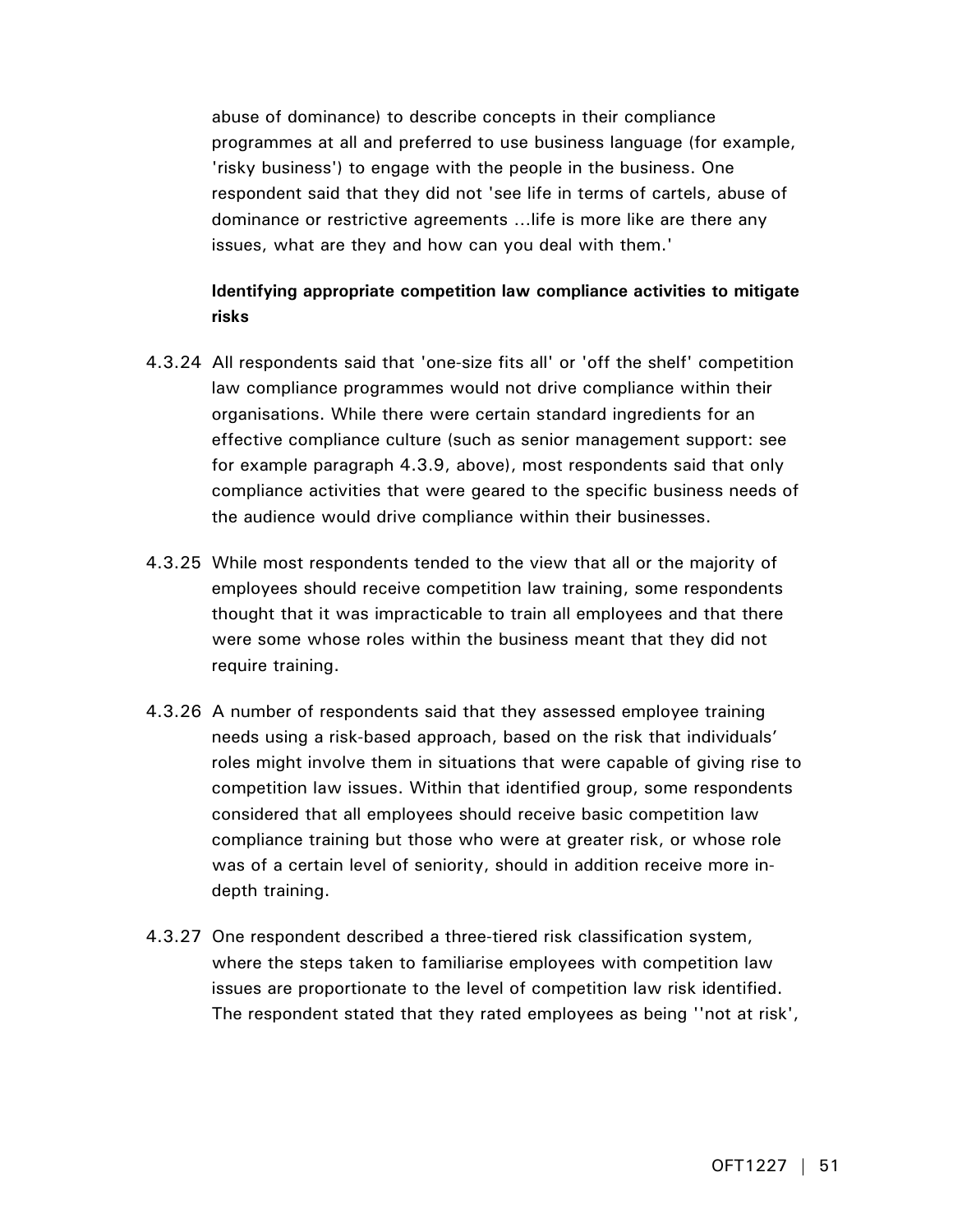'at risk' and 'at high risk'' 'Not at risk' staff included administrative and manual personnel, people who would have no reason to come into contact with competitors and/or who would not have access to sensitive commercial information. 'At high risk' staff included those in roles such as sales and procurement, line managers (whether or not in sales or procurement) and those who attended trade association meetings. 'At risk' encompassed all those who were neither 'not at risk' nor 'at high risk'.

4.3.28 A few respondents used similar categorisations to the above. One of these respondents described their business as having an online programme which was compulsory for everybody who was not in a low risk group, and which was then supplemented by face-to-face training for those in a higher risk group.

## **Formal Competition Law Compliance Programmes**

- 4.3.29 Respondents said that achieving a competition law compliance culture in their organisations typically involved a range of measures to equip and incentivise employees to comply with competition law, including:
	- a competition compliance policy that was integrated into the business's code of conduct
	- an express commitment by senior management to the compliance programme
	- competition law training requirements for staff, depending upon the level of competition law risk associated with their role (see above for discussion of risk assessment approaches)
	- formal procedures (such as clearance processes for membership of trade associations, procedures for dealing with competition law compliance questions or 'incidents')
	- disciplinary consequences for staff who breach the compliance policy, and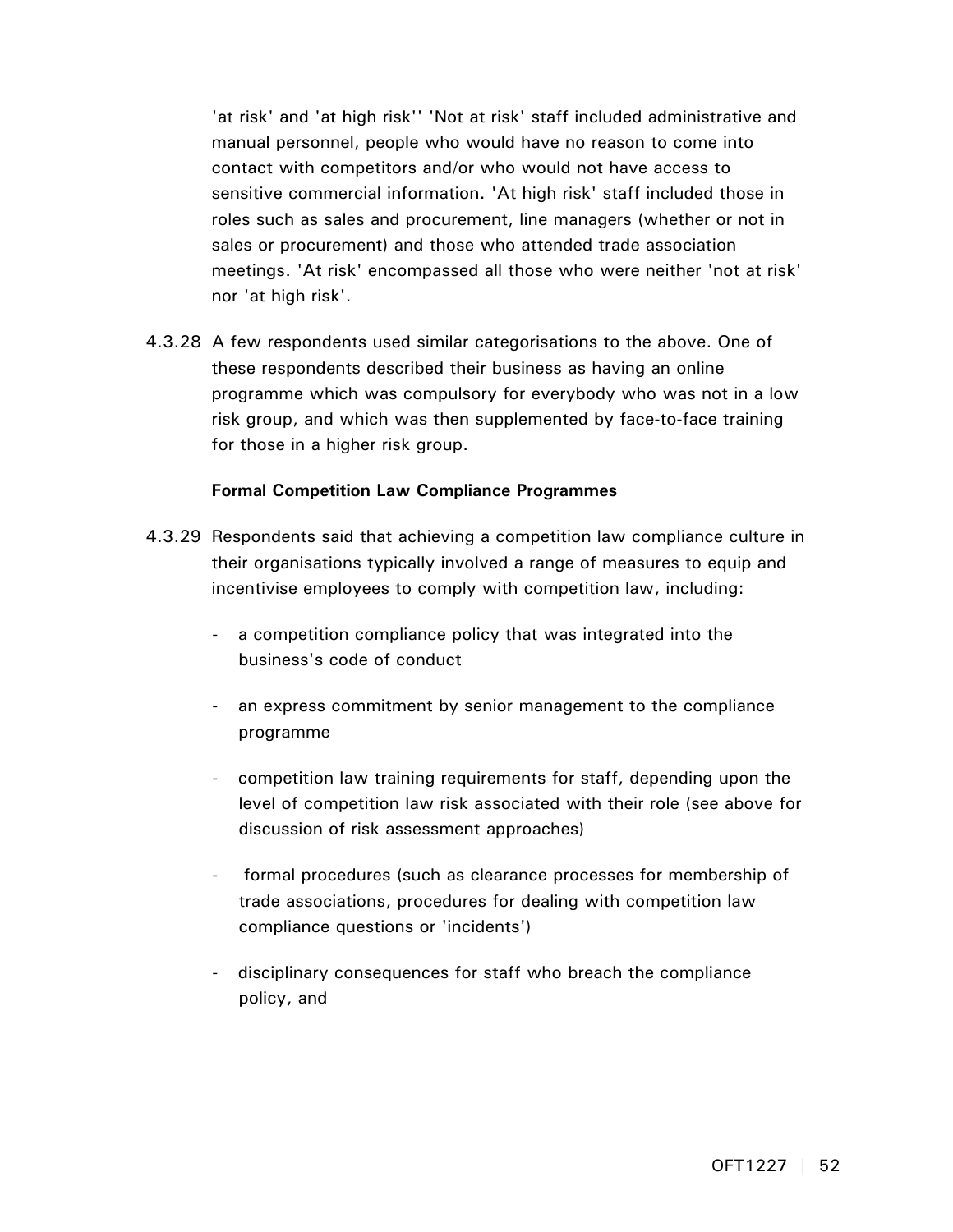- ongoing review of the effectiveness of the programme and revision to it where necessary.
- 4.3.30 All respondents noted that their businesses had competition law compliance programmes containing all of the above provisions. One respondent said that their business had a 'five pillar' compliance framework. The first pillar involved management buy-in, policy and guidelines. The second was training, whether online or face to face. The third pillar was 'what we call audits and reviews'. The fourth was monitoring and reporting, which included certification and insurance letters from management and directors, 'right through to the Exco' of the organisation, which had to sign off competition or compliance. The fifth pillar was consequence management and preventative controls, including 'dismissal and sanctions, demotions, inability to apply for senior management jobs, and the fact that it is then on their record'.
- 4.3.31 Another respondent added that the real question was 'how do you really enable people to do their jobs better?' and that 'we have actually driven a policy of making compliance a competitive advantage for the business'.
- 4.3.32 Another respondent cautioned it was necessary to incentivise a compliance culture, to ensure that a compliance programme was not just 'a PowerPoint presentation' where people could just 'sign the attendance sheet, no matter whether they have slept through it'.
- 4.3.33 Some respondents volunteered to show us some of the materials that they use when promoting competition law compliance within their businesses.
- 4.3.34 These materials included interactive computer-based training involving business scenarios (often dramatised by actors) that staff were likely to encounter and which tested employees on how they should respond to such situations. Some of the scenarios demonstrated to the OFT specifically addressed how to avoid the exchange of commercially sensitive information at trade association events. Other materials included e-mail updates from Chief Executives and other senior staff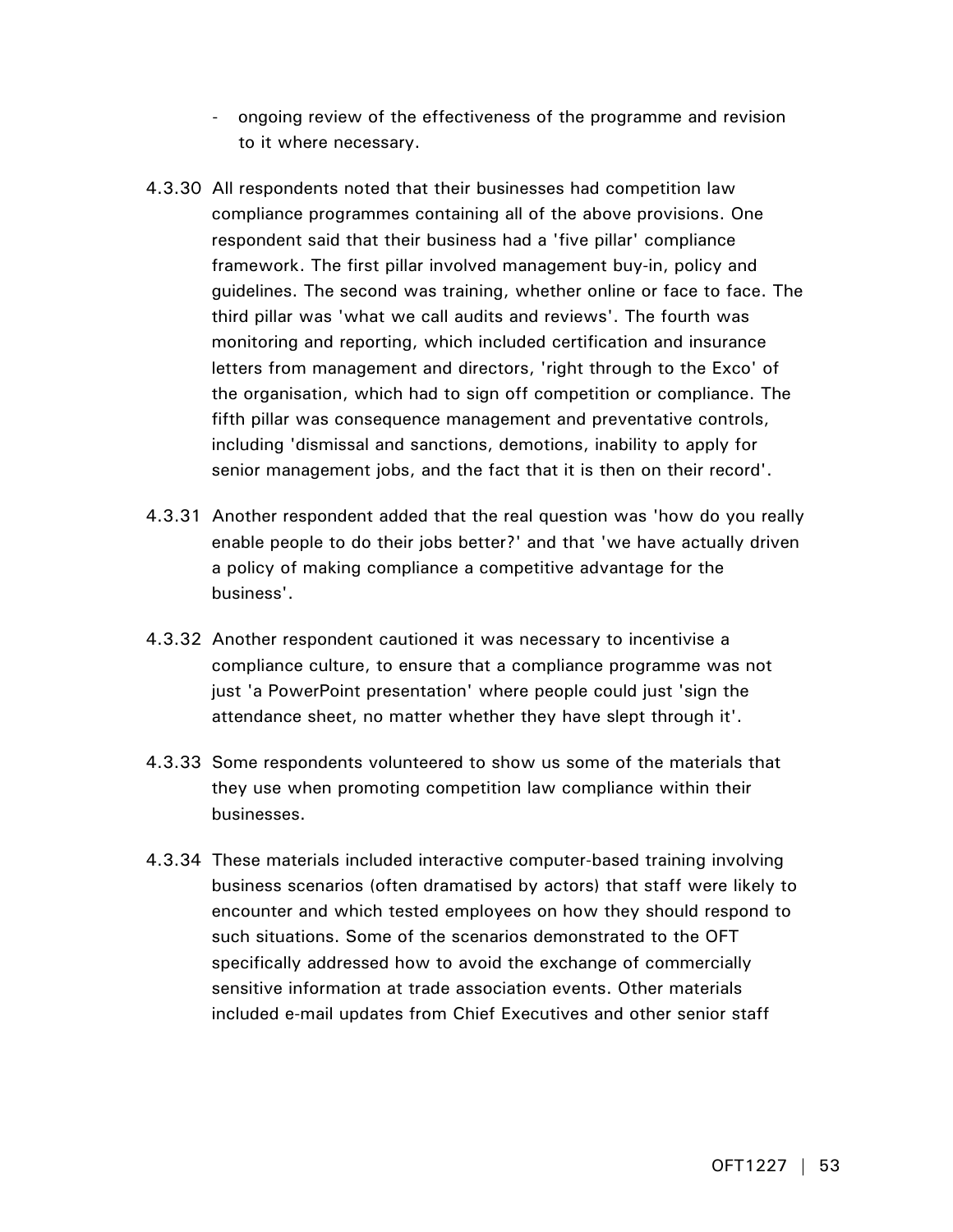about the importance of competition law compliance and also easy-toread written materials covering common competition law risks and/or advising how to deal with common business situations that present competition law risk.

## **Encouraging Individual Employees to Comply with Competition Law**

- 4.3.35 The majority of respondents said that they made it clear to employees that they were expected to comply with competition law, as indeed with all applicable laws. One respondent explained the rationale was that employees had to see that those who failed to comply with the law would face disciplinary consequences, saying that '[i]f you don't do that, if you don't ensure that there are those sorts of messages coming, you will not get people… to behave as you want them to.'
- 4.3.36 All organisations informed employees that involvement in competition breaches might attract disciplinary sanctions, up to and including dismissal. Some respondents noted that sanctions short of dismissal include forfeited bonuses, no salary increases and demotion. One respondent confirmed that that within their organisation, participation in a competition law infringement was 'gross misconduct, so you can be sacked for it'. The same respondent warned that '[o]n the other hand, you don't want to scare people so much that they don't tell you or own up to things…we want to encourage people to be open with us so that's the, sort of, balance we're having to strike'.
- 4.3.37 To encourage proactive competition law compliance activities, a small number of businesses explained that they had a system of 'compliance passports' or similar whereby an employee seeking promotion or a move to certain jobs within the business would have to demonstrate successful completion of competition law compliance training and/ or that in their work they adhered to the business's competition law compliance culture and values more generally.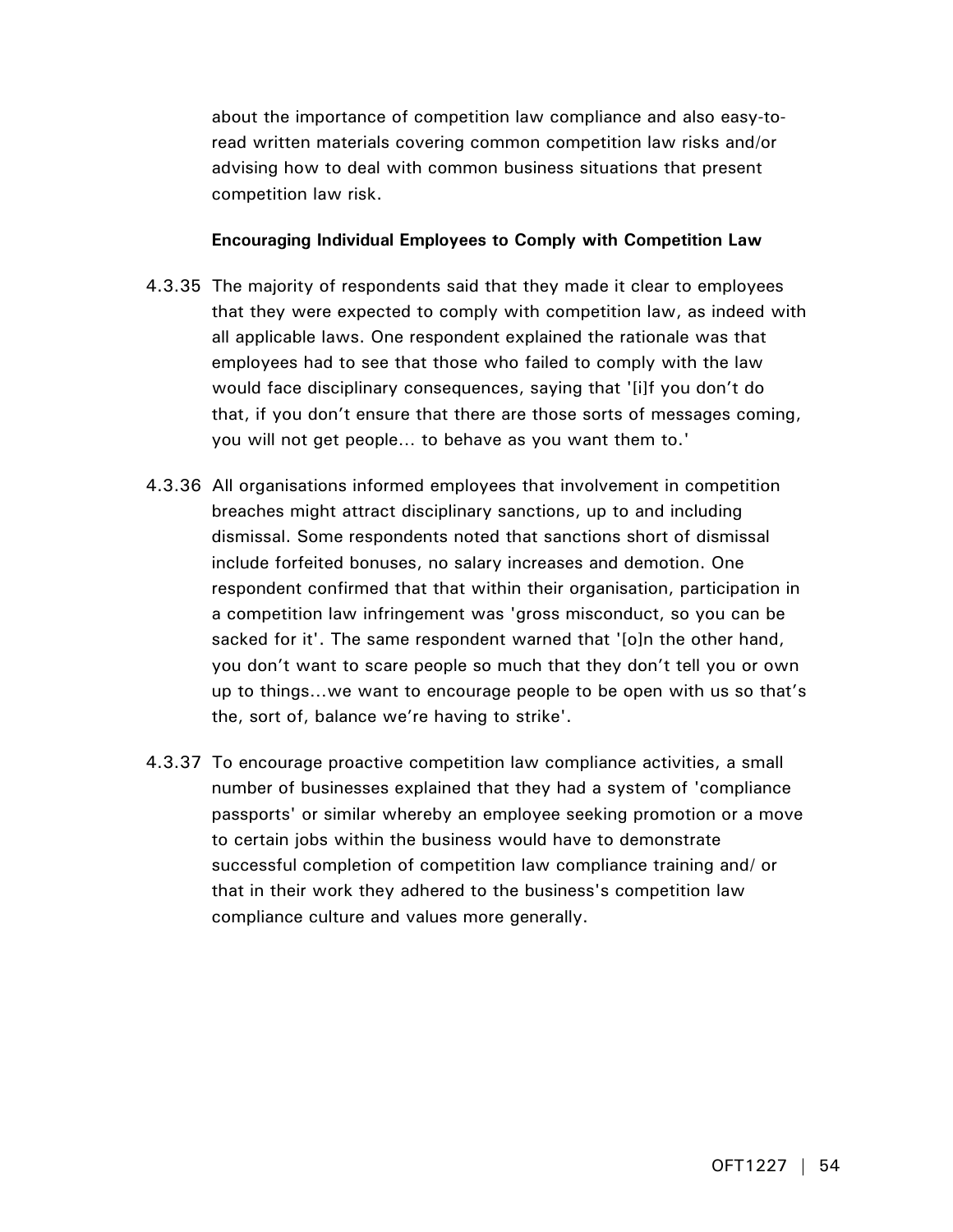## **Competition Law Training Activities**

- 4.3.38 Some respondents said that a key to making competition law compliance training relevant and well-received by employees was to focus the training on the specific business of the business and/ or business unit receiving the training and on the ways in which training could help employees, rather than using generic materials. For example, one respondent noted: that it was clearly preferable 'to have tailored approaches and... be as specific as possible to the business needs'. Having a compliance training that was calibrated to the actual business risk 'was the best way of having the message understood'.
- 4.3.39 These respondents sought to make competition law training businessfocused in a number of ways, including the following:
	- Stressing during training that a clear understanding of what was and was not permitted under competition law would allow employees to conduct business without fear of causing their businesses to infringe competition law.
	- Identifying those aspects that are most likely to give rise to competition law issues and focusing training accordingly. For example, in an industry where competitors regularly deal with each other, cartels could be a particular risk.
	- Reviewing and refining training programmes and advice in the light of queries and comments from the business. Appreciation of the key competition law risks for the business/business unit, on which the training is focussed, should be kept up to date.
	- Using 'business friendly' rather than legalistic language in training makes it easier for the business to understand the messages and harder to come up with a business objection.
	- Including business-specific scenarios in training instead of generic examples from pieces of legislation.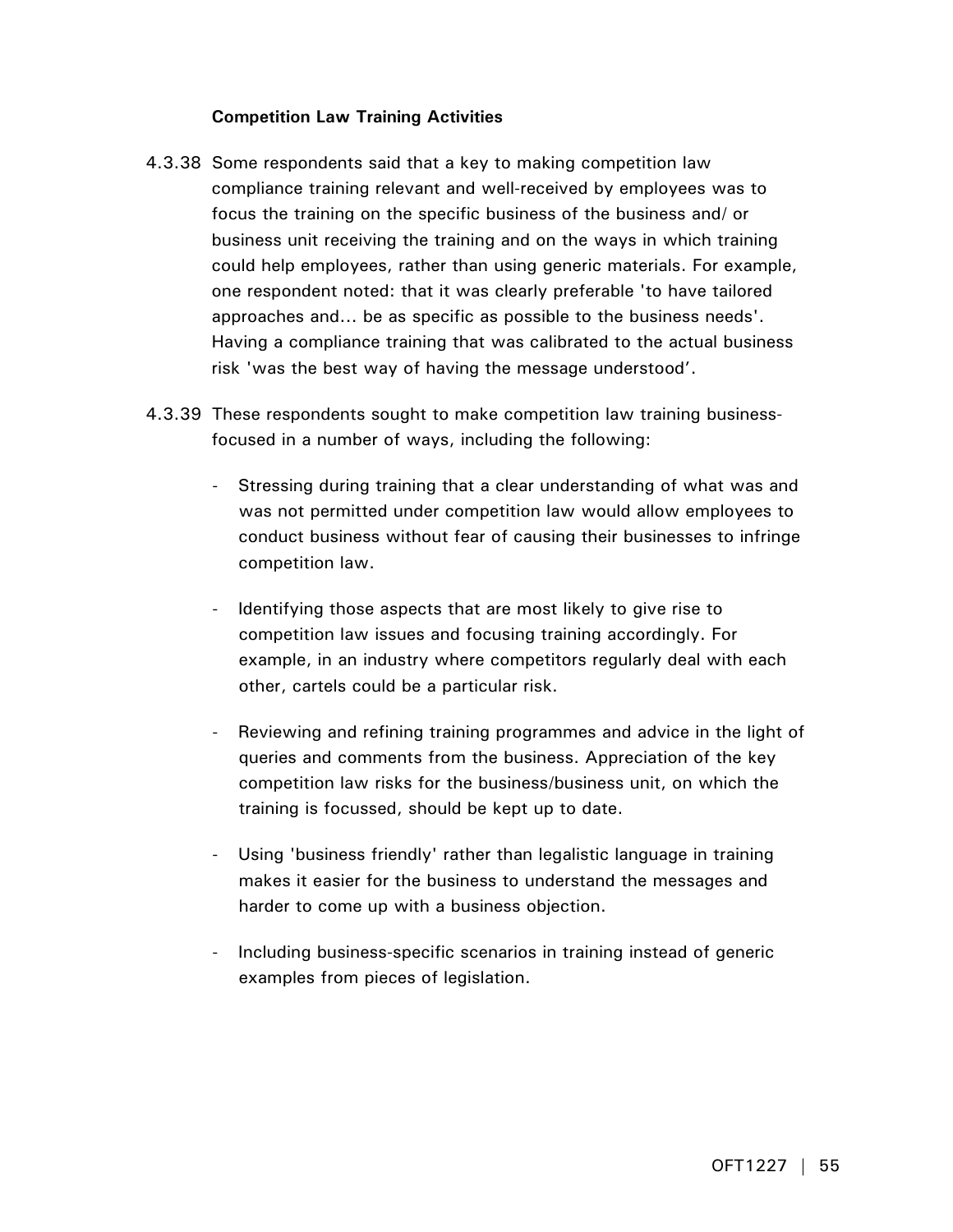- 4.3.40 One respondent said that their business used externally produced online training which had been modified to deal with their business's specific examples. The same respondent said that their business used scenariobased overview training organisation that makes 'it easy to remember and easy to understand'. Another respondent said that in their view, 'a lot of people won't take it in the detail of a cartel offence or an Article 101 type [infringement] or an Article 102 [infringement]. They need to know the broad principles [and] how to use them'.
- 4.3.41 A few respondents did however note that while a more tailored training programme focussed on their business was generally more effective, such a programme often cost more to run than a more generic 'off the shelf' programme.
- 4.3.42 As regards the delivery of the training, the majority of respondents said they employed a range of training methods in their competition law compliance programmes. The broad categories of training methods identified by respondents were as follows:
	- **Face-to-face.** All respondents identified this as a key method, some of them noting that they used it as an initial training tool to cover basic, overarching, competition law principles. A number of these respondents said that face-to-face training was followed up with other methods to reinforce the initial training.
	- **E-learning.** Many respondents identified this as another key tool. Types of e-learning described by respondents ranged from simple online quizzes to more detailed, interactive training where employees watched videos of business scenarios and answered questions on the competition law issues raised. It was noted that, if well done, interactive methods of the latter sort could be a particularly effective tool, although they could be among the more expensive training options.
- 4.3.43 A number of respondents noted the importance of keeping training relevant and interesting in order to engage the attention of the staff and maximise the usefulness and impact of the training. Additionally, most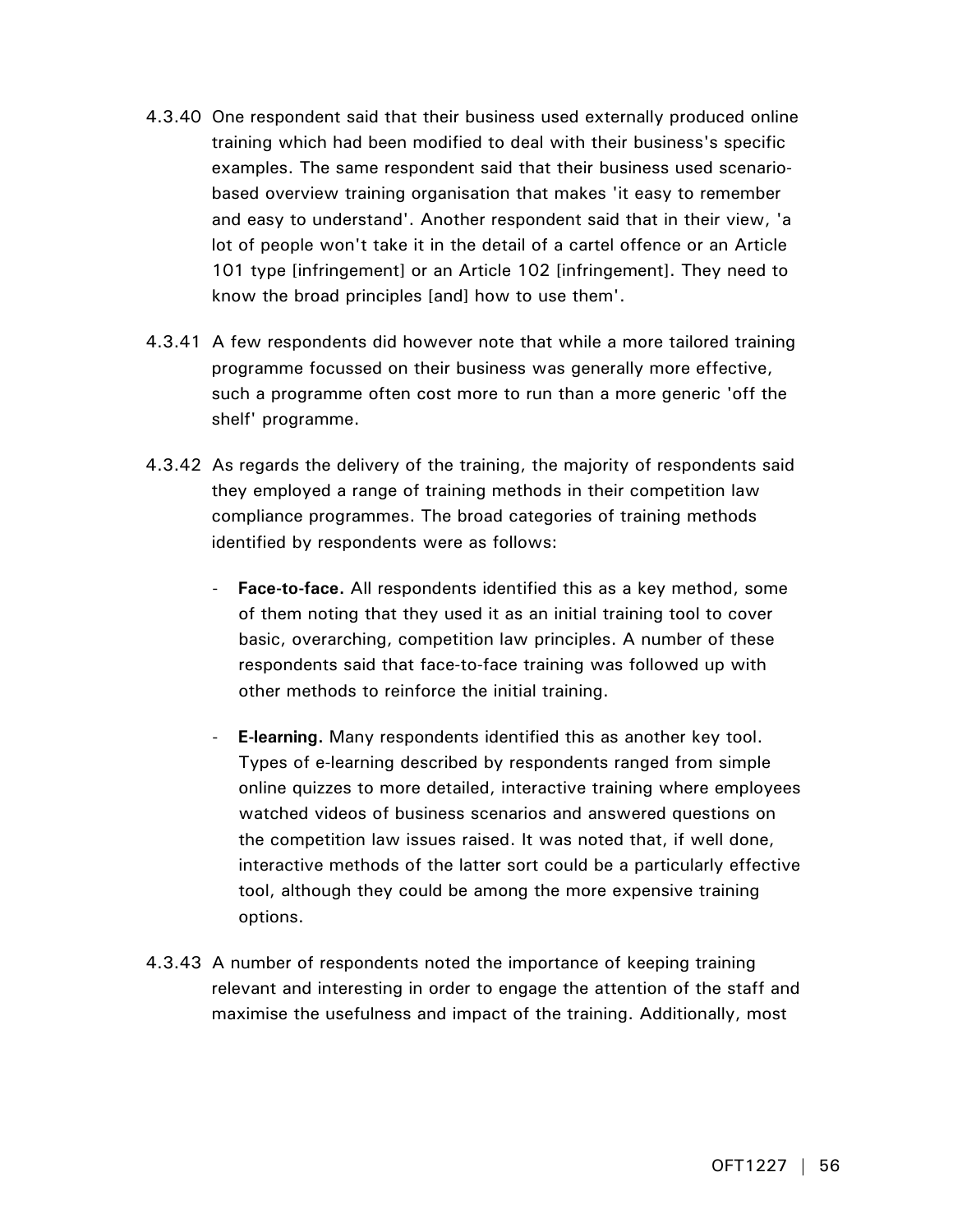respondents said that it was also important to require employees to pass a test to ensure that they had taken the training on board.

## **Accessible Legal Advice and Guidance**

- 4.3.44 A number of respondents said that, in addition to training, it was helpful to have guidance (including written materials) and (in-house or external) legal advisors available to employees to deal with ad hoc competition law questions that employees might wish to ask. These respondents highlighted a variety of ways in which they provided guidance to employees:
	- General guidance on the business intranet.
	- A telephone helpline run by internal or external lawyers. In this context, some respondents noted that internal lawyers sometimes understood the business better and accordingly could sometimes give advice that was more targeted to the business and/ or that was perceived to have more credibility by the business.
	- Ensuring that legal staff were approachable and that staff knew whom they should approach for advice and their contact details.
	- Guidance in the business's code of conduct.
- 4.3.45 Some respondents suggested that the lack of legal professional privilege in European Commission investigations can complicate the provision of legal advice. One respondent said that they operated on the understanding that their in-house advice attracted *'*no legal privilege… our whole education system is on the basis that legal advice given on competition law matters [is not privileged]'.

## **Mechanisms for employees to report problems/concerns**

4.3.46 A number of respondents said that, as well as giving employees access to guidance on competition law issues, an effective compliance programme needed to provide mechanisms for them to raise competition concerns or problems.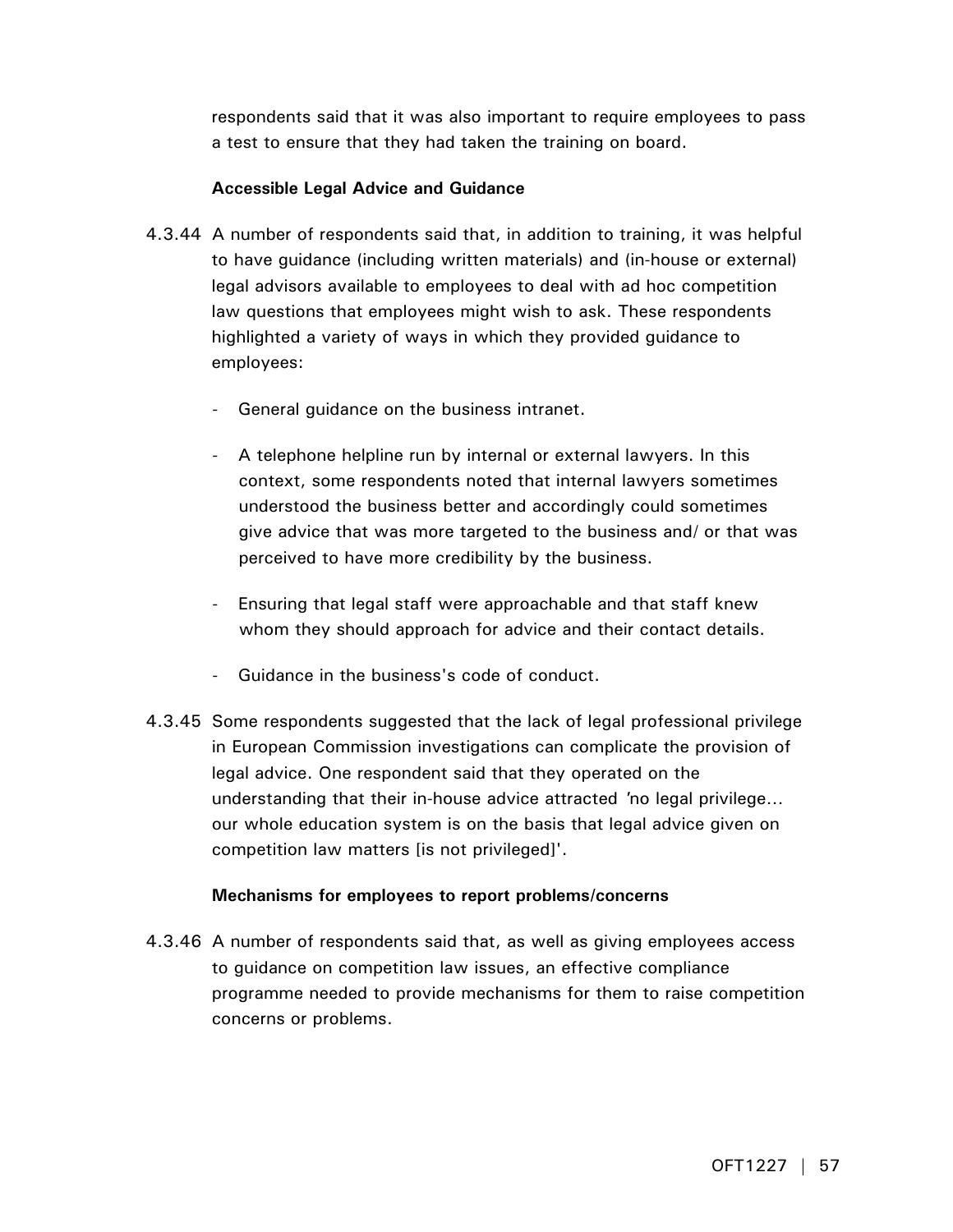- 4.3.47 Certain businesses interviewed said that they have anonymous 'whistleblowing hotlines', to which competition law compliance concerns can be reported and acted upon. These were either run internally or by an external provider such as an external law firm. Some respondents noted that such hotlines were rarely set up solely to address competition law issues, but dealt with a range of potential compliance concerns, including money laundering, anti-bribery and corruption, and health and safety issues. Some of these respondents acknowledged that, for such mechanisms to be credible, reports to such whistle-blower lines had to be followed up and further appropriate action taken where necessary. One respondent emphasised the importance of following-up such reports, adding that if 'we think there might be an infringement then that would be investigated'. Another respondent said that such a line is 'a protection for the individual, and it's a protection for the business too'.
- 4.3.48 One respondent noted that their business did not guarantee its whistleblowers immunity from internal sanctions. This respondent considered that 'the problem with giving someone blanket immunity when they've done something like be involved in a cartel knowingly, is that you actually send the wrong message to the organisation by allowing someone to continue within the organisation who has done that'.

## **Mock Dawn Raids**

4.3.49 Respondents had differing views on the value of carrying out mock 'dawn raids', designed to mimic the unannounced inspection visits that can be carried out by some competition authorities, including the OFT. Some respondents thought that whilst mock dawn raids could assist a business in terms of having processes in place to deal with an unannounced inspection visits and showing people how to respond to the situation, they were of limited value in helping to secure competition law compliance. For example, one respondent considered such a tool to be of 'limited impact' and one which 'involves significant disruption of the business operation'.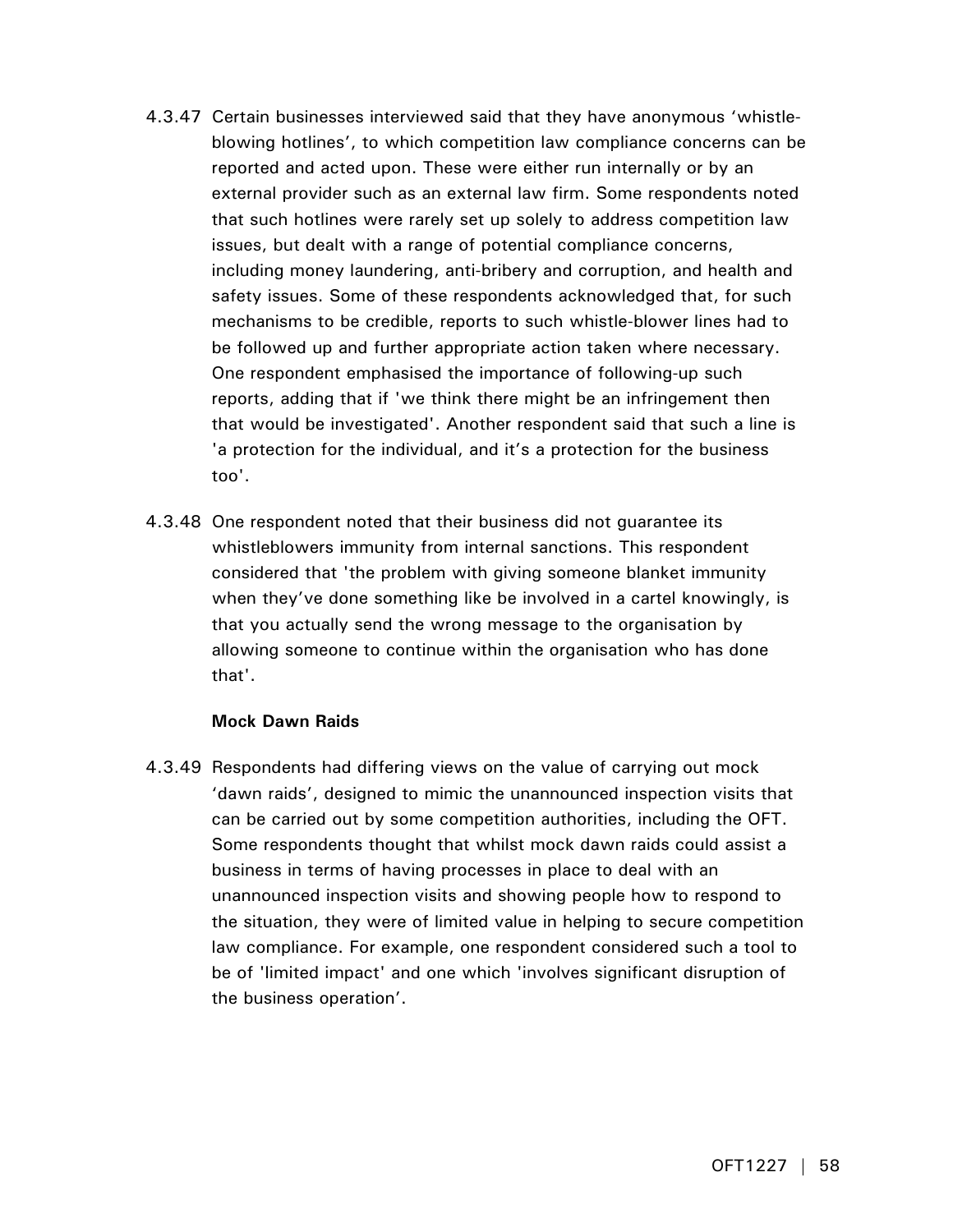- 4.3.50 Those who thought that mock dawn raids could assist competition law compliance efforts thought that they were useful in focusing the minds of employees on the potentially serious consequences of breaching competition law.
- 4.3.51 One respondent observed that the absence of legal professional privilege for in-house legal counsel's advice made mock dawn raids a complicated and expensive tool, saying '[w]e obviously had to get an external law firm to do it because of the privilege situation with the... EU'.

## **Competition Law Compliance Audits**

- 4.3.52 A number of businesses said that they carried out competition law audits of their business, or parts thereof, as a 'health-check' of the impact of their competition law compliance activities. Typically, such an audit would involve reviewing documents in the area being audited and speaking to employees about their internal processes and understanding of competition law. The businesses that chose to undertake audits thought that such audits could be useful in two ways. First, audits can help uncover potential breaches of competition law and secondly they can be used to check whether a business's internal competition law compliance controls are working. In particular, they might identify breaches of the business's competition law compliance programmes which might require additional advice or training to business people.
- 4.3.53 A number of respondents noted that audits could be conducted by internal staff or by professional external auditors or law firms and that, while the latter could be more effective because of their independence and the fact that they were strangers to employees in the area being audited, external audits could be very expensive.

## **Monitoring and follow-up of Competition Law Compliance Activities**

4.3.54 Many respondents said that getting the monitoring and follow-up to competition law compliance training right was just as important as actually delivering training. In terms of monitoring, many respondents said it was important to identify which roles required training and to record when staff had completed relevant training. In this context, some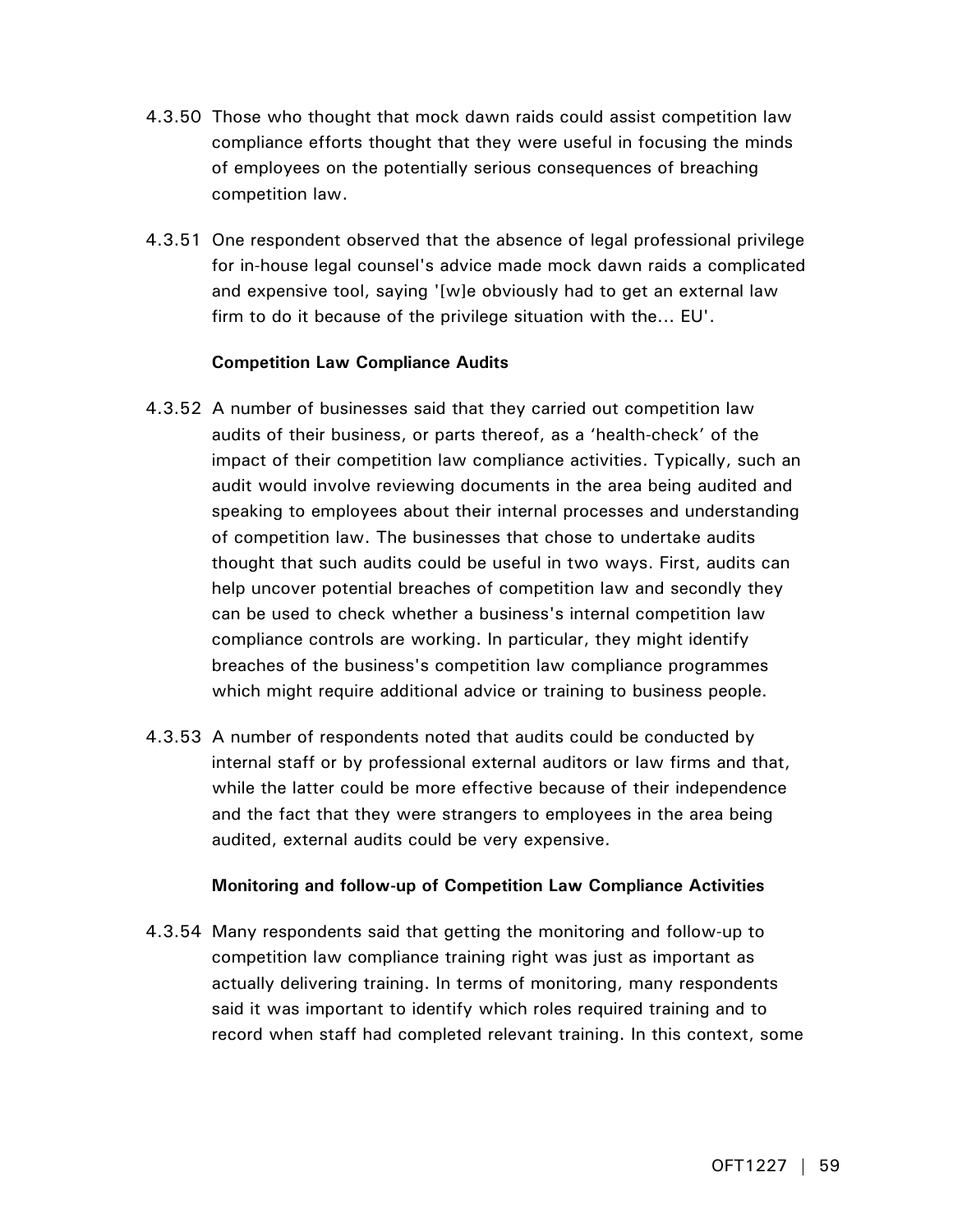respondents said that an effective way of encouraging employees to take training was to send reports to the line managers of employees who had not completed training within the allotted time period.

- 4.3.55 Most respondents said that it was important to require employees to pass a test to ensure that they had understood the competition law training they had received. Respondents mentioned a variety of consequences that might ensue from an employee failing to pass the training, including the issue being relevant for performance appraisals, for decisions on whether a bonus was to be paid and/or for decisions on whether the employee could apply for promotion or even lateral transfer. Certain respondents noted that when an employee failed a test, they were required to retake it until they passed.
- 4.3.56 A number of respondents said that they monitored and put specific controls in place in relation to known risk areas for their businesses. A few respondents compared this with the need to do the same in a health and safety context. For example, one respondent expressed the view that compliance can be achieved '*…*through two routes mainly. One is behavioural, and one is what I call engineering', the latter of which referred to the implementation of risk management systems and procedures.
- 4.3.57 A number of respondents gave the example of monitoring membership of trade associations and attendance at trade association events, as activities targeted at known risk areas. One respondent said that they required employees to register their membership of any trade associations, as well as the competition law compliance policies of the trade associations, for review. Another respondent said that they 'required attendance [at trade association events] to be pre-approved'.
- 4.3.58 Another respondent said they were aware of businesses in other industries which required employees to undergo specific competition law compliance training before attending trade association meetings. Such specific training would cover a range of matters including how to react if issues raising competition law risk are discussed.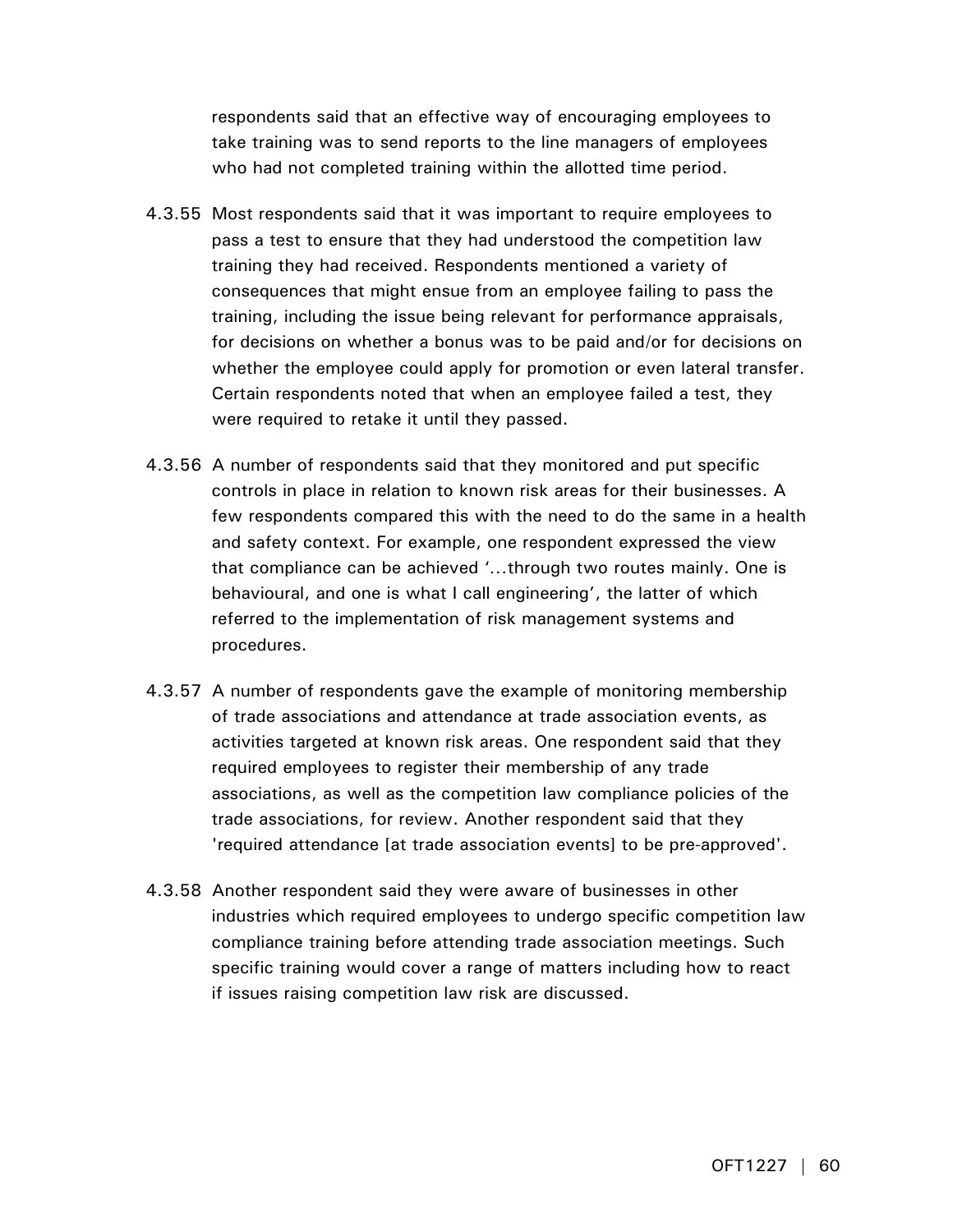4.3.59 A smaller number of respondents also described contract management systems of varying degrees of complexity through which significant potential contracts and tenders are reviewed for competition law compliance pre-approval before the business goes ahead. One respondent stated that this was a laborious and time-intensive option, but that it meant that 'no contract, whether it's a deal or a miscellaneous matter, get any kind of business approval or signature without being reviewed'.

## **Encouraging business ownership of competition law compliance risks**

- 4.3.60 Many respondents noted the importance of getting the business to 'own' competition law compliance risks. One respondent said that it appointed a person within each business unit to be a 'compliance champion' responsible for promoting compliance with key legal responsibilities within their area, including competition law and reporting back to senior management on compliance steps they have taken and the effectiveness of such steps. Another respondent said that they encouraged business units to embed competition law compliance planning in their annual risk and business planning.
- 4.3.61 One respondent described another way in which it used individual incentives to encourage people within business units to take competition law and other compliance rules seriously. Where one or more individuals within a particular business unit are involved in a breach, that respondent said that the entire business unit forfeits their bonus.

## **Budgetary considerations**

4.3.62 Many respondents emphasised that an effective competition law compliance programme required a significant financial investment in internal and external resources, which could come under pressure especially in the current economic climate. Some respondents said that they found it helpful to quantify the investment in such training on a per capita basis and then to compare that amount with the maximum financial penalty of 10 per cent of worldwide turnover that might be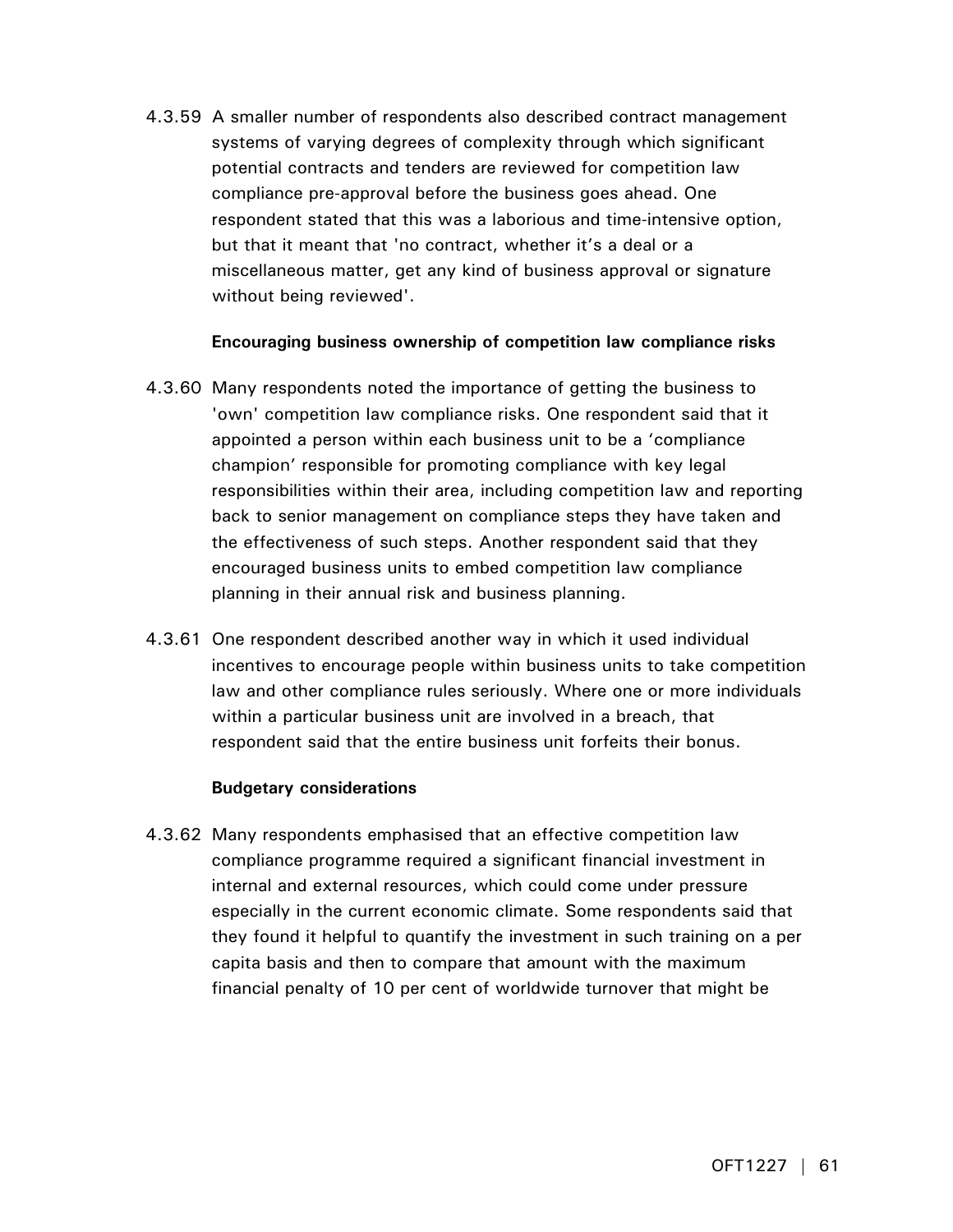imposed for an infringement of competition law. Looking at it in this way showed a potential 'return on investment'.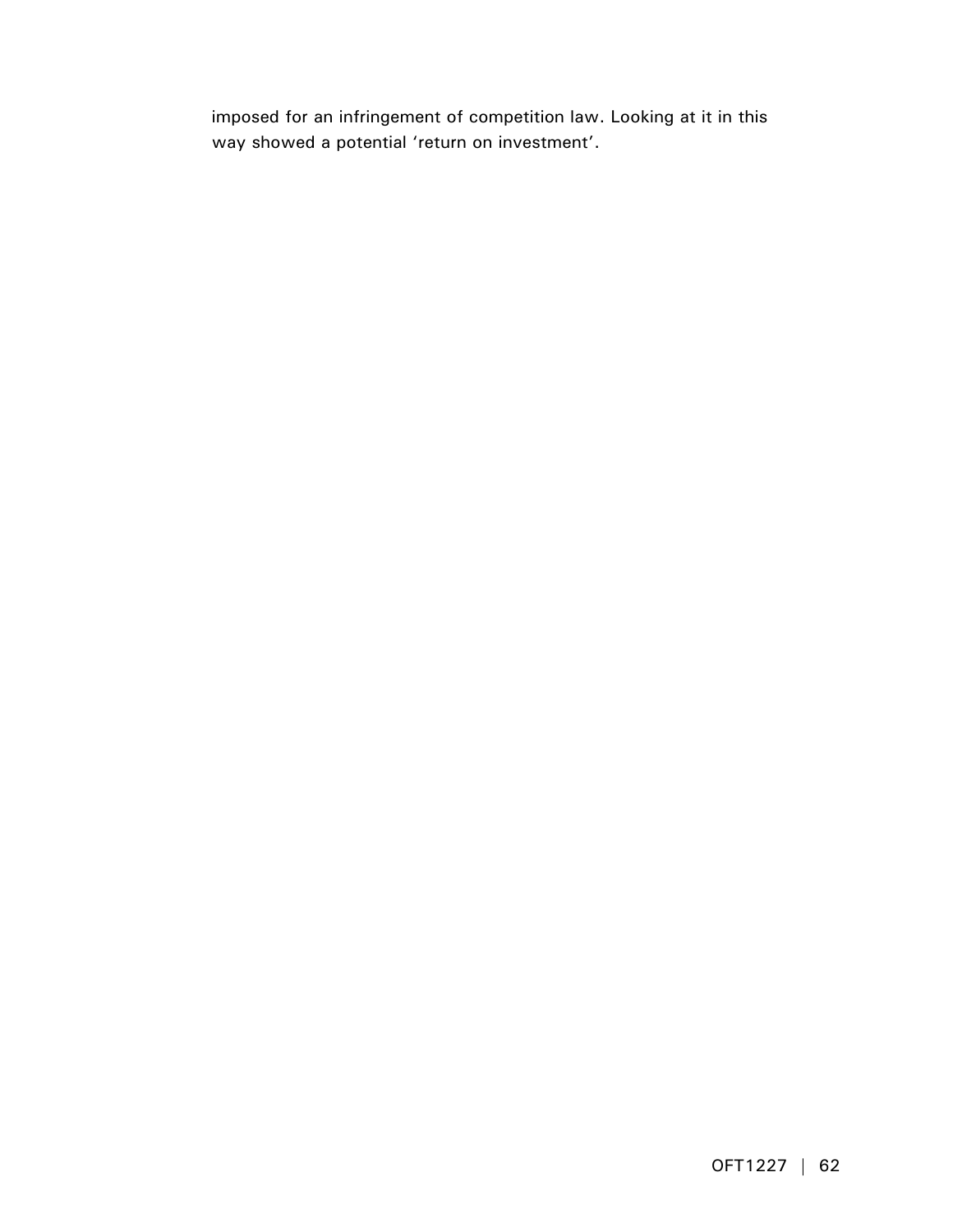# **5. RESPONDENT SUGGESTIONS ON WHAT MORE THE OFT COULD DO TO DRIVE COMPLIANCE**

- 5.1 We are keen to understand how we can best use our limited resources to support businesses wishing to comply with competition law – both in conducting a competition law risk assessment and in identifying appropriate activities and actions to mitigate those risks. Respondents gave us their views on the role the OFT could play in encouraging and fostering compliance with competition law by businesses. This section summarises respondents' views regarding:
	- whether, when and how the OFT should recognise a pre-existing compliance culture within a business when setting a penalty for an infringement, for example where the business believes the breach was caused by a 'rogue' employee, $25$  and
	- other measures the OFT could take in order to increase and improve a competition law compliance culture.

# **Respondents' views on how the OFT should treat compliance programmes when setting penalties for an infringement**

5.2 Many respondents expressed a desire for competition authorities (including the OFT) to offer discounts from financial penalties where the business involved in an infringement had an effective pre-existing competition law compliance programme but, despite their efforts, a breach had occurred for example if the breach was caused by a 'rogue' employee or involved an unclear area of law. These respondents considered that businesses which had committed considerable resources to competition law compliance should be rewarded with a discount from the financial penalty in these circumstances in order to provide an incentive to invest time and money in competition law compliance.

-

 $25$  See paragraphs 4.2.7 and following for respondents' views on what constitutes a 'rogue' employee.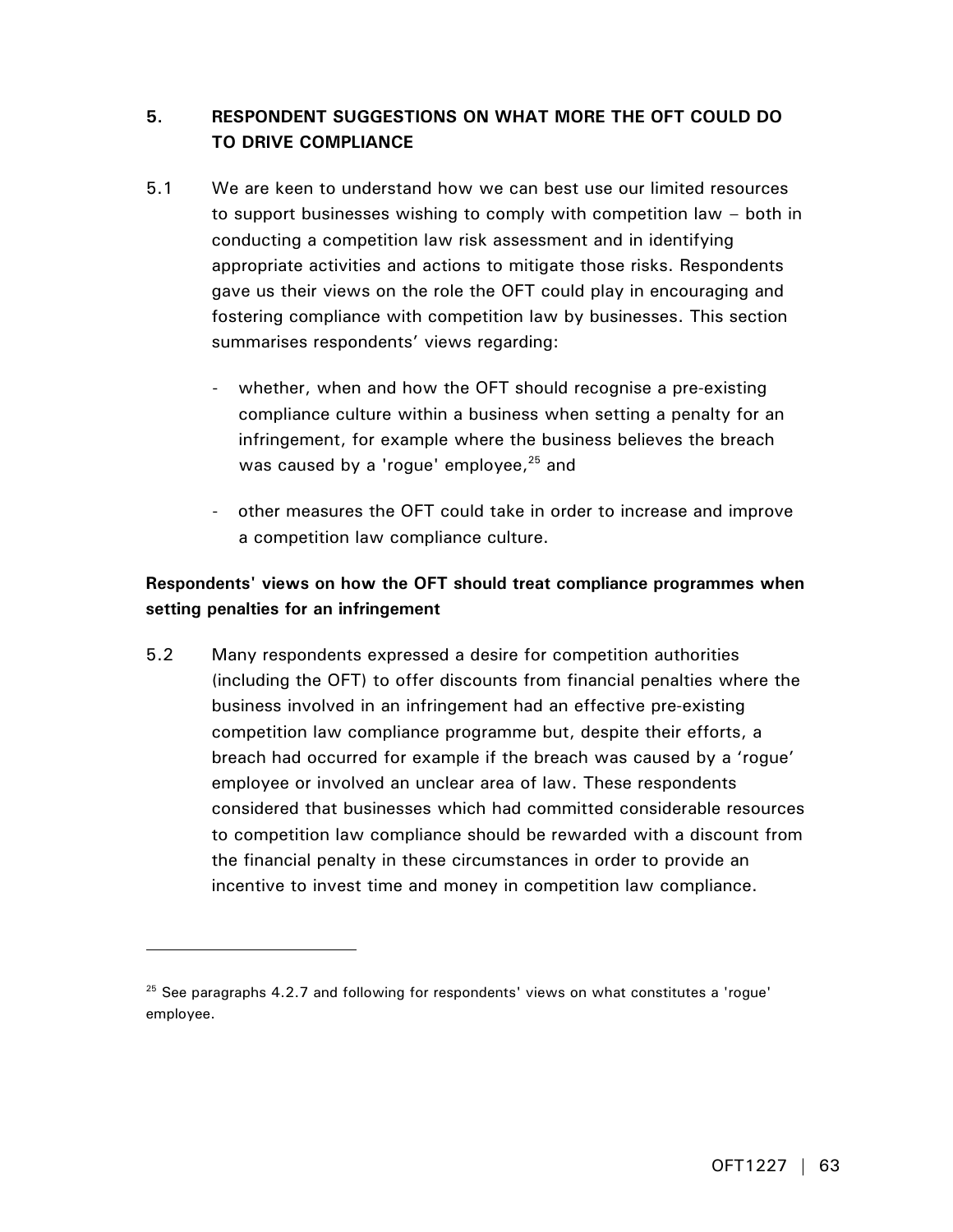- 5.3 One respondent said that businesses needed to be incentivised to implement compliance programmes. That same respondent thought that if a business in spite of its best compliance efforts had a 'rogue' employee that caused the business to infringe, 'that business should not be penalised as if it was corporate policy to drive that infringement'. Doing so would be' grossly unfair'. The same respondent said that 'there should be some incentive for compliance' to help compliance efforts 'get the internal allocation of resources'.
- 5.4 A number of respondents considered that competition authorities were sending out mixed messages about how pre-existing competition law compliance programmes would be taken into account when setting financial penalties and whether such a programme could be regarded as being effective despite the infringement having occurred. These respondents considered that the policy needed to be clear and consistent. One respondent expressed concerns that they had heard 'some agencies say if there's any violation and [the business] have a compliance programme, then you should be punishing them for having a compliance programme that doesn't work'.
- 5.5 All the respondents expressed the view that the OFT's penalties policy should give some recognition to businesses that have taken substantial efforts, prior to investigation, to introduce a comprehensive compliance programme and instil a culture of compliance within the business. One respondent said that 'I think there needs to be some reflection of the business's own efforts to secure compliance' in any penalties imposed by a competition authority.

## **Compliance as an aggravating factor**

5.6 A large proportion of respondents considered that a pre-existing compliance programme that has failed should not automatically be treated as an aggravating factor, otherwise this would lead to a perception that a business is 'damned if it has a compliance programme, and damned if it doesn't'. Another respondent said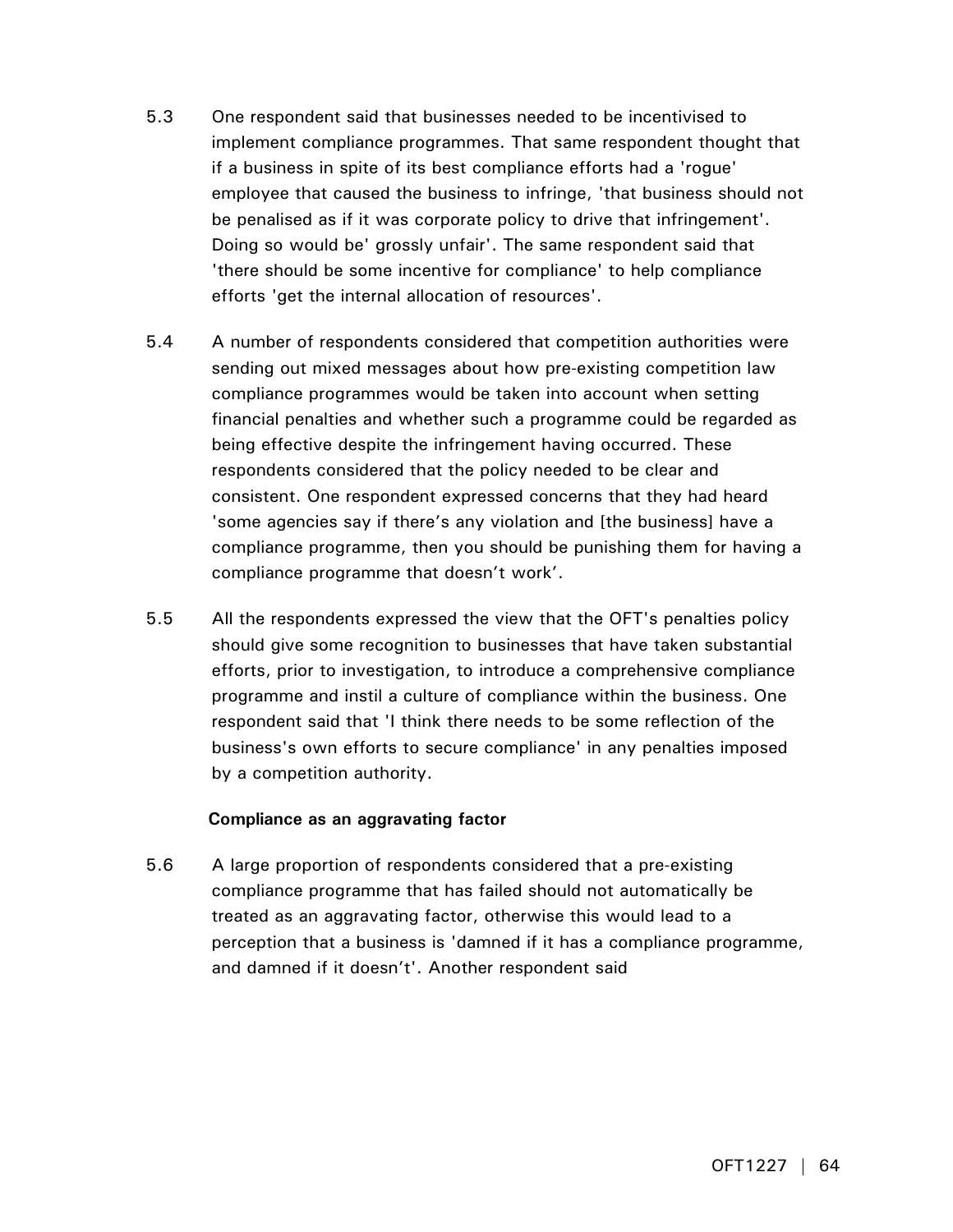that '[c]ompliance programmes should be allowed to be a shield for the business, and not a weapon to be used against the business'.

- 5.7 Moreover, some respondents considered that automatic treatment of a compliance programme as an aggravating factor would disincentivise businesses from fostering a competition law compliance culture and making funding available to introduce such a programme. One respondent suggested that some businesses might even say that '[i]f a compliance programme is going to be held against me, I might as well not bother having one'.
- 5.8 Some respondents also expressed the view that one instance of noncompliance with competition law does not necessarily mean that a compliance programme should be considered unsuccessful (for example, health and safety programmes are generally considered successful despite the occasional breach).

## **Compliance as a mitigating factor**

- 5.9 The vast majority of respondents considered that where a business and its senior management had at group-level made 'reasonable' efforts to introduce a comprehensive and effective competition law compliance programme and to maintain a genuine competition law compliance culture within an organisation, the OFT should reduce a business's fine to reflect this. One respondent said that 'I think the fact that you can have a compliance policy and get no credit for it is basically unfair'.
- 5.10 Another respondent considered that a reduction of between 10 and 30 per cent would be appropriate, depending on the case. Generally, respondents considered that the possibility of such a reduction in fine would act as a driver of competition law compliance. For example, one respondents stated that that 'would really help is if people see the value of it. People need to… see that there's a benefit [to having a compliance culture]'.
- 5.11 Some respondents commented that the OFT should not, however, have a policy of automatically discounting a fine merely because a preexisting compliance programme was in place. Rather, discounts should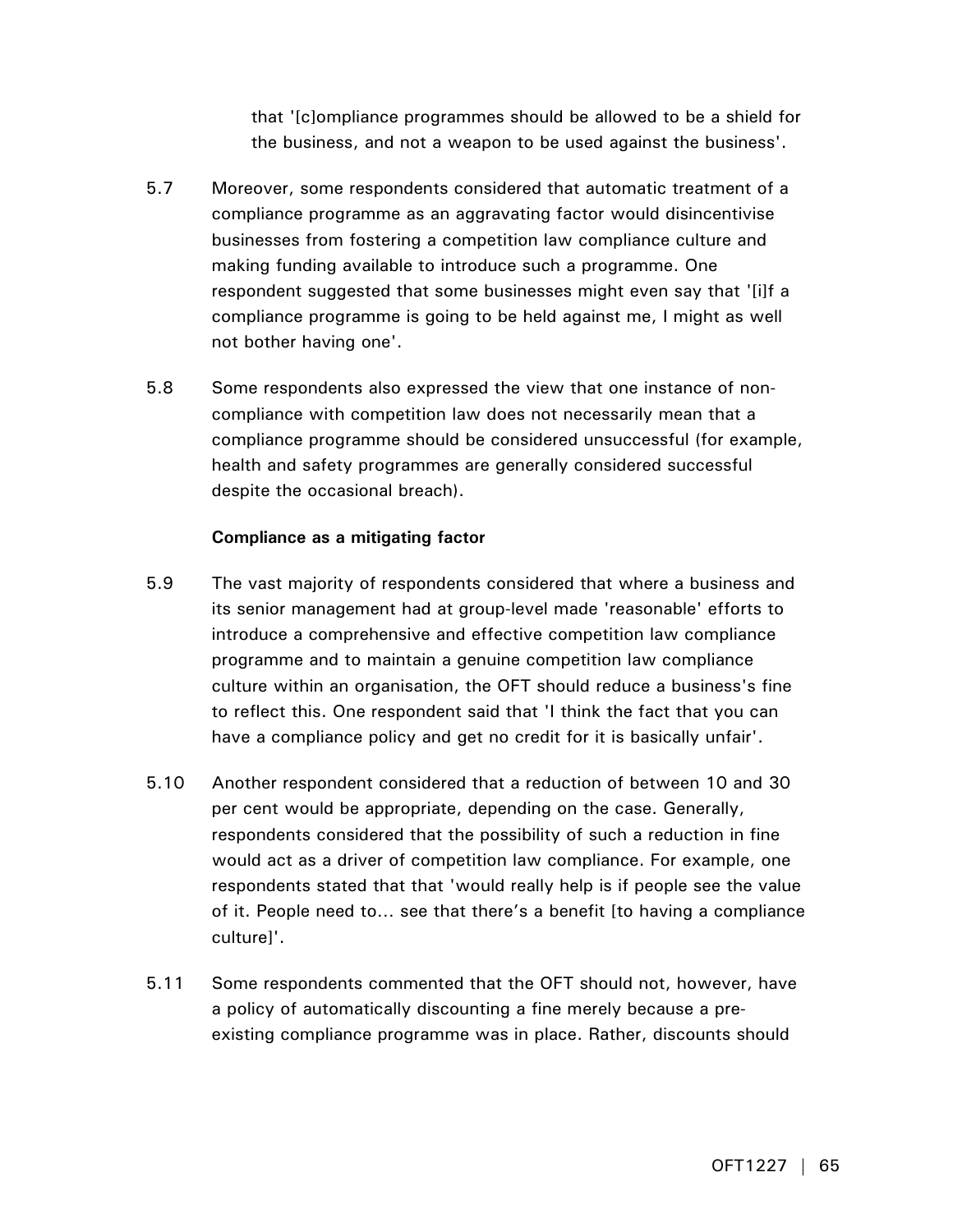be given only where a business has taken steps to put in place an effective competition law compliance culture. A business with a 'sham' or 'smokescreen' compliance programme – which should become obvious on close scrutiny – should not be rewarded, and could even be an aggravating factor.

- 5.12 Certain respondents noted the difficulty that would be faced by competition authorities trying to assess from the outside whether or not a business had an effective competition law compliance culture, in circumstances where a breach of competition law had occurred.
- 5.13 Almost all respondents considered that awarding a discount for having a pre-existing competition law compliance culture was particularly important where the infringement of competition law was brought about through the actions of a 'rogue' employee, despite a business's best efforts to create an effective competition law compliance culture.
- 5.14 Where a breach of competition law had been caused by a 'rogue' employee, a large proportion of the respondents considered that the OFT should look into the reasonableness of the steps taken, or that could have been taken, by the business to prevent the infringement from taking place. One respondent said that 'I don't see why that shouldn't be taken into account in the fine'.
- 5.15 However, a small number of respondents considered that, in many cases, an infringement would involve a number of employees acting together, including senior staff. In these cases, they considered that the OFT should take into account the activities of a 'rogue pocket' of employees in assessing the effectiveness of a business's attempts to create a competition law compliance culture.
- 5.16 A large proportion of respondents suggested that the OFT could, based on an objective assessment, give greater discounts to reward competition law compliance cultures that it considered to be more effective and where there was evidence that competition law compliance had been taken seriously within the business.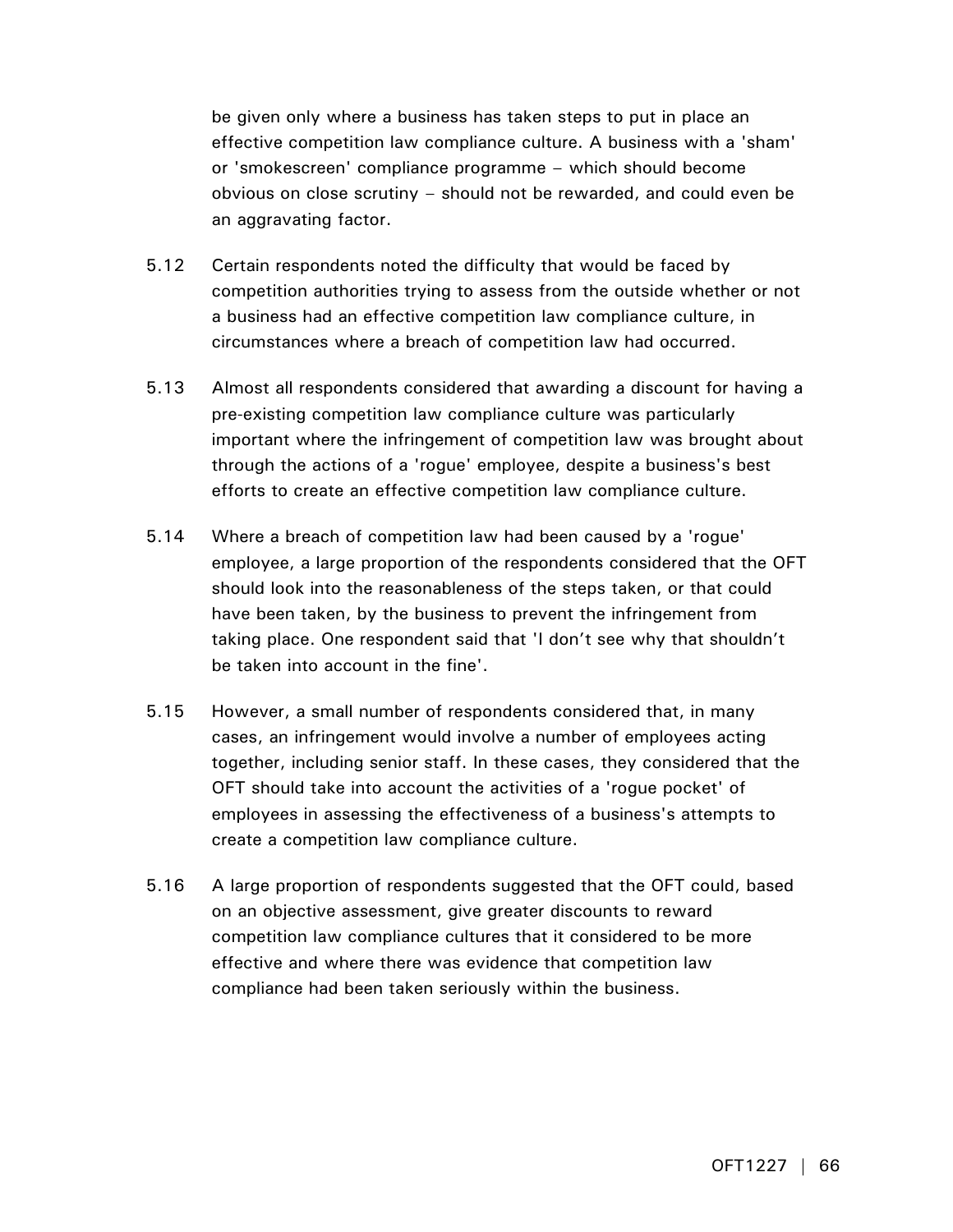- 5.17 Many respondents considered that any decision by the OFT to award a discount in recognition of a business having in place an effective competition law compliance culture should be combined with clear reasoning in the published decision explaining the factors pertinent to the OFT's decision to do so.
- 5.18 In this context, some respondents considered that the OFT could take into account a number of objective criteria or use a 'ratings system' as part of this assessment. This might include some or all of the following:
	- the level of commitment from senior management
	- the proportion of the workforce that have been trained
	- the maintenance of attendance records
	- the quality of the training materials
	- keeping records of compliance queries
	- regularly updating training materials and holding training sessions
	- whether the business publishes its compliance materials, and
	- whether the business employs an in-house competition law specialist.
- 5.19 However, a large number of respondents cautioned against allowing penalty discounts for competition law compliance activities to encourage the development of a 'box-ticking environment'. One respondent suggested that '[i]t depends on whether you pay lip service as a business or not'.
- 5.20 These respondents also stated that the assessment of the effectiveness of a competition law compliance programme is a 'very important part of the decision [to fine]' and that therefore the OFT should invest the time needed to conduct this assessment on a case-by-case basis. One respondent considered that the burden should be on the business to prove that it has taken all possible measures to introduce a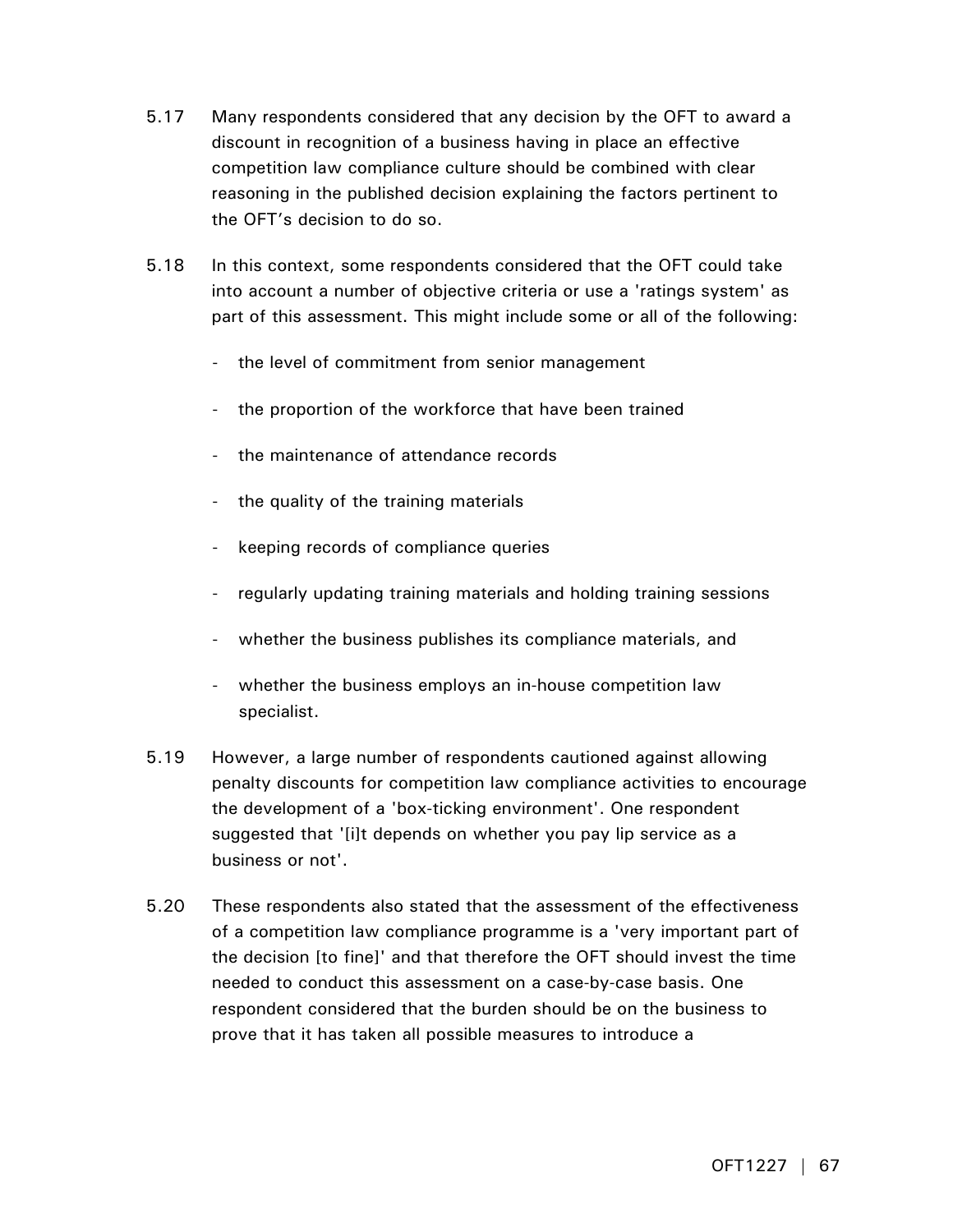comprehensive competition law compliance programme and maintain a genuine competition law compliance culture, acknowledging that 'the agencies, quite rightly, don't want to be supervising the…internal compliance activities of businesses'.

5.21 A further respondent advocated for the OFT to recognise that, where the business (a) has a demonstrable competition law compliance culture, (b) has articulated to employees its competition law compliance expectations, and (c) has made competition law compliance training and materials available to them, the rogue must be attributed with knowledge of the competition law compliance culture and therefore as being personally responsible for the breach.

## **Respondents' views on OFT's general fining policy**

- 5.22 Some respondents commented on the OFT's general approach to its fining policy, expressing mixed views as to whether the OFT's current approach was appropriate.
- 5.23 A small number of respondents expressed the view that larger fines for competition law infringements could help to encourage a culture of competition law compliance to develop. These respondents felt that shareholders had a very low tolerance for fines of this type and that, accordingly, businesses would be motivated to adopt the correct conduct. One said that '[i]f [the OFT] fines heavily, [then businesses] will find a way of improving their [compliance] systems'.
- 5.24 One respondent recognised that higher fines would be more likely to capture the attention of senior management and the business. One respondent commented that the fines imposed by the OFT should be used to compensate the consumers that have suffered harm as a result of the infringement.
- 5.25 A few respondents felt that the OFT should consider adopting a different strategic approach to fining. These respondents felt that the OFT currently focuses on sanctions and penalties, which emphasises the adversarial nature of proceedings. An alternative approach would be for the OFT to focus more on encouraging consensus, co-operation and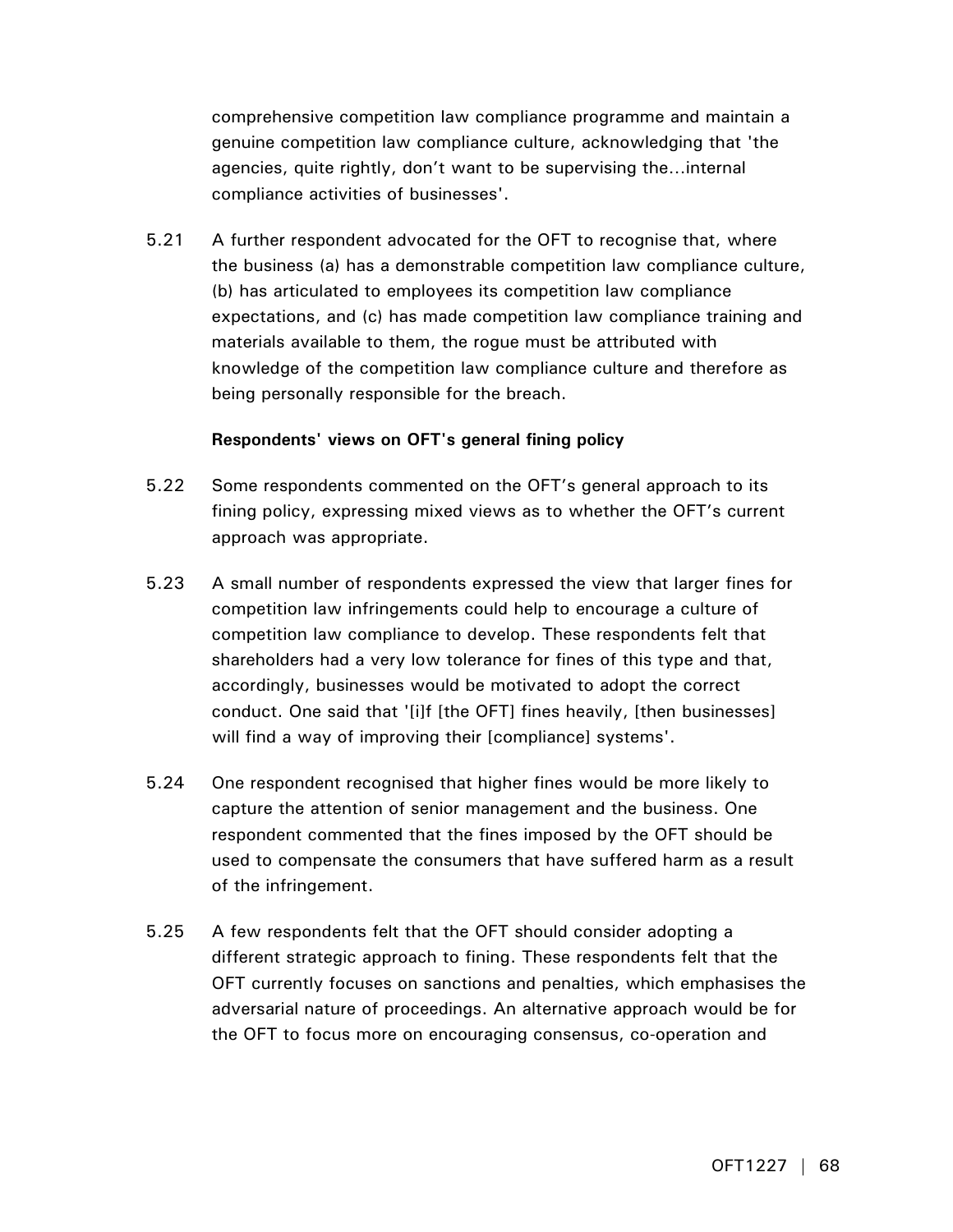trust, which would involve parties engaging more openly and frankly from the outset. One respondent suggested this would result in businesses engaging more constructively with the OFT on potential compliance issues but would still reserve the OFT's right to act with appropriate severity if a case required it, for example because the business was aware of the rules and the clear expectations upon them as to the way to behave.

- 5.26 One respondent felt that the level of fines must be controlled to ensure that the credibility of the OFT and the proportionality of its enforcement measures are maintained.
- 5.27 A few respondents considered that the fine imposed by the OFT should be based on the turnover of the affected business unit, rather than the worldwide turnover of the business as a whole. These respondents were of the view that this would be appropriate in particular where the parent business has done everything possible to avoid non-compliance, for example where the infringement is caused by a 'rogue' employee within a business unit.

#### **Respondents' views on other measures the OFT could consider**

5.28 We asked respondents what more the OFT could do in order to encourage a businesses to foster a competition law compliance culture. This section summarises the ideas suggested to us by respondents.

#### **OFT Guidance on Competition Law Compliance**

5.29 Most respondents suggested that the OFT should update its guidance on the elements it expects competition law compliance programmes to contain, the standards which competition law compliance should achieve and how compliance efforts would affect its decisions. One respondent noted that 'competition authorities should want businesses to do the best they possibly can to make sure that their employees comply' and should accordingly provide guidance. Some respondents recognised the value of the current quick guide, OFT 424, *How Your Business Can Achieve Compliance* and suggested that OFT could usefully update and re-launch this document.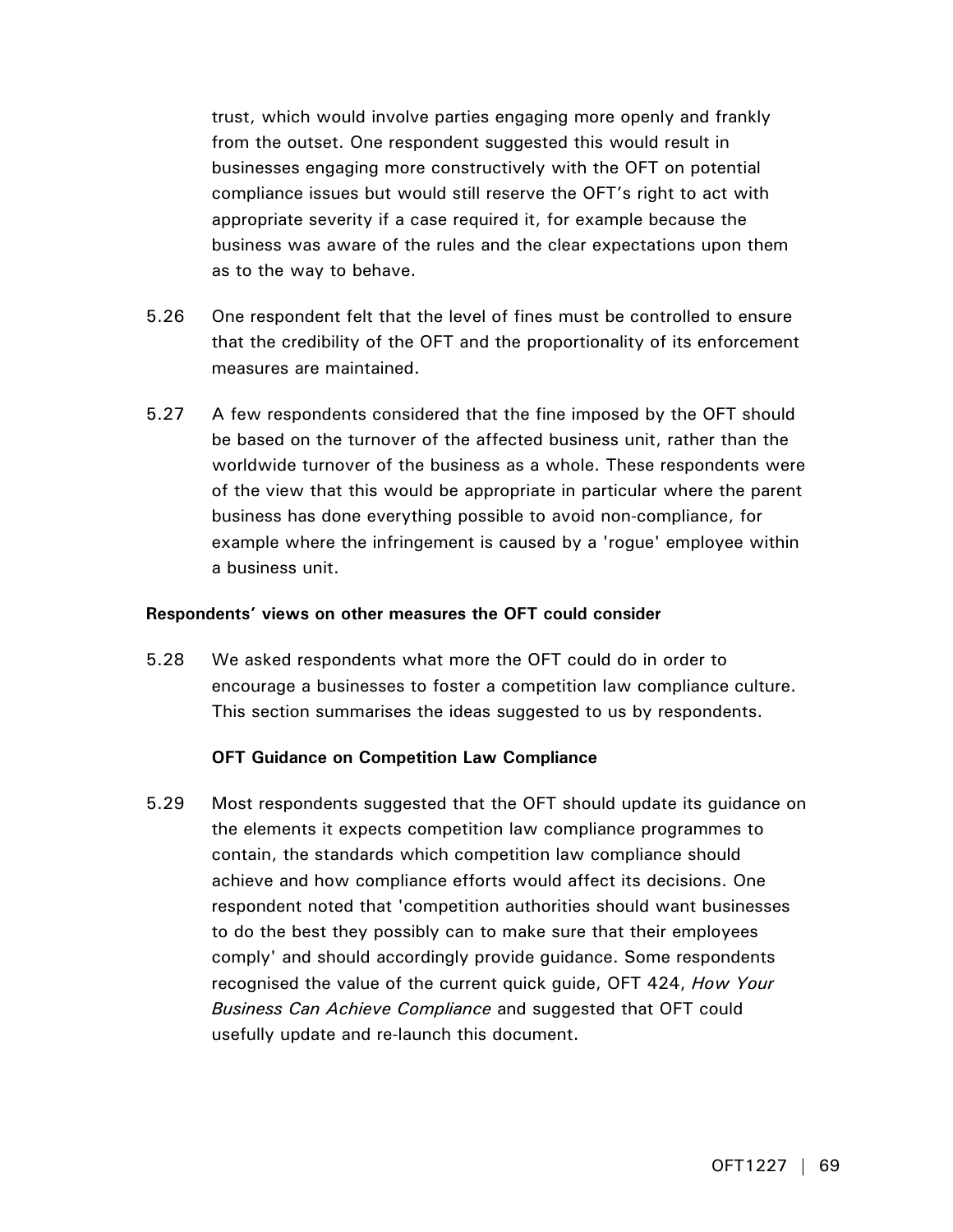- 5.30 As to the format of guidance, most respondents suggested that a principles-based approach is more appropriate than a rules-based approach.
- 5.31 The majority of respondents who advocated OFT guidance on competition law compliance suggested that the OFT could share the findings from the Drivers of Compliance project so that businesses could learn and develop best practice in competition law compliance programmes from each other. In this way the OFT would be taking the lead in sharing information with business on how other businesses address competition law compliance in terms of approach, architecture, procedures and corporate commitment. For example, one respondent noted that 'some businesses do things better than others and some sectors do things better than others'.
- 5.32 These businesses felt that they would challenge themselves to meet such standards if they were published by the OFT, with one business stating, 'if it was in OFT guidance, I'd want to make sure that our programme fulfils as many of those requirements as possible'.
- 5.33 Some respondents thought that the OFT should approve competition law compliance programmes as it does in other areas (such as consumer codes of conduct) or could make public announcements about particularly noteworthy competition law compliance efforts, for example at the conclusion of an OFT investigation. These respondents believed that this would help to promote the value of a business's competition law compliance activities internally and promote the benefit of the compliance efforts to the senior management on an ongoing basis, making it easier to secure the internal allocation of resources. One respondent noted 'business needs the OFT's help to make sure that internal resources continue to be put into competition law compliance efforts'.
- 5.34 In relation to approval of compliance programmes, one respondent suggested that the OFT could consider endorsing or approving compliance materials that are produced by trade associations. These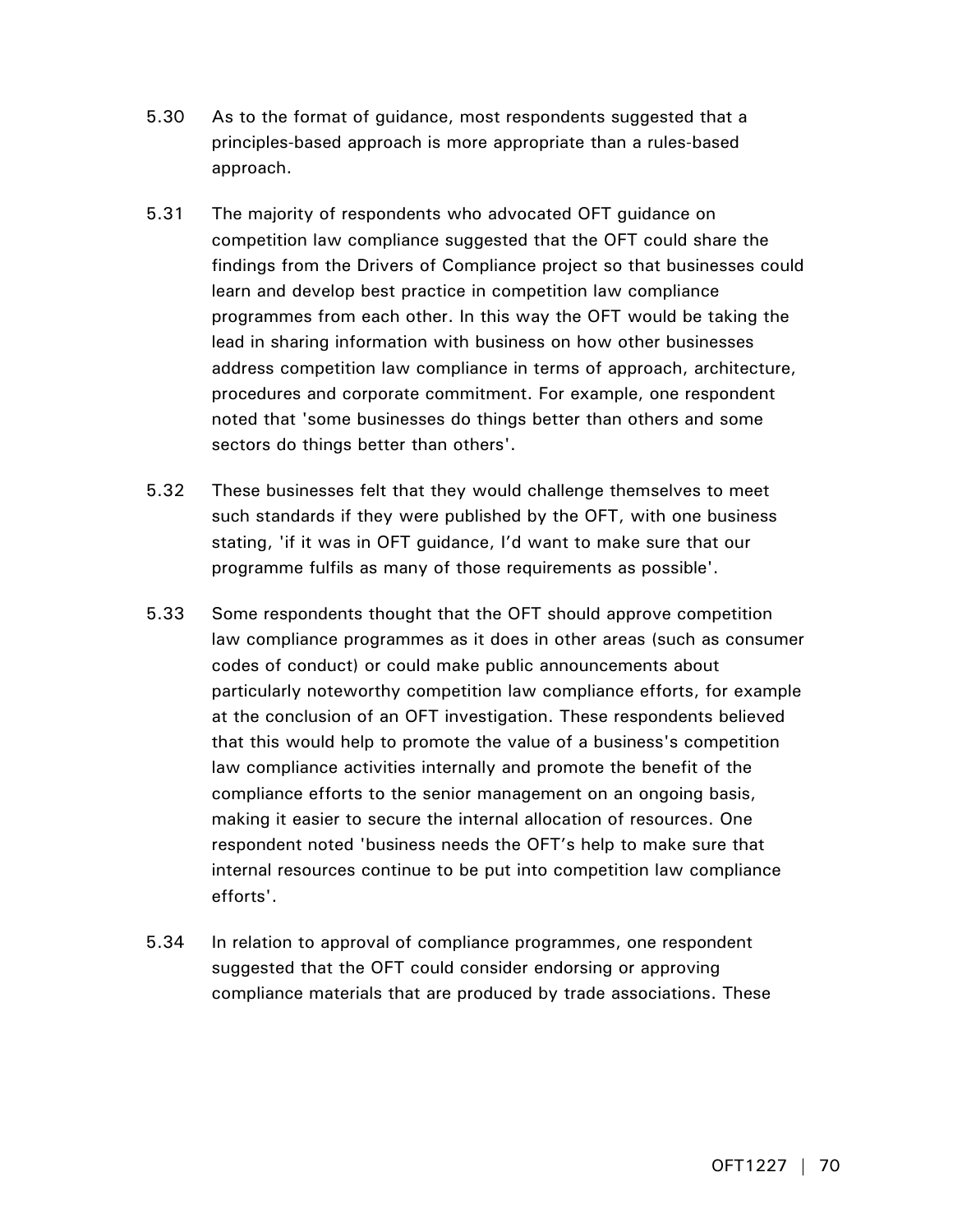materials could then be used by businesses in the knowledge that they have been checked by the OFT.

- 5.35 Conversely, some respondents counselled against the approval of compliance materials. These respondents did not think that it was the OFT's role to mandate or recommend a particular form of competition law compliance programme and felt that this risked encouraging a 'sham' programme, which would amount to nothing more than a boxticking exercise. These respondents believed that each business needed a bespoke programme and the content of the programme should not be abstract. Instead the programme should be designed around the way the business operates and be a part of the way the business approaches business. One respondent said that the 'approval of compliance programmes is not an efficient use of OFT resources and might result in a culture of ticking boxes'.
- 5.36 A number of respondents said that a risk-based approach was key when considering the introduction of a competition law compliance programme. Some respondents felt that the OFT could usefully play a role in this area by identifying questions that could form part of a risk matrix which businesses could apply in order to spot potential competition law risks and determine how their competition law compliance programme could be tailored. For example, one respondent stated that 'it would be very helpful for OFT to identify the relevant questions which the business could use to bespoke its compliance programme'.
- 5.37 This respondent suggested that the questions which such a risk assessment might incorporate include:
	- How is competition law compliance training rolled out within the business to new staff?
	- How closely are the activities of sales staff monitored by the business?
	- Has the business recently been involved in a merger or acquisition?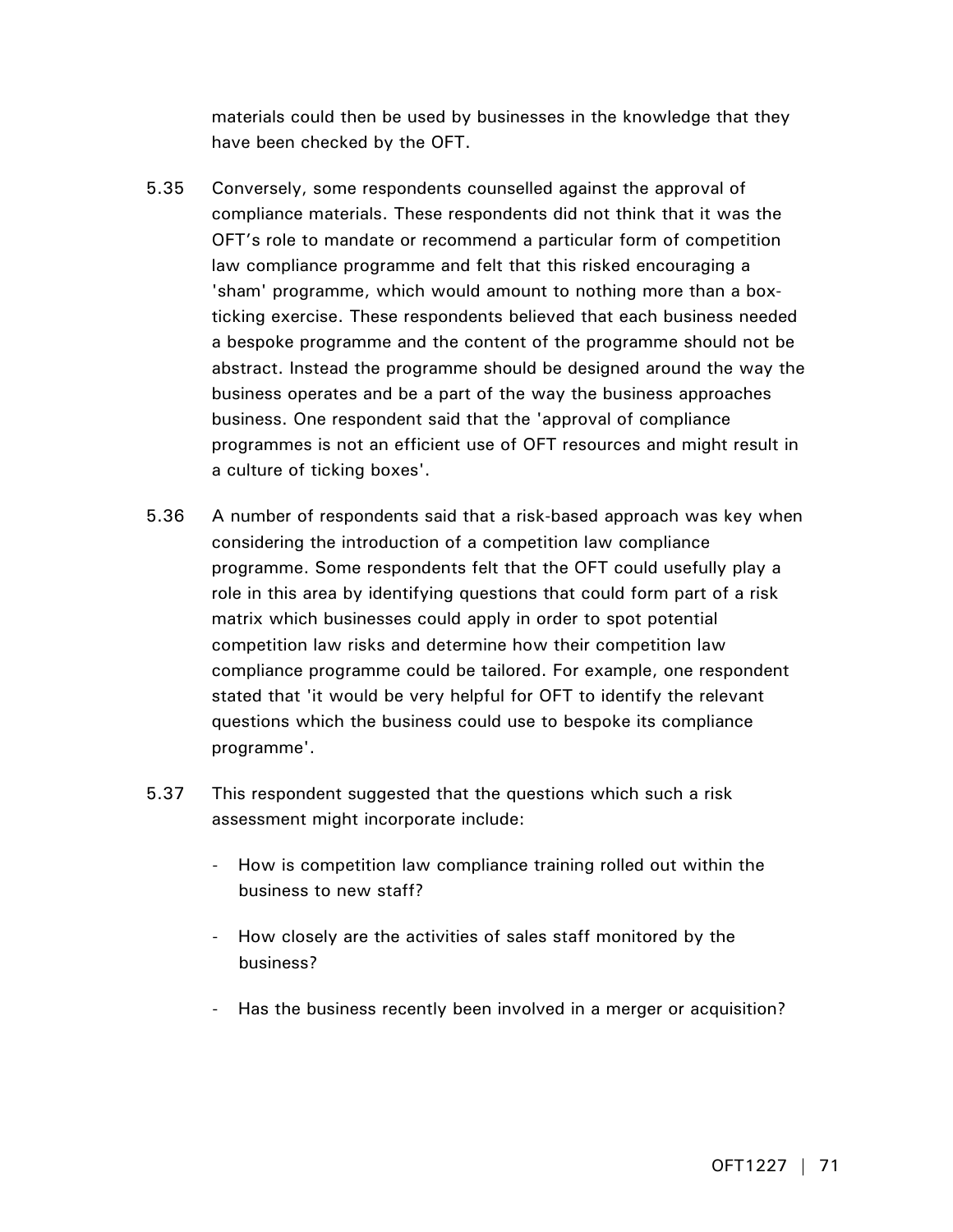- Is the business proposing to do business in a territory that it has not previously? Is the business proposing to enter into a new product market?
- Is the business the subject of an ongoing investigation by a competition authority? Has the business been the subject of an investigation by a competition authority in the past?

## **OFT Guidance on the Law**

- 5.38 A number of respondents suggested that the OFT should give more guidance on what they perceived to be unclear or complex areas of the law, such as 'hub and spoke' indirect information sharing agreements, other forms of information exchanges, legal professional privilege and government policy initiatives. One respondent said that 'if [the OFT issued a general guidance note and had a cross-industry discussion about that, [that would be]…really helpful'. Another said that 'clearer guidance in terms of safe-harbours would be really appreciated'.
- 5.39 They considered that it was currently difficult for in-house counsel to provide practice advice to the business in these areas, which resulted in competition law becoming an obstacle to doing business and could have a detrimental effect on their attempts to achieve a competition law compliance culture. One said that in-house counsel risked losing '…the trust that you've established with [the business people] as being reasonable and giving them advice that is sound and makes sense and appeals to them'.
- 5.40 A few respondents suggested that it would be useful for the OFT to publish example scenarios of what it considered to be competition law non-compliance (especially in relation to legal concepts that are less clear and more complex). One respondent said that this would help increase the levels of awareness and could be used by in-house legal teams as part of their compliance programmes. One respondent suggested that OFT should adopt an approach that is 'more collaborative' when addressing these areas with business.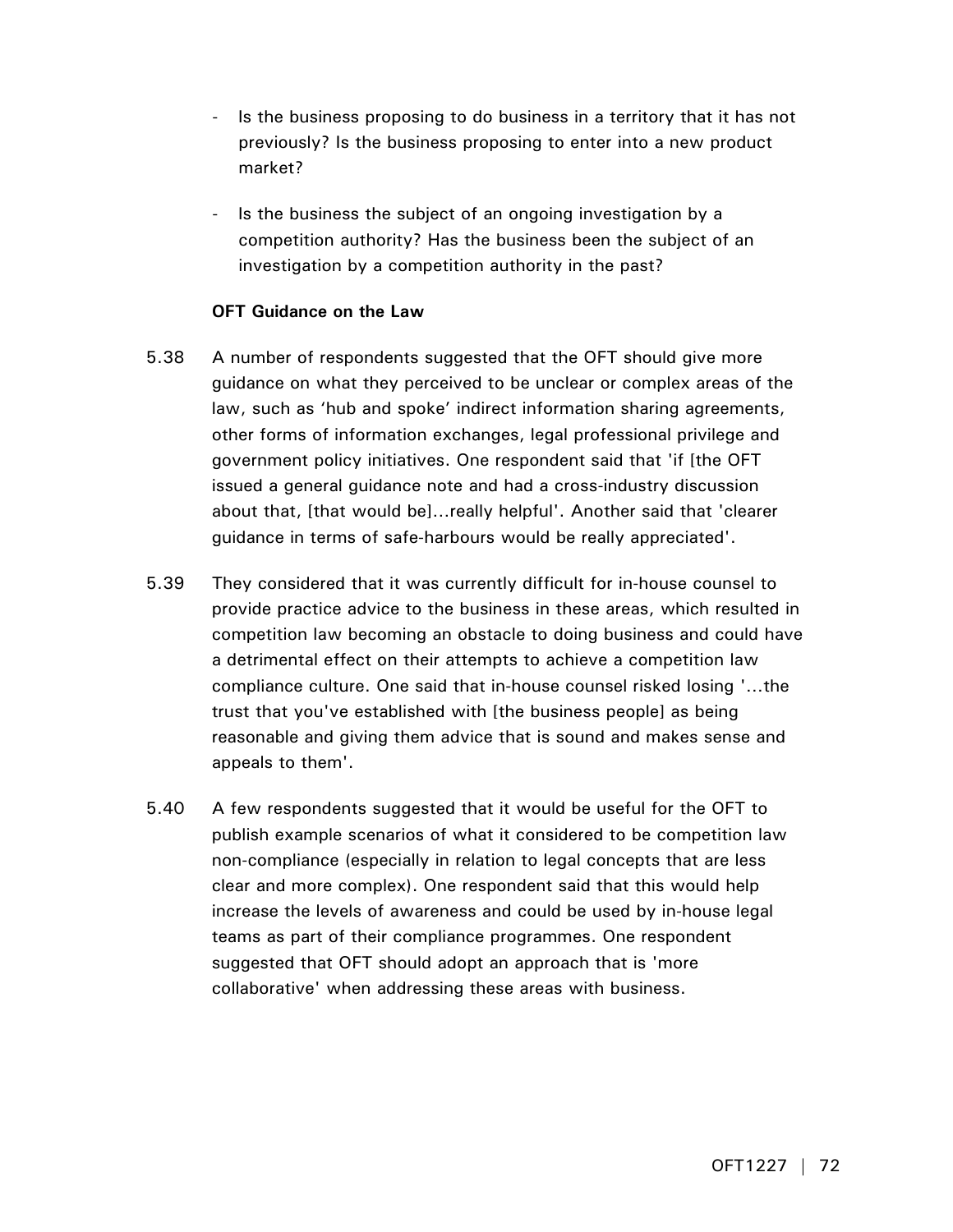- 5.41 Opinions as to the content of the guidance were more mixed. For example, some respondents felt that any guidelines should be simple and not address detailed legal principles, with one respondent noting that 'guidelines need to be very simple because business-people are never going to analyse competition problems for themselves but do need to know and when to raise issues with the legal team'. Another respondent added that 'I think guidelines really work'.
- 5.42 Other respondents commented that guidance should be more detailed, with very clear statements on what is permitted and what is not permitted. These respondents felt that overly simplistic guidance risks stifling business.
- 5.43 Due to the importance of senior management in promoting the competition law compliance message within business, some respondents suggested it might be useful to produce guidance that was specifically designed to educate directors and the senior management team. This could be framed as business guidance and might involve using some of the pre-existing mediums that provide general governance guidance to directors. This guidance could incorporate information about the role and responsibility of directors and senior management in terms of competition law compliance and might also incorporate information on the use of the CDO sanction against directors.

# **OFT compliance training materials and programmes**

- 5.44 Many respondents thought it would be helpful if businesses had access to OFT-produced training materials on competition law compliance. One respondent said that the 'OFT can't train everybody, but it can obviously play a significant part in creating a training and education environment'. Another said that 'creating a culture necessitates addressing the educational aspects'.
- 5.45 Respondents had differing views as to what compliance materials would be useful. Some respondents suggested that OFT-produced competition law compliance videos would be helpful, whereas others said that interactive training and materials available directly from the OFT website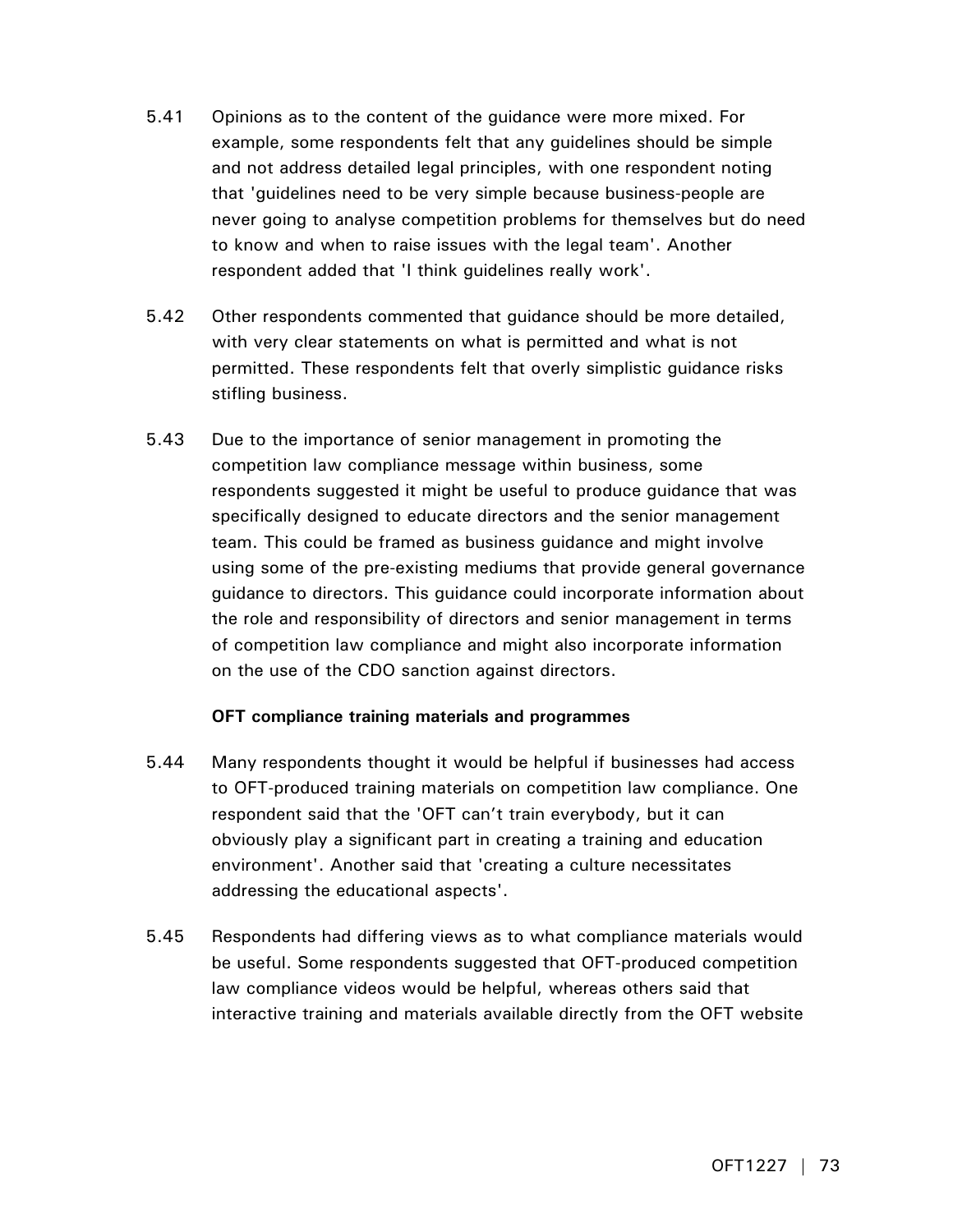would be useful because they could then be accessed easily by a business. One respondent suggested such training materials might be based on the facts involved in real cases (for instance, the marine hose cartel). In relation to compliance materials there was recognition that some businesses (particularly SMEs or smaller business units of larger businesses) might not have the necessary budget and/or expertise to run a competition law compliance programme themselves and that the OFT could play an important role in this context. Even for larger businesses, a standard OFT compliance programme could be a useful resource which the business could refer to and tailor its own programme accordingly.

#### **Business engagement**

- 5.46 The majority of the respondents welcomed the opportunity to engage with the OFT on competition law compliance and commented that the OFT, historically, has not been pro-active in seeking to engage with the business community on the subject of competition law compliance. Many of these respondents emphasised that the OFT should continue to listen and discuss competition law compliance with business and champion the competition law compliance message to business through industry groups, director groups and in-house counsel forums. One respondent suggested that such a dialogue would mean that the 'OFT is not just seen as an arms-length [competition authority]. Business [would] understand where the OFT is coming from, and OFT can understand the pressures and reality of business'.
- 5.47 Some respondents felt that competition law guidance documents and materials could only go so far and that, in some cases, it is necessary to promote the message directly to business through face-to-face meetings. Suggestions as to the format of this engagement included annual workshops or webinars to highlight key competition law compliance issues or events hosted in conjunction with trade associations or industry groups.
- 5.48 One respondent noted that there is scope for informal discussions between the OFT and business (and, in particular, senior management) or trade associations to promote the OFT's understanding of business. It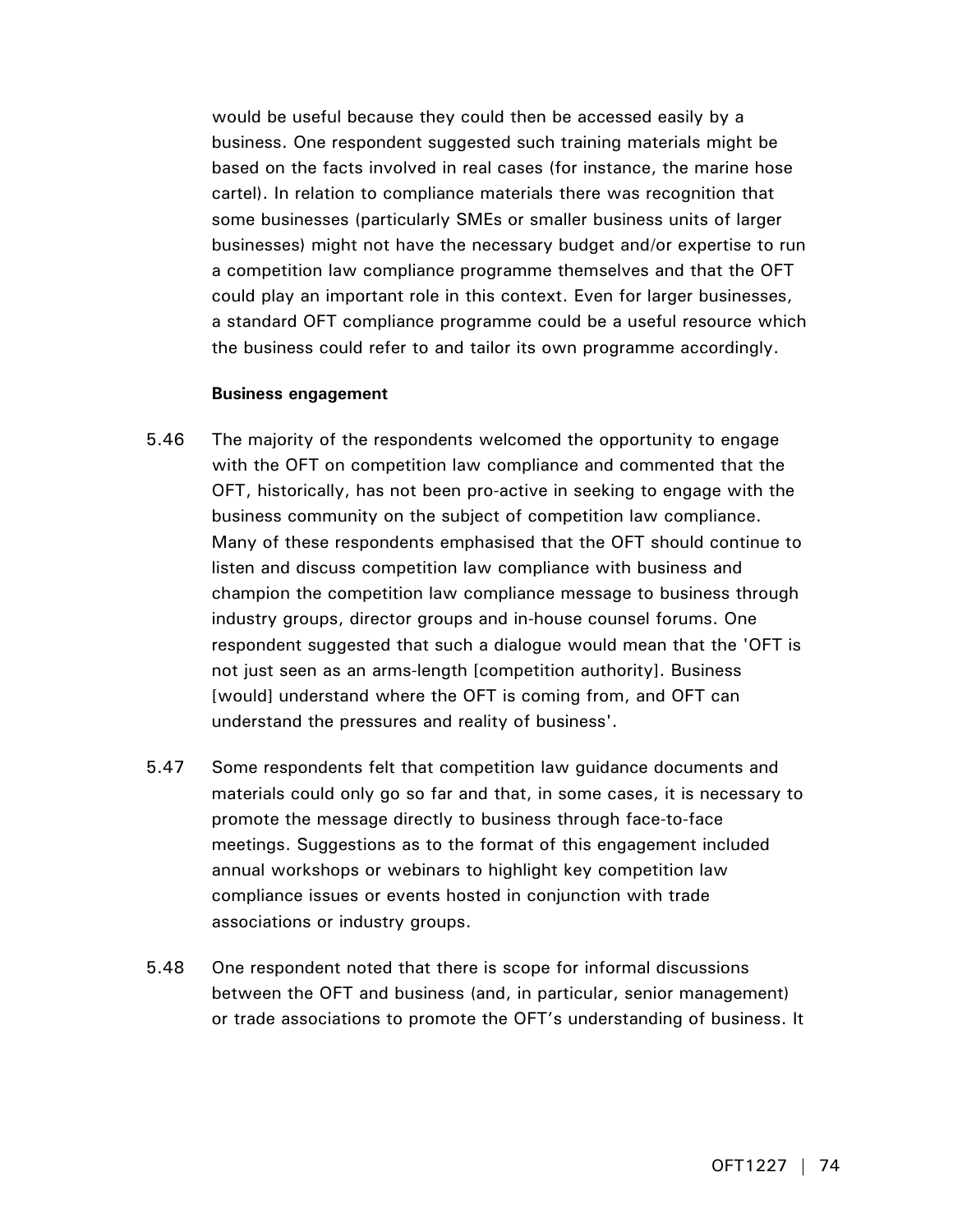was felt that if these discussions took place without any preconceived agenda or investigative context, it could be helpful in increasing the industry knowledge of the OFT.

# **International best practice**

5.49 Some respondents felt that there was currently an inconsistent approach to competition law compliance among different competition authorities and that the availability and content of guidance and materials varies by jurisdiction. One respondent suggested that it would be useful if an overarching international standard was adopted, which set out international best practice principles for competition law compliance. Another respondent said it would be particularly useful if there was a best practice standard for competition law compliance which applied throughout the EU, which could be adopted through the European Competition Network.

# **Opportunity to seek informal guidance**.

5.50 A small number of respondents felt that the ability to seek informal guidance from the OFT would be useful in driving competition law compliance, as it would give in-house counsel the certainty that was required in order to advise the business.

### **Helpline**

5.51 A number of respondents explained that they operated confidential telephone hotlines for employees to report, amongst other things, competition law infringements. One respondent suggested that the OFT could operate a hotline which could be made available to report instances of non-compliance and provide a basic guidance service, although they did recognise the resource implications involved in such an initiative.

### **Industry secondment**

5.52 One respondent said that business and competition authorities alike could benefit from staff secondments to each other, as 'the overall level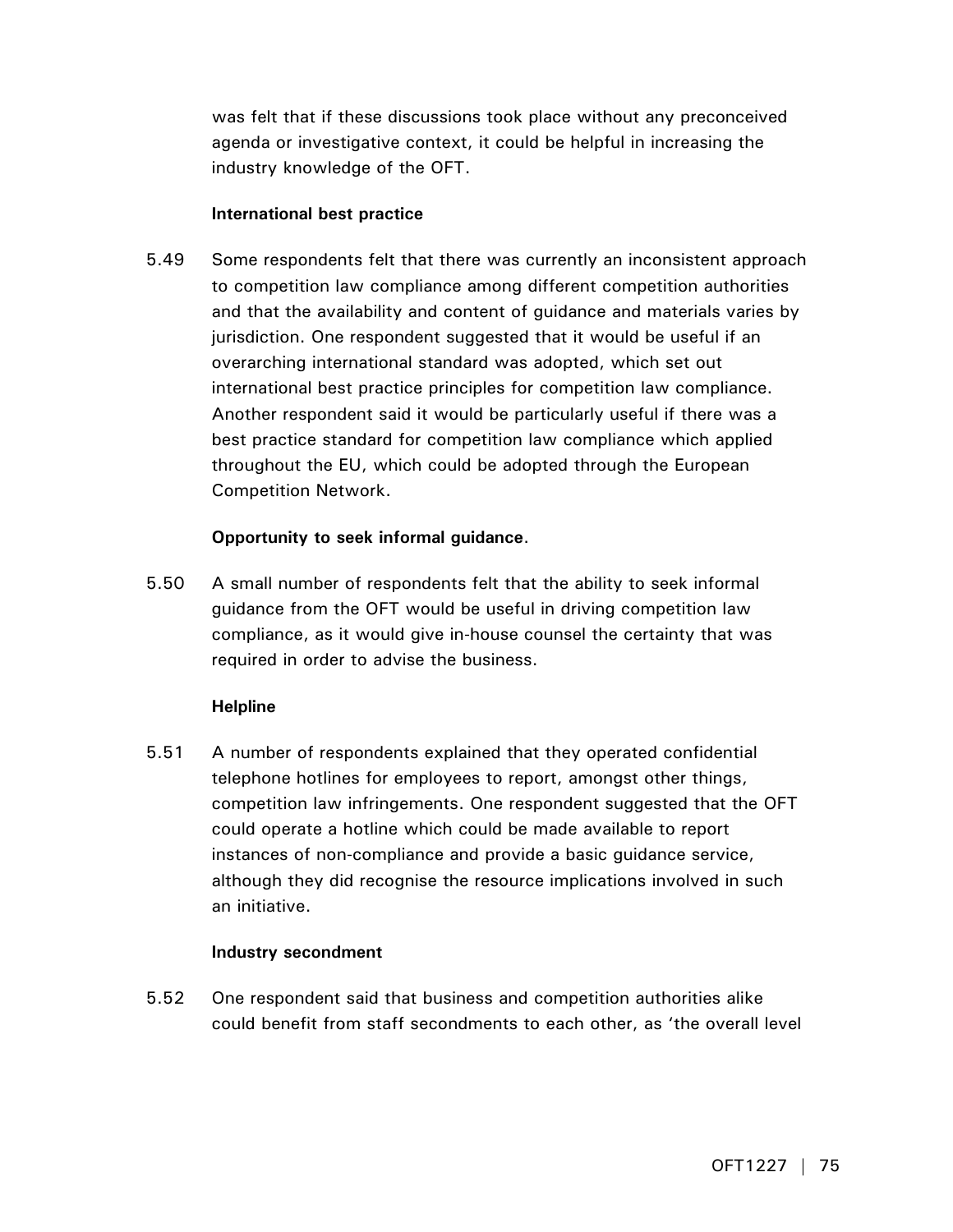of knowledge on both sides of the equation improves'. The respondent noted that the OFT already recognised the potential value since it took private practitioners on secondment. In the same way, industry secondments could be mutually advantageous: in-house counsel could benefit from the experiencing cases from a competition authority's perspective and, in turn, the competition authority could benefit from the in-depth business knowledge of the in-house counsel. The reverse arrangement could also be set up, with competition authority staff being seconded into business.

# **Education**

5.53 One respondent said that the OFT might consider taking a greater role in encouraging universities and colleges to teach the benefits and role of competition law compliance in legal and business-based programmes.

# **Publicity**

5.54 As a general point, one respondent said that daily publicity of competition law (including infringements and sanctions) was very useful in maintaining the focus and attention of directors because it made the issues 'real to them'. In light of this, the OFT should seek to continue to publicise competition law widely, although the respondent counselled against unnecessary scaremongering.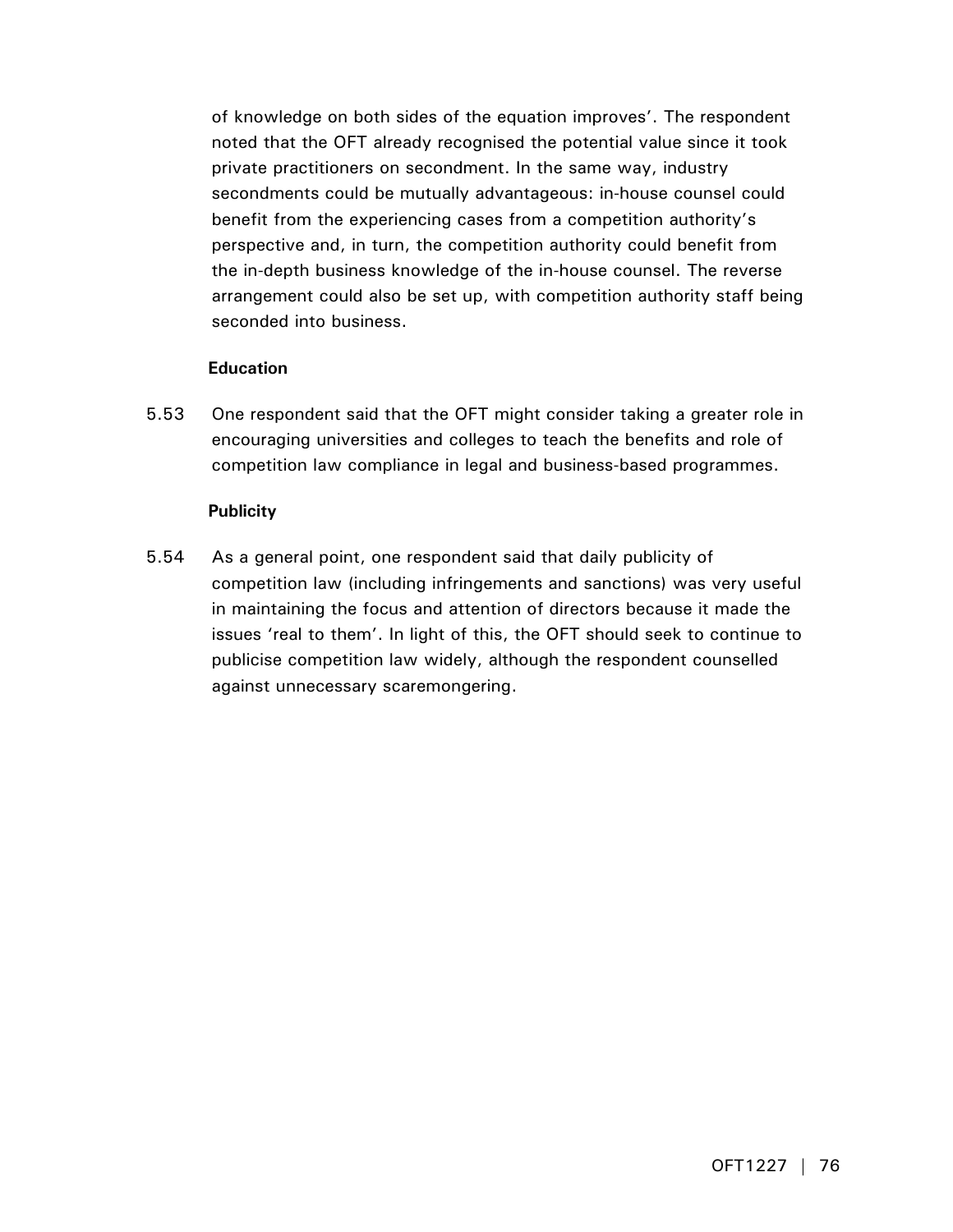# **6 OFT RESPONSE TO RESPONDENT SUGGESTIONS ON WHAT MORE THE OFT COULD DO TO DRIVE COMPLIANCE**

- 6.1 It was clear from the interviews that many businesses adopt innovative and practical ways in which to seek to achieve a competition law compliance culture in their business. We appreciate these efforts and encourage businesses to continue their commitment to competition law compliance.
- 6.2 We have given careful consideration to the suggestions made by respondents (set out in chapter 5 above) on what more the OFT could do to drive compliance with competition law. This chapter contains our response to the various suggestions made.

# **Impact of pre-existing compliance programmes on penalties for competition infringements**

6.3 As set out at paragraphs 5.2 to 5.21 above, respondents made a number of suggestions about the impact that pre-existing compliance programmes should have on penalties for infringements, with most suggesting that a discount should be given from the penalty where the business had an effective competition law compliance culture yet, despite their best efforts, a breach had occurred. Some respondents suggested that such an approach might be particularly justified where the breach had been caused by a 'rogue' employee.

# **The OFT's current approach and practice**

6.4 We note that our current penalties policy already recognises that it might be appropriate to reduce a penalty for a business's compliance activities. Specifically, paragraph 2.16 of OFT 423, *OFT's Guidance as to the Appropriate Amount of a Penalty* ('the Penalties Guidance') states:

> 'The basic amount of the financial penalty…may be increased where there are other aggravating factors, **or decreased where there are mitigating factors**.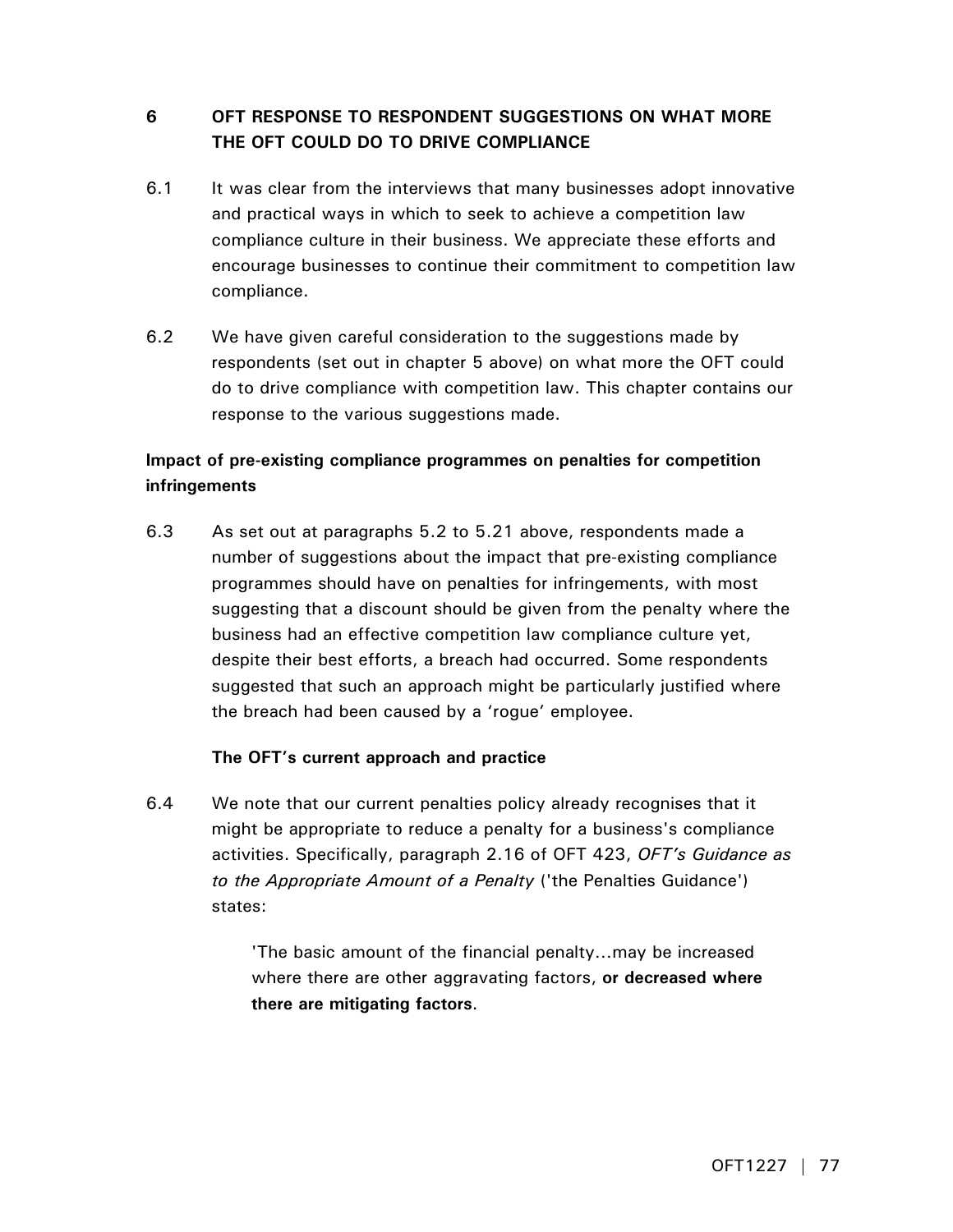**Mitigating factors include:** 

**…adequate steps having been taken with a view to ensuring compliance with Articles [101 and 102] and the Chapter I and Chapter II prohibitions**…'

(Emphasis added).

- 6.5 In accordance with the approach set out in the Penalties Guidance, we consider the existence or adoption of a competition law compliance programme on a case-by-case basis to determine whether a discount should be awarded in the circumstances of the particular case. $^{26}$
- 6.6 We have not made any decisions under the CA98 in which the existence of a compliance programme was considered to be an aggravating factor in determining the appropriate financial penalty, that is we have not to date increased a financial penalty on the basis that a compliance programme has been unsuccessful in preventing the breach.

# **Going forward**

-

6.7 We have considered carefully the respondents' suggestions, but have decided not to change our penalties policy in relation to compliance programmes. That said, we wish to take this opportunity to clarify our

<sup>26</sup> For example, in the *Construction* decision, the OFT was satisfied that in the case of around 80 parties that they had adequately demonstrated that they had taken positive steps to introduce a formal compliance policy that was appropriate for the size of the undertaking in question (taking account in each case of all the entities forming part of the undertaking concerned), and to ensure that all appropriate staff had been made properly aware of their competition law obligations. For these parties, the OFT considered that discounts in the range of five-10 per cent was appropriate. The remaining parties did not however provide the OFT with sufficient evidence that they had taken sufficient positive steps to introduce a formal compliance programme appropriate for the size of the undertaking (taking account in each case of all the entities forming part of the undertaking concerned), and therefore received no discount for compliance. See OFT decision of 21 September 2009 *Bid-Rigging in the Construction Industry in England* (Case CE/4327-04) at paragraphs VI.316 to 319.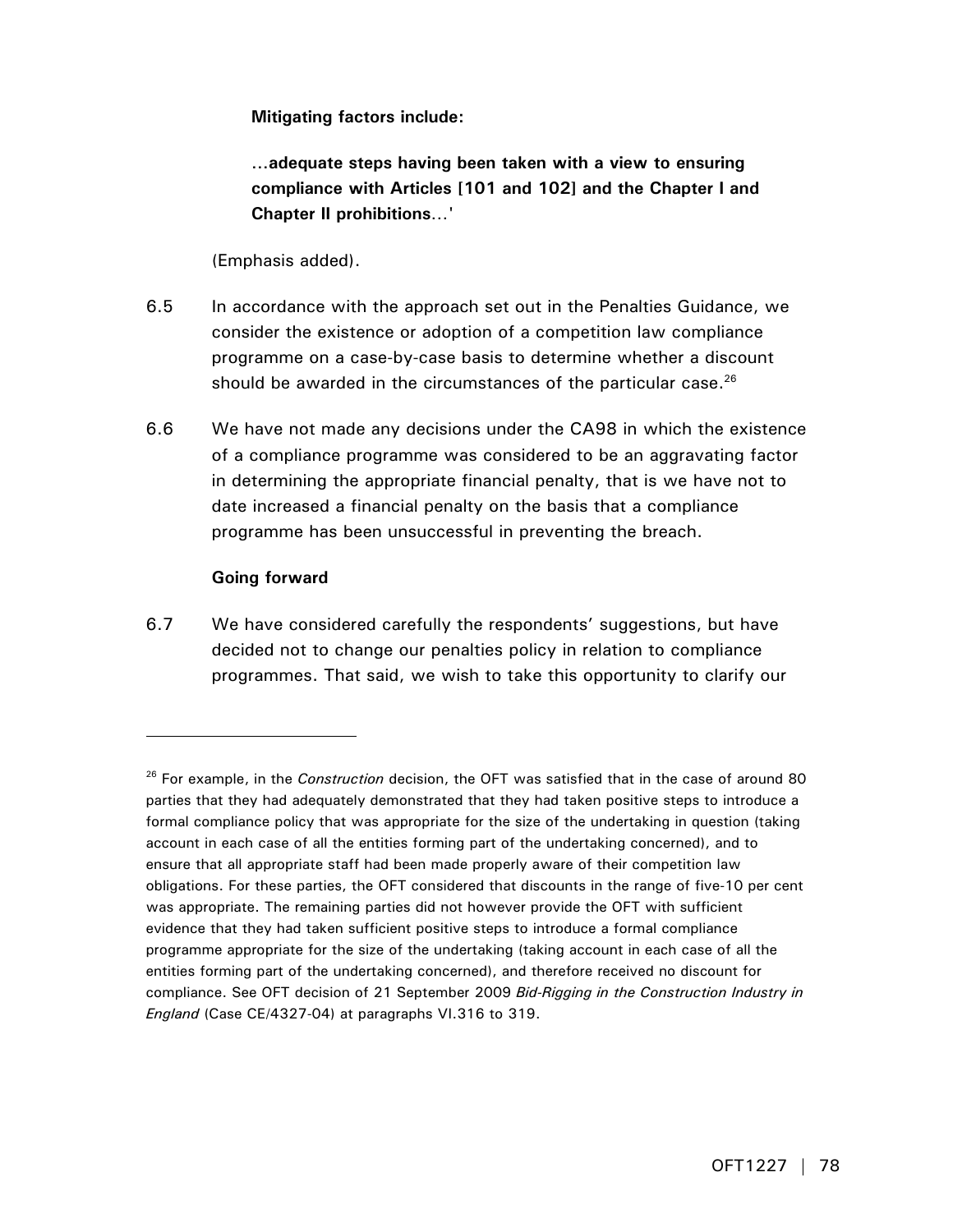current policy since this might address some of the concerns expressed by respondents.

- 6.8 Our basic starting position with regard to competition law compliance programmes when setting financial penalties is **neutral**, that is, we do not view the existence or adoption of a compliance programme as automatically leading to a decrease or increase in the level of financial penalty. The key reward of an effective competition law compliance programme is the avoidance of an infringement decision in the first place.
- 6.9 Where, in an individual case, we consider that the existence or adoption of a compliance programme should be regarded as a mitigating factor, we will reduce the financial penalty by up to 10 per cent.
- 6.10 We consider that larger discounts for compliance programmes would be undesirable for two reasons. First, the availability of a large discount might have an adverse impact on the deterrent effect of the potential financial penalties, perhaps even having an adverse effect on compliance activities. Second, such a policy could encourage the adoption of 'sham' compliance programmes in order to qualify for a discount.
- 6.11 The fact that a business has adopted a compliance programme does not negate the need for deterrence. The need for deterrence is forwardlooking and is directed at securing ongoing incentives for compliance, both by the business on which the penalty is imposed and on other businesses. The adoption of a compliance programme, however laudable, is no substitute for the incentives that must govern management both within the infringing business and in businesses more generally. The OFT needs to ensure that the right incentives are in place to achieve and maintain compliance. In particular, the effectiveness of a penalty in deterring infringements by other business is to a large extent likely to depend on the degree to which the final penalty figure is one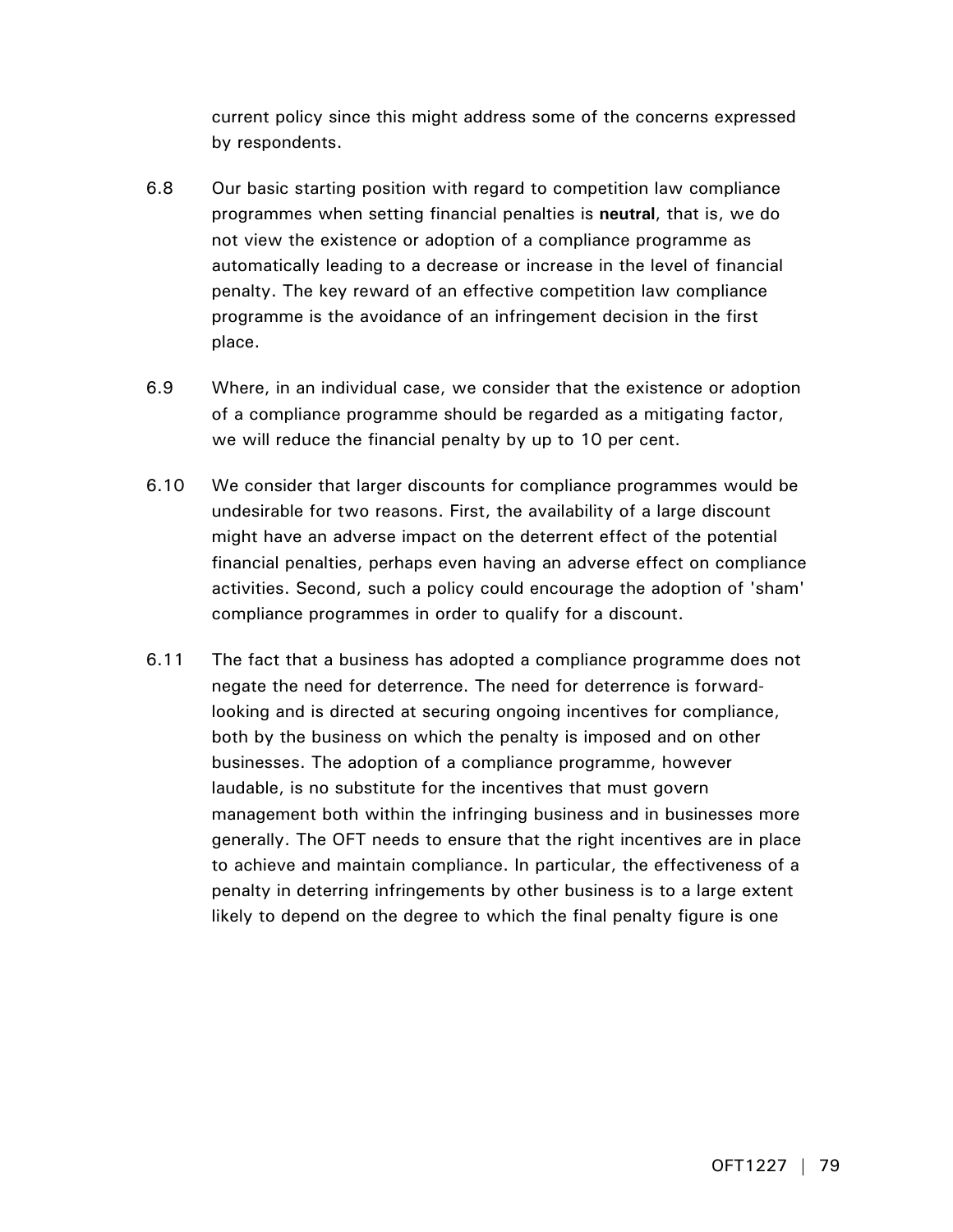that will be perceived by third parties as representing the seriousness of the infringement, in the light of the business's size and turnover. $27$ 

- 6.12 That said, we agree with the respondents who commented that the existence of a competition law compliance programme **should not generally be regarded as an aggravating factor**, that is, the financial penalty should not generally be increased to reflect the fact that the compliance programme did not prevent the breach from occurring. We agree that such an approach could disincentivise businesses from investing resources in competition law compliance activities. We wish to encourage businesses to engage in competition law compliance and not to deter them from doing so.
- 6.13 It would only be in exceptional circumstances that we can foresee regarding a pre-existing compliance programme as an aggravating factor. This might be the case, for example, where there is evidence that a competition law compliance programme was used to conceal or facilitate an infringement or to mislead the OFT during its investigation into an infringement.
- 6.14 We do not consider it appropriate to give prescriptive guidance as to the specific type of competition law compliance activities that a business should undertake in order to merit a discount from a financial penalty. We fear that such a rules-based approach would result in a box-ticking approach to compliance. It might also create incentives for the adoption

-

 $27$  The OFT's approach in this regard is consistent with the principles set out by the General Court in Case T-13/03 *Nintendo v Commission* (judgment of 30 April 2009) at paragraphs 72 to 74: '…when assessing the need to increase the amount of the fines in order to ensure that they have deterrent effect the Commission is in no way required to evaluate the likelihood that the undertakings in question will reoffend…[T]he applicants cannot therefore claim that the Commission infringed the principle of proportionality on the ground that the amount of the fine could be increased by the Commission in order to ensure its deterrent effect only if there was a risk that the undertakings concerned might infringe the competition rules again. As the Commission has stated, the pursuit of deterrent effect does not concern solely the undertakings specifically targeted by the decision imposing fines. It is also necessary to prompt undertakings of similar sizes and resources to refrain from participating in similar infringements of the competition rules.'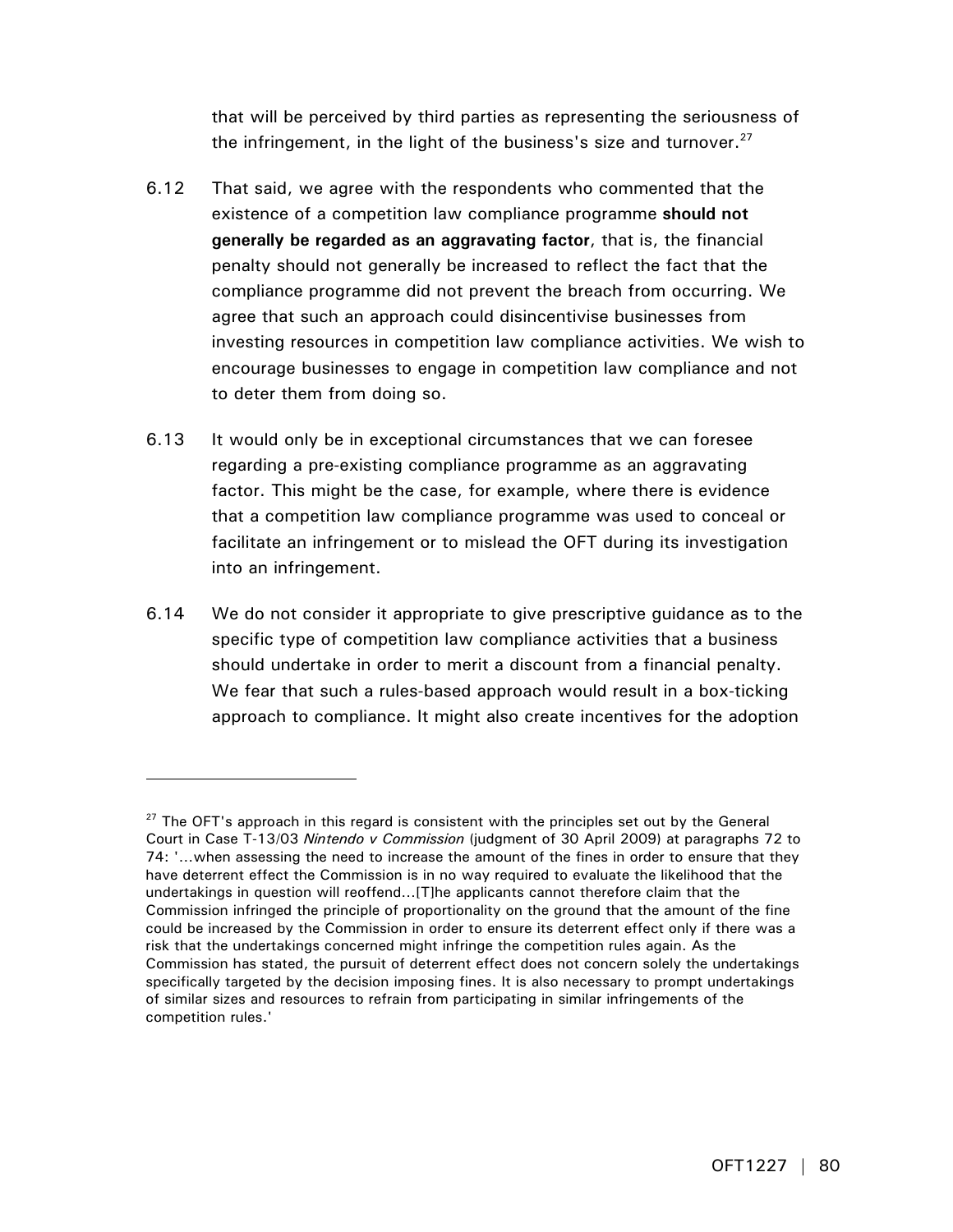of 'sham' compliance programmes or policies matching the criteria listed.

6.15 Instead we advocate a risk-based approach to competition law compliance. Our proposed risk-based framework going forward is at paragraphs 6.36 to 6.49 below. We will therefore assess on a case by case basis whether the activities undertaken by an individual business should be regarded as a mitigating factor.

# **The 'rogue' employee**

- 6.16 We have considered carefully whether our penalties policy in relation to compliance policies should be changed to deal with the situations in which the breach has been caused by a 'rogue' employee in an otherwise compliant business. On balance, we do not consider it would be appropriate to do so for the following reasons.
- 6.17 First, we consider that a business with an effective competition law compliance culture will often be one in which such activities by 'rogue' employees are likely to be detected and dealt with, for example through the business approaching us under our leniency programme and/or the employee facing internal disciplinary action.
- 6.18 Secondly, doing so risks creating incentives for businesses to find a 'scapegoat' within the organisation to present as a 'rogue' in order to obtain a discount from the penalty rather than addressing the underlying compliance issues.
- 6.19 Thirdly, the OFT considers that doing so might undermine the twin objectives in the OFT's Penalties Guidance of setting penalties that reflect the seriousness of the infringement and deter undertakings from committing competition infringements. Such a situation is different from the OFT leniency programme, under which immunity or significant discounts on the amount of the penalty have a real law enforcement benefit by uncovering and assisting in bringing enforcement action against cartels.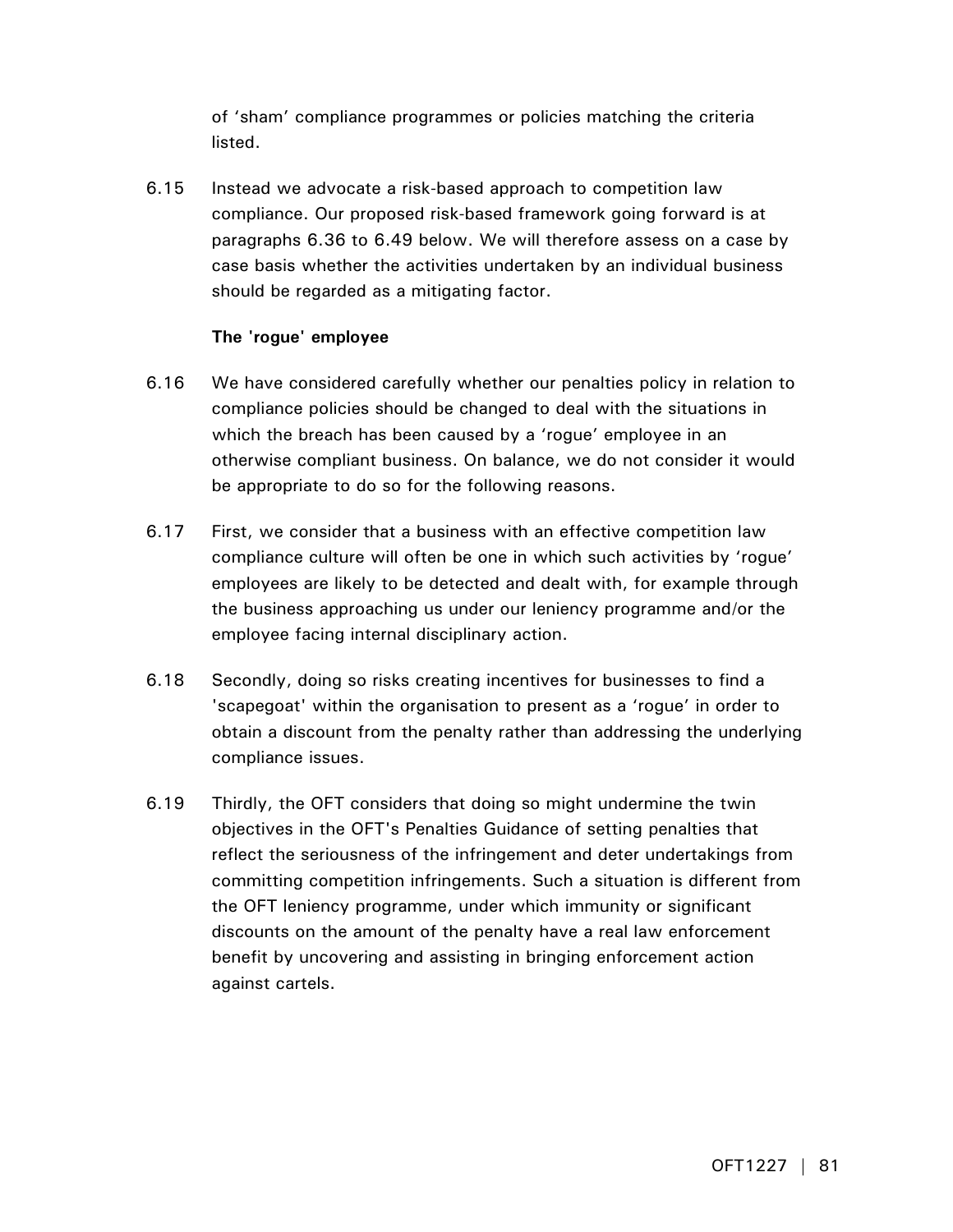# **General fining policy**

- 6.20 As set out at paragraphs 5.22 to 5.27 above, respondents expressed mixed views on the general level of financial penalties imposed by the OFT. Some respondents thought that high fines would encourage greater compliance, while a small number of respondents thought that lower fines and a more collaborative approach to dealing with infringements would achieve greater competition law compliance.
- 6.21 We have no plans to change our general Penalties Guidance at this time, but note that there was no consensus amongst respondents as to whether higher or lower financial penalties would encourage greater compliance.

### **OFT Guidance on compliance**

- 6.22 As set out at paragraph 5.29 above, most respondents thought that it would be helpful for the OFT to update its current guidance to businesses on competition law compliance, in particular on the key elements of an effective compliance programme and of the way in which businesses should implement a risk-based approach to compliance.
- 6.23 We recognise that we have a role to play in providing guidance to help businesses comply with competition law. We agree that our current quick guide on competition law compliance, OFT 424, *How Your Business Can Achieve Compliance*, should be updated to provide a clearer framework for businesses seeking to drive a competition law compliance culture within their businesses. We agree with many respondents that this guidance should not be overly prescriptive to avoid creating a 'box-ticking' approach and discouraging businesses from carrying out a risk-based assessment of their own compliance needs. Accordingly, while we intend to update our existing guidance on compliance to reflect the findings of this project, the guidance will not prescribe a 'preferred' compliance programme. Rather, it will set out an approach to identifying, assessing and mitigating against competition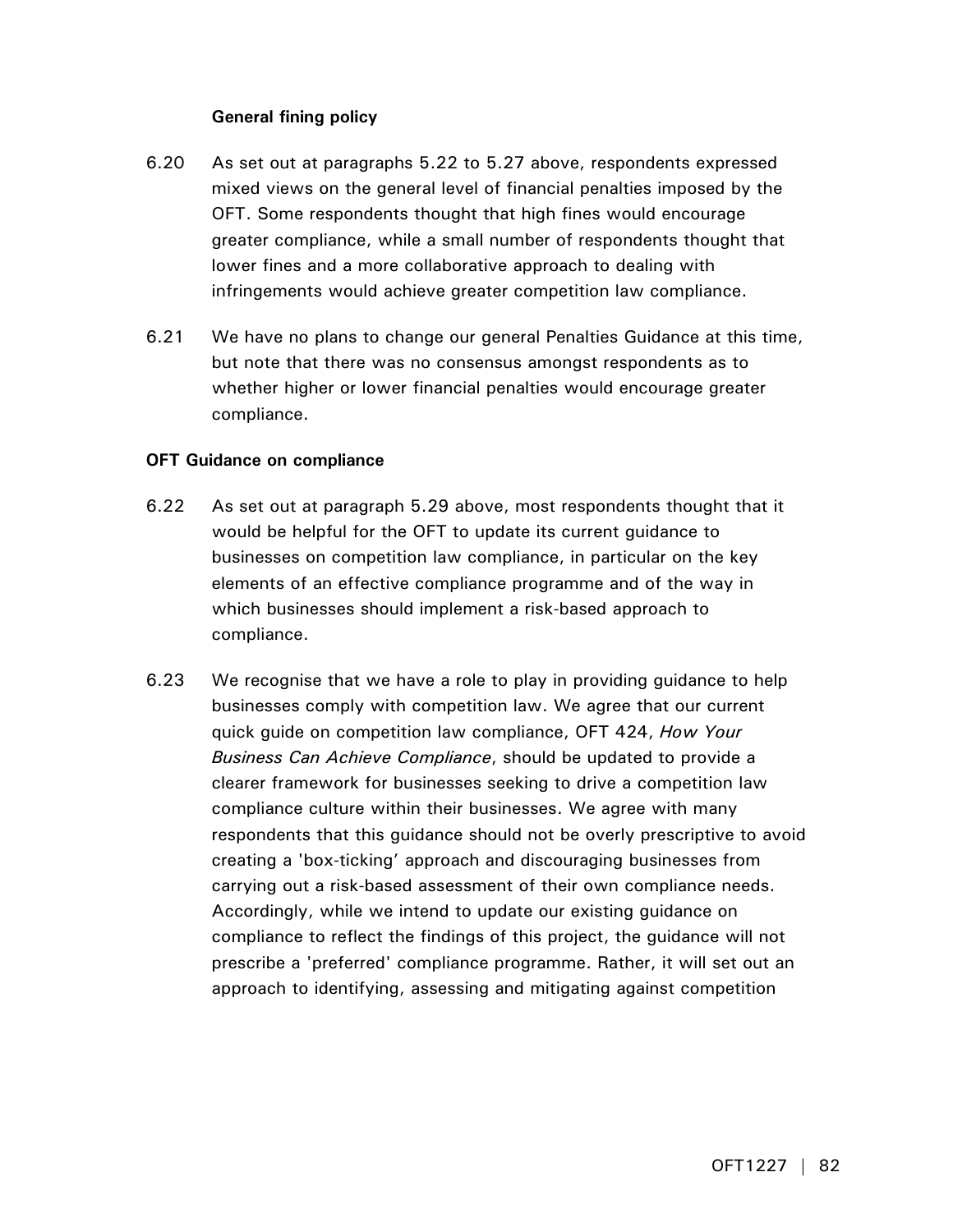law compliance risks. We have included in paragraphs 6.36 to 6.49 below our proposed future approach to competition law compliance.

# **OFT compliance training materials and programmes**

- 6.24 As set out at paragraphs 5.44 and 5.45 above, some respondents suggested that the OFT could itself produce competition law compliance training materials or programmes to assist businesses seeking to comply with competition law. Whilst we recognise that these options might be of benefit to some businesses, we are also aware that such materials might equally be produced by external or in-house counsel.
- 6.25 Paragraphs 5.33 and 5.34 note the suggestions that the OFT could endorse compliance programmes; either for individual businesses or in relation to programmes and materials that are produced by trade associations. We note this suggestion but consider that the OFT's resources, at least at the present time, are better spent on pursuing some of the other ways respondents considered the OFT could help businesses achieve competition law compliance.
- 6.26 We note that we are currently considering the implications of this report for SMEs. Some respondents highlighted that such materials might be particularly beneficial for SMEs, who might not have the resources to pay for their own materials to be developed. We will therefore consider whether the development of such resources would be a good use of our limited resources.

### **International best practice**

6.27 Paragraph 5.49 above notes that some respondents considered that inconsistent approaches to compliance programmes in different jurisdictions and the lack of international 'standards' of compliance made it more difficult for businesses to comply with competition law. The OFT recognises that this might present challenges, but considers that some of the other suggestions made are of higher priority at the current time in order to drive compliance in businesses in the UK.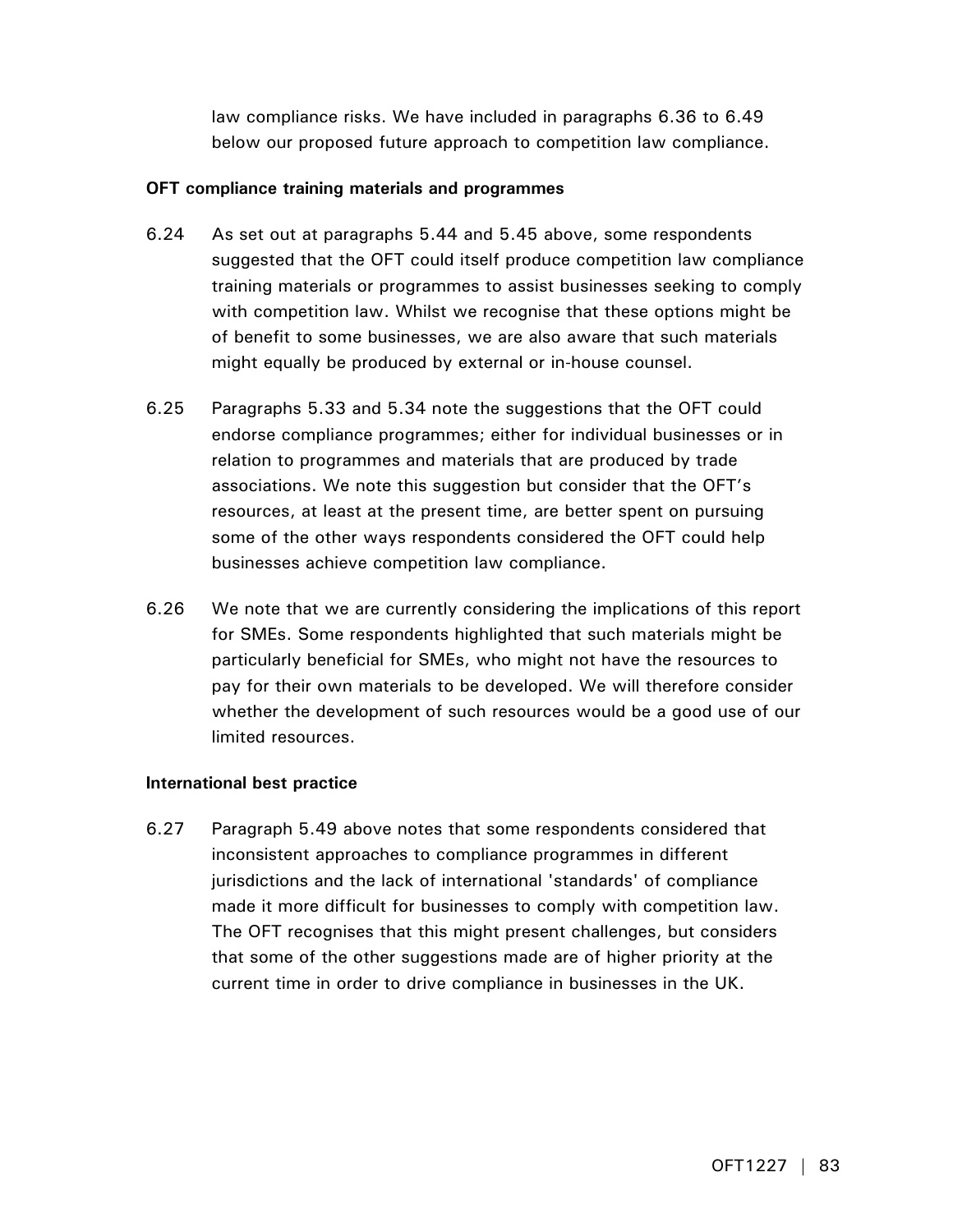### **General guidance on the law**

- 6.28 As set out at paragraphs 5.38 and following, a number of respondents considered that the OFT could provide more guidance on the application of competition law to help businesses comply with competition law, especially where they perceived the law to be unclear or complex. We note that since 2004 businesses have been required to self-assess whether they comply with competition law. That said, we recognise the benefits of businesses and their legal advisers having a clear understanding of competition law, especially where the law is developing or complex.
- 6.29 With this in mind, the OFT has recently begun trialling a new short-form opinion process under which businesses can seek the OFT's opinion on prospective horizontal collaboration agreements that raise novel or unresolved questions of competition law. This has been introduced in response to concerns expressed by businesses that uncertainties over competition law were preventing some beneficial collaboration agreements from going ahead. The short-form opinion will be published in order to provide guidance to the wider community about the application of competition law, rather than only to the parties to the proposed agreement. The OFT anticipates that it will be issuing around three to four short-form opinions per year. We hope that this goes some way to addressing some of the concerns expressed by respondents too.
- 6.30 We also intend to prepare and publish guidance for directors on how to comply with competition law and drive a competition law compliance culture within their organisations, in light of our recent proposed change of policy in relation to CDOs.
- 6.31 With regard to the suggestions of providing more informal advice to businesses or even some form of helpline service (see paragraphs 5.50 and 5.51 above), we have reservations about whether these are an efficient use of our limited resources. Such advice would only be provided to the businesses approaching the OFT and would not be available to the wider community. Instead, we plan to focus on the pilot of our short-form opinion process, which will provide wider guidance on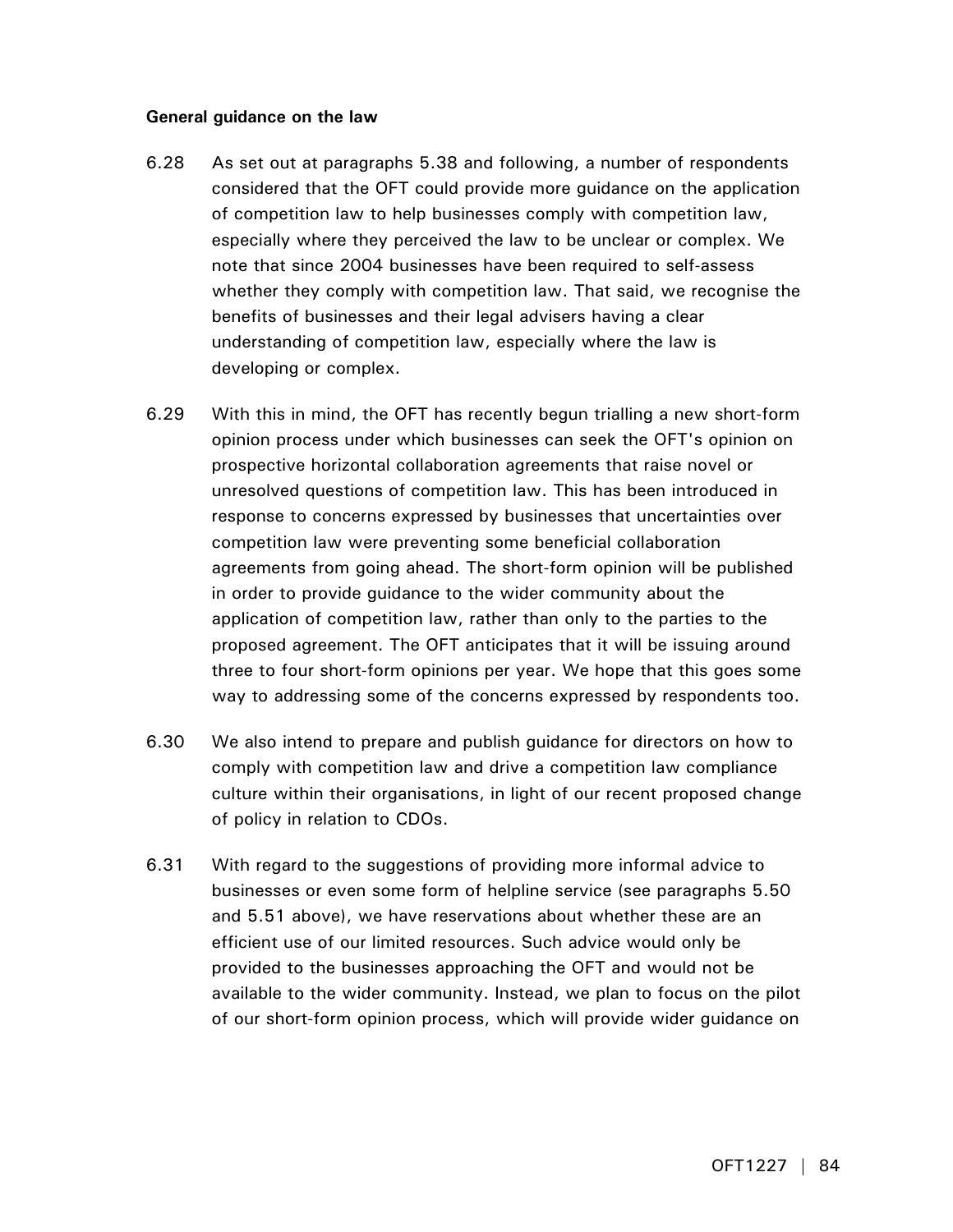the assessment of competition law issues. Furthermore, by prioritising casework over providing more individual advice, the OFT can, as appropriate, seek to ensure that its competition law enforcement decisions help to clarify the law in areas of perceived uncertainty. In the long-term, this will be of greater benefit to facilitating competition law compliance.

6.32 We also note that we currently run, and expect to continue running, occasional 'round-table' discussions and other public events to discuss competition law topics of interest with in-house and external legal advisers, economists and other interested parties. These events provide an opportunity for us to engage directly with businesses on issues, to promote better understanding of our priorities and approach by business and for us to gain a better understanding of the concerns of businesses.

#### **Best practice**

6.33 A number of respondents felt that it would be useful for the OFT to share the examples of best practice that has been gathered as part of the research. We agree with this suggestion and have included in the report examples of the competition law compliance activities undertaken by these businesses, in order to provide ideas to businesses designing or refreshing their competition law compliance strategy and share best practice. Due to the qualitative nature of the research and its focus on larger businesses, we do not suggest or imply that all or any of these activities are necessary in order to have an effective competition law compliance culture. Instead each business should conduct its own risk identification and assessment and identify the risk mitigation activities.

#### **Other suggestions**

6.34 We note the respondents' suggestions in relation to secondments, education and publicity, which are set out at paragraphs 5.52 to 5.54 above. As regards publicity, we note that, as recognised by one respondent, we already publicise our competition law enforcement and other work. In relation to secondments and education, we recognise that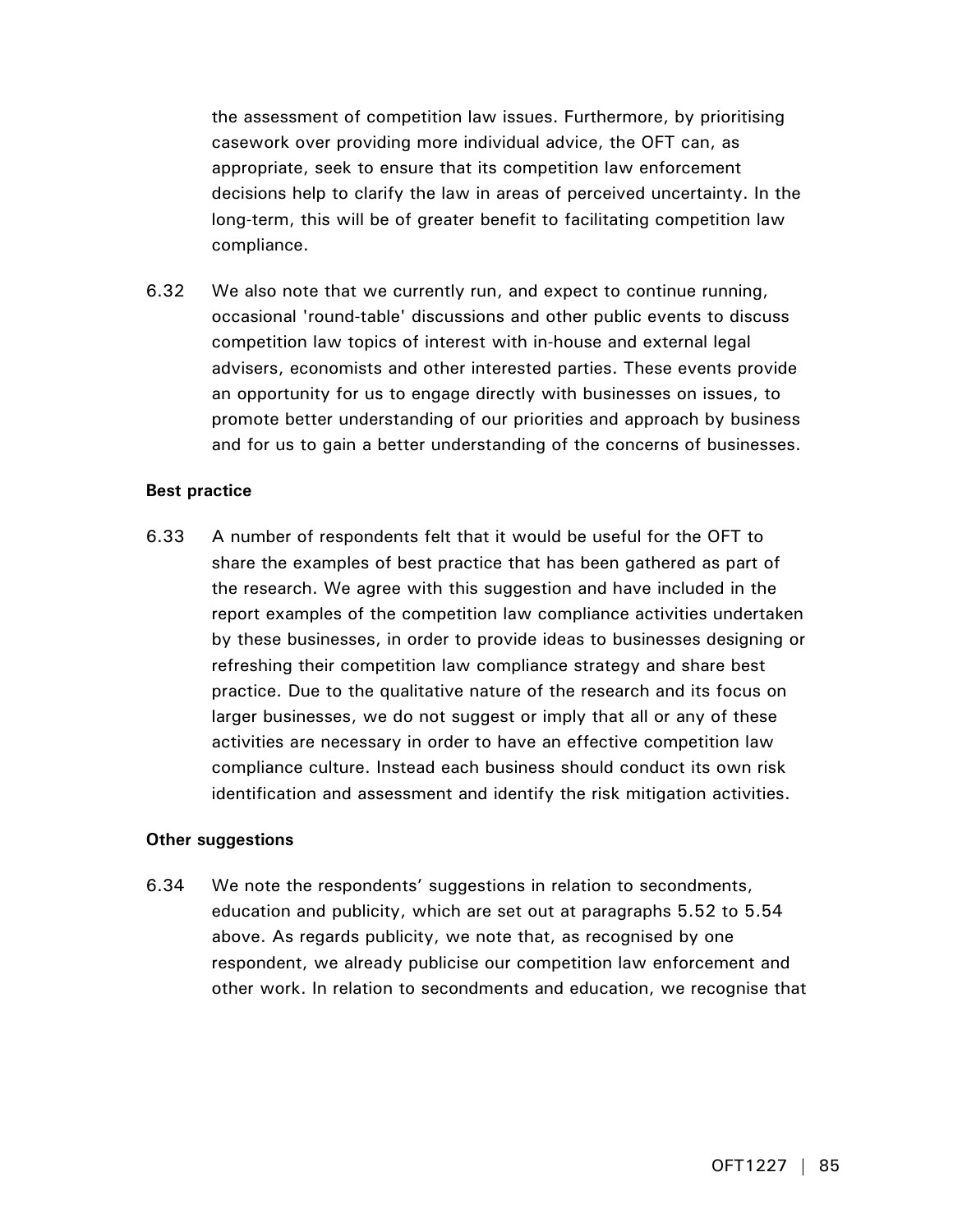these suggestions might present some opportunities to assist businesses to comply and might consider these further in the future.

# **Effective Competition Law Compliance Culture**

- 6.35 We intend to update the quick guide OFT 424, *How Your Business Can Achieve Compliance* to reflect current best practice. We also intend to hold a consultation later this year on the draft revised guidance before adopting it in order to give businesses and their advisers the opportunity to comment on it. The proposed updated guidance will include a riskbased framework businesses might use to develop an effective compliance culture. The proposed framework has been informed by our discussions with respondents and is summarised in figure 6.1 and paragraphs 6.36 to 6.49 below.
- 6.36 An effective competition law compliance culture requires at its core an unambiguous commitment to compliance. It also requires compliance activities that are appropriate to the risks faced by a business. We propose a four step approach to an effective competition law compliance culture through which a business, as part of its commitment to compliance, identifies and assesses its risks, determines appropriate measures to mitigate these risks, then keeps the whole process under review. In the full revised guidance we aim to build upon some of the practical insights provided by respondents as part of this research project.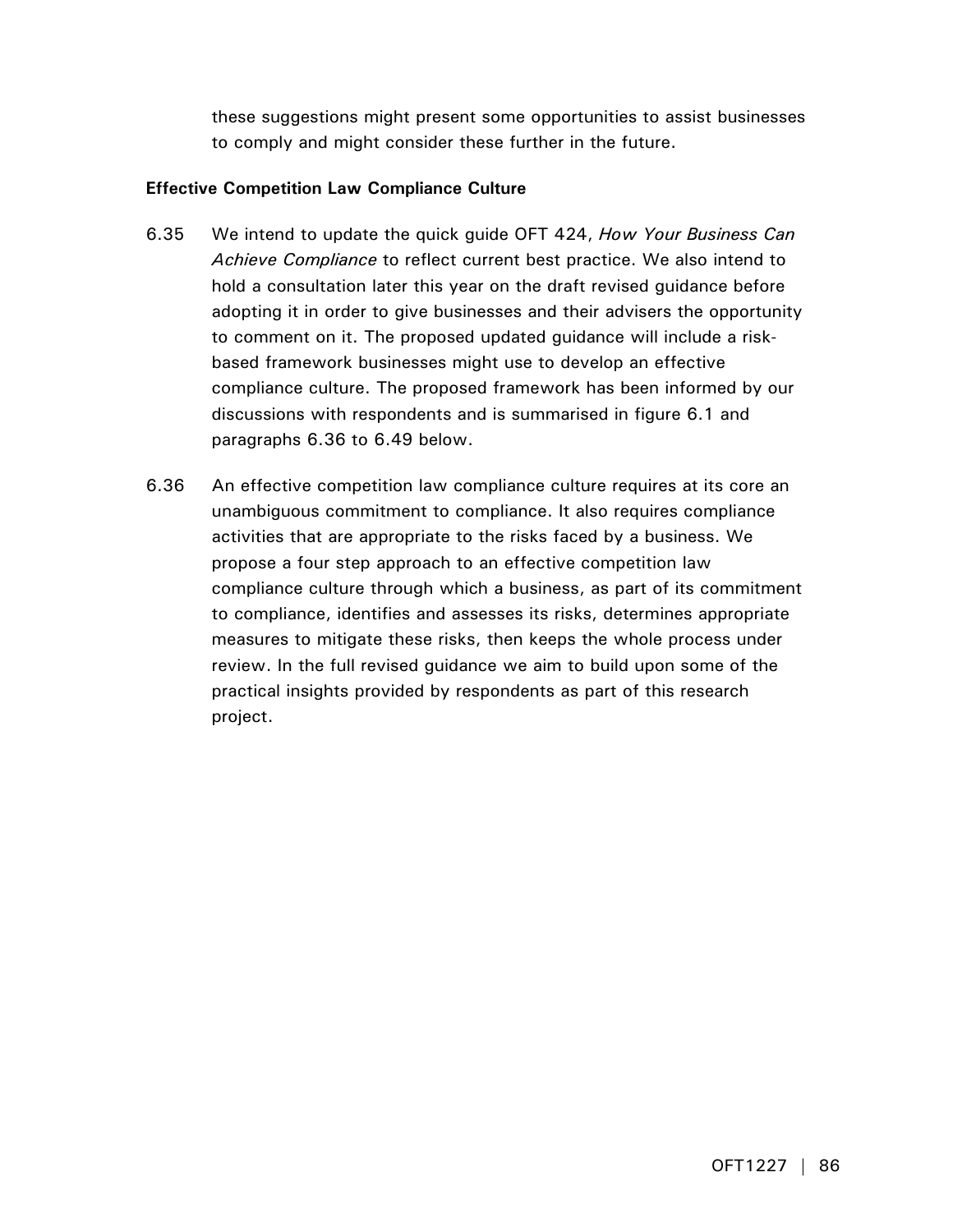

**Figure 6.1: Effective Competition Law Compliance Culture: Virtuous Circle** 

 **Core: Commitment to compliance**

6.37 The core of an effective compliance culture is to have an unambiguous commitment to competition law compliance from the top down. In our current guidance, we already recognise senior management commitment as being an essential ingredient for an effective compliance culture. However, the findings from this report have emphasised that this commitment needs to be unambiguous and also that this commitment needs to be at all levels of the management chain. We have therefore included this at the centre of the virtuous circle an effective competition law compliance culture. Without unambiguous commitment, the remaining steps are unlikely to be effective.

# **Step One: Risk identification**

6.38 The first step is for the business to identify the key competition law compliance risks it faces. These risks will be specific to the operations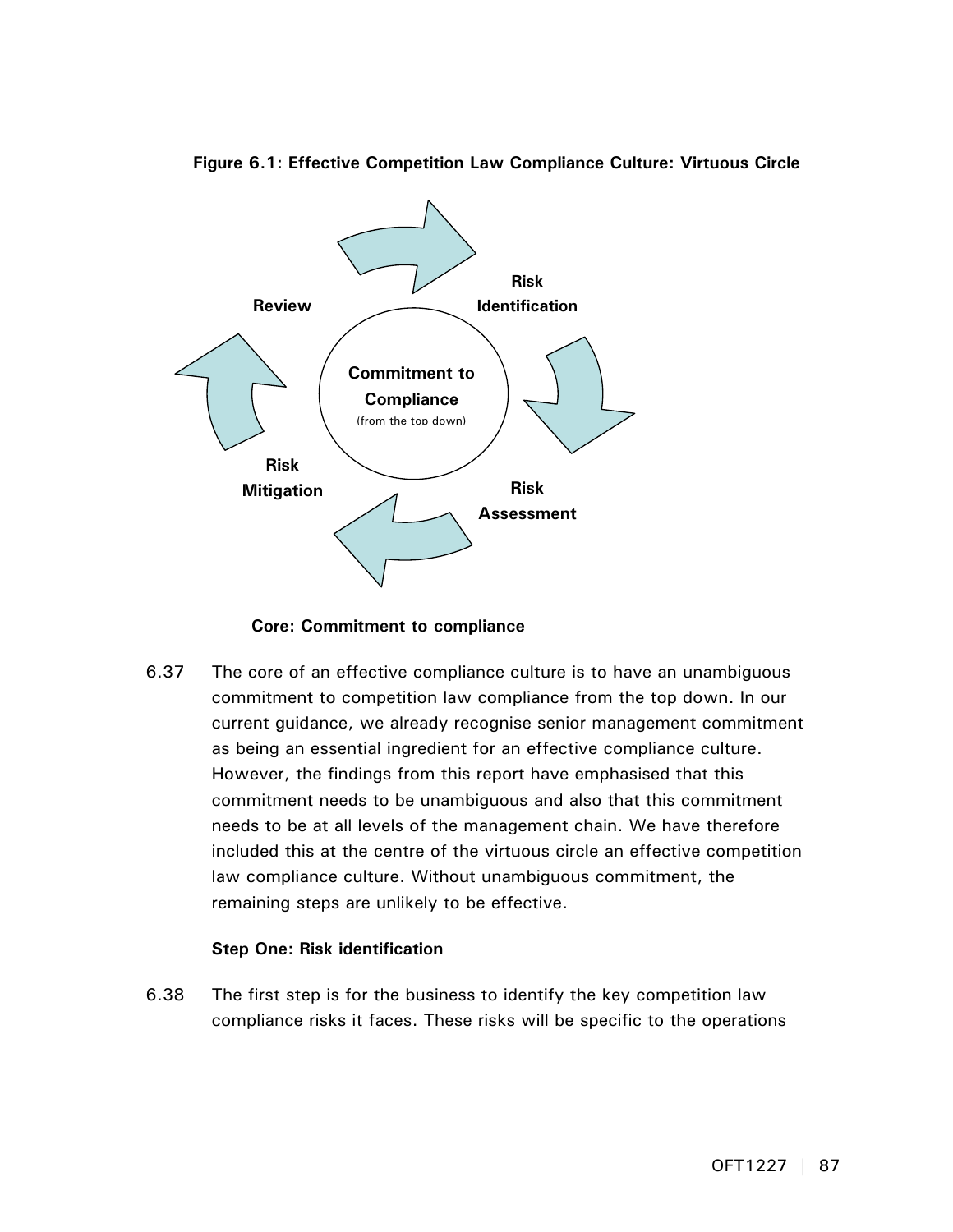of the business and might even vary between different business units within the same business. The findings in this report highlight some examples of the way in which businesses approach this exercise. For some businesses the key risks relate to the risk of cartel activities, for some abuse of dominance might be more of a concern, others face a broader range of risks. Some businesses might have known risk areas based on previous enforcement action. Businesses might also seek to identify the key areas of the business in which risks might arise, for example the sales and marketing departments, staff who attend trade association meetings or otherwise have contact with competitors, and new staff joining the business. Businesses might also identify specific risks when engaging in mergers and acquisitions activity or entering a new product or geographic market. We will aim to give further detail in the revised guidance on the type of questions a business should ask itself in order to identify the risks it faces.

### **Step Two: Risk assessment**

- 6.39 The second step is for the risks identified to be assessed as high, medium or low risks for the business based on the likelihood of the risks occurring. This assessment should be undertaken for each risk that has been identified. From this basis the business can tailor its competition law compliance measures (Step Three) to fit both the type of risks involved (Step One) and the level of that risk (Step Two).
- 6.40 The findings in this research provide some examples of how businesses might assess the risks facing them. For example, the risks arising from the arrival of new staff might be assessed as high if the new member of staff is joining from a competitor, is joining the sales and marketing department or will be undertaking a role requiring contact with competitors. Conversely the risk might be assessed as low if the new member of staff will have a back room function with no contact with competitors or customers.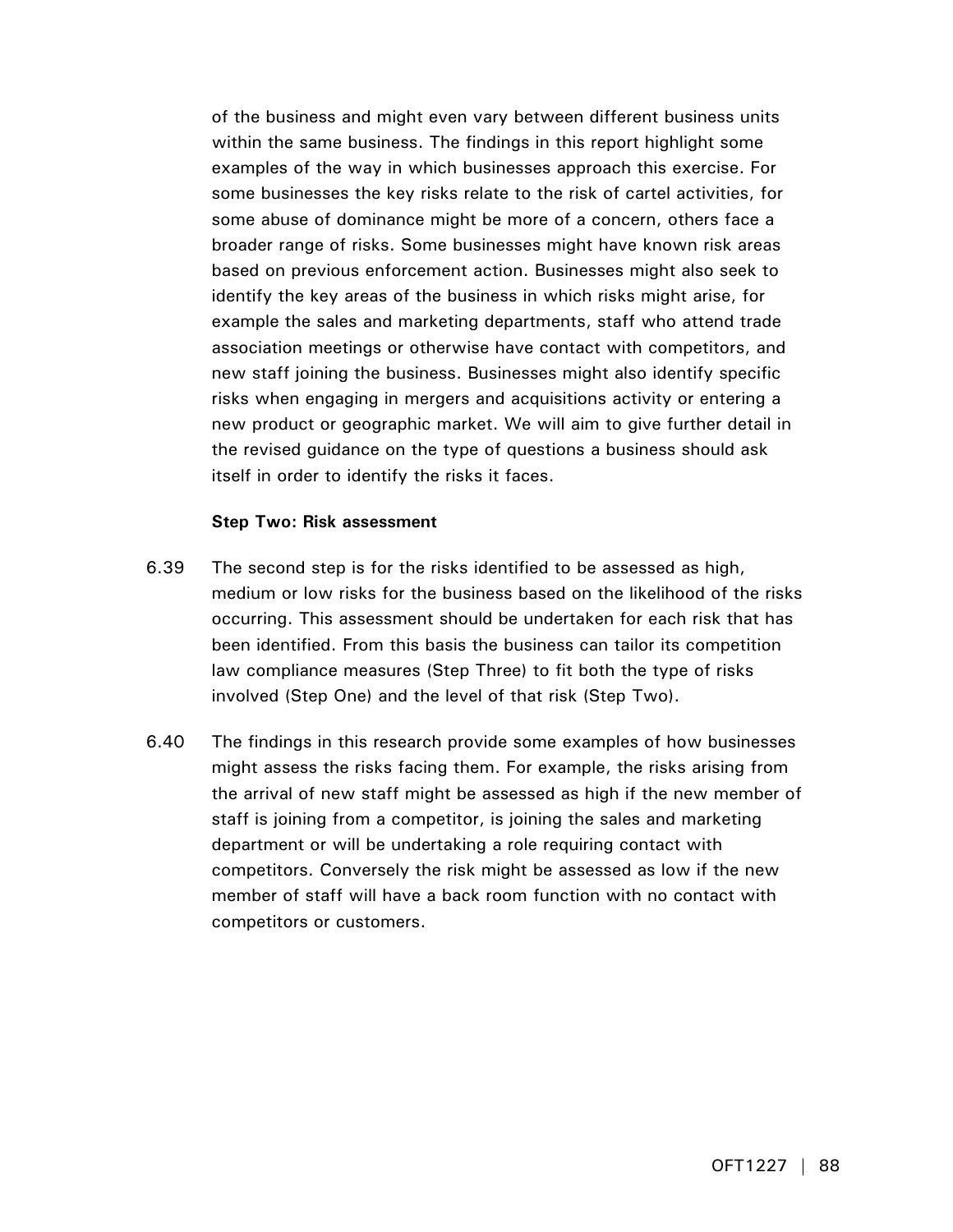# **Step Three: Risk mitigation**

6.41 The third step is for appropriate risk mitigation activities to be identified. These would generally include (a) appropriate policies and procedures, and (b) appropriate training activities designed to mitigate the risks identified and assessed at Steps One and Two. The business should also consider how best to achieve behaviour change within the organisation with a view to developing an effective competition law compliance culture. At this step, depending on the risks that have been identified and how they have been assessed, a number of the compliance activities referred to by respondents and set out at paragraphs 4.3.1 and following might be considered.

Appropriate policy and procedures

- 6.42 The identification of appropriate policies and procedures will depend on the risks identified and the assessment of those risks and should be designed to reduce the likelihood of the risk occurring. We will aim to give further detail in the revised guidance on the type of policies and procedures a business might wish to consider and the ways in which these could be implemented, based on the practical insights gained from this research.
- 6.43 For example, if the business has identified a risk arising from new staff joining the sales and marketing department and assessed the likelihood of the risk occurring as high, the business might establish procedures to ensure that such new staff are given competition law compliance training as part of their induction programme. Businesses might also establish procedures for obtaining advice on possible competition law issues and internal disciplinary procedures for staff involved in breaches of competition law.

# Appropriate training

6.44 The identification of appropriate training activities will depend on the risks identified and the assessment of those risks.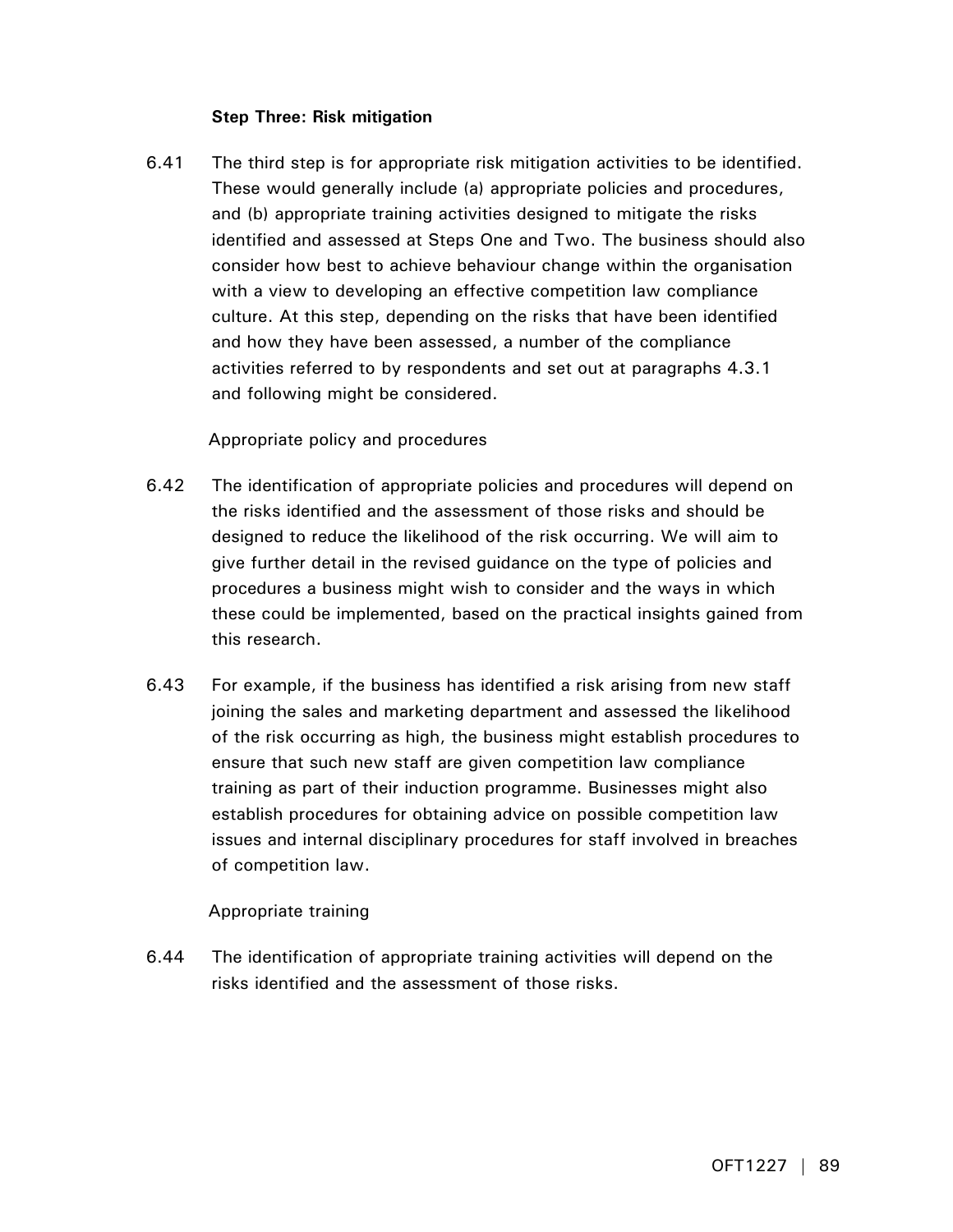- 6.45 Appropriate training in competition law compliance should be targeted at the risk areas identified. This might include online training, face-to-face training or a combination of the two. It might be supported by other activity such as testing of employee's knowledge and understanding and/or written materials summarising competition law. Businesses should consider how best to focus their training activities to mitigate the risks identified. For businesses with large numbers of staff in low risk areas, it might be appropriate to concentrate training activities on staff in high risk areas.
- 6.46 Many respondents commented that the content of the training must also be tailored to the risks faced by the business. We note that this recognises that businesses need to focus their training towards mitigating the risks that have been identified. In addition we note that a number of respondents commented that training must be businessfocused in order to be effective. We consider that the proposed risk identification and assessment process at Step Two and Step Three provide a framework to develop and tailor the content of the training in this way at Step Three.

### **Step Four: Review**

- 6.47 The fourth step is the review stage. It is important that businesses regularly review all stages of the process to ensure that there is unambiguous commitment to compliance from the top down, that the risks identified or the assessment of them have not changed and that the risk mitigation activities are still appropriate and effective. This step is designed to highlight that this framework for competition law compliance is not static. Indeed, the key competition law compliance risks faced by a business might change over time. For example, a business's market share might grow over time so that it now faces a high risk of breaching the abuse of dominance rules. The competition law compliance activities must adapt to such changes in order to maintain an effective competition law compliance culture.
- 6.48 Businesses should also regularly evaluate their policy, procedures and training activities to see whether these are being successful in mitigating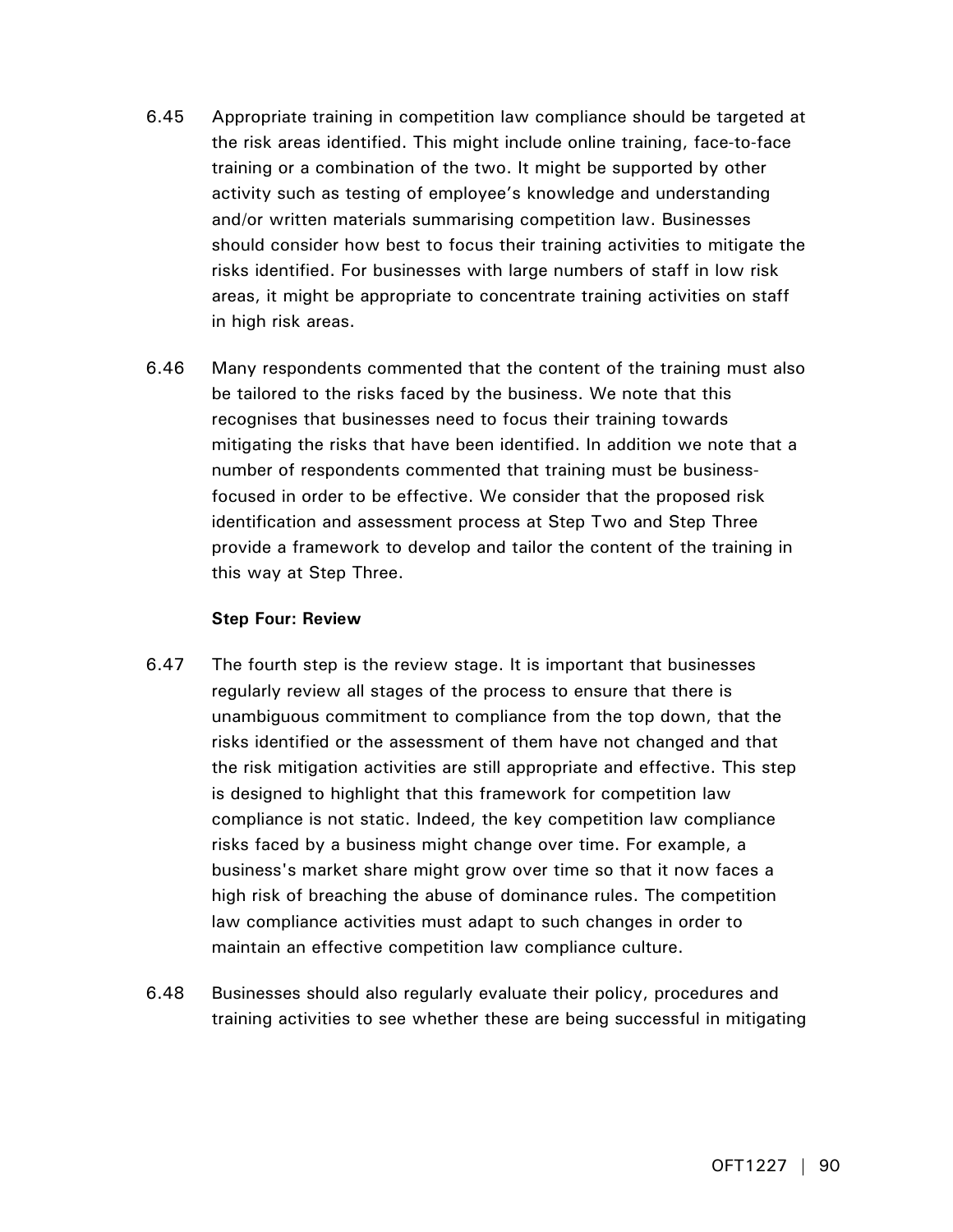the risks identified, making improvements where appropriate. For example, some respondents mentioned that they tested their employees at regular intervals to review the success of their training activities. In this context, there might be a role for audits to review the success of the competition law compliance activities of a business. Some businesses indicated to us that they have found audits can be a helpful way to review the effectiveness of their internal policies and procedures and/or training.

6.49 We will aim to give further detail in the revised guidance on the type of review activities a business might wish to consider, based on the practical insights gained from this research.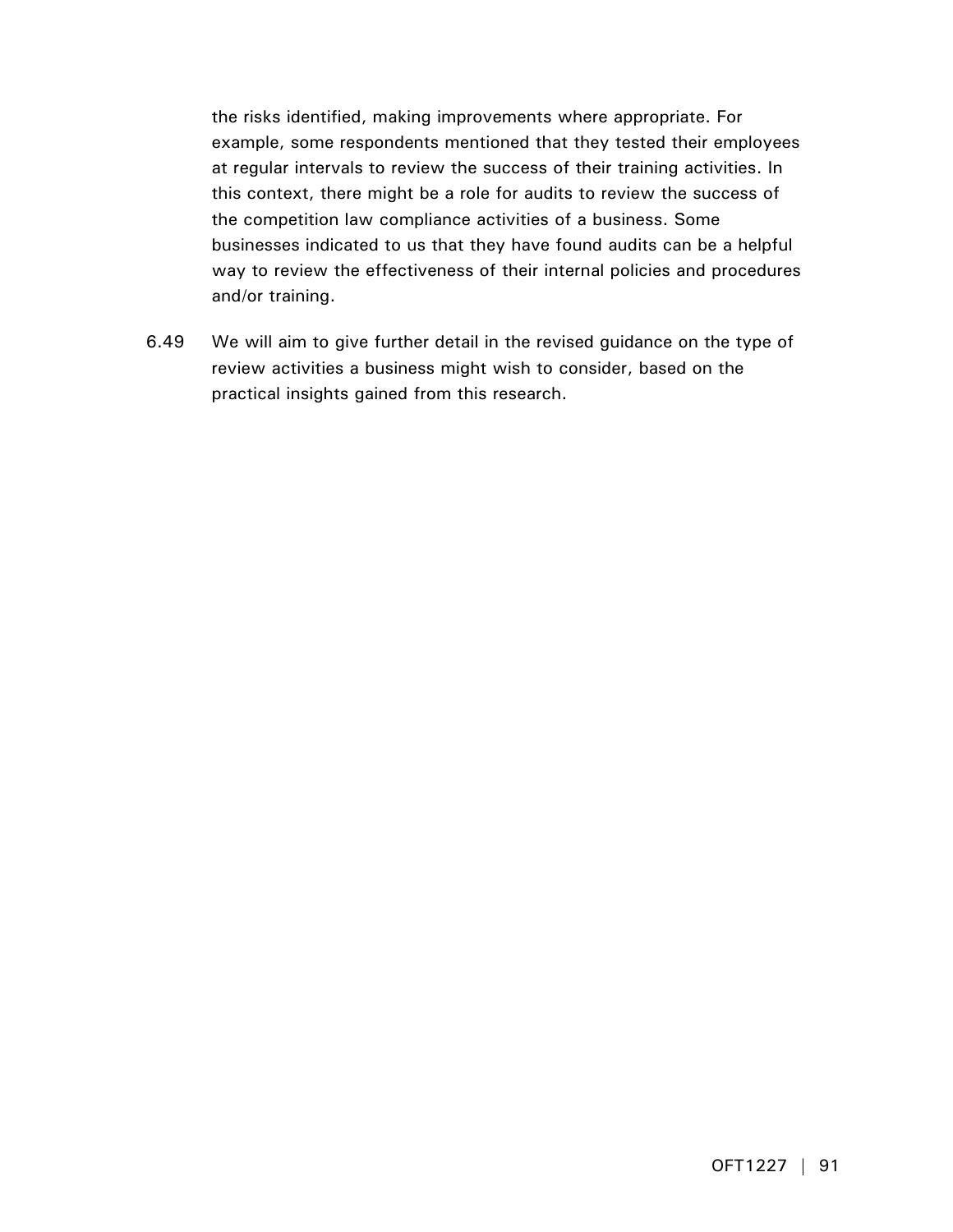# **7. CONCLUSION**

- 7.1 Competition within the economy is good for business and good for consumers. Strong competition regimes encourage open, dynamic markets, and drive productivity, innovation and value for consumers. Competitive and open markets at home increase the global competitiveness of UK firms, raising economic growth and standards of living in the UK, and benefiting consumers by ensuring lower prices and a greater variety of goods and services.
- 7.2 The OFT undertook this research to better understand the practical challenges faced by businesses seeking to achieve an effective competition law compliance culture.
- 7.3 We therefore chose to undertake qualitative research with larger businesses having existing competition law compliance activities. The OFT is also carrying out research into levels of awareness of competition law among businesses, which complements the research in this report.
- 7.4 Also, the OFT is carrying out work in relation to other aspects of business compliance with laws that the OFT enforces. The OFT has undertaken research into the drivers of compliance with consumer law and into the factors affecting compliance with consumer law and the deterrent effect of consumer enforcement.
- 7.5 We believe that the insights gained from this research project have increased, and in some cases reinforced, our understanding of the key factors that drive compliance and non-compliance with competition law. The research has also identified examples of current best practice in competition law compliance and generated a number of suggestions as to what more the OFT could do to help businesses comply with competition law.
- 7.6 Based on the research, we propose to adopt a new four step approach to an effective competition law compliance culture, as set out in detail in chapter 6 above.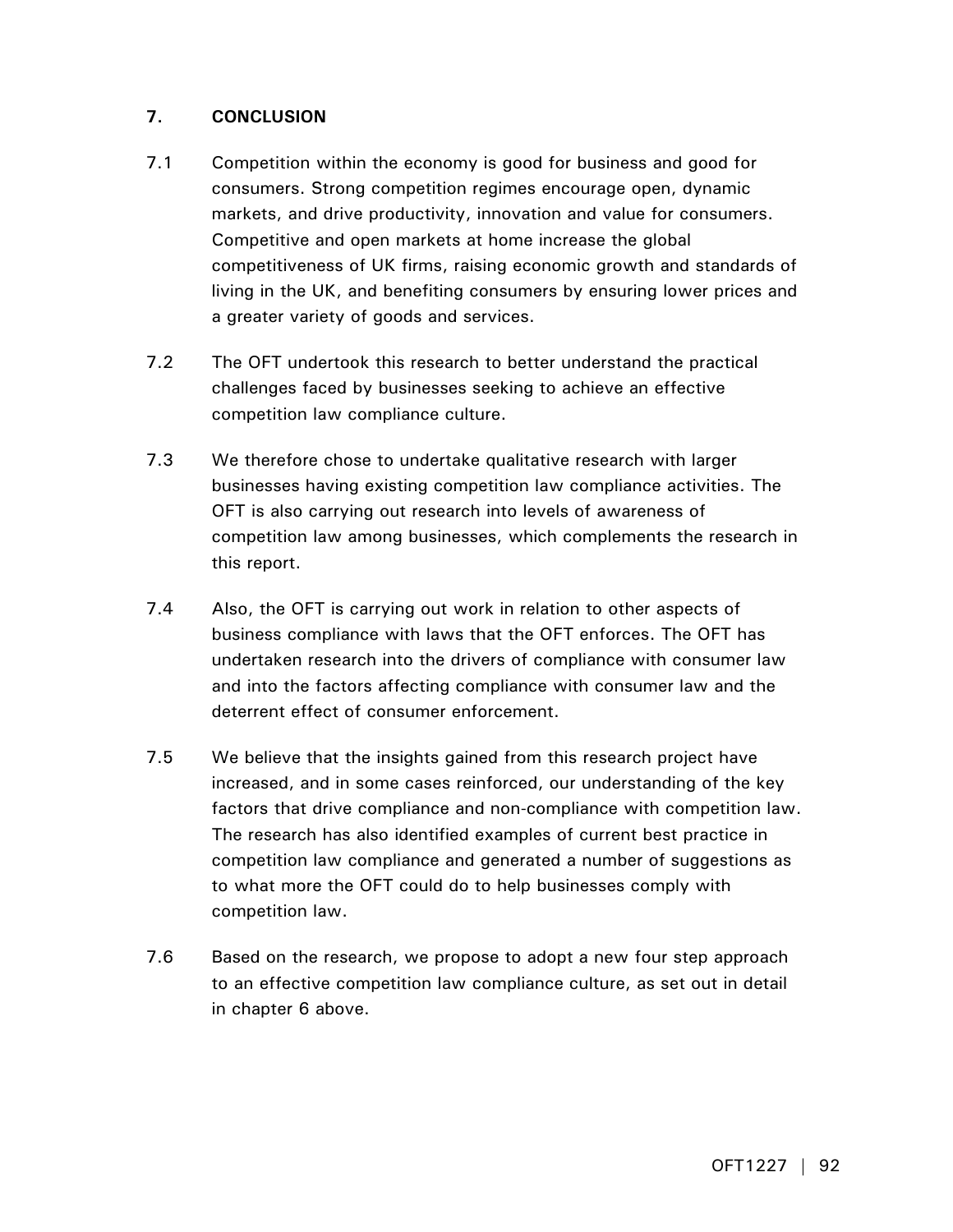- 7.7 Most of the businesses we interviewed adopted a risk-based approach to competition law compliance, focusing their activities on the areas of greatest risk in their businesses. We support a risk-based approach to competition law compliance to focus activities in the areas they are most needed. We also support a principles-based approach to compliance, rather than a rules-based approach that might result in a 'box-ticking' exercise and impose unnecessary burdens on business.
- 7.8 We recognise that one size will not fit all in competition law compliance and that the appropriate actions in order to achieve a competition law compliance culture will vary by size of business and also by the nature of the risks identified. Our research has focused on larger businesses with experience of competition law compliance activities. We will be considering how the findings of this research might be relevant to smaller businesses.
- 7.9 We have included in the report examples of the competition law compliance activities undertaken by these businesses, in order to provide ideas to businesses designing or refreshing their competition law compliance strategy and share best practice. We do not suggest or imply that all or any of these activities are necessary in order to have an effective competition law compliance culture.
- 7.10 A number of the businesses we interviewed emphasised that, whilst important for their organisation, competition law compliance was part of a broader compliance agenda. Some businesses sought to emphasise their commitment to competition law compliance through including it in their business's overall corporate responsibility or ethical trading statement.
- 7.11 The research has provided a number of insights into the drivers for competition law compliance, including:
	- fear of reputational damage to the business if it is involved in an infringement and this is made public in some way
	- risk of financial penalties being imposed on the business for breaching competition law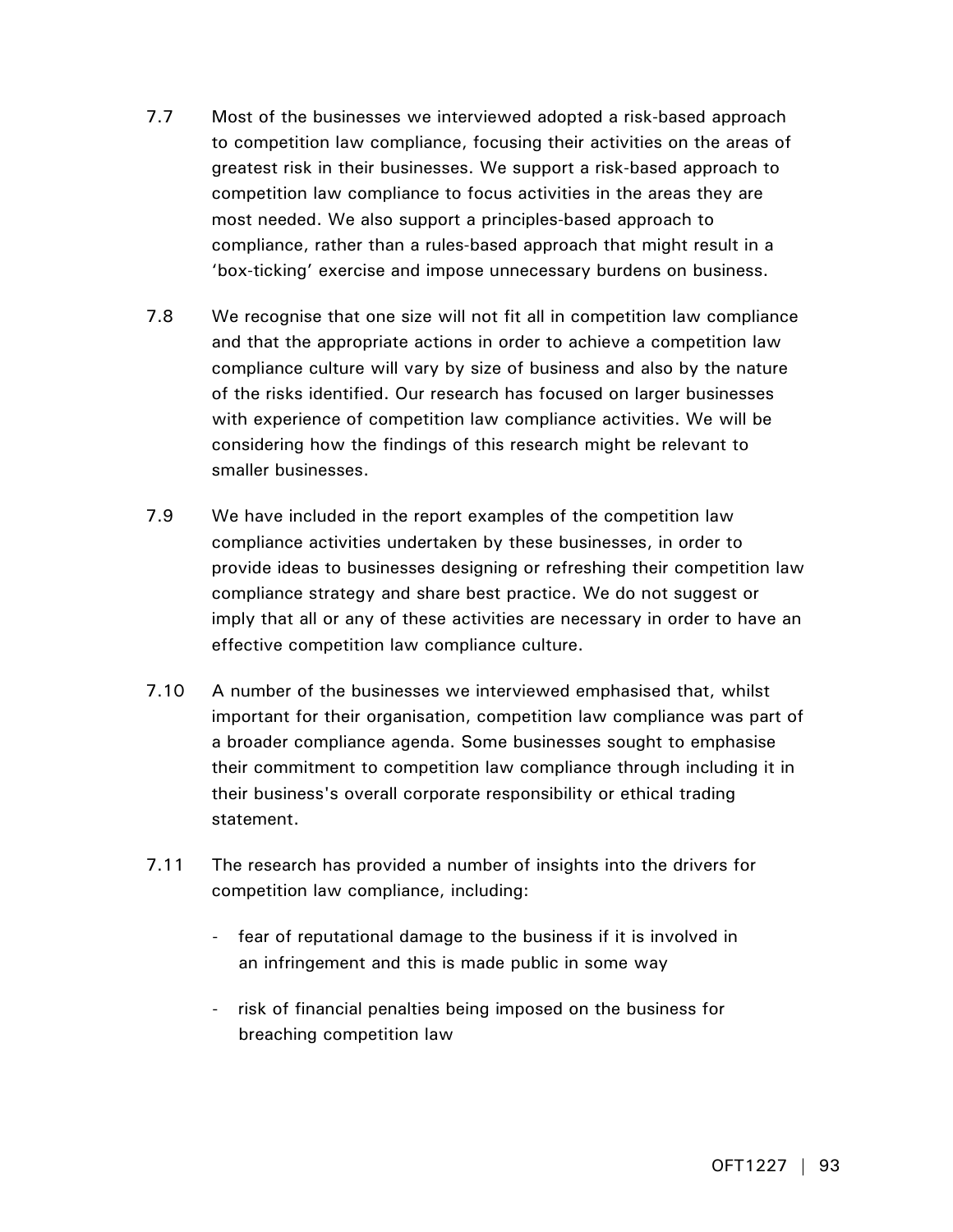- importance of sanctions against individuals (e.g. criminal prosecution, director disqualification, personal reputational damage, internal disciplinary sanctions) in encouraging individuals to focus on competition law compliance
- commitment to competition law compliance from the top down through senior management and middle management layers
- competition law compliance helping the business to win business through being able to position itself as an ethical business, and
- competition law compliance activities resulting in confident employees who know the rules of the game and can compete for business without fear of breaching competition law.
- 7.12 It has also generated a number of insights into the drivers for noncompliance with competition law, including:
	- perceived lack of commitment or ambiguity in the level of commitment to competition law compliance at any layer of the organisation
	- rogue employees
	- confusion or uncertainty about the law
	- employee errors or naivety
	- loss of trust in legal advice that is excessively risk averse or does not take account of business needs and practicalities
	- a 'box-ticking' approach to compliance, and
	- competition law compliance having to compete for attention with other compliance activities.
- 7.13 We are keen to understand how we can best use our limited resources to support businesses wishing to comply with competition law – both in conducting a competition law risk assessment and in identifying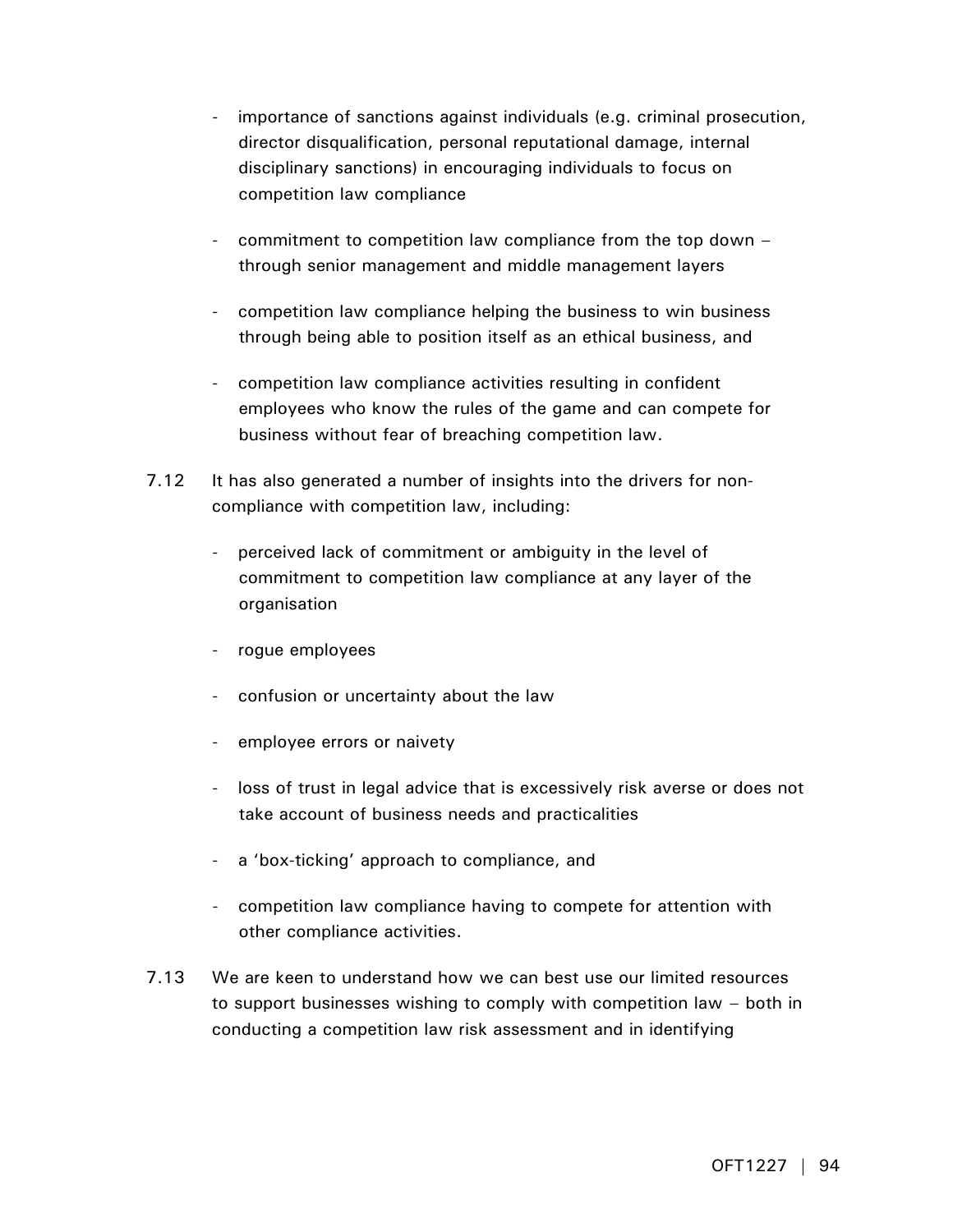appropriate activities and actions to mitigate those risks. A number of suggestions were made in the interviews and group discussions, which we have considered. We have responded to these suggestions in the report and already have plans to implement a number of these. In particular, we intend to

- update our current guidance on competition law compliance to reflect current best practice
- issue guidance for directors on what they need to do to comply with competition law, following on from our proposed changes to our policy on director disqualification orders
- provide more guidance to businesses on novel or unresolved questions of competition law through our new short-form opinion tool, and
- consider how the findings of this research might be relevant to smaller businesses.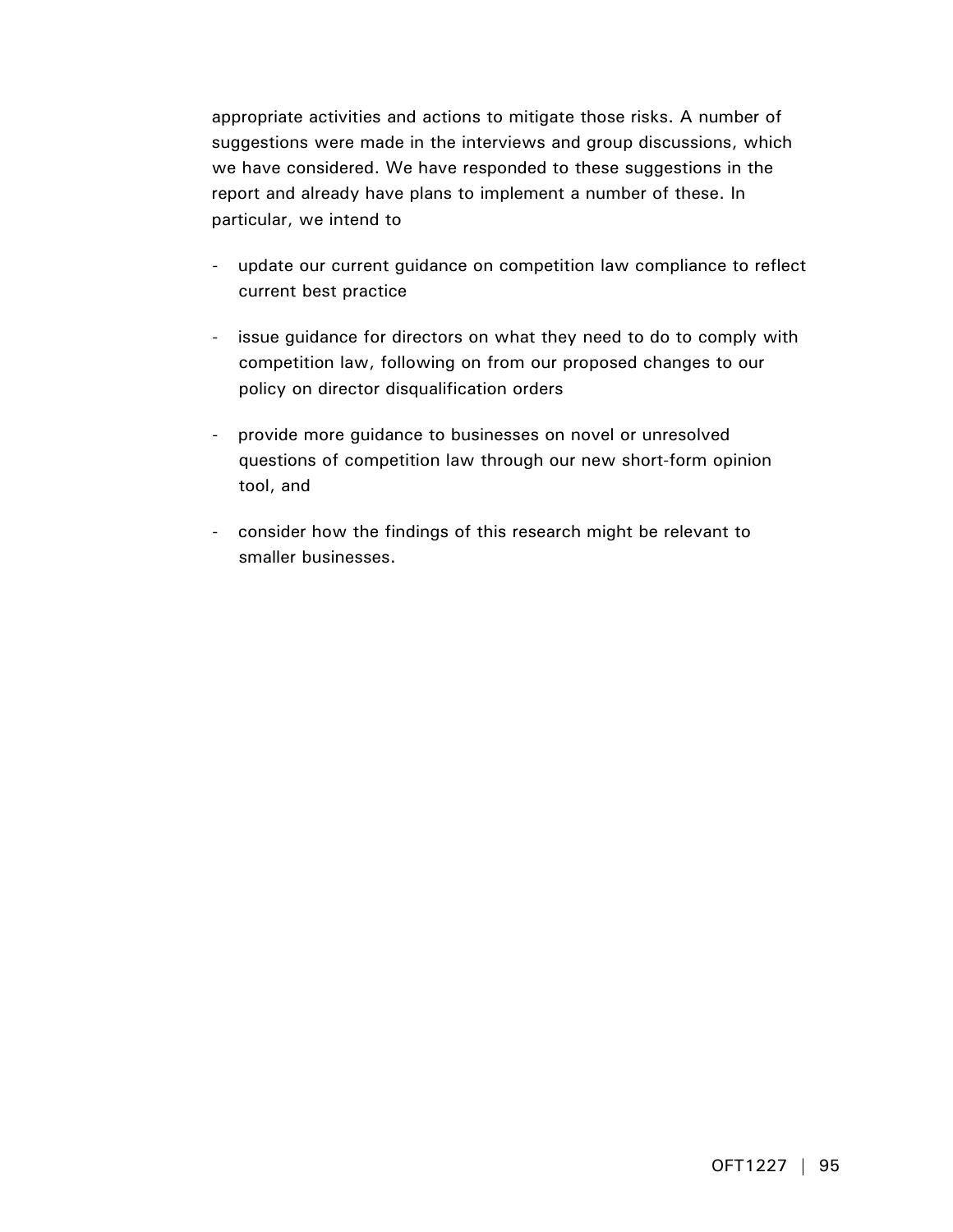# **ANNEXE 1**

### **Summary of US Federal Sentencing Guidelines**

- A.1 The Sentencing Guidelines set out the minimum standards that must be met in order for the business to be regarded as having exercised due diligence and promoted an organisational culture that encourages ethical conduct and a commitment to compliance, as follows:
	- the organisation must establish standards and procedures to prevent and detect criminal conduct, and
	- 'high-level personnel' (which means the board or, if the organisation does not have a board, the highest-level governing body of the association) must ensure that the organisation has an effective compliance and ethics programme, be knowledgeable about the content and operation of the programme and must exercise reasonable oversight with regard to the implementation and effectiveness of the programme. Specific high-level personnel must be assigned overall responsibility for the compliance and ethics programme.
- A.2 In addition, specific individuals within the organisation must be delegated day to day operational responsibility for the compliance and ethics programme. They must report periodically to high-level personnel on the effectiveness of the programme and be given adequate resources, appropriate authority and direct access to senior management.
- A.3 The organisation is required to take reasonable steps not to include within its senior management (or positions involving substantial commercial discretion) anyone who it knows, or ought to have known through the exercise of due diligence, has engaged in illegal activities or other conduct inconsistent with an effective compliance and ethics programme.
- A.4 The organisation must take reasonable steps to communicate periodically and in a practical manner its standards and procedures, and other aspects of the compliance programme to its management and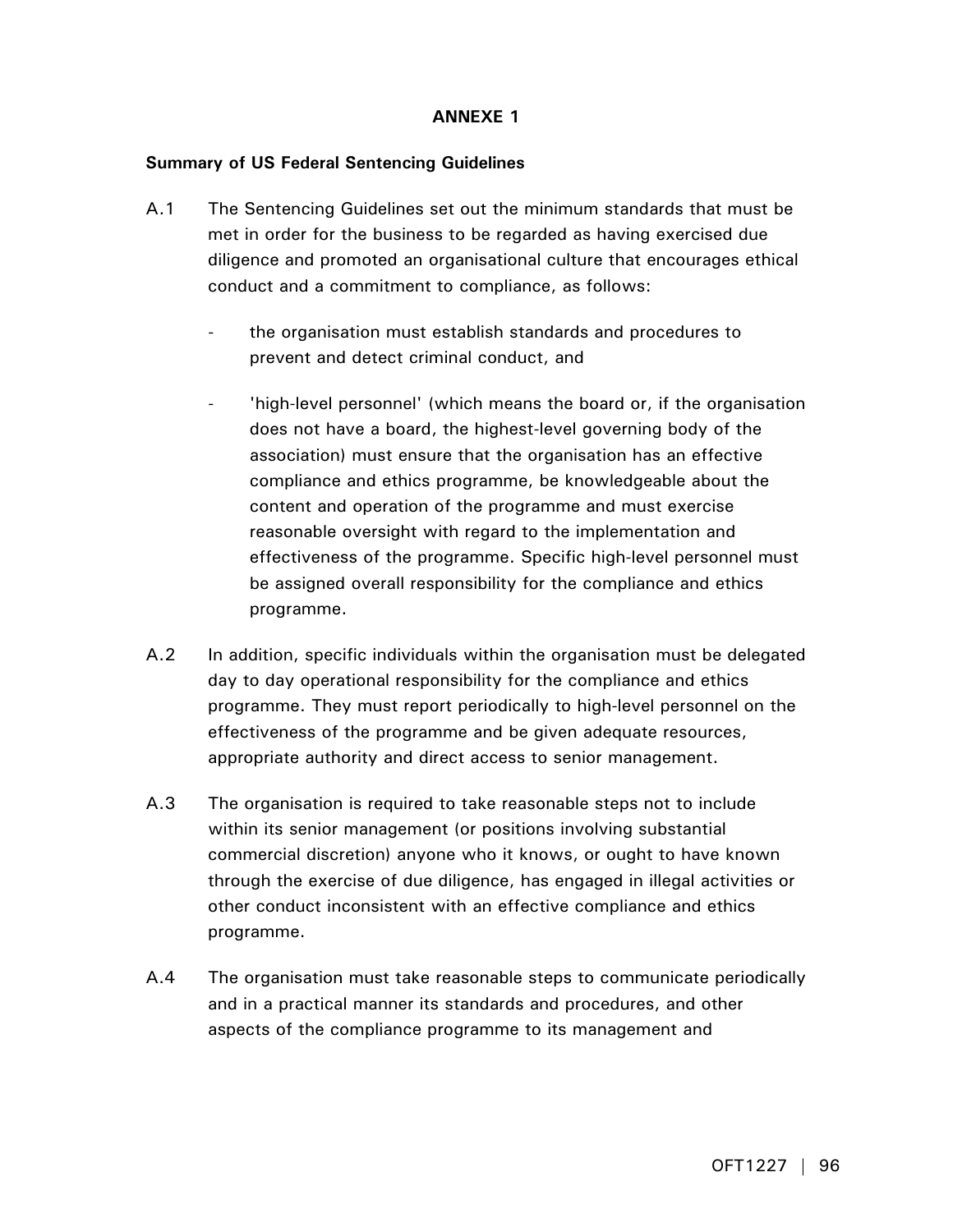employees, by conducting effective training and otherwise disseminating information appropriate to such individuals' respective roles and responsibilities.

- A.5 The organisation must take reasonable steps to:
	- ensure that the organisation's compliance and ethics programme is followed. The programme must include monitoring and auditing mechanisms to detect criminal conduct
	- evaluate periodically the effectiveness of the organisation's compliance and ethics programme, and
	- have and publicise a system, which might include mechanisms that allow for anonymity or confidentiality, whereby the organisation's employees and agents might report or seek guidance regarding potential or actual criminal conduct without fear of retaliation.
- A.6 The organisation's compliance and ethics programme must be promoted and enforced consistently through:
	- appropriate incentives to perform in accordance with the compliance and ethics programme, and
	- appropriate disciplinary measures for engaging in criminal conduct and for failing to take reasonable steps to prevent or detect criminal conduct.
- A.7 After criminal conduct has been detected, the organisation must take reasonable steps to respond appropriately to the criminal conduct and to prevent further similar criminal conduct, including making any necessary modifications to the organisation's compliance and ethics programme.
- A.8 When implementing the due diligence and promotion of a compliant and ethical organisational culture requirements, the organisation must periodically assess the risk of criminal conduct. It must take appropriate steps to design, implement or modify each requirement set out in the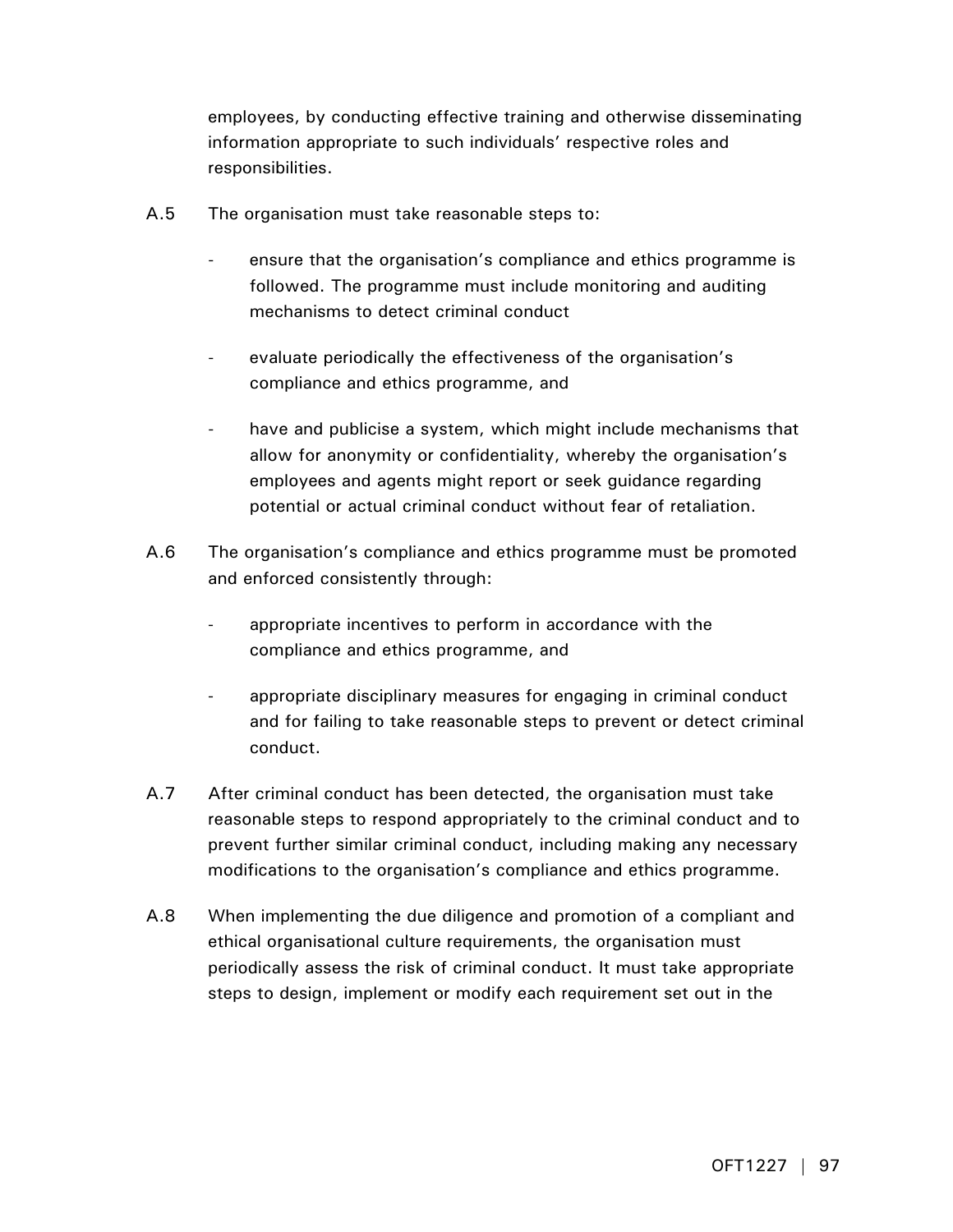relevant part of Sentencing Guidelines to reduce the risk of criminal conduct identified through this process.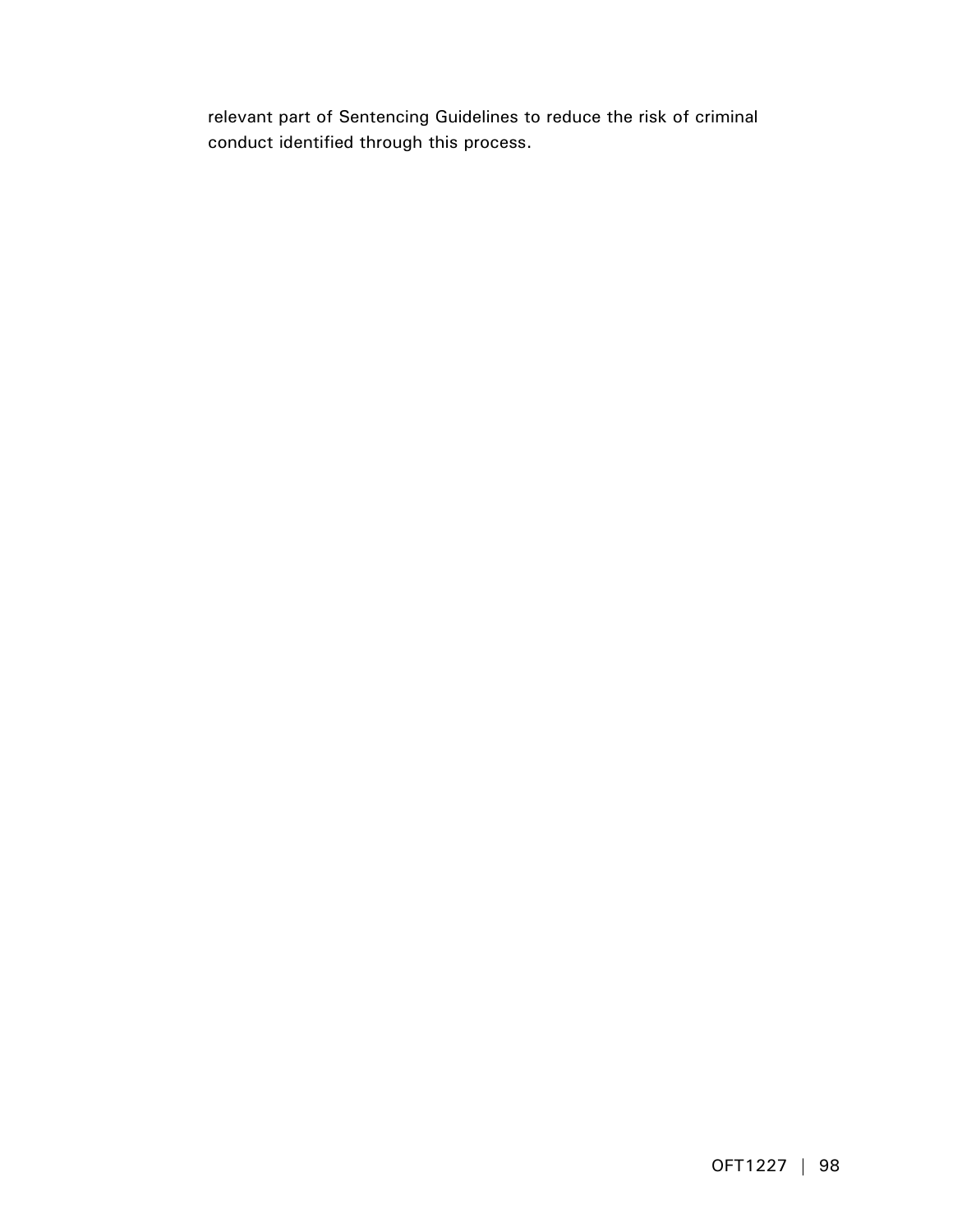# **ANNEXE 2**

# **Drivers of Compliance – Questionnaire**

### **Introduction: Competition Law Compliance within your Organisation**

- A.9 What do you see as the key competition law compliance areas for your company? Cartels? Abuse of dominance (if so, what categories of abuse)?
- A.10 What competition law sanctions do you as an in-house counsel worry about the most for your company and its people? How much of a concern is the publicity resulting from a competition law investigation against your company?
- A.11 Has your company had any competition law investigations against it? Did the investigation affect your corporate culture and the general approach to compliance? What do you do differently now?

### **Competition Law Compliance in Corporate Culture**

- A.12 What do you say to senior management (executive level) in your organisation to instil in them the importance of ongoing compliance?
- A.13 Where does competition law compliance sit with the broader corporate governance agenda in your organisation: is part of the general agenda or is it regarded as a special issue distinct from that general agenda?

### **The Challenges of Compliance**

- A.14 Do you have a competition law compliance programme in place? If you do have a compliance programme, how does it affect or influence business decision making in your company? Is it an intrinsic part of the business decision-making process?
- A.15 What do you see as the critical ingredients in a competition law compliance programme?